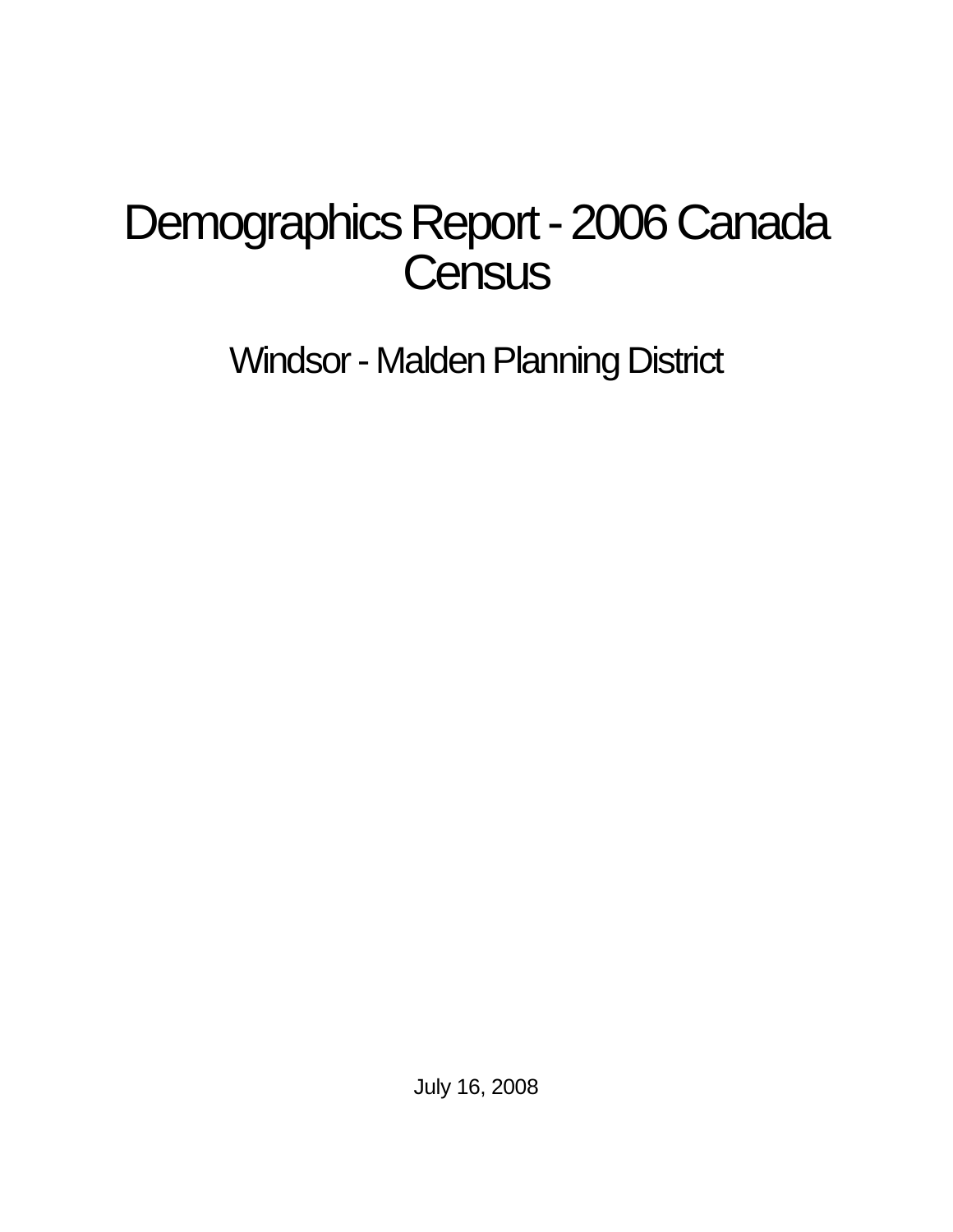## **Table of Contents**

| 2006 Census Population by Age and Sex Comparison 16 |  |
|-----------------------------------------------------|--|
|                                                     |  |
|                                                     |  |
|                                                     |  |
|                                                     |  |
|                                                     |  |
|                                                     |  |
|                                                     |  |
|                                                     |  |
| 2006 Census Knowledge of Non-official Language  28  |  |
|                                                     |  |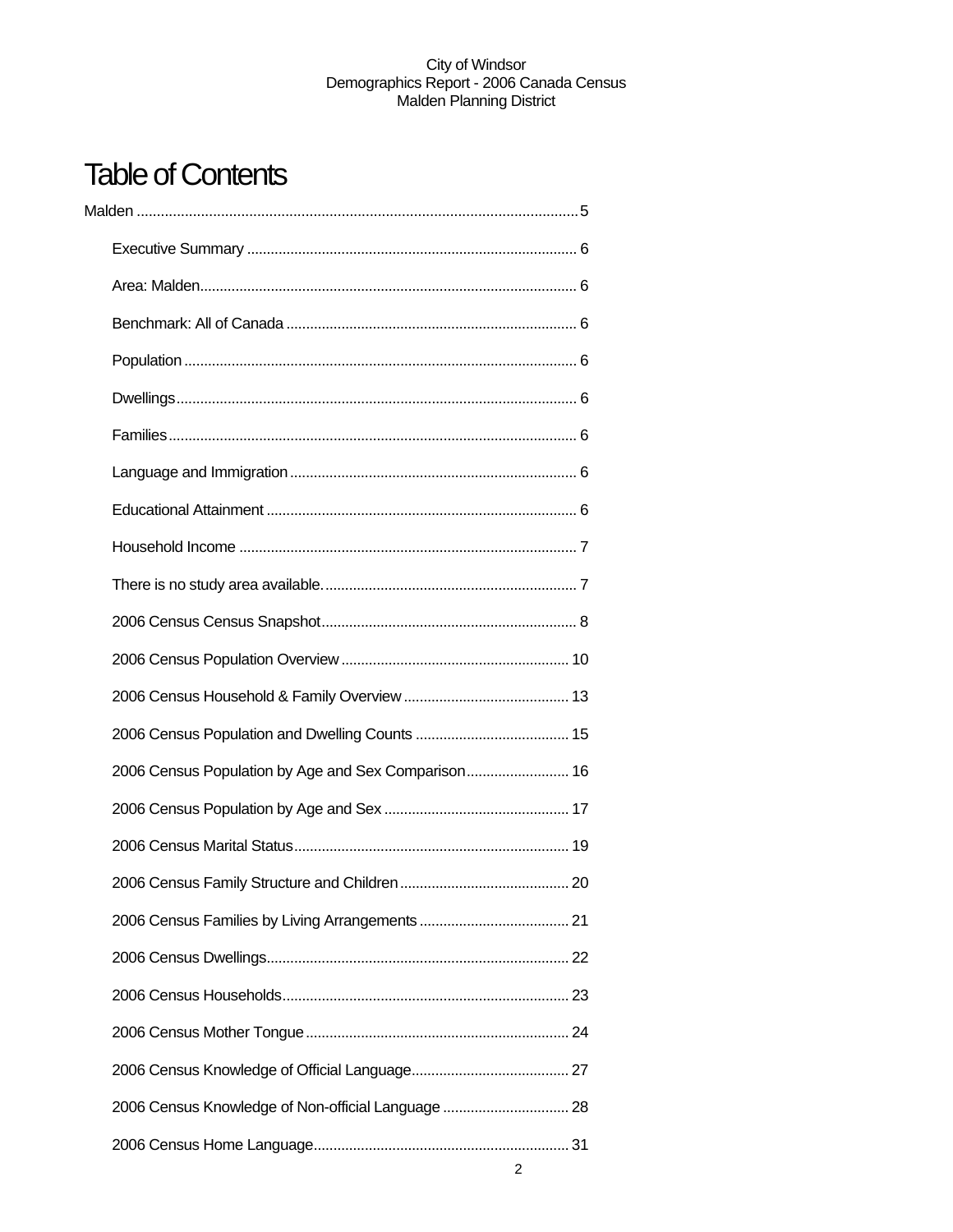| maluti i lahiling District                                          |    |
|---------------------------------------------------------------------|----|
|                                                                     |    |
| 2006 Census Recent Immigration and Place of Birth (2001-2006)  37   |    |
|                                                                     |    |
|                                                                     |    |
|                                                                     |    |
|                                                                     |    |
| 2006 Census Presence of Children and Labour Force by Sex Comparison | 43 |
| 2006 Census Presence of Children and Labour Force by Sex  45        |    |
| 2006 Census Labour Force by Industry and Sex Comparison 49          |    |
|                                                                     |    |
| 2006 Census Labour Force by Occupation and Sex Comparison 53        |    |
|                                                                     |    |
| 2006 Census Labour Force by Occupation - Male 57                    |    |
| 2006 Census Labour Force by Occupation - Female  59                 |    |
| 2006 Census Labour Force by Class of Worker and Sex Comparison. 61  |    |
| 2006 Census Labour Force by Class of Worker and Sex 62              |    |
|                                                                     |    |
|                                                                     |    |
|                                                                     |    |
|                                                                     |    |
|                                                                     |    |
|                                                                     |    |
|                                                                     |    |
|                                                                     |    |
|                                                                     |    |
|                                                                     |    |
| 2006 Census Post Secondary Education by Sex Comparison  74          |    |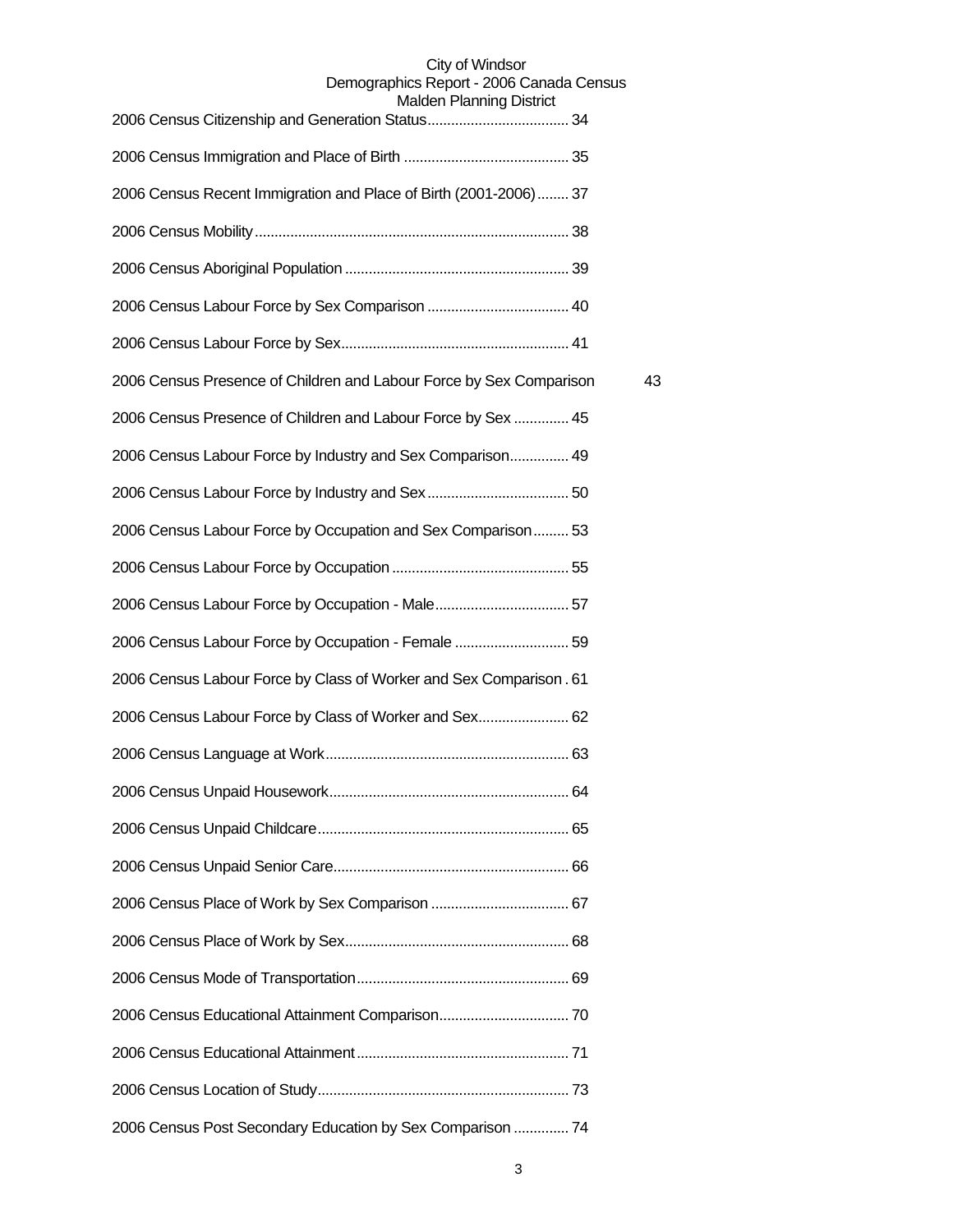| <b>aluci i Filai III III IY District</b>                           |
|--------------------------------------------------------------------|
|                                                                    |
|                                                                    |
|                                                                    |
|                                                                    |
|                                                                    |
|                                                                    |
|                                                                    |
| 2006 Census 2005 Employment Income by Sex and Work Activity  90    |
| 2006 Census 2005 Individual Income by Sex Comparison  91           |
|                                                                    |
| 2006 Census 2005 Individual After-Tax Income by Sex  94            |
|                                                                    |
| 2006 Census 2005 Income of Non-family Persons by Sex  98           |
| 2006 Census 2005 After-Tax Income of Non-family Persons by Sex 100 |
|                                                                    |
|                                                                    |
|                                                                    |
|                                                                    |
| 2006 Census 2005 After-Tax Household Income  106                   |
|                                                                    |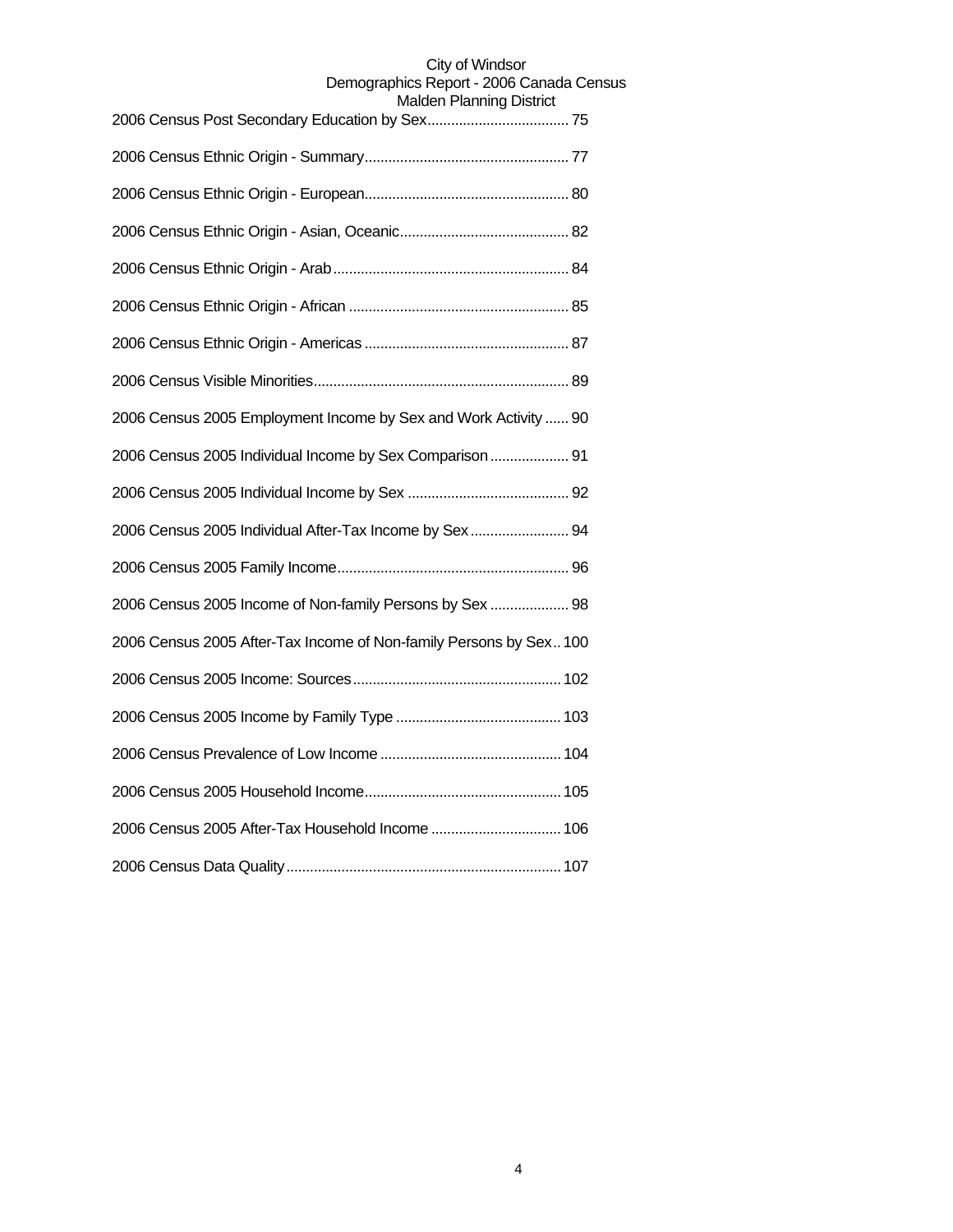Malden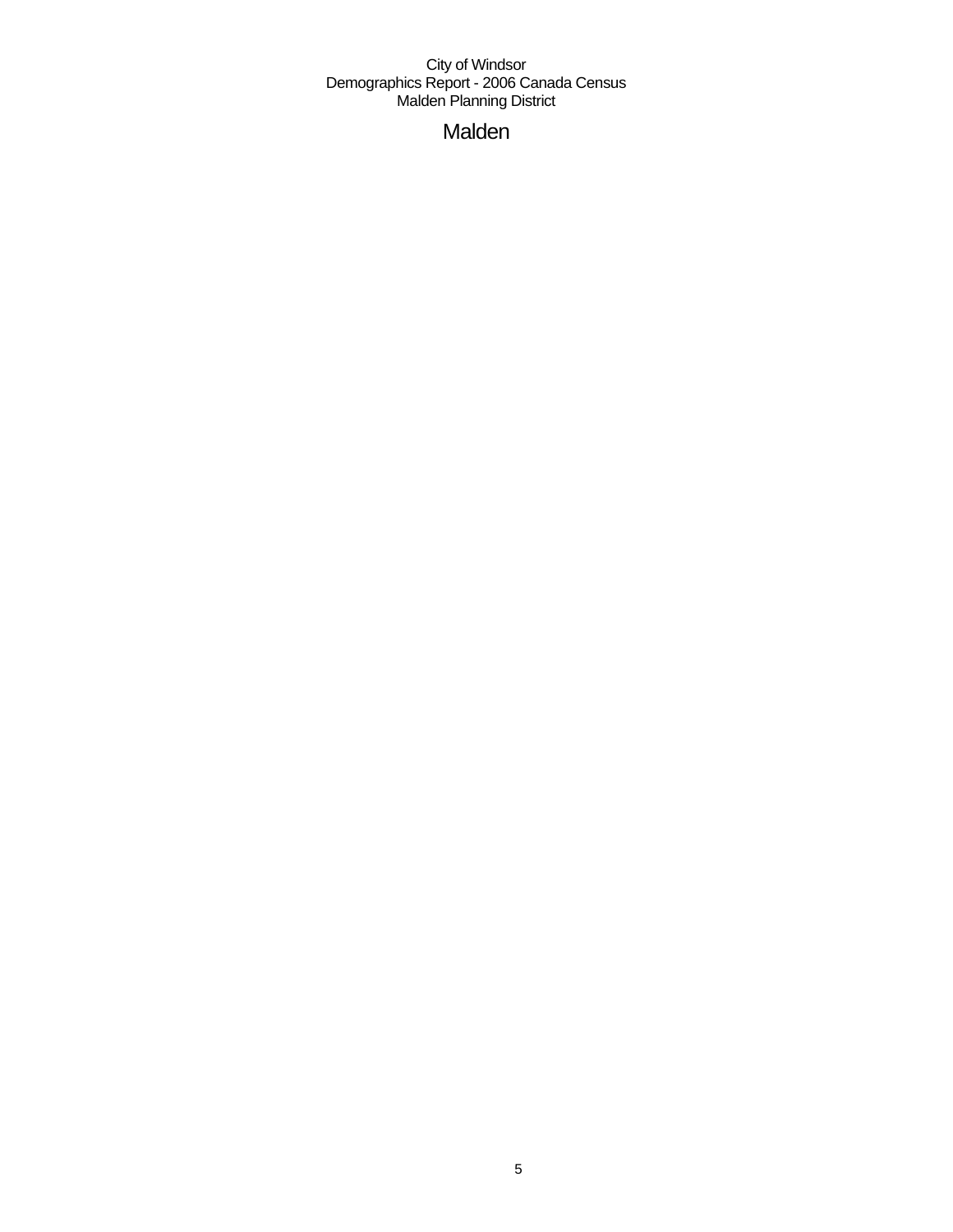Executive Summary

EXECUTIVE SUMMARY

Area: Malden Benchmark: All of Canada



## Population

The 2006 population in Malden was **2,011**.

The average density of population was **244.3** per square km.

The 2006 median age for this population was The 2006 median age for this population is **41.1**. The average age is **41.0**.

The 2006 population in All of Canada for 2006 was **31,612,900**.

> The average density of population was **3.5** per square km.

**39.5**. The average age is **39.1**.



## Dwellings

In 2006, there were **752** occupied dwellings, of which **93.2%** are owner-occupied and **6.4%** are rented.

> Most of the dwellings are **singledetached houses** (84.7%). Dwellings in this area were mostly built **between 1946 to 1960** (20.4%).

## Families

Of the **595** families in the area, **501** are married or common law couples; **256** of the couples have one or more children at home. There are **106** single-parent families.

In 2006, there were **12,435,520** occupied dwellings, of which **68.4%** are owneroccupied and **31.2%** are rented.

> Most of the dwellings are **singledetached houses** (55.3%). Dwellings in this area were mostly built **between 1971 to 1980** (19.5%).

Of the **8,896,840** families in the area, **7,482,775** are married or common law couples; **4,061,930** of the couples have one or more children at home. There are **1,414,060** single-parent families.

Z.

Z.

Language and Immigration

For 2006, the dominant non-official home language, **Chinese**, was spoken by **104** people, followed by **Arabic**, spoken by **65** people.

The top 3 places of birth for recent immigrants were **Eastern Asia**, **United States of America** and **Central America**.

Educational Attainment

The dominant non-official home language for All of Canada is **Chinese**, spoken by **790,030** people, followed by **Panjabi (Punjabi)**, spoken by **278,495** people.

The top 3 places of birth for recent immigrants were **Southern Asia**, **Eastern Asia** and **West Central Asia and the Middle East**.

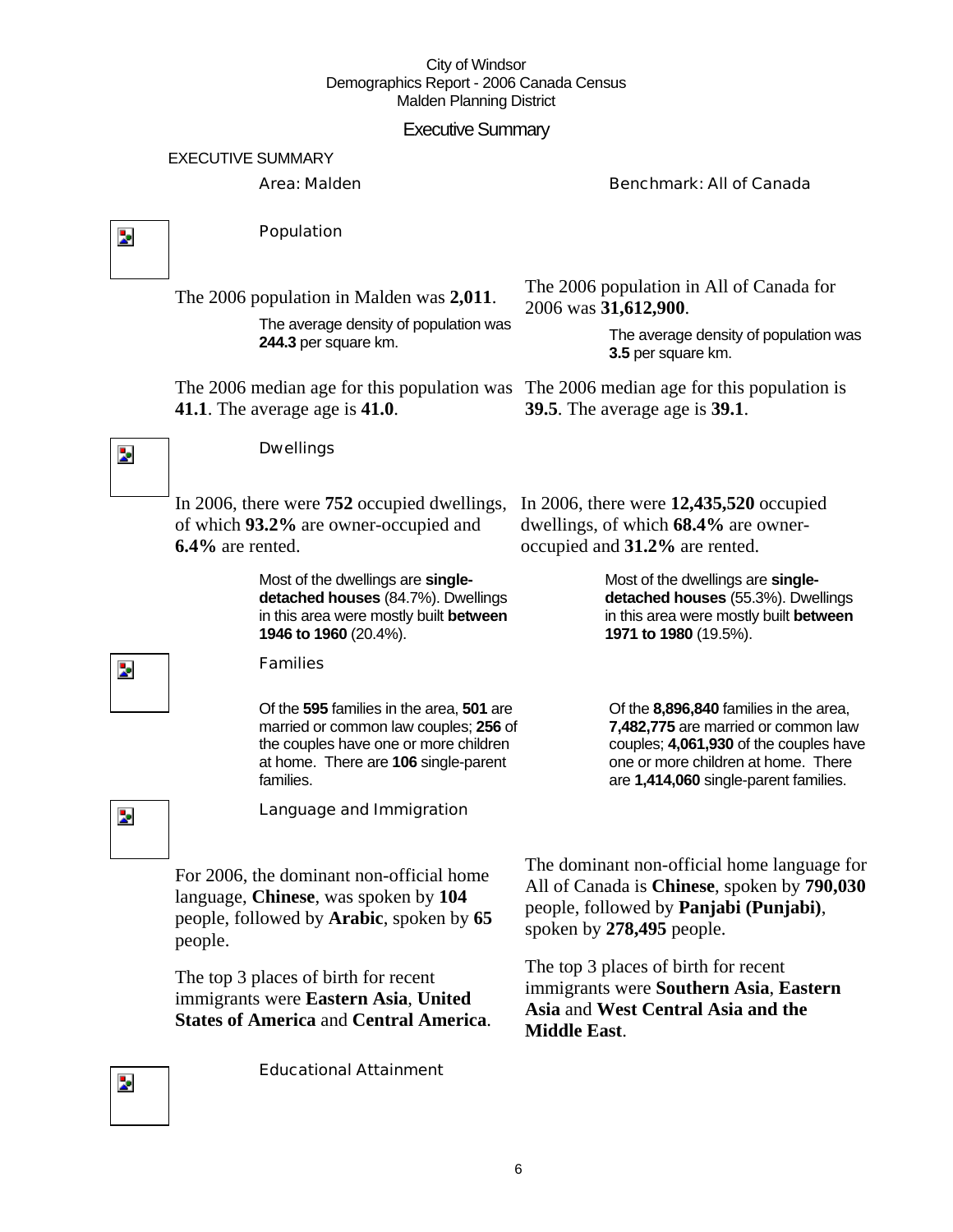In 2006, **21.3%** of the population over 15 in Malden had earned a Bachelor's Degree or higher and **27.1%** have a technical or academic certificate or diploma.

In comparison, for All of Canada, **22.6%** of the population over 15 had earned a Bachelor's Degree or higher and **28.1%** have a technical or academic certificate or diploma.

## $\overline{\phantom{a}}$

## Household Income

In 2006, the average household income was **\$71,317** and the per-capita income for this area was **\$26,914**.

In comparison, for All of Canada, the average household income was **\$69,548** and the percapita income for this area was **\$28,241**.

## There is no study area available.

Source: 2006 Census - Statistics Canada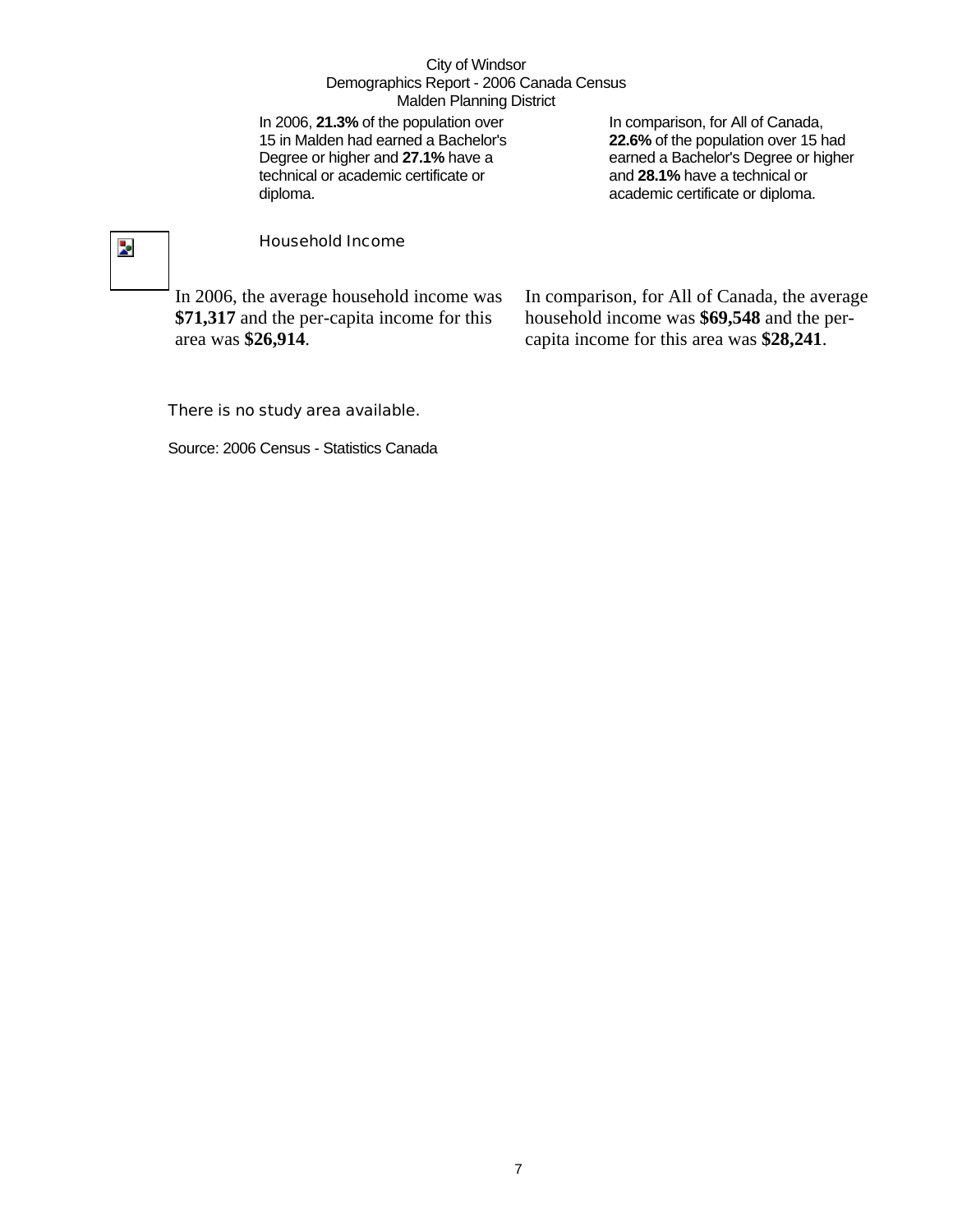## 2006 Census Census Snapshot

| 2006 Census<br><b>Census Snapshot</b>               | <b>Malden</b>          |         |
|-----------------------------------------------------|------------------------|---------|
|                                                     |                        | %       |
| <b>Total Population</b>                             | 2,011                  |         |
| <b>Males</b>                                        | 1,014 50%              |         |
| <b>Females</b>                                      |                        | 99750%  |
|                                                     |                        |         |
| <b>2006 Population by Age</b>                       | 2,011                  |         |
| 0 to 4 years                                        | 96                     | 5%      |
| 5 to 19 years                                       |                        | 356 18% |
| 20 to 24 years                                      | 145                    | 7%      |
| 25 to 34 years                                      |                        | 244 12% |
| 35 to 44 years                                      |                        | 338 17% |
| 45 to 54 years                                      |                        | 320 16% |
| 55 to 64 years                                      |                        | 244 12% |
| 65 to 74 years                                      | 181                    | 9%      |
| 75 to 84 years                                      | 100                    | 5%      |
| 85 years and over                                   | 27                     | 1%      |
|                                                     |                        |         |
| <b>Average age of population</b>                    | 41.0                   |         |
| <b>Median age</b>                                   | 41.1                   |         |
|                                                     |                        |         |
| <b>Families</b>                                     | 595                    |         |
| Persons per family                                  | 2.9                    |         |
|                                                     |                        |         |
| <b>Two-parent families</b>                          |                        | 50184%  |
| With no children at home                            |                        | 23840%  |
| With children at home                               |                        | 25643%  |
| Lone-parent families                                |                        | 106 18% |
| Children per family                                 | 1.1                    |         |
|                                                     |                        |         |
| <b>Households</b>                                   | 752                    |         |
| Persons in private households                       | 1,997                  |         |
| Persons per household                               | 2.6                    |         |
| Average household income                            | \$71,317               |         |
|                                                     |                        |         |
| <b>Occupied Dwellings</b><br><b>Owned Dwellings</b> | 752                    | 70193%  |
| <b>Rented Dwellings</b>                             | 48                     | 6%      |
|                                                     |                        |         |
| Dominant building type                              | Single detached houses |         |
| Dominant period of construction                     | 1946 - 1960            |         |
|                                                     |                        |         |
| Average value of dwelling                           | \$210,964              |         |
| Average gross monthly rent                          | \$442                  |         |
|                                                     |                        |         |
| <b>Top 5 visible minorities</b>                     | Chinese <sub>32%</sub> |         |
|                                                     | Arab <sub>27%</sub>    |         |
|                                                     | South Asian 15%        |         |
|                                                     | Black 11%              |         |
|                                                     | <b>SE Asian</b>        | 4%      |
|                                                     |                        |         |
| <b>Dominant Demographics</b>                        |                        |         |
| <b>Official Home Language</b>                       | English                |         |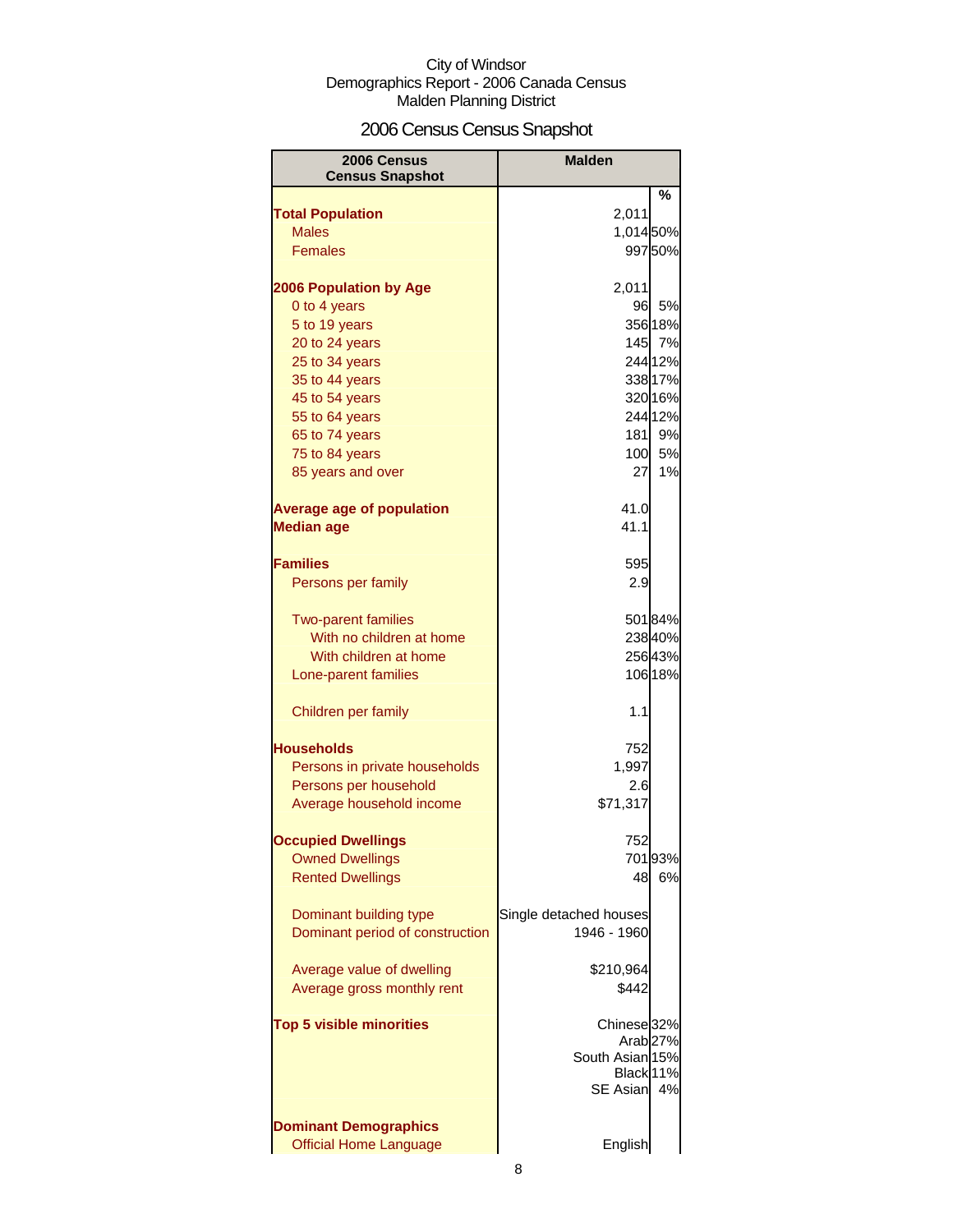| 2006 Census                             | <b>Malden</b> |   |
|-----------------------------------------|---------------|---|
| <b>Census Snapshot</b>                  |               |   |
|                                         |               | % |
| Non-official Home Language              | Chinese       |   |
| <b>Recent Immigrant Places of Birth</b> | Eastern Asia  |   |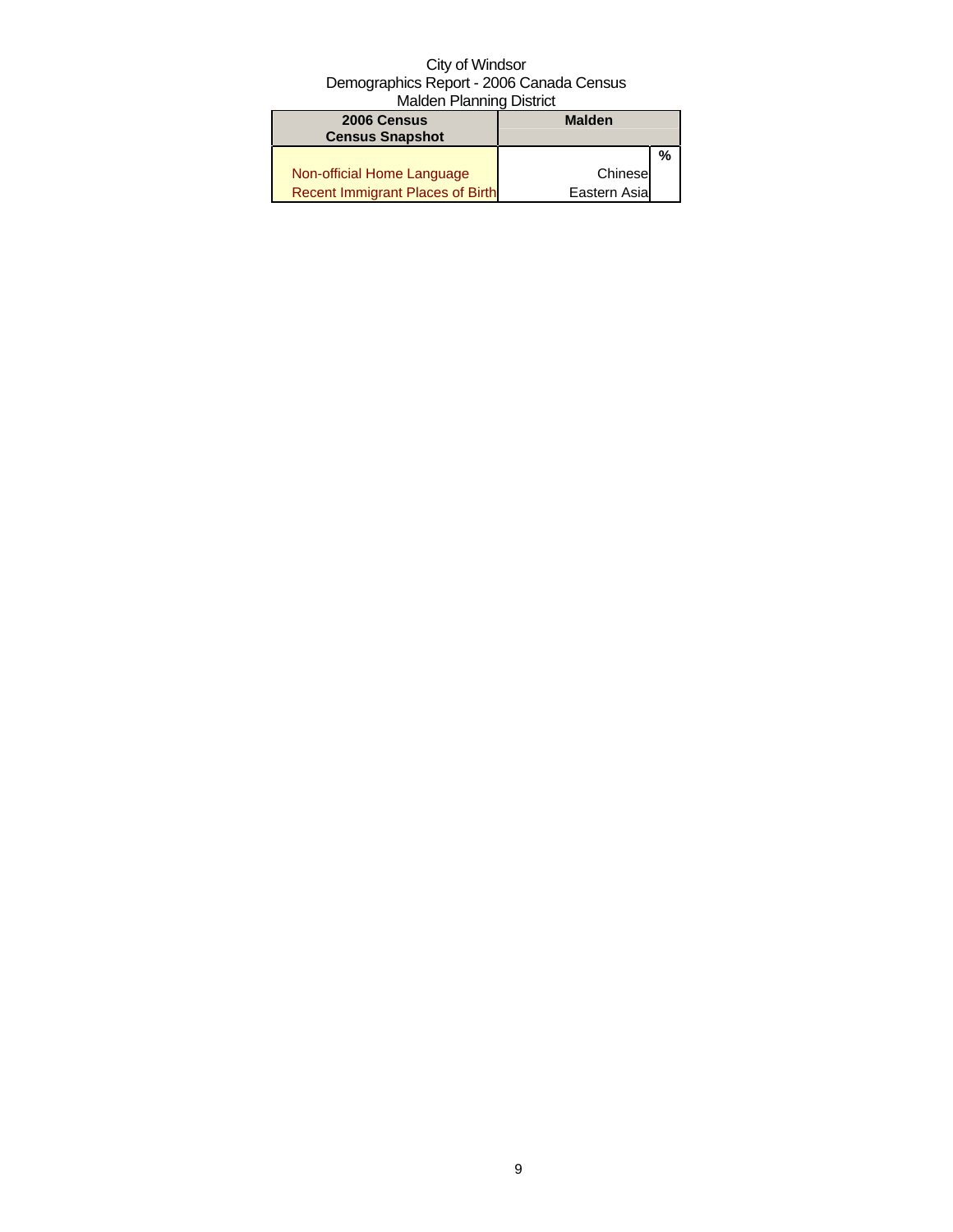## 2006 Census Population Overview

| 2006 Census<br><b>Population Overview</b>                   | <b>Malden</b>  |
|-------------------------------------------------------------|----------------|
| <b>2006 Population by Age</b>                               | $\%$<br>2,011  |
|                                                             |                |
| 0 to 4 years                                                | 96<br>5%       |
| 5 to 9 years                                                | 104<br>5%      |
| 10 to 14 years                                              | 7%<br>$131$    |
| 15 to 19 years                                              | 6%<br>121      |
| 20 to 24 years                                              | 145 7%         |
| 25 to 29 years                                              | 126 6%         |
| 30 to 34 years                                              | 118 6%         |
| 35 to 39 years                                              | 140 7%         |
| 40 to 44 years                                              | 19710%         |
| 45 to 49 years                                              | 160 8%         |
| 50 to 54 years                                              | 160 8%         |
| 55 to 59 years                                              | 138 7%         |
| 60 to 64 years                                              | 106 5%         |
| 65 to 69 years                                              | 95<br>5%       |
| 70 to 74 years                                              | 86 4%          |
| 75 to 79 years                                              | 54<br>3%       |
| 80 to 84 years                                              | 47<br>2%       |
| 85 years and over                                           | 27<br>1%       |
| <b>Dominant age group</b>                                   | 40 to 44 years |
| <b>Average age</b>                                          | 41.0           |
| <b>Median age</b>                                           | 41.1           |
| 2006 Population 15 years and over by Individual Income      | 1,546          |
| <b>Under \$10,000</b>                                       | 311 20%        |
| \$10,000 - \$19,999                                         | 294 19%        |
| \$20,000 - \$24,999                                         | 81<br>5%       |
| \$25,000 - \$29,999                                         | 133 9%         |
| \$30,000 - \$34,999                                         | 79<br>5%       |
| \$35,000 - \$39,999                                         | 105<br>7%      |
| \$40,000 - \$44,999                                         | 4%<br>64       |
| \$45,000 - \$49,999                                         | 81<br>5%       |
| \$50,000 - \$59,999                                         | 96 6%          |
| \$60,000 and over                                           | 285 18%        |
| <b>Median income</b>                                        | \$27,944       |
| <b>Average income</b>                                       | \$34,984       |
|                                                             |                |
| 2006 Population 15 years and over by Educational Attainment | 1,630          |
| No certificate, diploma or degree                           | 354 22%        |
| Certificate, diploma or degree                              | 1,270 78%      |
| <b>High school certificate</b>                              | 485 30%        |
| Apprenticeship or trades certificate or diploma             | 177 11%        |
| College, CEGEP or other non-university certificate/diploma  | 264 16%        |
| University certificate, diploma or degree                   | 34721%         |
| <b>Total Population by Home Language</b>                    | \$1,978        |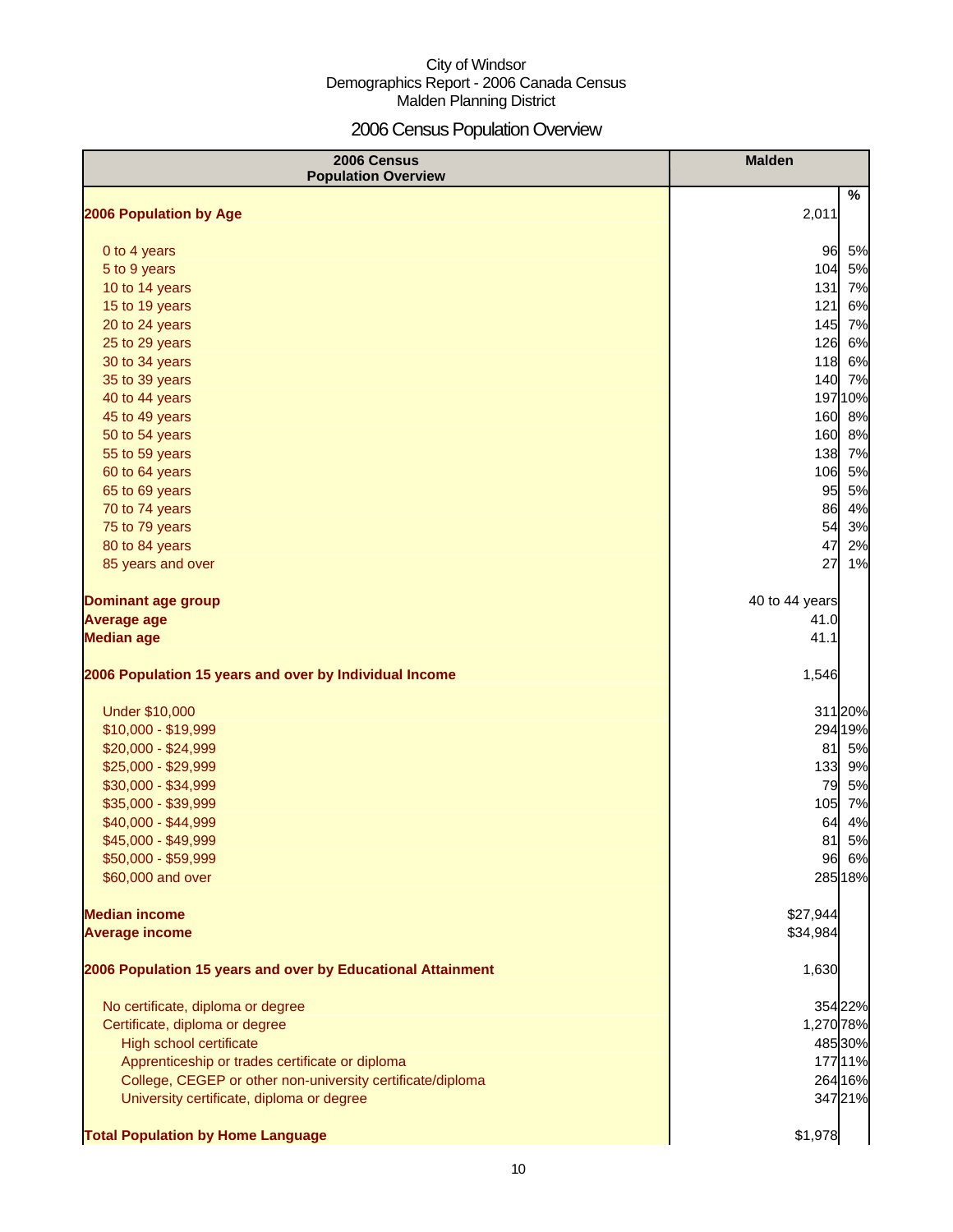| 2006 Census<br><b>Population Overview</b>                  | <b>Malden</b>          |
|------------------------------------------------------------|------------------------|
|                                                            | %                      |
|                                                            |                        |
| <b>Dominant Official Language</b>                          | English                |
| <b>Top 5 Non-official Languages</b>                        | Chinese <sub>31%</sub> |
|                                                            | Arabic 19%             |
|                                                            | Italian <sub>12%</sub> |
|                                                            | Vietnamese 11%         |
|                                                            | Polish 7%              |
| 2006 Population by Ethnic Origin                           | 1,997                  |
| European                                                   | 1,854 93%              |
| Asian, Oceanic                                             | 251 13%                |
| Arab                                                       | 199 10%                |
| African                                                    | 33 2%                  |
| Latin, Central and South American                          | 14 1%                  |
| Caribbean                                                  | 30 1%                  |
| <b>North American</b>                                      | 41221%                 |
|                                                            |                        |
| 2006 Population by Visible Minority                        | 2,002                  |
| <b>Visible minorities</b>                                  | 446 22%                |
| <b>Chinese</b>                                             | 140 7%                 |
| <b>South Asian</b>                                         | 64 3%                  |
| <b>Black</b>                                               | 48 2%                  |
| Filipino                                                   | 17<br>1%               |
| <b>Latin American</b>                                      | 14 1%                  |
| <b>Southeast Asian</b>                                     | 19 1%                  |
| Arab                                                       | 120 6%                 |
| <b>West Asian</b>                                          | 1%<br>14               |
| Korean                                                     | 0%<br>$\overline{0}$   |
| Japanese                                                   | 0%<br>$\overline{0}$   |
| Visible minority, n.i.e.                                   | 0%<br>0                |
| Multiple visible minority                                  | 10 0%                  |
| Not a visible minority                                     | 1,548 77%              |
| <b>Total Population by Citizenship</b>                     | 1,973                  |
| Canadian citizens                                          |                        |
|                                                            | 1,844 93%              |
| Under age 18<br>Age 18 and over                            | 41621%<br>1,424 72%    |
| Not Canadian citizens                                      | 134 7%                 |
|                                                            |                        |
| <b>Total Recent Immigrants by Selected Places of Birth</b> | 105                    |
| <b>United States of America</b>                            | 24 23%                 |
| <b>Central America</b>                                     | 19 18%                 |
| <b>Caribbean and Bermuda</b>                               | 0 0%                   |
| <b>South America</b>                                       | 0 0%                   |
| Europe                                                     | 10 9%                  |
| Africa                                                     | 0 0%                   |
| Asia and the Middle East                                   | 6057%                  |
| Oceania and other                                          | 0 0%                   |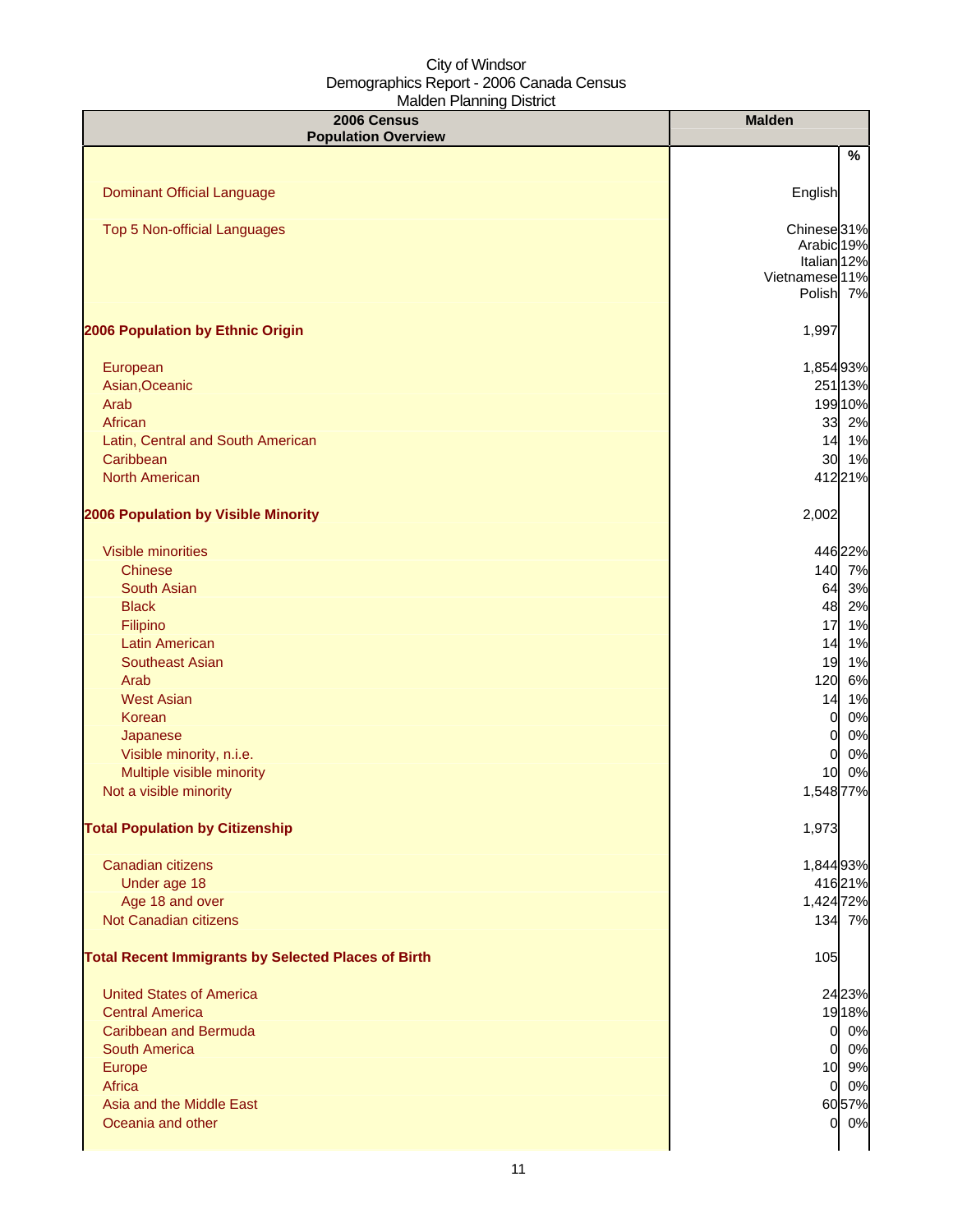| 2006 Census<br><b>Population Overview</b>                                                                          | <b>Malden</b>                                                                                               |
|--------------------------------------------------------------------------------------------------------------------|-------------------------------------------------------------------------------------------------------------|
|                                                                                                                    | %                                                                                                           |
| 2006 Population 15 years and over by Labour Force Activity                                                         | 1,632                                                                                                       |
| In the labour force                                                                                                | 1,06265%                                                                                                    |
| Employed                                                                                                           | 1,020 63%                                                                                                   |
| Unemployed                                                                                                         | 35 2%                                                                                                       |
| Not in the labour force                                                                                            | 56735%                                                                                                      |
| Participation rate                                                                                                 | 65.1%                                                                                                       |
| Unemployment rate                                                                                                  | 3.2%                                                                                                        |
| <b>Labour Force 15 years and over by Occupation</b>                                                                | 1,062                                                                                                       |
| Top 3 major group                                                                                                  | Sales and service<br>occupations 33%<br>Trades, transport and 18%<br>equipment 18%<br>Business, finance and |
| All occupations                                                                                                    | 1,052 99%                                                                                                   |
| Management                                                                                                         | 40 4%                                                                                                       |
| Business, finance and administrative                                                                               | 156 15%                                                                                                     |
| Natural and applied sciences                                                                                       | 66 6%                                                                                                       |
| <b>Health occupations</b>                                                                                          | 54 5%                                                                                                       |
| Social science, education, government and religion<br>Art, culture, recreation and sport                           | 11411%<br>0 0%                                                                                              |
| Sales and service                                                                                                  | 288 27%                                                                                                     |
| Trades, transport and equipment operators and related                                                              | 162 15%                                                                                                     |
| Primary industry-specific                                                                                          | 0 0%                                                                                                        |
| Processing, manufacturing and utilities                                                                            | 151 14%                                                                                                     |
| Occupation - Not applicable                                                                                        | 10 1%                                                                                                       |
| Labour Force 15 years and over with usual place of work or no fixed workplace address<br>by Mode of Transportation | 870                                                                                                         |
| Car, truck, van as driver                                                                                          | 78490%                                                                                                      |
| Car, truck, van as passenger                                                                                       | 40 5%                                                                                                       |
| <b>Public transit</b>                                                                                              | 0%<br>01                                                                                                    |
| Walked to work                                                                                                     | 29 3%                                                                                                       |
| <b>Bicycle</b>                                                                                                     | 0%<br>0                                                                                                     |
| Motorcycle                                                                                                         | 0%<br>0                                                                                                     |
| <b>Taxicab</b>                                                                                                     | 0%<br>0                                                                                                     |
| Other method                                                                                                       | 0%<br>0                                                                                                     |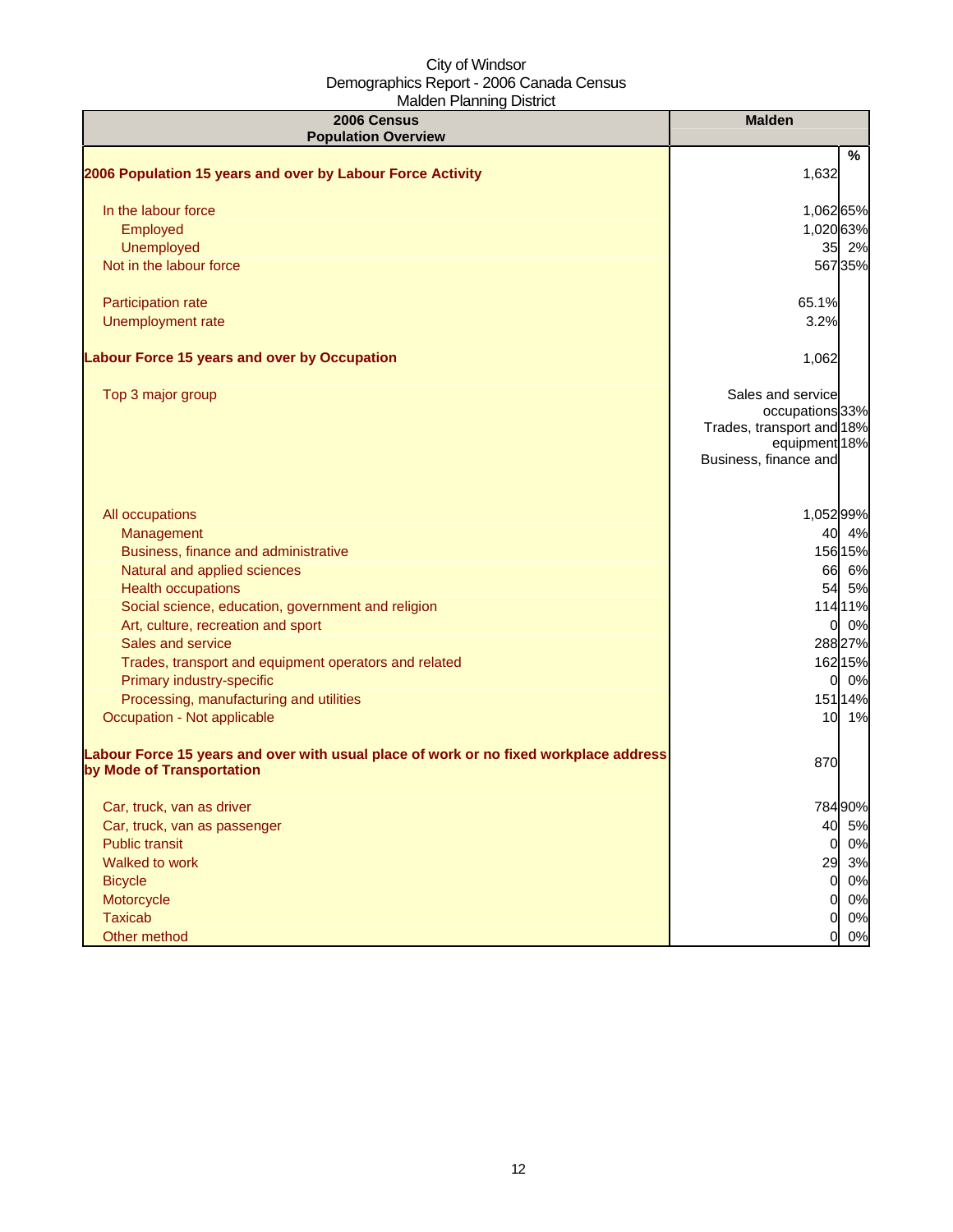## 2006 Census Household & Family Overview

| 2006 Census<br><b>Household &amp; Family Overview</b> | <b>Malden</b>          |                  |
|-------------------------------------------------------|------------------------|------------------|
|                                                       |                        | $\%$             |
| <b>Households</b>                                     | 752                    |                  |
| Persons in private households                         | 1,997                  |                  |
| Persons per household                                 | 2.6                    |                  |
|                                                       |                        |                  |
| <b>Private households by Income</b>                   | 752                    |                  |
| <b>Under \$10,000</b>                                 | 15                     | 2%               |
| \$10,000 - \$19,999                                   | 38                     | 5%               |
| \$20,000 - \$29,999                                   | 54                     | 7%               |
| \$30,000 - \$39,999                                   | 62                     | 8%               |
| \$40,000 - \$49,999                                   |                        | 73 10%           |
| \$50,000 - \$59,999<br>\$60,000 - \$69,999            |                        | 78 10%<br>86 11% |
| \$70,000 - \$79,999                                   |                        | 72 10%           |
| \$80,000 - \$89,999                                   |                        | 70 9%            |
| \$90,000 - \$99,999                                   | 39                     | 5%               |
| \$100,000 and over                                    |                        | 149 20%          |
| <b>Median Household Income</b>                        | \$65,567               |                  |
| <b>Average household income</b>                       | \$71,317               |                  |
|                                                       |                        |                  |
| Per capita income                                     | \$26,849               |                  |
| Private households by size of household               | 752                    |                  |
| 1 person                                              |                        | 16722%           |
| 2 persons                                             |                        | 252 34%          |
| 3 persons                                             |                        | 134 18%          |
| 4 - 5 persons                                         |                        | 17423%           |
| 6 or more persons                                     | 22                     | 3%               |
| <b>Occupied Dwellings</b>                             | 752                    |                  |
| <b>Owned Dwellings</b>                                |                        | 70193%           |
| <b>Rented Dwellings</b>                               | 48                     | 6%               |
| Single detached houses                                |                        | 62683%           |
| Semi-detached/row/duplex                              |                        | 104 14%          |
| <b>Apartments</b>                                     | 10                     | 1%               |
| Movable dwelling                                      | 0                      | 0%               |
| Dominant building type                                | Single detached houses |                  |
| Dominant period of construction                       | 1946 - 1960            |                  |
| Average value of dwelling                             | \$210,964              |                  |
| Average gross monthly rent                            | \$442                  |                  |
| <b>Families</b>                                       | 595                    |                  |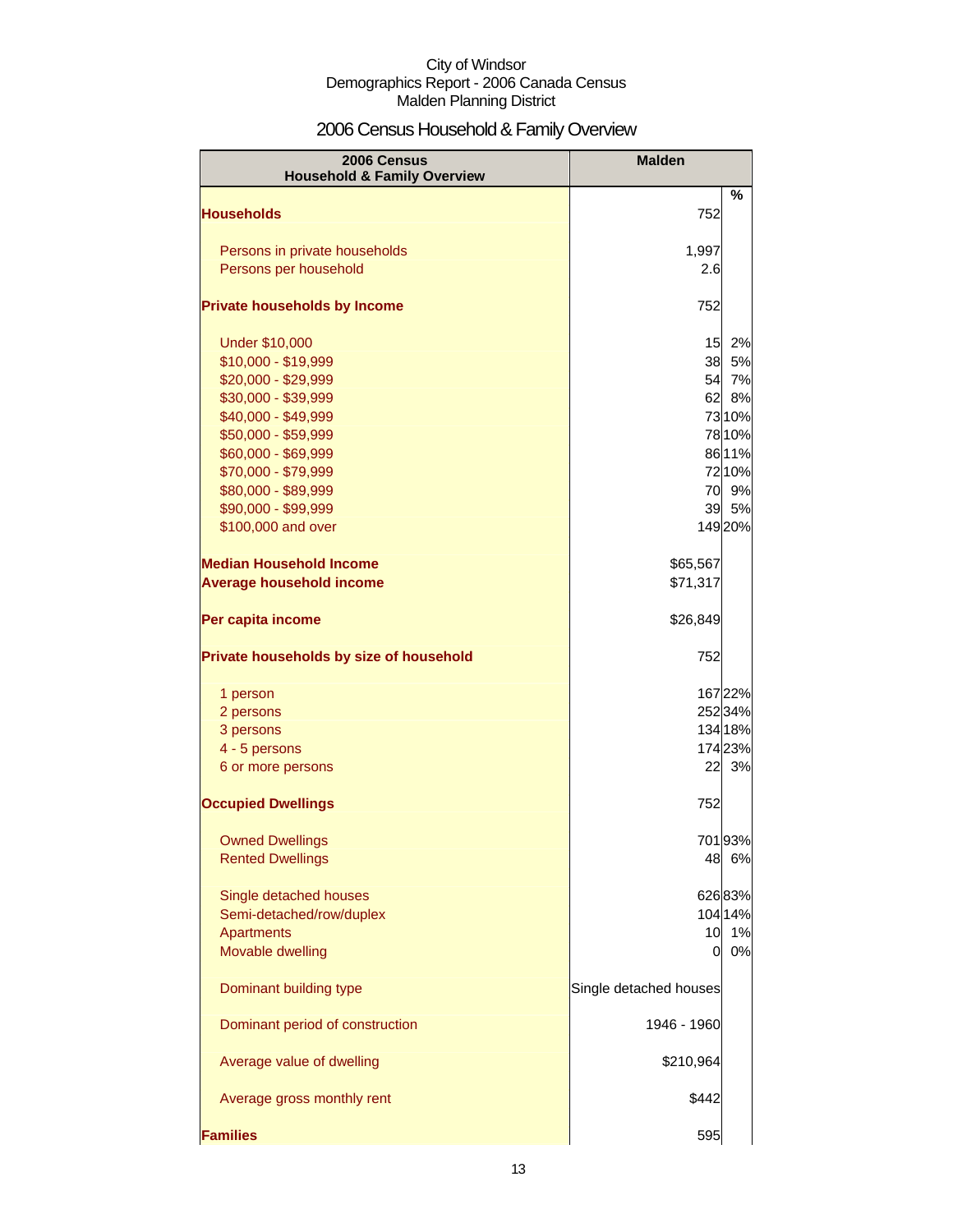| 2006 Census<br><b>Household &amp; Family Overview</b>   | <b>Malden</b> |         |
|---------------------------------------------------------|---------------|---------|
|                                                         |               | ℅       |
| Persons per family                                      | 2.9           |         |
| <b>Two-parent families</b>                              |               | 50184%  |
| With no children at home                                |               | 238 40% |
| With children at home                                   |               | 25643%  |
| Lone-parent families                                    |               | 106 18% |
| <b>Total Census Families by Income</b>                  | 574           |         |
| <b>Under \$10,000</b>                                   | 10            | 2%      |
| $$10,000 - $19,999$                                     | 0             | 0%      |
| \$20,000 - \$29,999                                     | 40            | 7%      |
| \$30,000 - \$39,999                                     | 36            | 6%      |
| \$40,000 - \$49,999                                     |               | 6912%   |
| \$50,000 - \$59,999                                     |               | 5910%   |
| \$60,000 - \$69,999                                     |               | 6612%   |
| \$70,000 - \$79,999                                     |               | 6912%   |
| \$80,000 - \$89,999                                     | 52            | 9%      |
| \$90,000 - \$99,999                                     | 30            | 5%      |
| \$100,000 and over                                      |               | 135 24% |
| <b>Median income</b>                                    | \$70,339      |         |
| <b>Average income</b>                                   | \$78,503      |         |
| Census families in private households by size of family | 595           |         |
| 2 persons                                               |               | 28548%  |
| 3 persons                                               |               | 144 24% |
| 4 persons                                               |               | 13422%  |
| 5 or more persons                                       | 25            | 4%      |
| Total children at home by age                           | 639           |         |
| Under 6 years of age                                    |               | 145 23% |
| 6 - 14 years                                            |               | 21033%  |
| 15 - 17 years                                           |               | 6710%   |
| 18 - 24 years                                           |               | 148 23% |
| 25 years and over                                       | 55            | 9%      |
| Children/family                                         | 1.1           |         |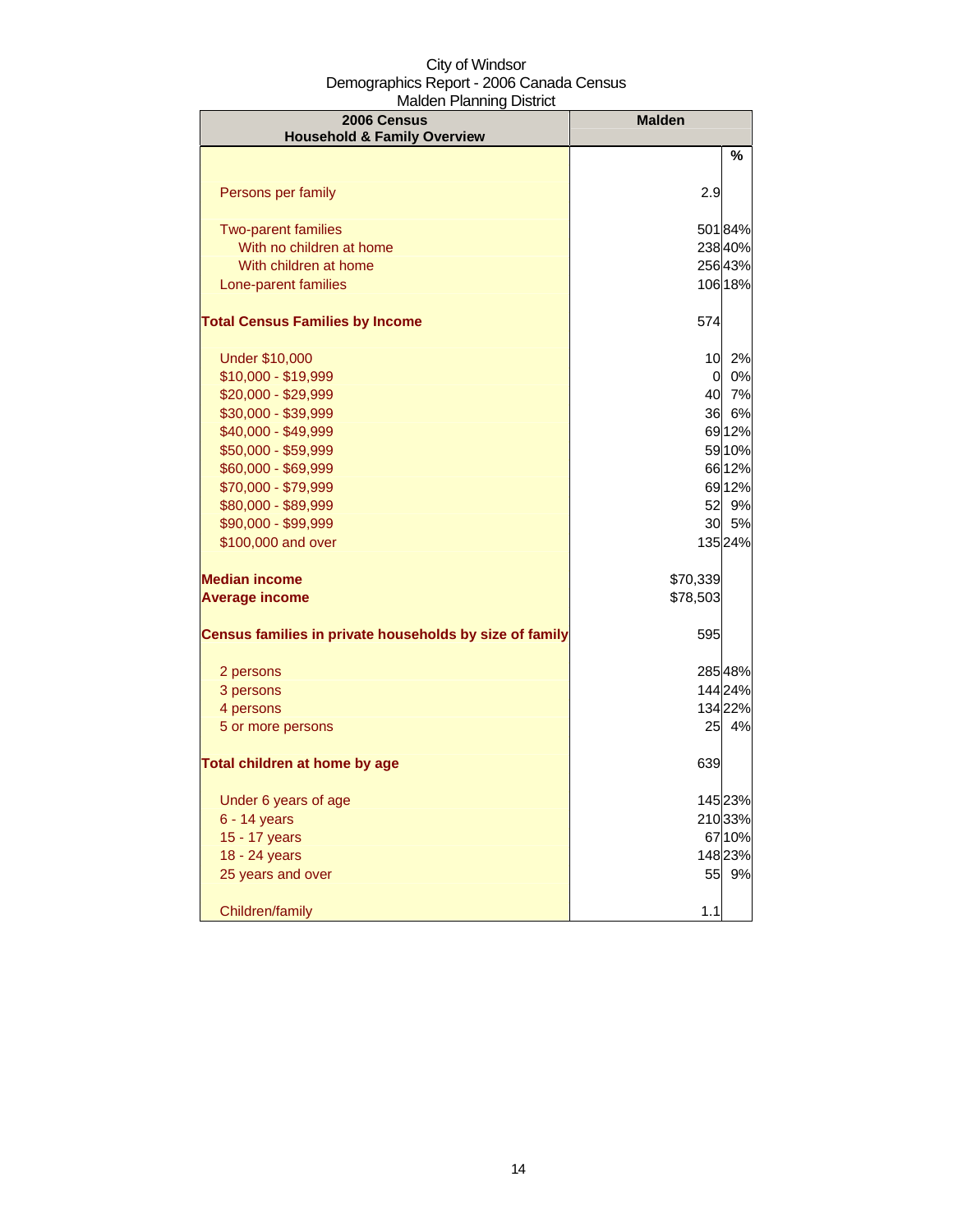## 2006 Census Population and Dwelling Counts

| 2006 Census<br><b>Population and Dwelling</b><br><b>Counts</b>                                                                                                                           | Malden         |
|------------------------------------------------------------------------------------------------------------------------------------------------------------------------------------------|----------------|
| 2006 Population                                                                                                                                                                          | 2,010          |
| 2001 Population*                                                                                                                                                                         |                |
| 2001-2006 Population Change*<br>Persons<br>Percent                                                                                                                                       |                |
| <b>2006 Private Dwellings</b><br>Occupied by Usual Residents*                                                                                                                            | 783            |
| Land Area, sq km                                                                                                                                                                         | 8.2            |
| Persons per sq km<br>Dwellings per sq km                                                                                                                                                 | 244.3<br>95.2  |
| <b>Land Area, sq mile</b>                                                                                                                                                                | 3.2            |
| Persons per sq mile<br><b>Dwellings per sq mile</b>                                                                                                                                      | 632.8<br>246.5 |
| 2006 Population and dwelling counts in this category represent actual (unsuppressed) data. In all other categories,<br>data are subject to rounding or suppression by Statistics Canada. |                |
| * Data is not available for dissemination areas, blocks and user-defined areas (circles, polygons and drive-times)                                                                       |                |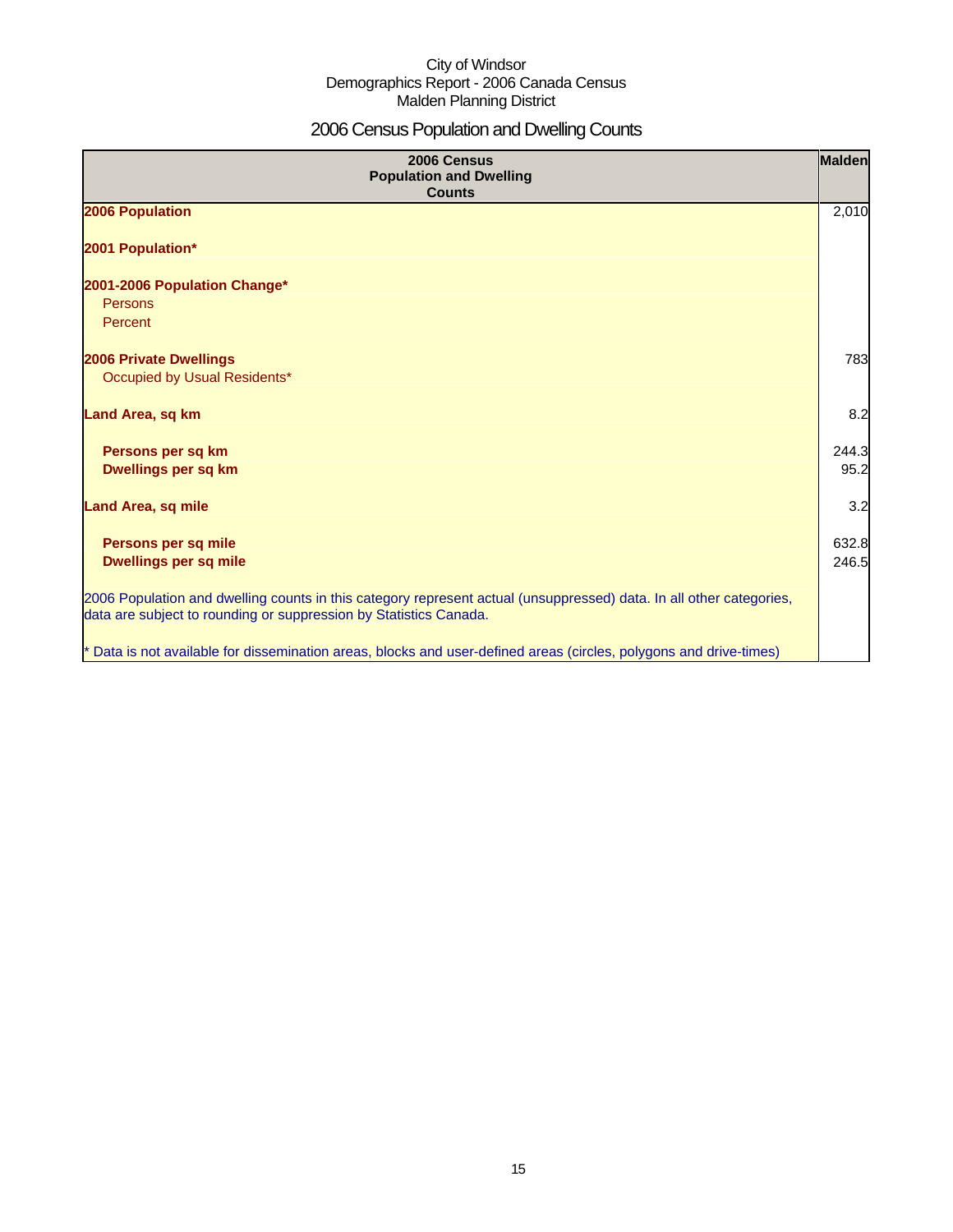| 2006 Census<br><b>Population by Age and Sex Comparison</b> |                                   |         | <b>Malden</b>                                           |           |                |         |
|------------------------------------------------------------|-----------------------------------|---------|---------------------------------------------------------|-----------|----------------|---------|
|                                                            | <b>Total</b><br><b>Population</b> |         | <b>Males</b>                                            |           | <b>Females</b> |         |
| <b>Population by Age</b>                                   | 2,011                             |         | 1,014                                                   |           | 997            |         |
| 0 to 4 years                                               | 96                                | 5%      | 44                                                      | 4%        | 52             | 5%      |
| 5 to 9 years                                               | 104                               | 5%      | 62                                                      | 6%        | 42             | 4%      |
| 10 to 14 years                                             | 131                               | 7%      | 64                                                      | 6%        | 67             | 7%      |
| 15 to 19 years                                             | 121                               | 6%      | 64                                                      | 6%        | 57             | 6%      |
| 20 to 24 years                                             | 145                               | 7%      | 76                                                      | 8%        | 69             | 7%      |
| 25 to 29 years                                             | 126                               | 6%      | 57                                                      | 6%        | 69             | 7%      |
| 30 to 34 years                                             | 118                               | 6%      | 57                                                      | 6%        | 62             | 6%      |
| 35 to 39 years                                             | 140                               | 7%      | 84                                                      | 8%        | 57             | 6%      |
| 40 to 44 years                                             |                                   | 197 10% | 91                                                      | 9%        |                | 106 11% |
| 45 to 49 years                                             | 160                               | 8%      | 76                                                      | 8%        | 84             | 8%      |
| 50 to 54 years                                             | 160                               | 8%      | 81                                                      | 8%        | 79             | 8%      |
| 55 to 59 years                                             | 138                               | 7%      | 62                                                      | 6%        | 76             | 8%      |
| 60 to 64 years                                             | 106                               | 5%      | 54                                                      | 5%        | 52             | 5%      |
| 65 to 69 years                                             | 95                                | 5%      | 46                                                      | <b>5%</b> | 49             | 5%      |
| 70 to 74 years                                             | 86                                | 4%      | 44                                                      | 4%        | 42             | 4%      |
| 75 to 79 years                                             | 54                                | 3%      | 32                                                      | 3%        | 22             | 2%      |
| 80 to 84 years                                             | 47                                | 2%      | 17                                                      | 2%        | 30             | 3%      |
| 85 years and over                                          | 27                                | 1%      | 10                                                      | 1%        | 17             | 2%      |
| 65 years and over                                          |                                   | 308 15% |                                                         | 149 15%   |                | 159 16% |
| <b>Average age</b>                                         | 41.0                              |         | 39.9                                                    |           | 42.1           |         |
| <b>Median age</b>                                          | 41.1                              |         | 40.1                                                    |           | 41.9           |         |
| <b>Dominant age group</b>                                  |                                   |         | 40 to 44 years 10% 40 to 44 years 9% 40 to 44 years 10% |           |                |         |

## 2006 Census Population by Age and Sex Comparison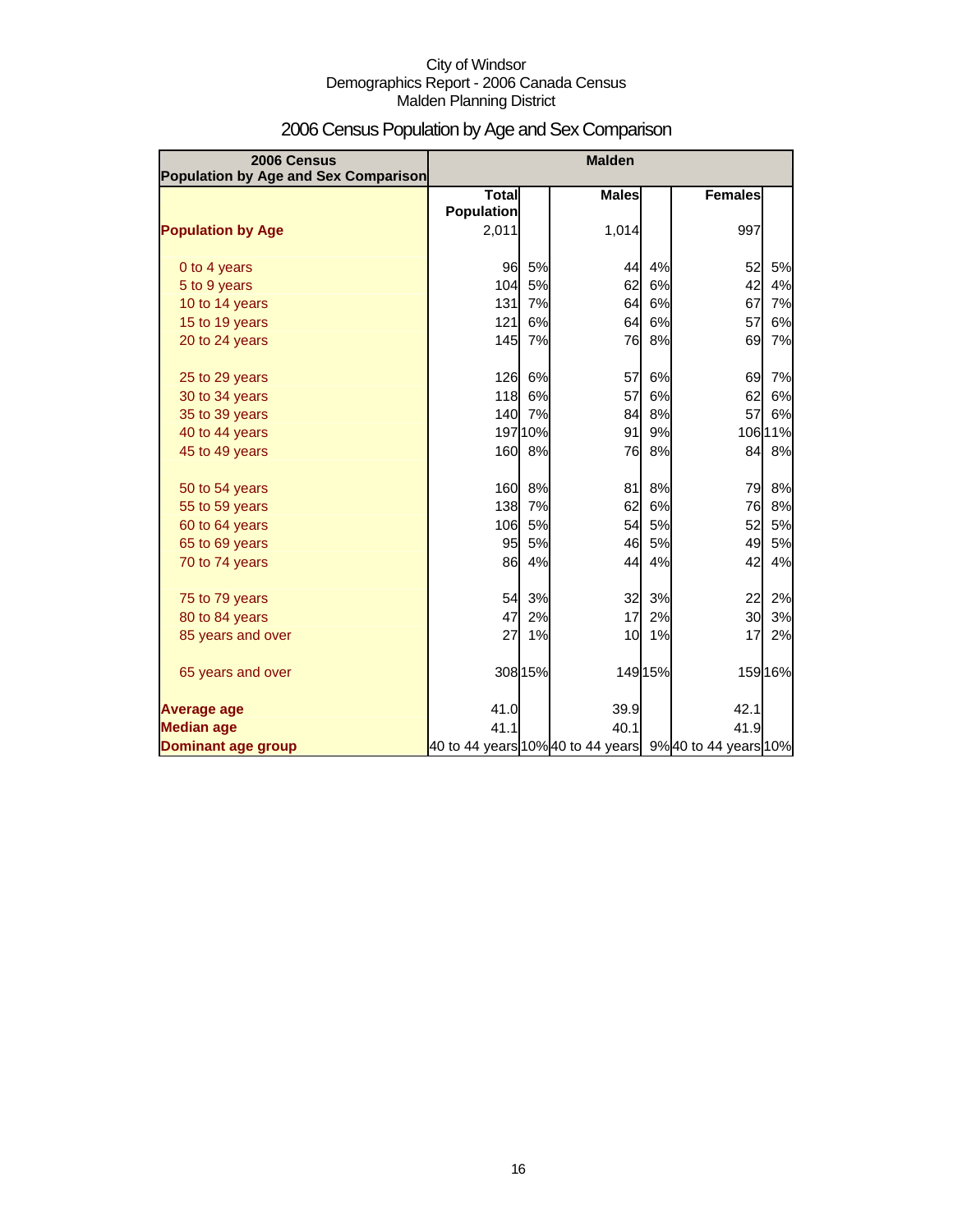## 2006 Census Population by Age and Sex

| 2006 Census<br><b>Population by Age and Sex</b> | <b>Malden</b>  |         |
|-------------------------------------------------|----------------|---------|
|                                                 |                | %       |
| <b>2006 Population by Sex</b>                   | 2,011          |         |
| <b>Males</b>                                    | 1,01450%       |         |
| <b>Females</b>                                  |                | 99750%  |
|                                                 |                |         |
| <b>2006 Population by Age</b>                   | 2,011          |         |
| 0 to 4 years                                    | 96             | 5%      |
| 5 to 9 years                                    | 104            | 5%      |
| 10 to 14 years                                  | $131$          | 7%      |
| 15 to 19 years                                  | 121            | 6%      |
| 20 to 24 years                                  | 145            | 7%      |
| 25 to 29 years                                  |                | 126 6%  |
| 30 to 34 years                                  |                | 118 6%  |
| 35 to 39 years                                  | 140            | 7%      |
| 40 to 44 years                                  |                | 19710%  |
| 45 to 49 years                                  | 160            | 8%      |
|                                                 |                |         |
| 50 to 54 years                                  | 160            | 8%      |
| 55 to 59 years                                  | 138            | 7%      |
| 60 to 64 years                                  | 106            | 5%      |
| 65 to 69 years                                  | 95             | 5%      |
| 70 to 74 years                                  | 86             | 4%      |
| 75 to 79 years                                  | 54             | 3%      |
| 80 to 84 years                                  | 47             | 2%      |
| 85 years and over                               | 27             | 1%      |
| 65 years and over                               |                | 308 15% |
| <b>Average age</b>                              | 41.0           |         |
| <b>Median age</b>                               | 41.1           |         |
| <b>Dominant age group</b>                       | 40 to 44 years |         |
| <b>Males by Age</b>                             | 1,014          |         |
| 0 to 4 years                                    | 44             | 4%      |
| 5 to 9 years                                    | 62             | 6%      |
| 10 to 14 years                                  | 64             | 6%      |
| 15 to 19 years                                  | 64             | 6%      |
| 20 to 24 years                                  | 76             | 8%      |
|                                                 |                |         |
| 25 to 29 years                                  | 57             | 6%      |
| 30 to 34 years                                  | 57             | 6%      |
| 35 to 39 years                                  | 84             | 8%      |
| 40 to 44 years                                  | 91             | 9%      |
| 45 to 49 years                                  | 76             | 8%      |
| 50 to 54 years                                  | 81             | 8%      |
| 55 to 59 years                                  | 62             | 6%      |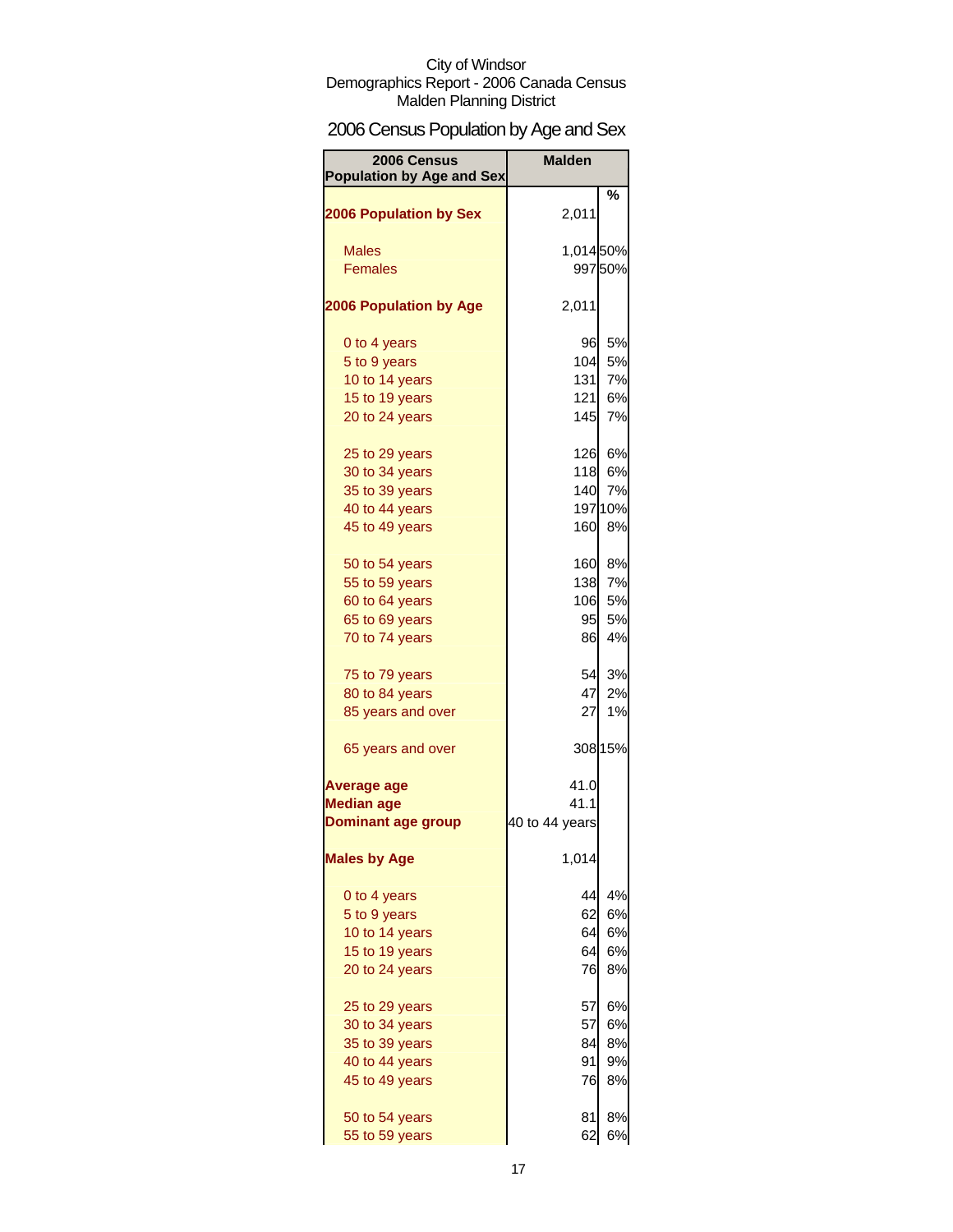| <b>Malden Planning District</b>  |                |         |
|----------------------------------|----------------|---------|
| 2006 Census                      | <b>Malden</b>  |         |
| <b>Population by Age and Sex</b> |                |         |
|                                  |                | %       |
| 60 to 64 years                   | 54             | 5%      |
| 65 to 69 years                   | 46             | 5%      |
| 70 to 74 years                   | 44             | 4%      |
| 75 to 79 years                   | 32             | 3%      |
| 80 to 84 years                   | 17             | 2%      |
| 85 years and over                | 10             | 1%      |
| 65 years and over                |                | 149 15% |
| <b>Average age of males</b>      | 39.9           |         |
| <b>Median age of males</b>       | 40.1           |         |
| <b>Dominant age group</b>        | 40 to 44 years |         |
| <b>Females by Age</b>            | 997            |         |
| 0 to 4 years                     | 52             | 5%      |
| 5 to 9 years                     | 42             | 4%      |
| 10 to 14 years                   | 67             | 7%      |
| 15 to 19 years                   | 57             | 6%      |
| 20 to 24 years                   | 69             | 7%      |
| 25 to 29 years                   | 69             | 7%      |
| 30 to 34 years                   | 62             | 6%      |
| 35 to 39 years                   | 57             | 6%      |
| 40 to 44 years                   |                | 106 11% |
| 45 to 49 years                   | 84             | 8%      |
| 50 to 54 years                   | 79             | 8%      |
| 55 to 59 years                   | 76             | 8%      |
| 60 to 64 years                   | 52             | 5%      |
| 65 to 69 years                   | 49             | 5%      |
| 70 to 74 years                   | 42             | 4%      |
|                                  |                |         |
| 75 to 79 years<br>80 to 84 years | 22             | 2%      |
|                                  | 30             | 3%      |
| 85 years and over                | 17             | 2%      |
| 65 years and over                |                | 159 16% |
| <b>Average age of females</b>    | 42.1           |         |
| <b>Median age of females</b>     | 41.9           |         |
| <b>Dominant age group</b>        | 40 to 44 years |         |

## City of Windsor Demographics Report - 2006 Canada Census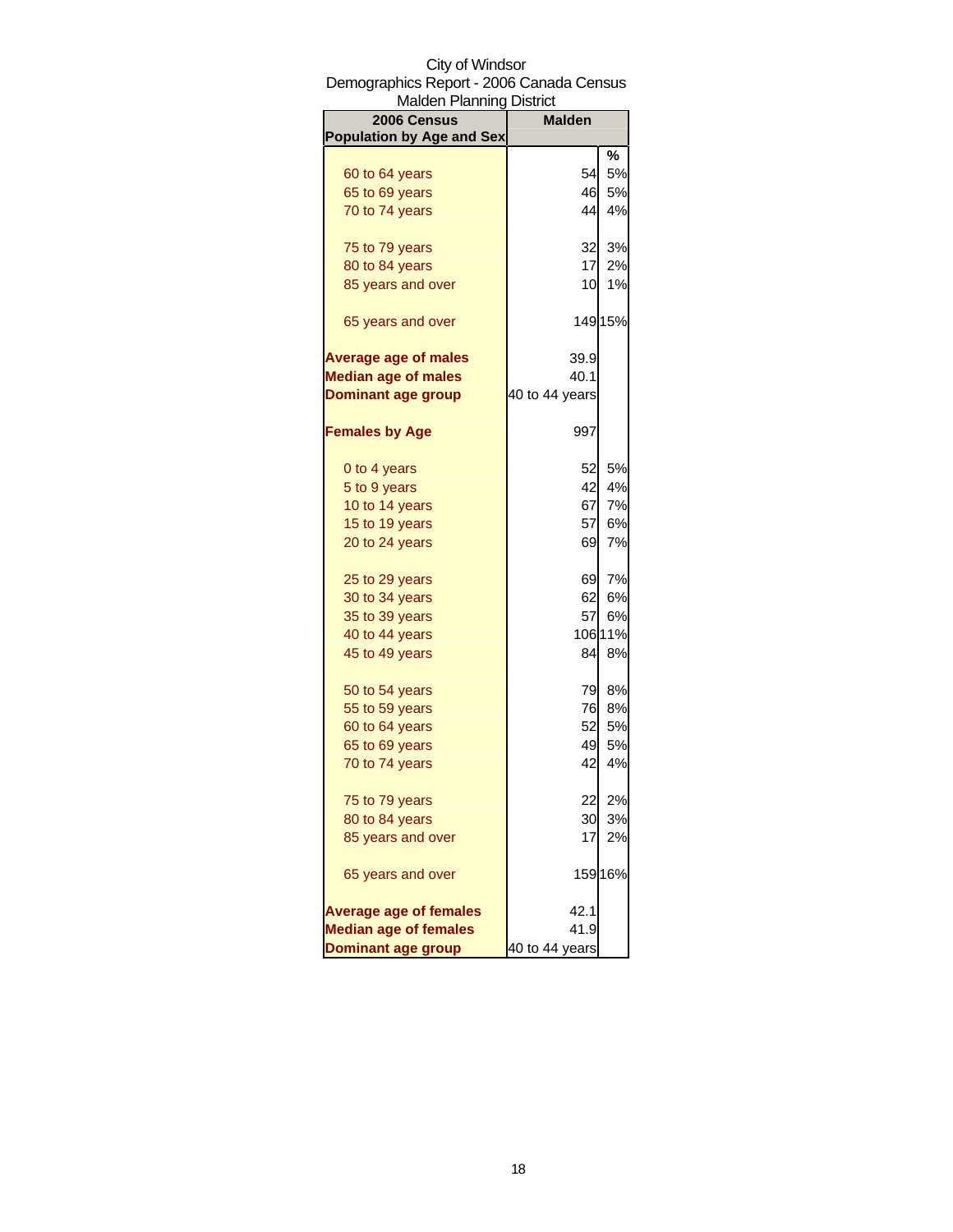## 2006 Census Marital Status

| 2006 Census<br><b>Marital Status</b>               | <b>Malden</b>          |         |
|----------------------------------------------------|------------------------|---------|
| Persons 15 years of age and over by marital status | 1,673                  | %       |
| Single (never married)                             |                        | 497 30% |
| Married (not separated)                            |                        | 91855%  |
| Widowed                                            | 931                    | 6%      |
| <b>Divorced</b>                                    | 125                    | 7%      |
| Separated (legally married)                        | 42                     | 3%      |
| Dominant marital status                            | Married <sub>55%</sub> |         |
| Persons 15 years and over by common-law status     | 1,675                  |         |
| Not in a common-law relationship                   | 1,56493%               |         |
| In a common-law relationship                       | 118                    | 7%      |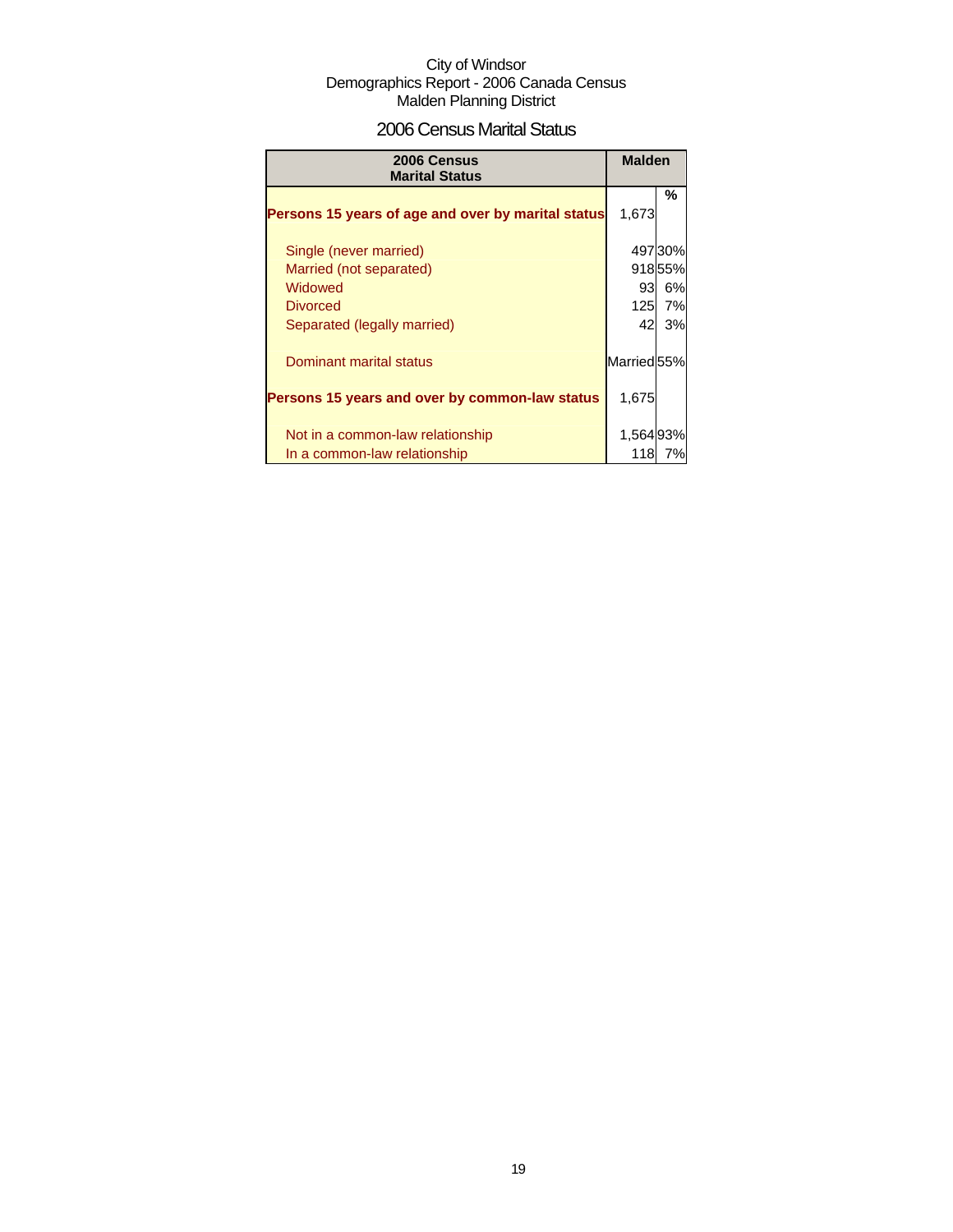## 2006 Census Family Structure and Children

| 2006 Census<br><b>Family Structure and Children</b>                      |                 | <b>Malden</b> |
|--------------------------------------------------------------------------|-----------------|---------------|
|                                                                          |                 | %             |
| Census families in private households by family structure <sup>595</sup> |                 |               |
| <b>Married couples</b>                                                   |                 | 456 77%       |
| With no children at home                                                 |                 | 21236%        |
| With children at home                                                    |                 | 24641%        |
| 1 child                                                                  |                 | 7813%         |
| 2 children                                                               |                 | 12922%        |
| 3 or more children                                                       |                 | 34 6%         |
| Common-law couples                                                       |                 | 46 8%         |
| With no children at home                                                 | 26              | 4%            |
| With children at home                                                    | 10              | 2%            |
| 1 child                                                                  | 9               | 2%            |
| 2 children                                                               | $\overline{0}$  | 0%            |
| 3 or more children                                                       | <sub>0</sub>    | 0%            |
| Lone-parent families                                                     |                 | 106 18%       |
| Male parent                                                              | 10 <sup>1</sup> | 2%            |
| 1 child                                                                  | 0l              | 0%            |
| 2 children                                                               | <sub>0</sub>    | 0%            |
| 3 or more children                                                       | $\overline{0}$  | 0%            |
| Lone Female parent                                                       |                 | 96 16%        |
| 1 child                                                                  | 49              | 8%            |
| 2 children                                                               | 45              | 8%            |
| 3 or more children                                                       | 0               | 0%            |
| Total children at home by age                                            | 639             |               |
| Under 6 years of age                                                     |                 | 145 23%       |
| 6 - 14 years                                                             |                 | 21033%        |
| 15 - 17 years                                                            |                 | 6710%         |
| 18 - 24 years                                                            |                 | 14823%        |
| 25 years and over                                                        |                 | 55 9%         |
| Children/family                                                          | 1.1             |               |
| Census families in private households by size of family                  | 595             |               |
| 2 persons                                                                |                 | 28548%        |
| 3 persons                                                                |                 | 14424%        |
| 4 persons                                                                |                 | 13422%        |
| 5 or more persons                                                        | 25              | 4%            |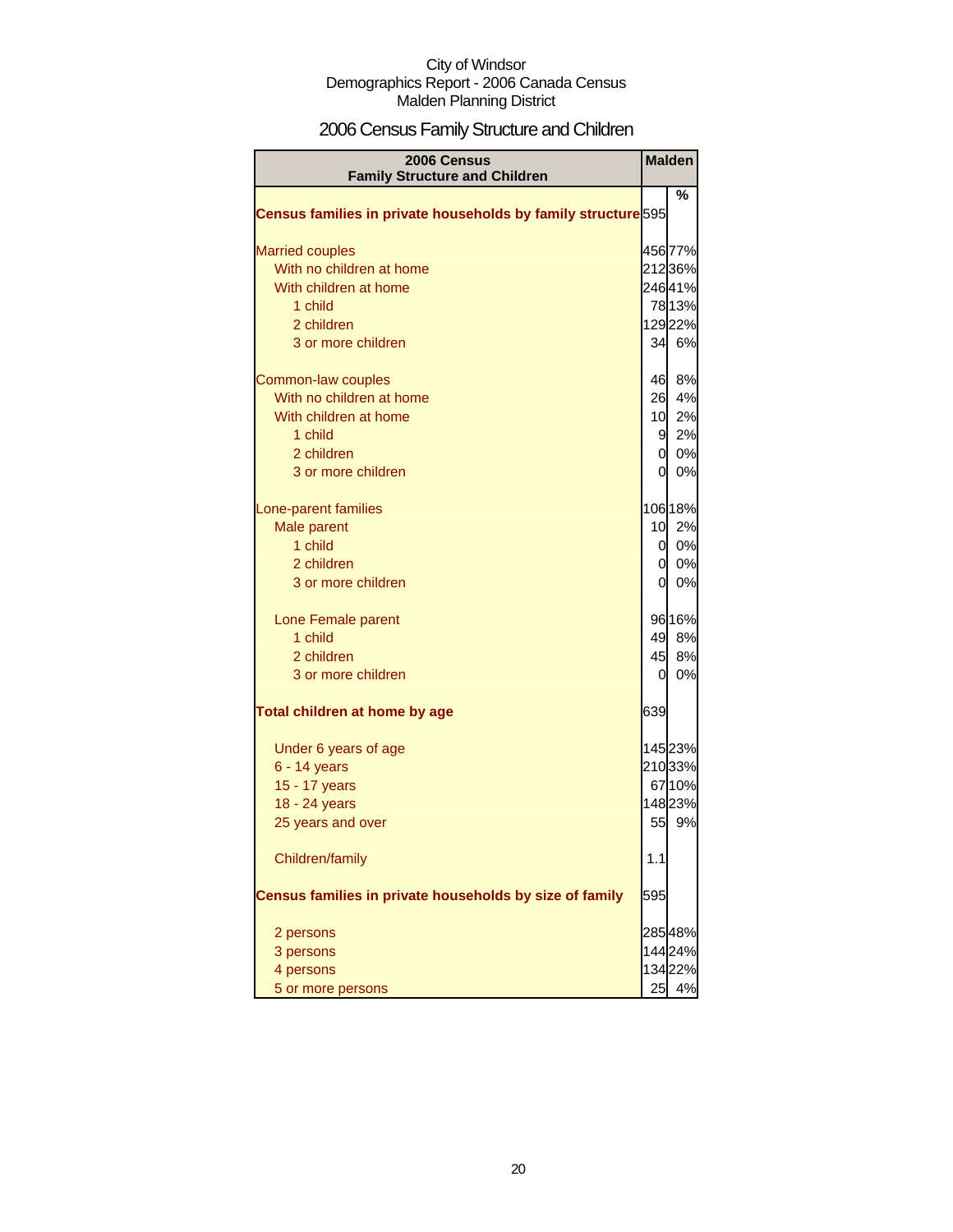## 2006 Census Families by Living Arrangements

| 2006 Census<br><b>Families by Living Arrangements</b>      | <b>Malden</b> |         |
|------------------------------------------------------------|---------------|---------|
| Persons in private households by living arrangements 1,997 |               | %       |
| Non-family persons                                         |               | 246 12% |
| Living with relatives                                      | 30            | 1%      |
| Living with non-relatives only                             | 44            | 2%      |
| Living alone                                               | 161           | 8%      |
| <b>Family persons</b>                                      | 1,75188%      |         |
| Persons per family                                         | 2.9           |         |
| Persons 65 years and over by living arrangements           | 272           |         |
| Non-family persons                                         |               | 5821%   |
| Living with relatives                                      | 10            | 4%      |
| Living with non-relatives only                             |               | 0%      |
| Living alone                                               |               | 4215%   |
| <b>Family persons</b>                                      | 211           | 78%     |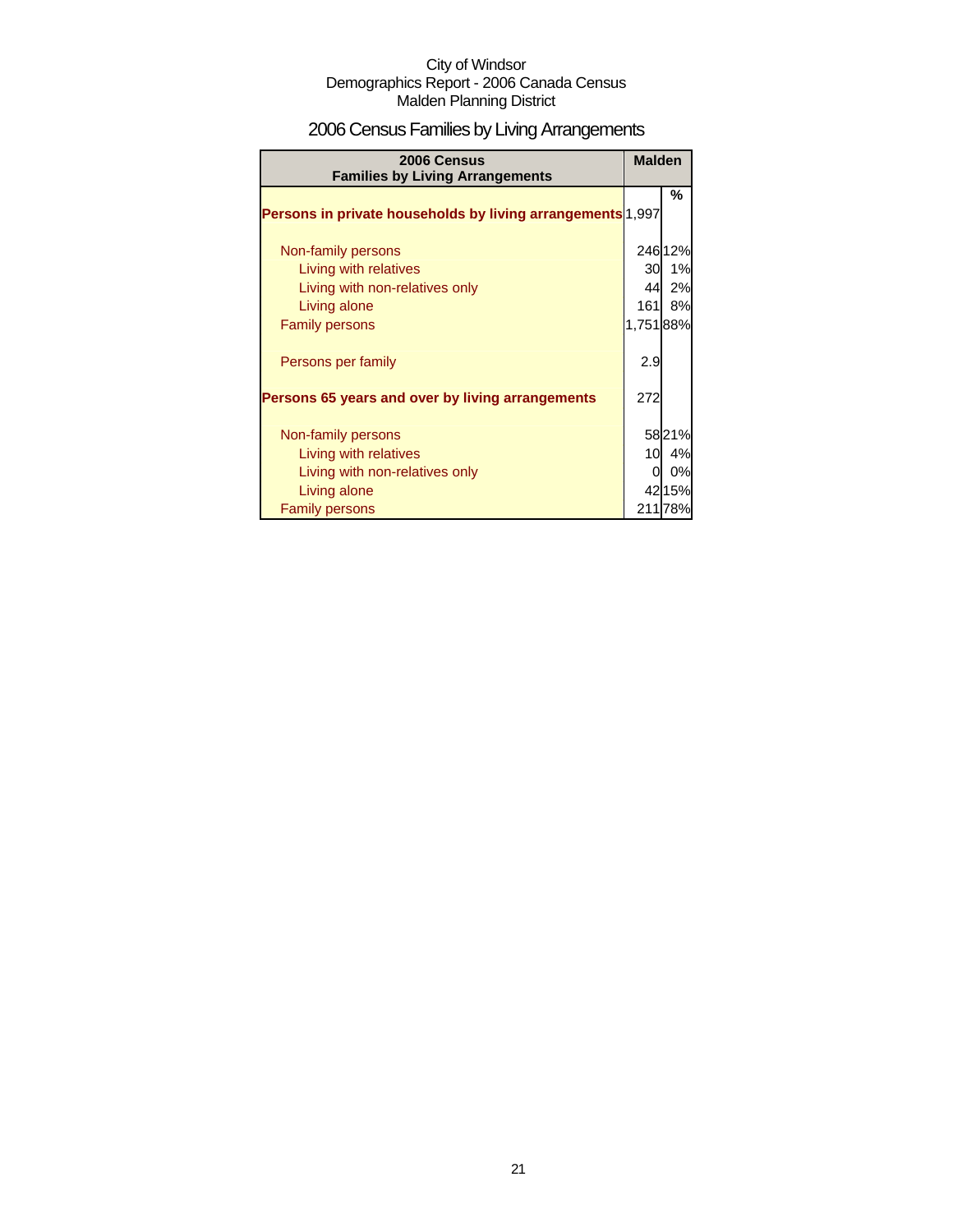## 2006 Census Dwellings

| 2006 Census<br><b>Dwellings</b>                      | <b>Malden</b>             |         |
|------------------------------------------------------|---------------------------|---------|
|                                                      |                           | %       |
| Occupied private dwellings by structure type         | 752                       |         |
| Single-detached house                                |                           | 62683%  |
| Semi-detached house                                  | 45                        | 6%      |
| <b>Row house</b>                                     | 54                        | 7%      |
| Apartment, duplex                                    | 5                         | 1%      |
| Apartment less than 5 storeys                        | 10                        | 1%      |
| Apartment 5 or more storeys                          | $\overline{0}$            | 0%      |
| Other single-attached house                          | $\overline{0}$            | 0%      |
| Movable dwelling                                     | 0                         | 0%      |
| Dominant dwelling type                               | Single-detached house 85% |         |
| Occupied private dwellings by tenure                 | 752                       |         |
| Owned                                                |                           | 70193%  |
| Rented                                               | 48                        | 6%      |
| <b>Band housing</b>                                  | 0                         | 0%      |
| Occupied private dwellings by maintenance required   | 752                       |         |
| Regular maintenance only                             |                           | 549 73% |
| Minor repairs                                        |                           | 149 20% |
| <b>Major repairs</b>                                 | 51                        | 7%      |
| Occupied private dwellings by period of construction | 752                       |         |
| Before 1946                                          |                           | 75 10%  |
| 1946 - 1960                                          |                           | 15320%  |
| 1961 - 1970                                          |                           | 64 9%   |
| 1971 - 1980                                          |                           | 78 10%  |
| 1981 - 1985                                          | 40                        | 5%      |
| 1986 - 1990                                          | 49                        | 7%      |
| 1991 - 1995                                          |                           | 114 15% |
| 1996 - 2000                                          |                           | 74 10%  |
| 2001 - 2006                                          |                           | 103 14% |
| Dominant period of construction                      | 1946 - 1960 20%           |         |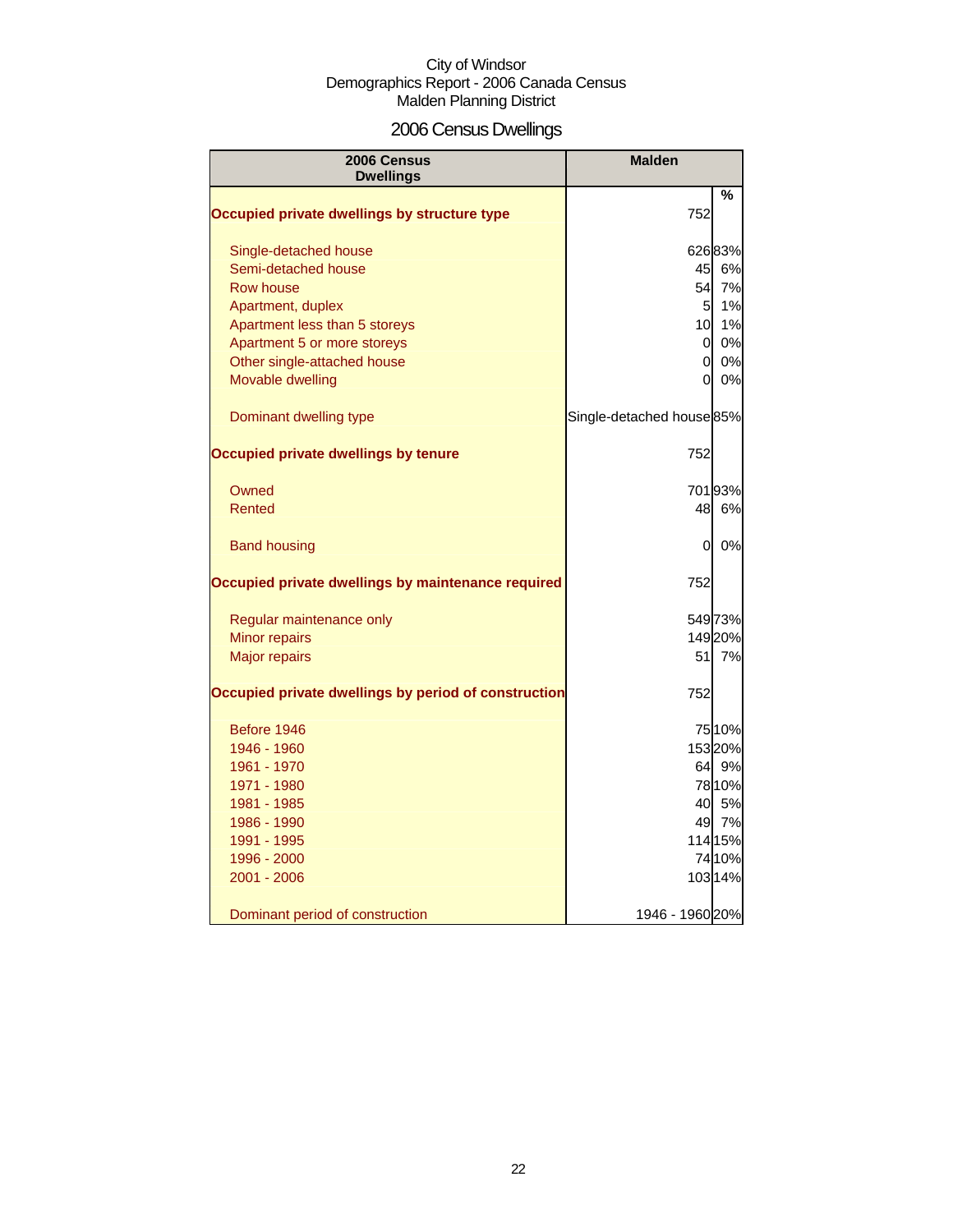## 2006 Census Households

| 2006 Census<br><b>Households</b>                                                                                                     |             | <b>Malden</b> |
|--------------------------------------------------------------------------------------------------------------------------------------|-------------|---------------|
| Private households by size of household                                                                                              | 752         | ℅             |
| 1 person                                                                                                                             | 167         | 22%           |
| 2 persons                                                                                                                            | 252         | 34%           |
| 3 persons                                                                                                                            | 134         | 18%           |
| 4 - 5 persons                                                                                                                        | 174         | 23%           |
| 6 or more persons                                                                                                                    | 22          | 3%            |
| Dominant household size                                                                                                              | 2 persons   | 34%           |
| <b>Persons in households</b>                                                                                                         | 1,975       |               |
| Persons per household                                                                                                                | 2.6         |               |
| Private households by household type                                                                                                 | 747         |               |
| One-family households                                                                                                                | 541         | 72%           |
| Multiple-family households                                                                                                           | 34          | 5%            |
| Non-family households                                                                                                                | 186         | 25%           |
| <b>Rented Dwellings</b>                                                                                                              | 48          |               |
| Tenant households in non-farm, non-reserve private dwellings                                                                         |             | 48 101%       |
| Average gross monthly rent                                                                                                           | \$442       |               |
| Households spending 30% or more of household income on gross rent<br>Households spending 30 to 99% of household income on gross rent | 10<br>0     | 21%<br>0%     |
| One-family tenant households without additional persons<br>Average gross rent                                                        | 39<br>\$447 | 81%           |
| Households spending 30% or more of household income on gross rent                                                                    | 0           | 0%            |
| <b>Owned Dwellings</b>                                                                                                               | 701         |               |
| Owner-occupied private non-farm, non-reserve dwellings                                                                               |             | 699 100%      |
| Average value of dwelling                                                                                                            | \$210,964   |               |
| Average owner's major payments                                                                                                       | \$962       |               |
| Households spending 30% or more of household income on major payments                                                                | 165         | 24%           |
| Households spending 30% to 99% more of household income on major payments                                                            | 160         | 23%           |
| One-family owner-occupied households without additional persons                                                                      | 473         | 67%           |
| Average major payments                                                                                                               | \$961       |               |
| Spending 30%+ of hh income on shelter                                                                                                | 77          | 11%           |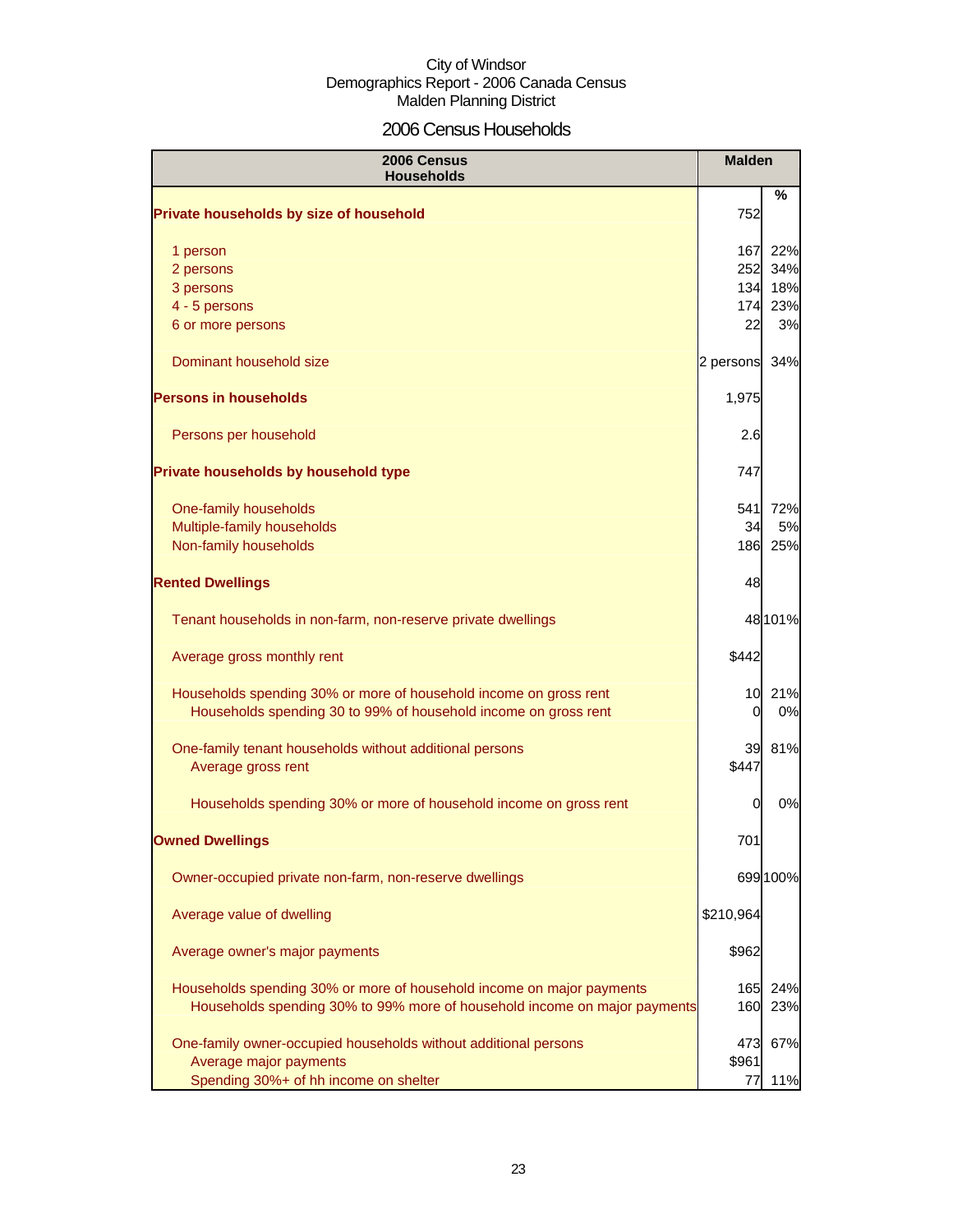## 2006 Census Mother Tongue

| 2006 Census<br><b>Mother Tongue</b>      | <b>Malden</b>                                         |                                          |
|------------------------------------------|-------------------------------------------------------|------------------------------------------|
|                                          |                                                       | %                                        |
| <b>Total Population by Mother Tongue</b> | 1,980                                                 |                                          |
| Dominant language                        | English                                               | 65%                                      |
| Dominant official language               | English                                               | 97%                                      |
| Top 5 non-official languages             | Arabic 25.3%<br>Chinese 16.6%<br>Polish<br>Vietnamese | Italian <sub>22.7%</sub><br>7.1%<br>5.7% |
| <b>Single responses</b>                  | 1,961                                                 | 99%                                      |
| <b>Official languages</b>                | 1,297                                                 | 65%                                      |
| English                                  | 1,261                                                 | 64%                                      |
| French                                   | 36                                                    | 2%                                       |
| Non-official languages                   | 664                                                   | 34%                                      |
| <b>Italian</b>                           | 143                                                   | 7%                                       |
| Portuguese                               | 0                                                     | 0%                                       |
| Romanian                                 | 0                                                     | 0%                                       |
|                                          | 19                                                    |                                          |
| Spanish                                  |                                                       | 1%                                       |
| Danish                                   | 0                                                     | 0%                                       |
| <b>Dutch</b>                             | 5                                                     | 0%                                       |
| Flemish                                  | 0                                                     | 0%                                       |
| <b>Frisian</b>                           | 0                                                     | 0%                                       |
| German                                   | 14                                                    | 1%                                       |
| Norwegian                                | 0                                                     | 0%                                       |
| <b>Swedish</b>                           | 0                                                     | 0%                                       |
| Yiddish                                  | 0                                                     | 0%                                       |
| <b>Bosnian</b>                           | 0                                                     | 0%                                       |
| <b>Bulgarian</b>                         | 0                                                     | 0%                                       |
|                                          | 5                                                     |                                          |
| Croatian                                 |                                                       | 0%                                       |
| Czech                                    | U                                                     | 0%                                       |
| Macedonian                               | 10                                                    | 1%                                       |
| <b>Polish</b>                            | 45                                                    | 2%                                       |
| <b>Russian</b>                           | 15                                                    | 1%                                       |
| Serbian                                  | $\overline{0}$                                        | 0%                                       |
| Serbo-Croatian                           | 0                                                     | 0%                                       |
| <b>Slovak</b>                            | 0                                                     | 0%                                       |
| Slovenian                                | 5                                                     | 0%                                       |
| <b>Ukrainian</b>                         | 5                                                     | 0%                                       |
| Latvian                                  | 0                                                     | 0%                                       |
|                                          |                                                       |                                          |
| Lithuanian                               | 0                                                     | 0%                                       |
| Estonian                                 | 0                                                     | 0%                                       |
| Finnish                                  | 0                                                     | 0%                                       |
| Hungarian                                | 9                                                     | 0%                                       |
| <b>Greek</b>                             | 0                                                     | 0%                                       |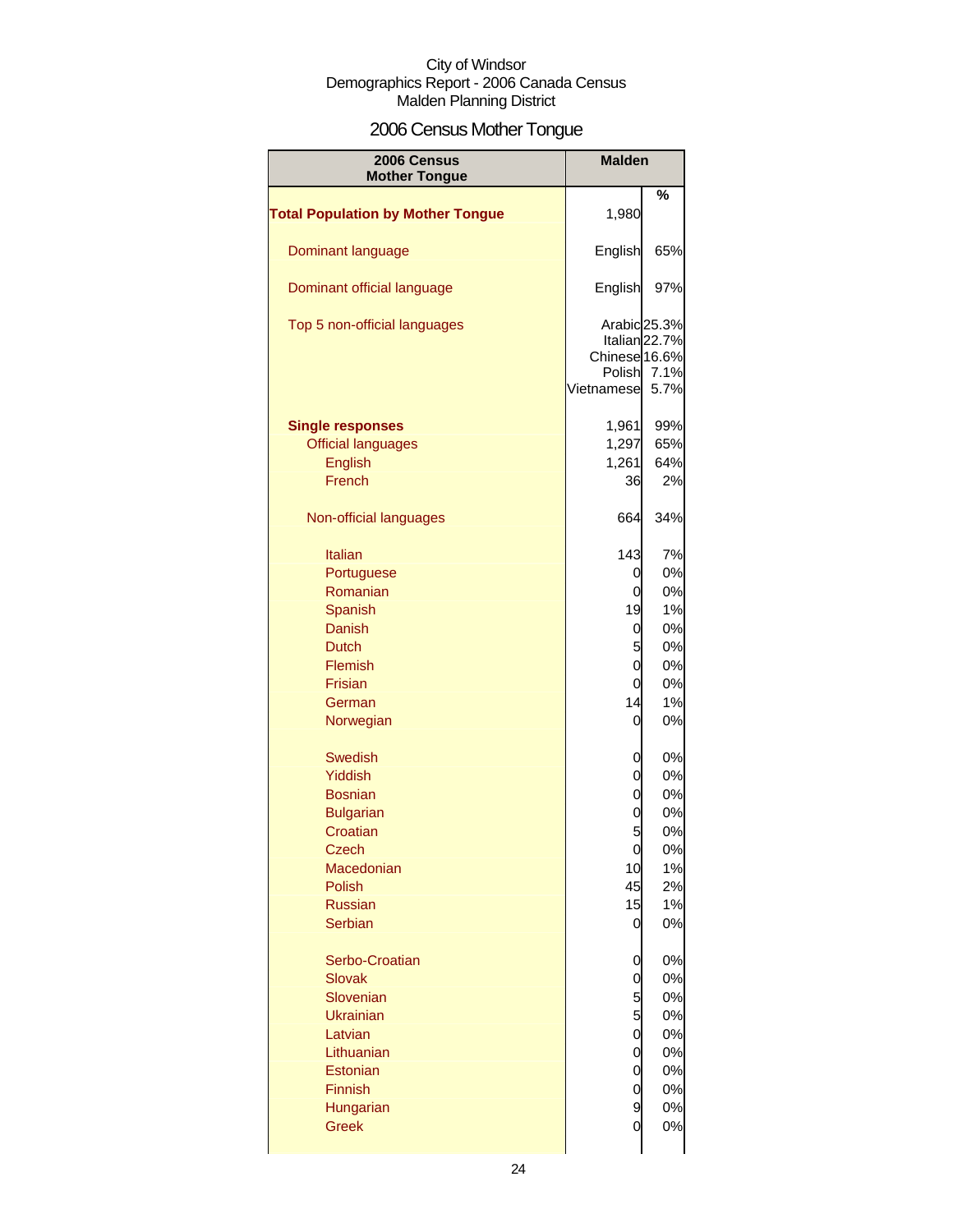| 2006 Census                                    | <b>Malden</b>  |          |
|------------------------------------------------|----------------|----------|
| <b>Mother Tongue</b>                           |                |          |
| Armenian                                       | 0              | ℅<br>0%  |
| <b>Turkish</b>                                 | 0              | 0%       |
| Amharic                                        | 0              | 0%       |
| Arabic                                         | 159            | 8%       |
| <b>Hebrew</b>                                  | 0              | 0%       |
| <b>Maltese</b>                                 | 0              | 0%       |
| Somali                                         | 0              | 0%       |
| Tigrigna                                       | 0              | 0%       |
| <b>Bengali</b>                                 | 0              | 0%       |
| Gujarati                                       | 14             | 1%       |
| Hindi                                          | 0              | 0%       |
| <b>Kurdish</b>                                 | 0              | 0%       |
| Panjabi (Punjabi)                              | 9              | 0%       |
| Pashto                                         | 0              | 0%       |
| Persian (Farsi)                                | 9              | 0%       |
| Sindhi                                         | 0              | 0%       |
| Sinhala (Sinhalese)                            | 0              | 0%       |
| Urdu                                           | 20             | 1%       |
| Malayalam                                      | 0              | 0%       |
| Tamil                                          | 0              | 0%       |
| <b>Telugu</b>                                  | 0              | 0%       |
| Japanese                                       | 0              | 0%       |
| Korean                                         | 0              | 0%       |
| Chinese                                        | 104            | 5%       |
| Cantonese                                      | 10             | 1%       |
| <b>Mandarin</b>                                | 0              | 0%       |
| <b>Taiwanese</b>                               | 0              | 0%       |
| Chinese, n.o.s.<br>Lao                         | 94             | 5%       |
| Khmer (Cambodian)                              | 0<br>0         | 0%<br>0% |
|                                                |                |          |
| Vietnamese                                     | 36             | 2%       |
| <b>Bisayan languages</b>                       | $\overline{0}$ | 0%       |
| Ilocano                                        | $\mathbf 0$    | 0%       |
| <b>Malay</b>                                   | 0              | 0%       |
| Tagalog (Pilipino, Filipino)                   | 5              | 0%       |
| Akan (Twi)                                     | $\overline{0}$ | 0%       |
| Swahili                                        | $\overline{0}$ | 0%       |
| <b>Creoles</b>                                 | 0              | 0%       |
| <b>Aboriginal Languages</b>                    | 0              | 0%       |
| Algonquin                                      | 0              | 0%       |
| Atikamekw                                      | $\mathbf 0$    | 0%       |
| <b>Blackfoot</b>                               | $\mathbf 0$    | 0%       |
| Carrier                                        | $\mathbf 0$    | 0%       |
| Chilcotin                                      | $\mathbf 0$    | 0%       |
| Chipewyan                                      | 0              | 0%       |
| <b>Cree</b><br>Siouan languages (Dakota/Sioux) | 0              | 0%<br>0% |
| Dene                                           | 0<br>0         | 0%       |
| <b>Dogrib</b>                                  | $\overline{0}$ | 0%       |
| <b>Gitksan</b>                                 | $\overline{0}$ | 0%       |
|                                                |                |          |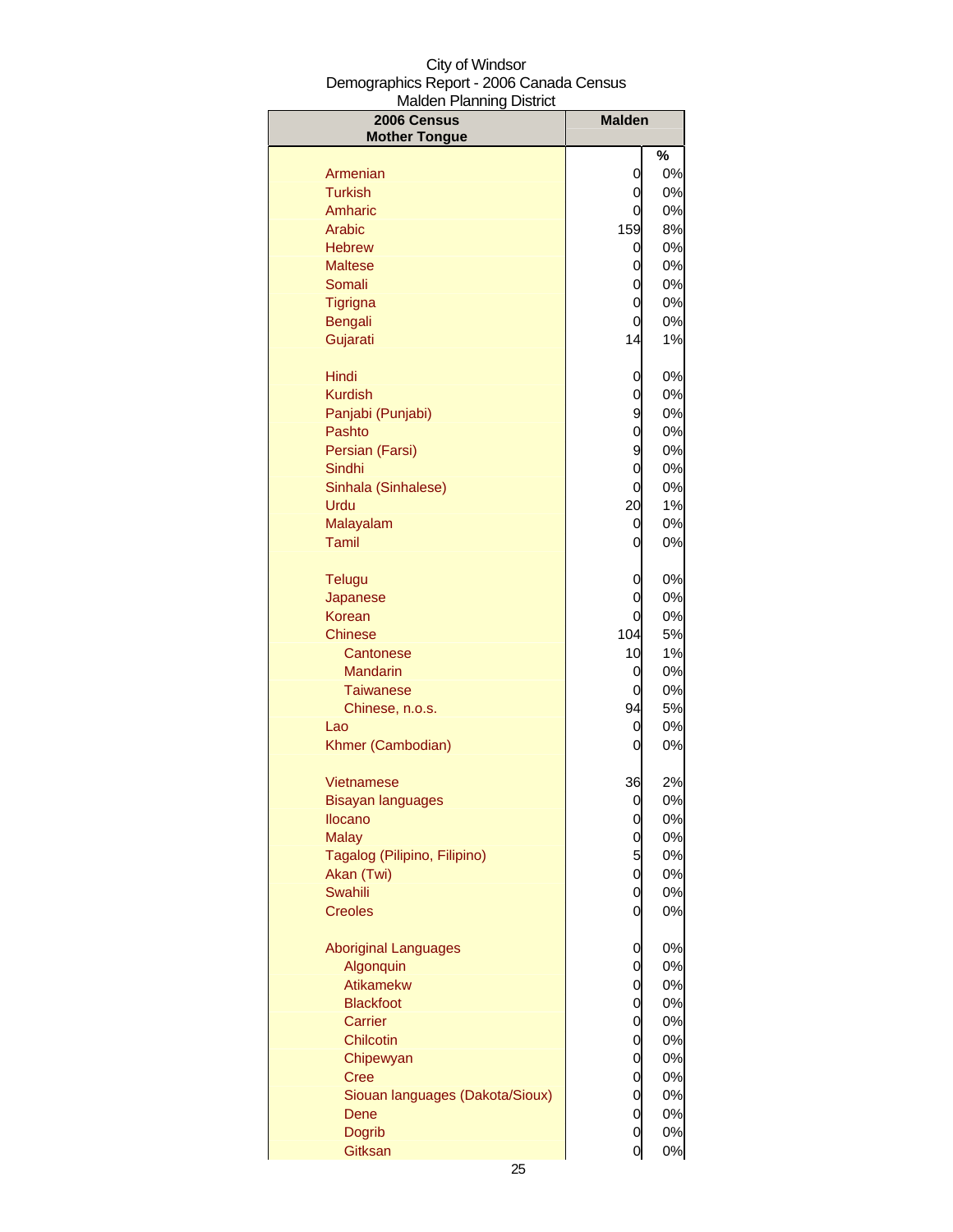| City of Windsor                          |
|------------------------------------------|
| Demographics Report - 2006 Canada Census |
| <b>Malden Planning District</b>          |

| 2006 Census                               | <b>Malden</b> |    |
|-------------------------------------------|---------------|----|
| <b>Mother Tongue</b>                      |               |    |
|                                           |               | %  |
| Inuinnagtun                               | 0             | 0% |
| Inuktitut, n.i.e.                         | 0             | 0% |
| Kutchin-Gwich'in (Loucheux)               | 0             | 0% |
| <b>Malecite</b>                           | 0             | 0% |
| Mi'kmag                                   | 0             | 0% |
| <b>Mohawk</b>                             | 0             | 0% |
| Montagnais-Naskapi                        | 0             | 0% |
| Nisga'a                                   | 0             | 0% |
| North Slave (Hare)                        | 0             | 0% |
| Ojibway                                   | 0             | 0% |
| Oji-Cree                                  | 0             | 0% |
| Shuswap                                   | 0             | 0% |
| <b>South Slave</b>                        | 0             | 0% |
| <b>Tlingit</b>                            | 0             | 0% |
|                                           |               |    |
| Other languages                           | 0             | 0% |
|                                           |               |    |
| <b>Multiple responses</b>                 | 29            | 1% |
| <b>English and French</b>                 | 14            | 1% |
| English and non-official language         | 10            | 1% |
| French and non-official language          | 0             | 0% |
| English, French and non-official language | 10            | 1% |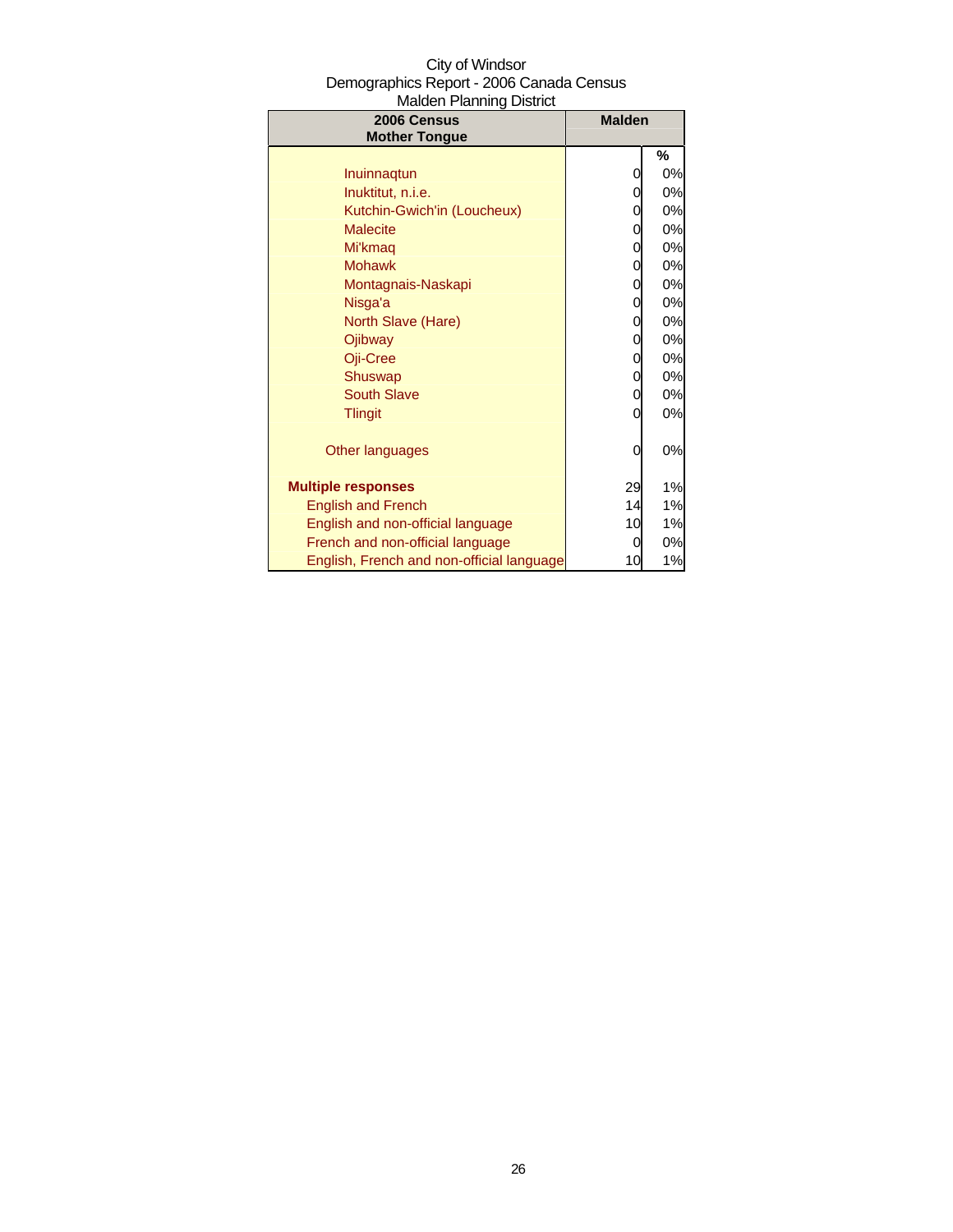## 2006 Census Knowledge of Official Language

| 2006 Census<br><b>Knowledge of Official Language</b>       | <b>Malden</b>          |    |
|------------------------------------------------------------|------------------------|----|
|                                                            |                        | %  |
| <b>Total Population by knowledge of official languages</b> | 1,978                  |    |
| English only                                               | 1,75789%               |    |
| French only                                                | 0                      | 0% |
| <b>English and French</b>                                  | 162                    | 8% |
| Neither English nor French                                 | 64                     | 3% |
| <b>Dominant Group</b>                                      | English only 89%       |    |
| Total population by first official language spoken         | 1,978                  |    |
| English                                                    | 1,85394%               |    |
| French                                                     | 34                     | 2% |
| <b>English and French</b>                                  | 20                     | 1% |
| Neither English nor French                                 | 64                     | 3% |
| <b>Dominant Group</b>                                      | English <sub>94%</sub> |    |
| <b>Official language minority</b>                          |                        |    |
| (English in Quebec, French elsewhere)                      |                        |    |
| <b>Number</b>                                              | 44                     |    |
| Percentage                                                 | 2.2%                   |    |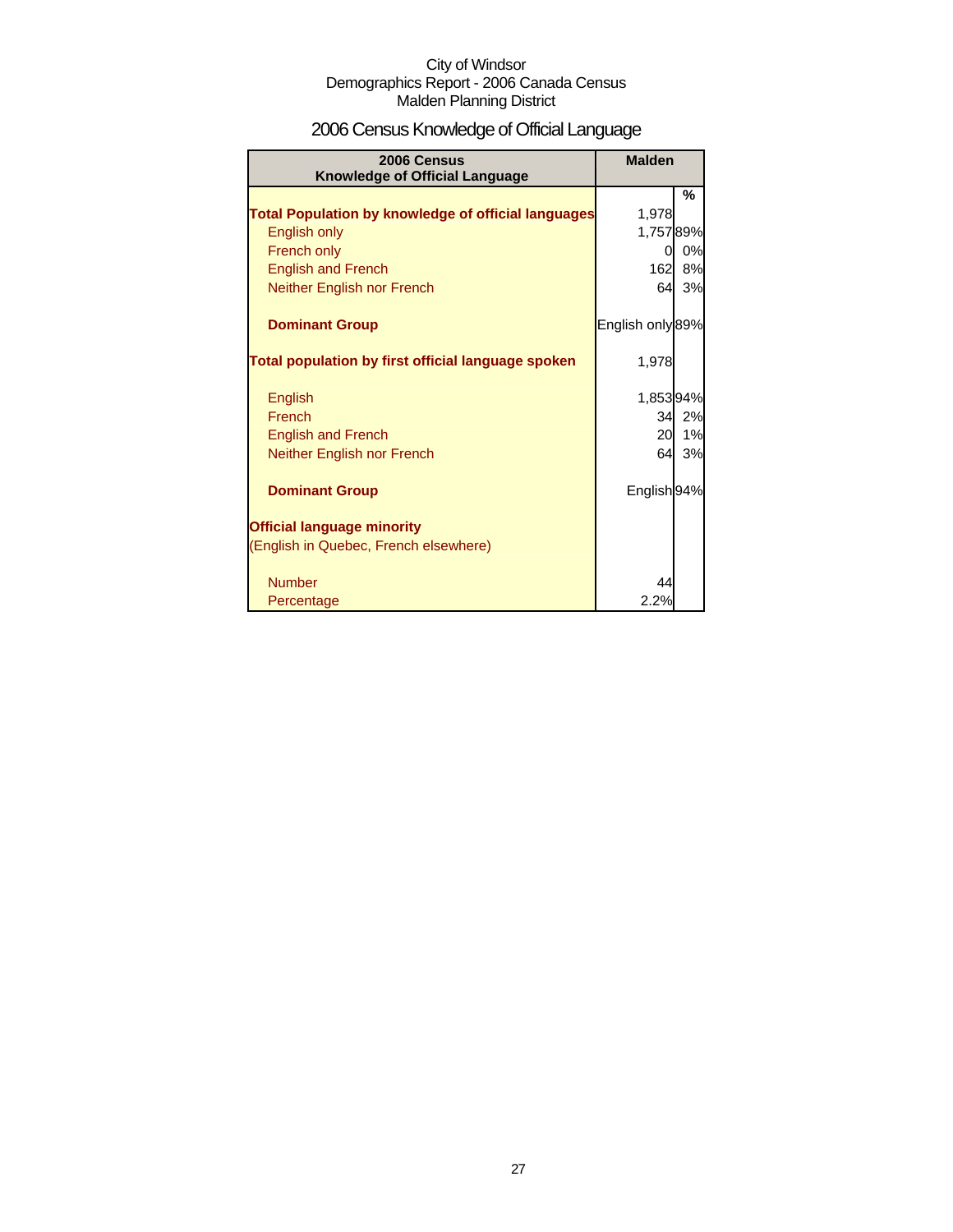## 2006 Census Knowledge of Non-official Language

| 2006 Census<br>Knowledge of Non-official Language              | <b>Malden</b>                        |          |
|----------------------------------------------------------------|--------------------------------------|----------|
| <b>Total Population by Knowledge of Non-official Languages</b> | 1,978                                | %        |
| <b>Population Speaking Non-official Languages</b>              |                                      | 78540%   |
| <b>Top 5 Non-official Languages</b>                            | Italian <sub>23%</sub><br>Arabic 22% |          |
|                                                                | Chinese <sup>15%</sup>               |          |
|                                                                | Polish                               | 7%<br>5% |
|                                                                | <b>German</b>                        |          |
| Italian                                                        | 177                                  | 9%       |
| Portuguese                                                     | $\overline{0}$                       | 0%       |
| Romanian                                                       | $\overline{0}$                       | 0%       |
| Spanish                                                        | 33                                   | 2%       |
| <b>Danish</b>                                                  | $\overline{0}$                       | 0%       |
| <b>Dutch</b>                                                   | $\overline{a}$                       | 0%       |
| Flemish                                                        | $\overline{0}$                       | 0%       |
| <b>Frisian</b><br>German                                       | $\overline{0}$<br>41                 | 0%<br>2% |
| Norwegian                                                      | $\overline{0}$                       | 0%       |
|                                                                |                                      |          |
| <b>Swedish</b>                                                 | $\overline{0}$                       | 0%       |
| Yiddish                                                        | 0                                    | 0%       |
| <b>Bosnian</b>                                                 | $\mathbf 0$                          | 0%       |
| <b>Bulgarian</b>                                               | 0                                    | 0%       |
| Croatian                                                       | $5\overline{a}$                      | 0%       |
| Czech                                                          | $\mathbf 0$                          | 0%       |
| Macedonian                                                     | 15<br>54                             | 1%<br>3% |
| Polish<br><b>Russian</b>                                       | 15                                   | 1%       |
| <b>Serbian</b>                                                 | 0                                    | 0%       |
|                                                                |                                      |          |
| Serbo-Croatian                                                 | 0                                    | 0%       |
| <b>Slovak</b>                                                  | 15                                   | 1%       |
| Slovenian                                                      | 5                                    | 0%       |
| Ukrainian                                                      | 5                                    | 0%       |
| Latvian                                                        | $\mathbf 0$                          | 0%       |
| Lithuanian                                                     | $\overline{0}$                       | 0%       |
| Estonian<br>Finnish                                            | $\overline{0}$<br>$\overline{0}$     | 0%<br>0% |
| Hungarian                                                      | $\mathbf{9}$                         | 0%       |
| <b>Greek</b>                                                   | 10                                   | 1%       |
|                                                                |                                      |          |
| Armenian                                                       | $\mathbf 0$                          | 0%       |
| <b>Turkish</b>                                                 | $\overline{0}$                       | 0%       |
| Amharic                                                        | $\mathbf{0}$                         | 0%       |
| Arabic                                                         | 169                                  | 9%       |
| <b>Hebrew</b><br><b>Maltese</b>                                | $\overline{0}$                       | 0%       |
| Somali                                                         | $\mathsf{d}$<br>$\mathbf{0}$         | 0%<br>0% |
| Tigrigna                                                       | <sub>0</sub>                         | 0%       |
| Bengali                                                        | <sub>0</sub>                         | $0\%$    |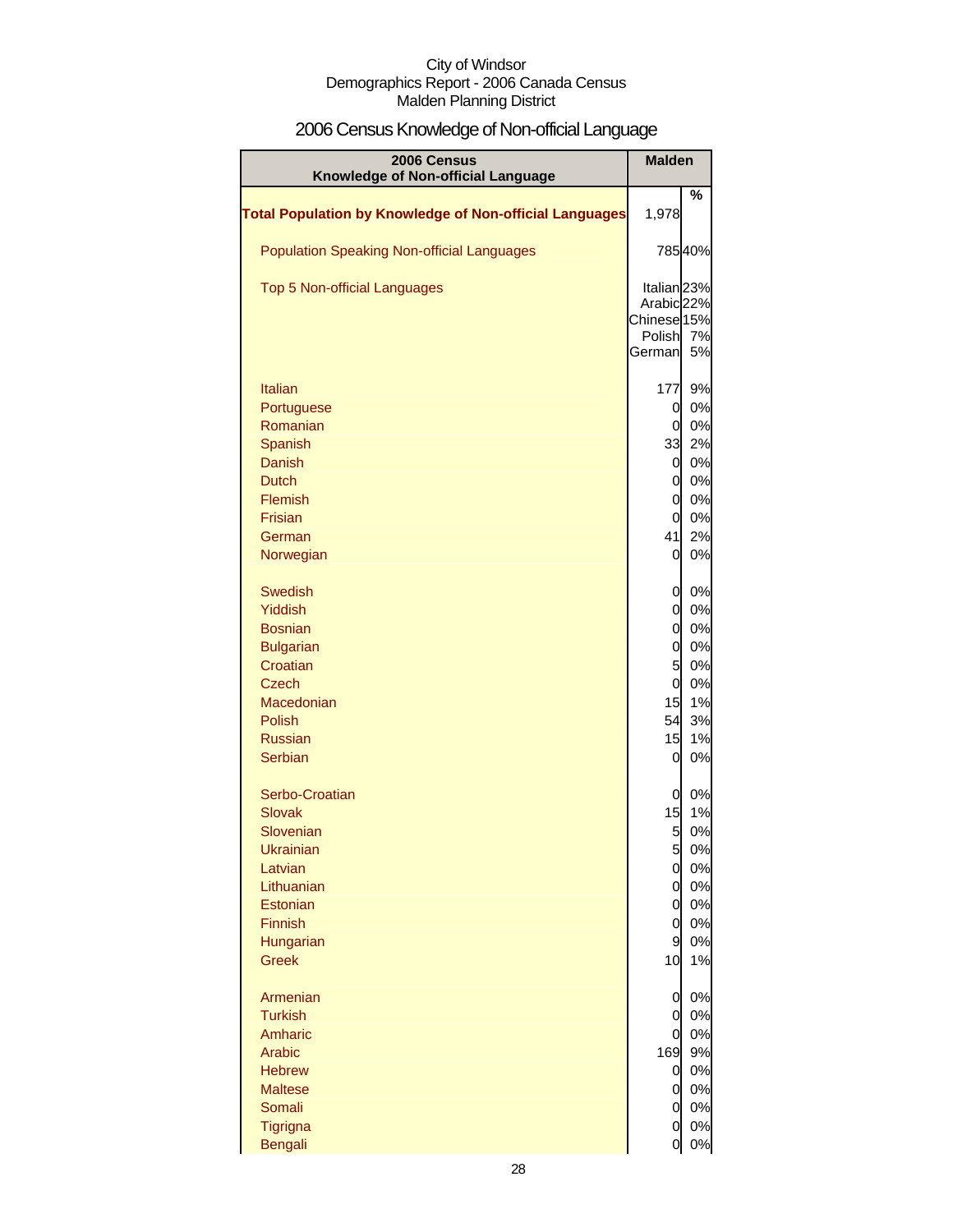| City of Windsor                          |  |  |  |  |
|------------------------------------------|--|--|--|--|
| Demographics Report - 2006 Canada Census |  |  |  |  |
| Malden Planning District                 |  |  |  |  |

| 2006 Census                                    | <b>Malden</b>                    |          |
|------------------------------------------------|----------------------------------|----------|
| Knowledge of Non-official Language             |                                  |          |
|                                                | 14                               | %<br>1%  |
| Gujarati                                       |                                  |          |
| Hindi                                          | 0                                | 0%       |
| <b>Kurdish</b>                                 | 0                                | 0%       |
| Panjabi (Punjabi)                              | 14                               | 1%       |
| Pashto                                         | $\overline{O}$                   | 0%       |
| Persian (Farsi)                                | 9                                | 0%       |
| Sindhi                                         | $\mathbf 0$                      | 0%       |
| Sinhala (Sinhalese)                            | $\mathbf 0$                      | 0%       |
| Urdu                                           | 20                               | 1%       |
| Malayalam<br>Tamil                             | 0<br>0                           | 0%<br>0% |
|                                                |                                  |          |
| Telugu                                         | 0                                | 0%       |
| Japanese                                       | $\mathbf 0$                      | 0%       |
| <b>Korean</b>                                  | $\mathbf 0$                      | 0%       |
| Chinese                                        | 114                              | 6%       |
| Cantonese                                      | 0                                | 0%       |
| <b>Mandarin</b>                                | 0                                | 0%       |
| <b>Taiwanese</b>                               | $\mathbf 0$                      | 0%       |
| Chinese, n.o.s.                                | 114                              | 6%       |
| Lao                                            | 0                                | 0%<br>0% |
| Khmer (Cambodian)                              | $\mathbf 0$                      |          |
| Vietnamese                                     | 38                               | 2%       |
| <b>Bisayan languages</b>                       | $\overline{0}$                   | 0%       |
| <b>Ilocano</b>                                 | $\overline{O}$                   | 0%       |
| <b>Malay</b>                                   | $\mathbf 0$                      | 0%       |
| Tagalog (Pilipino, Filipino)                   | 14                               | 1%       |
| Akan (Twi)                                     | $\overline{0}$                   | 0%       |
| <b>Swahili</b>                                 | $\mathbf 0$                      | 0%       |
| <b>Creoles</b>                                 | $\mathbf 0$                      | 0%       |
| <b>Aboriginal Languages</b>                    | 0                                | 0%       |
| Algonquin                                      | 0                                | 0%       |
| <b>Atikamekw</b>                               | $\overline{0}$                   | 0%       |
| <b>Blackfoot</b>                               | $\overline{0}$                   | 0%       |
| Carrier                                        | $\overline{a}$                   | 0%       |
| Chilcotin                                      | $\overline{0}$                   | 0%       |
| Chipewyan                                      | $\overline{0}$                   | 0%       |
| <b>Cree</b>                                    | $\overline{0}$                   | 0%       |
| Siouan languages (Dakota/Sioux)<br><b>Dene</b> | $\overline{0}$                   | 0%       |
| <b>Dogrib</b>                                  | $\overline{0}$<br>$\overline{0}$ | 0%<br>0% |
| Gitksan                                        | $\overline{0}$                   | 0%       |
| Inuinnaqtun                                    | $\overline{0}$                   | 0%       |
| Inuktitut, n.i.e.                              | $\overline{0}$                   | 0%       |
| Kutchin-Gwich'in (Loucheux)                    | $\mathbf 0$                      | 0%       |
| <b>Malecite</b>                                | $\overline{0}$                   | 0%       |
| Mi'kmaq                                        | $\overline{0}$                   | 0%       |
| <b>Mohawk</b>                                  | $\overline{0}$                   | 0%       |
| Montagnais-Naskapi                             | $\overline{O}$                   | 0%       |
| Nisga'a                                        | $\mathbf 0$                      | 0%       |
| North Slave (Hare)                             | 0                                | 0%       |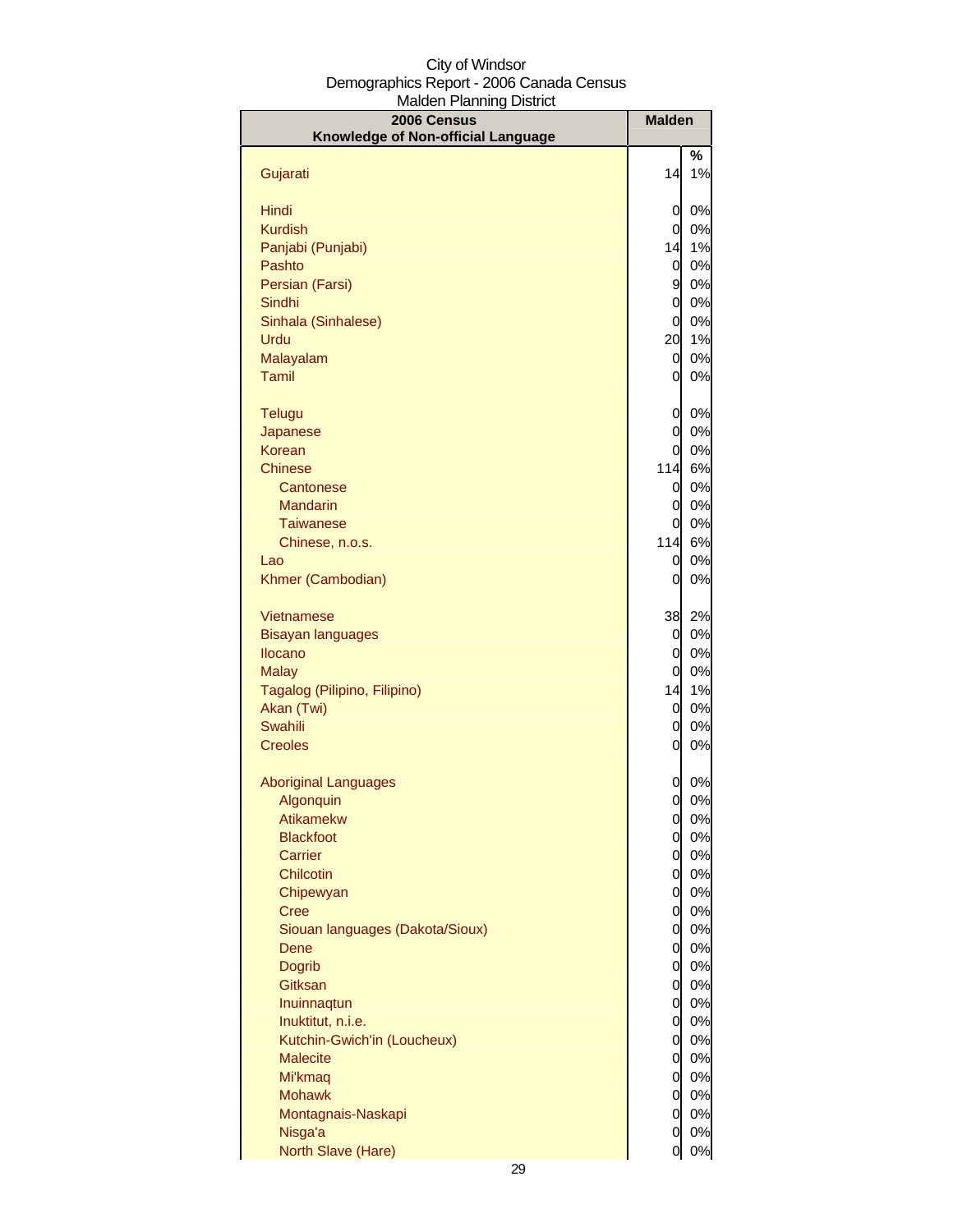| 2006 Census<br>Knowledge of Non-official Language | <b>Malden</b> |    |
|---------------------------------------------------|---------------|----|
|                                                   |               | %  |
| Ojibway                                           |               | 0% |
| Oji-Cree                                          |               | 0% |
| Shuswap                                           |               | 0% |
| <b>South Slave</b>                                |               | 0% |
| <b>Tlingit</b>                                    | 0             | 0% |
|                                                   |               |    |
| Other languages                                   | 10            | 1% |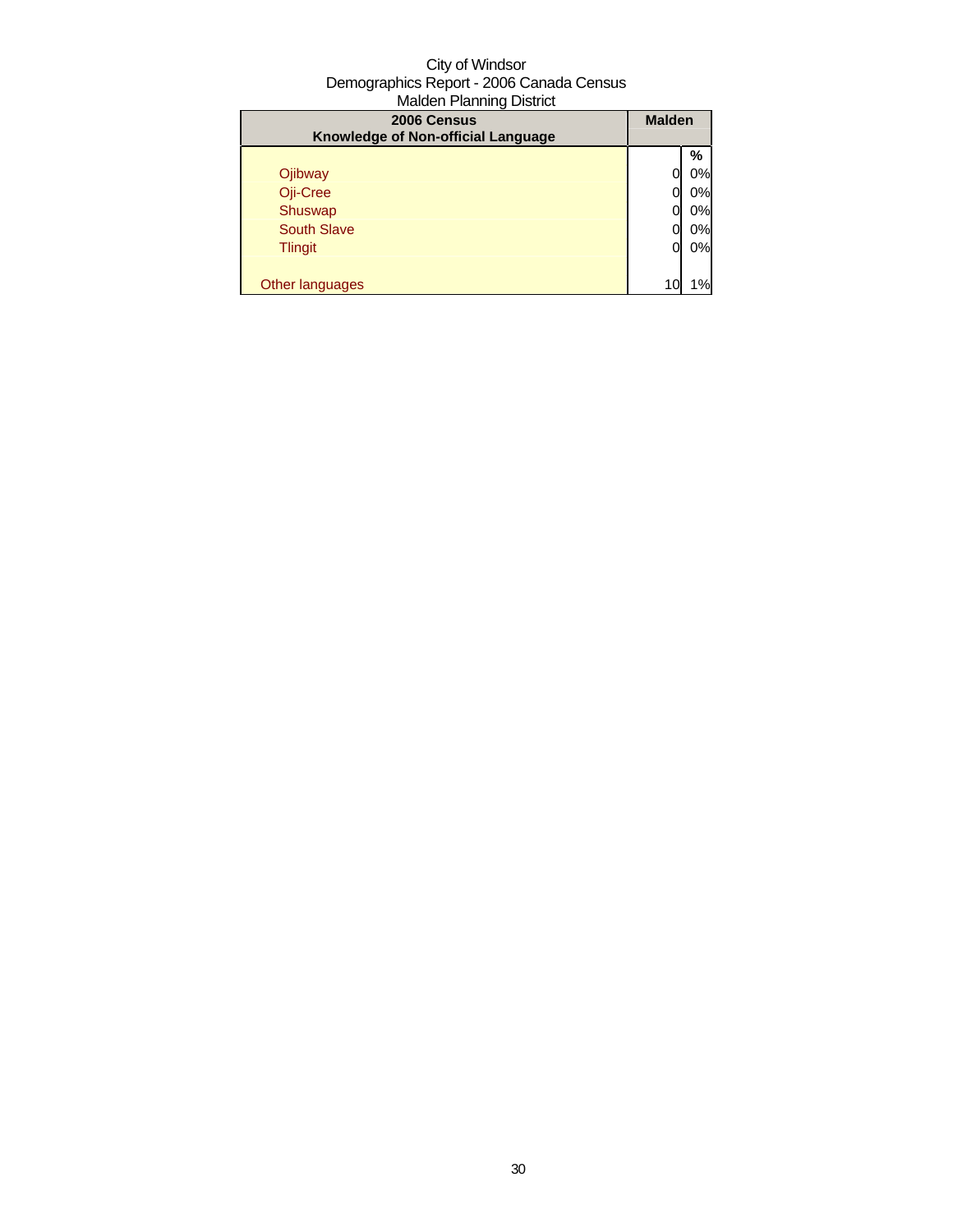## 2006 Census Home Language

| 2006 Census<br><b>Home Language</b>      | <b>Malden</b>                                       |          |
|------------------------------------------|-----------------------------------------------------|----------|
|                                          |                                                     | %        |
| <b>Total Population by Home Language</b> | \$1,978                                             |          |
| <b>Dominant Official Language</b>        | English                                             |          |
| Top 5 Non-official Languages             | Chinese <sub>31%</sub>                              |          |
|                                          | Arabic 19%                                          |          |
|                                          | Italian <sub>12%</sub><br>Vietnamese <sub>11%</sub> |          |
|                                          | Polish                                              | 7%       |
| Single responses                         | 1,93898%                                            |          |
| <b>Official languages</b>                | 1,59781%                                            |          |
| English                                  | 1,58880%                                            |          |
| French                                   | 10                                                  | 1%       |
| Non-official languages                   |                                                     | 339 17%  |
| <b>Italian</b>                           | 40                                                  | 2%       |
| Portuguese                               | 0                                                   | 0%       |
| Romanian                                 | 10                                                  | 1%       |
| Spanish                                  | $\overline{0}$                                      | 0%       |
| <b>Danish</b>                            | $\overline{0}$                                      | 0%       |
| <b>Dutch</b>                             | 0                                                   | 0%       |
| Flemish                                  | 0                                                   | 0%       |
| <b>Frisian</b>                           | $\overline{0}$                                      | 0%       |
| German                                   | $\overline{0}$                                      | 0%       |
| Norwegian                                | 0                                                   | 0%       |
| <b>Swedish</b>                           | 0                                                   | 0%       |
| <b>Yiddish</b>                           | 0                                                   | 0%       |
| <b>Bosnian</b>                           | 0                                                   | 0%       |
| <b>Bulgarian</b>                         | 0                                                   | 0%       |
| Croatian                                 | 0                                                   | 0%       |
| Czech                                    | 0                                                   | 0%       |
| Macedonian                               | 0                                                   | 0%       |
| Polish                                   | 25                                                  | 1%       |
| <b>Russian</b><br><b>Serbian</b>         | 0<br>0                                              | 0%<br>0% |
| Serbo-Croatian                           |                                                     |          |
| <b>Slovak</b>                            | 0<br>10                                             | 0%<br>1% |
| Slovenian                                | 0                                                   | 0%       |
| <b>Ukrainian</b>                         | 5 <sup>1</sup>                                      | 0%       |
| Latvian                                  | 0                                                   | 0%       |
| Lithuanian                               | 0                                                   | 0%       |
| Estonian                                 | 0                                                   | 0%       |
| <b>Finnish</b>                           | 0                                                   | 0%       |
| Hungarian                                | 0                                                   | 0%       |
| <b>Greek</b>                             | 0                                                   | 0%       |
| Armenian                                 | 0                                                   | 0%       |
| <b>Turkish</b>                           | 0                                                   | 0%       |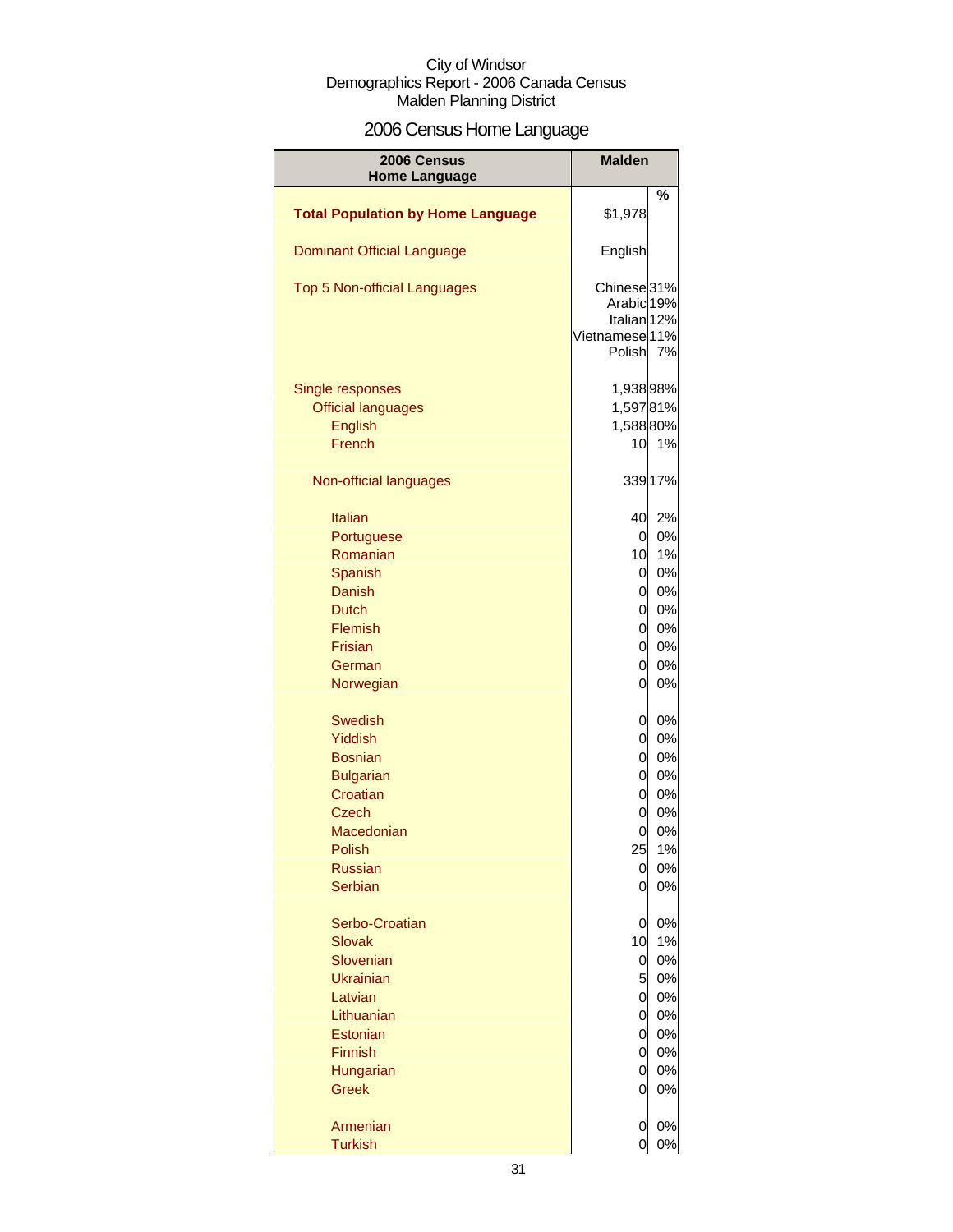| <b>2006 Census</b>              | <b>Malden</b>  |          |
|---------------------------------|----------------|----------|
| <b>Home Language</b>            |                |          |
|                                 |                | %<br>0%  |
| Amharic<br>Arabic               | 0<br>65        |          |
| <b>Hebrew</b>                   | 0              | 3%<br>0% |
| <b>Maltese</b>                  | $\mathbf 0$    | 0%       |
| Somali                          | $\mathbf 0$    | 0%       |
| Tigrigna                        | $\mathbf 0$    | 0%       |
| <b>Bengali</b>                  | $\mathbf 0$    | 0%       |
| Gujarati                        | 14             | 1%       |
|                                 |                |          |
| Hindi                           | 0              | $0\%$    |
| <b>Kurdish</b>                  | 0              | 0%       |
| Panjabi (Punjabi)               | 9              | 0%       |
| Pashto                          | 0              | 0%       |
| Persian (Farsi)                 | 9              | $0\%$    |
| Sindhi                          | 0              | 0%       |
| Sinhala (Sinhalese)             | 0              | $0\%$    |
| Urdu                            | 0              | $0\%$    |
| Malayalam                       | 0              | 0%       |
| <b>Tamil</b>                    | 0              | 0%       |
| <b>Telugu</b>                   | 0              | 0%       |
| Japanese                        | 0              | 0%       |
| Korean                          | $\mathbf 0$    | 0%       |
| <b>Chinese</b>                  | 104            | $5%$     |
| Cantonese                       | 10             | 1%       |
| <b>Mandarin</b>                 | 0              | 0%       |
| Taiwanese                       | 0              | 0%       |
| Chinese, n.o.s.                 | 94             | 5%       |
| Lao                             | 0              | 0%       |
| Khmer (Cambodian)               | 0              | 0%       |
| Vietnamese                      | 36             | 2%       |
| <b>Bisayan languages</b>        | 0              | 0%       |
| <b>Ilocano</b>                  | 0              | 0%       |
| <b>Malay</b>                    | 0              | 0%       |
| Tagalog (Pilipino, Filipino)    | 7              | 0%       |
| Akan (Twi)                      | 0              | 0%       |
| Swahili                         | 0              | 0%       |
| <b>Creoles</b>                  | $\overline{0}$ | 0%       |
| <b>Aboriginal Languages</b>     | 0              | 0%       |
| Algonquin                       | 0              | 0%       |
| Atikamekw                       | $\mathbf 0$    | 0%       |
| <b>Blackfoot</b>                | $\mathbf 0$    | 0%       |
| Carrier                         | $\mathbf 0$    | 0%       |
| Chilcotin                       | $\mathbf 0$    | 0%       |
| Chipewyan                       | $\mathbf 0$    | 0%       |
| <b>Cree</b>                     | $\mathbf 0$    | 0%       |
| Siouan languages (Dakota/Sioux) | $\overline{0}$ | 0%       |
| Dene                            | $\overline{0}$ | 0%       |
| Dogrib                          | $\mathbf 0$    | 0%       |
| Gitksan                         | 0              | 0%       |
| Inuinnaqtun                     | 0              | 0%       |
| Inuktitut, n.i.e.               | 0              | 0%       |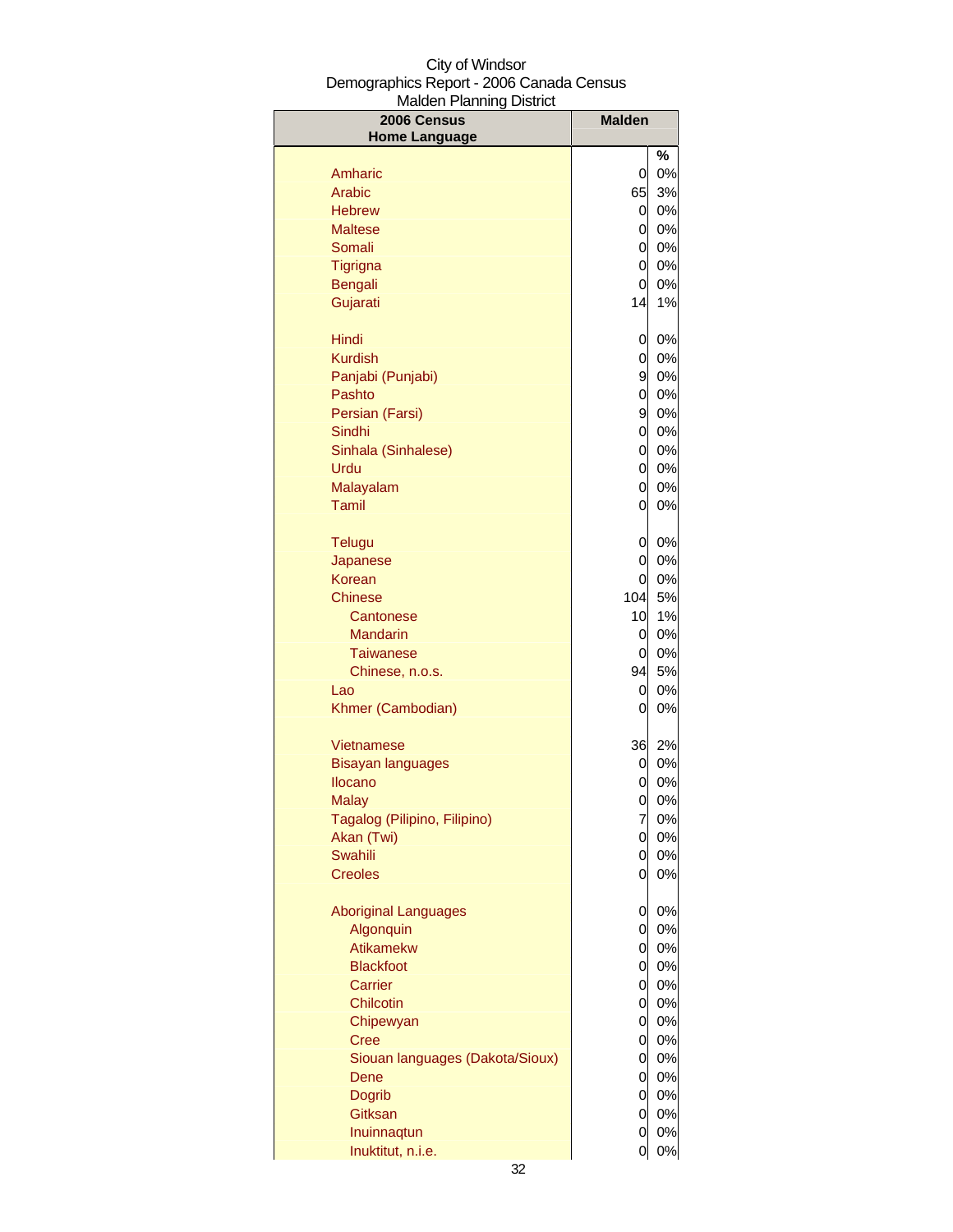| $1.1$ and $1.1$ and $1.1$ and $1.1$ and $1.1$ and $1.1$ and $1.1$ and $1.1$ and $1.1$ and $1.1$ and $1.1$ and $1.1$ and $1.1$ and $1.1$ and $1.1$ and $1.1$ and $1.1$ and $1.1$ and $1.1$ and $1.1$ and $1.1$ and $1.1$ and<br>2006 Census | <b>Malden</b> |    |
|--------------------------------------------------------------------------------------------------------------------------------------------------------------------------------------------------------------------------------------------|---------------|----|
| <b>Home Language</b>                                                                                                                                                                                                                       |               |    |
|                                                                                                                                                                                                                                            |               | ℅  |
| Kutchin-Gwich'in (Loucheux)                                                                                                                                                                                                                | 0             | 0% |
| <b>Malecite</b>                                                                                                                                                                                                                            | 0             | 0% |
| Mi'kmaq                                                                                                                                                                                                                                    | 0             | 0% |
| <b>Mohawk</b>                                                                                                                                                                                                                              | 0             | 0% |
| Montagnais-Naskapi                                                                                                                                                                                                                         | 0             | 0% |
| Nisga'a                                                                                                                                                                                                                                    | 0             | 0% |
| North Slave (Hare)                                                                                                                                                                                                                         | 0             | 0% |
| Ojibway                                                                                                                                                                                                                                    | 0             | 0% |
| Oji-Cree                                                                                                                                                                                                                                   | 0             | 0% |
| Shuswap                                                                                                                                                                                                                                    | 0             | 0% |
| <b>South Slave</b>                                                                                                                                                                                                                         | 0             | 0% |
| <b>Tlingit</b>                                                                                                                                                                                                                             | 0             | 0% |
|                                                                                                                                                                                                                                            |               |    |
| Other languages                                                                                                                                                                                                                            | 0             | 0% |
|                                                                                                                                                                                                                                            |               |    |
| <b>Multiple responses</b>                                                                                                                                                                                                                  | 40            | 2% |
| <b>English and French</b>                                                                                                                                                                                                                  | 0             | 0% |
| English and non-official language                                                                                                                                                                                                          | 35            | 2% |
| French and non-official language                                                                                                                                                                                                           | Ω             | 0% |
| English, French and non-official language                                                                                                                                                                                                  |               | 0% |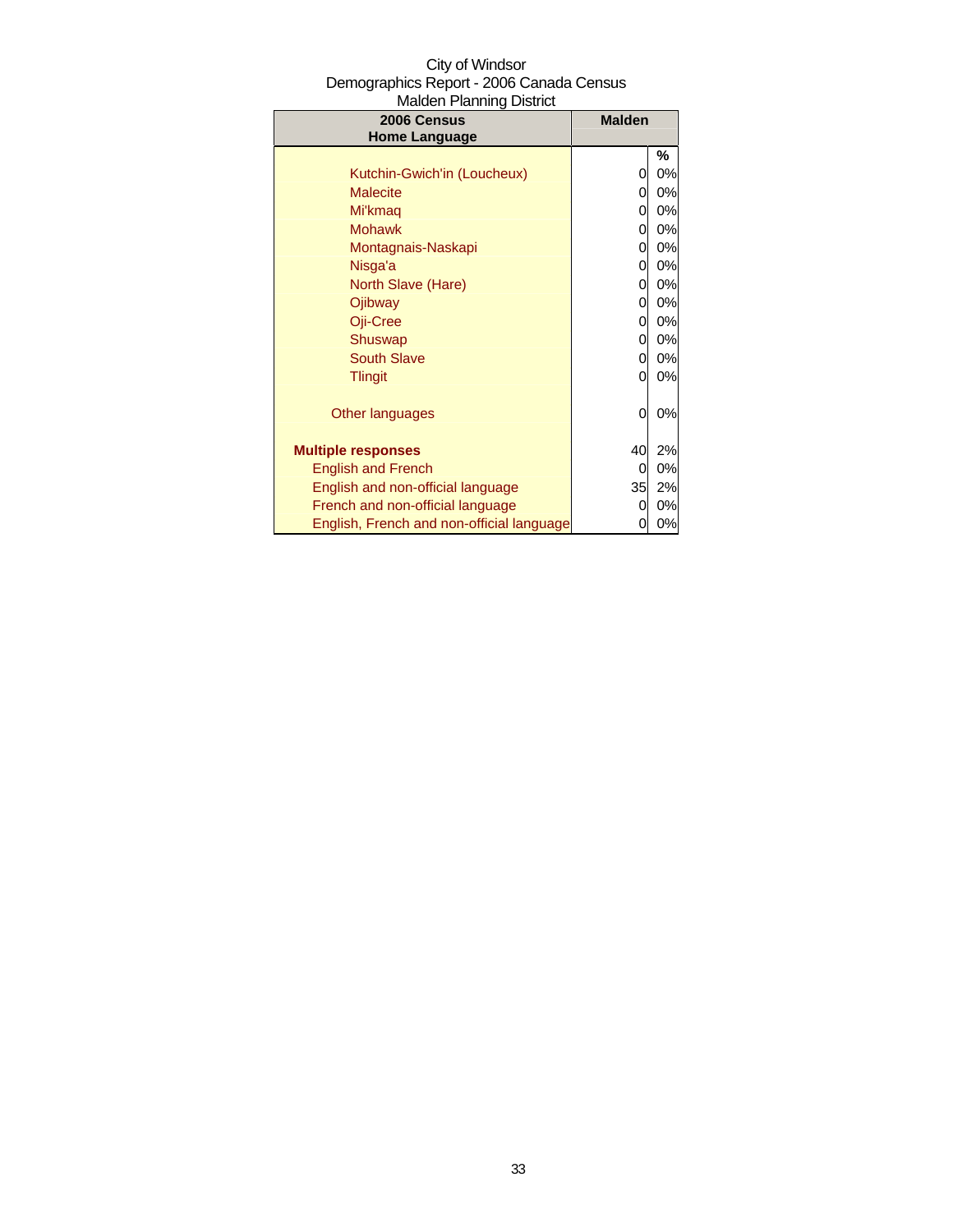## 2006 Census Citizenship and Generation Status

| 2006 Census<br><b>Citizenship and Generation Status</b>                                                                                                                       | <b>Malden</b> |        |
|-------------------------------------------------------------------------------------------------------------------------------------------------------------------------------|---------------|--------|
| <b>Total Population by Citizenship</b>                                                                                                                                        | 1,973         | %      |
| Canadian citizens                                                                                                                                                             | 1,844 93%     |        |
| Under age 18                                                                                                                                                                  | 41621%        |        |
| Age 18 and over                                                                                                                                                               | 1,42472%      |        |
| Not Canadian citizens                                                                                                                                                         |               | 134 7% |
| Population 15 years and over by Generation Status*                                                                                                                            | 1,614         |        |
| 1st generation                                                                                                                                                                | 59737%        |        |
| 2nd generation                                                                                                                                                                | 42827%        |        |
| 3rd generation or more                                                                                                                                                        | 57836%        |        |
| *Generation status of the respondent, i.e. "1st", "2nd" or "3rd+" generation, refers to whether the respondent or the<br>respondent's parents were born in or outside Canada. |               |        |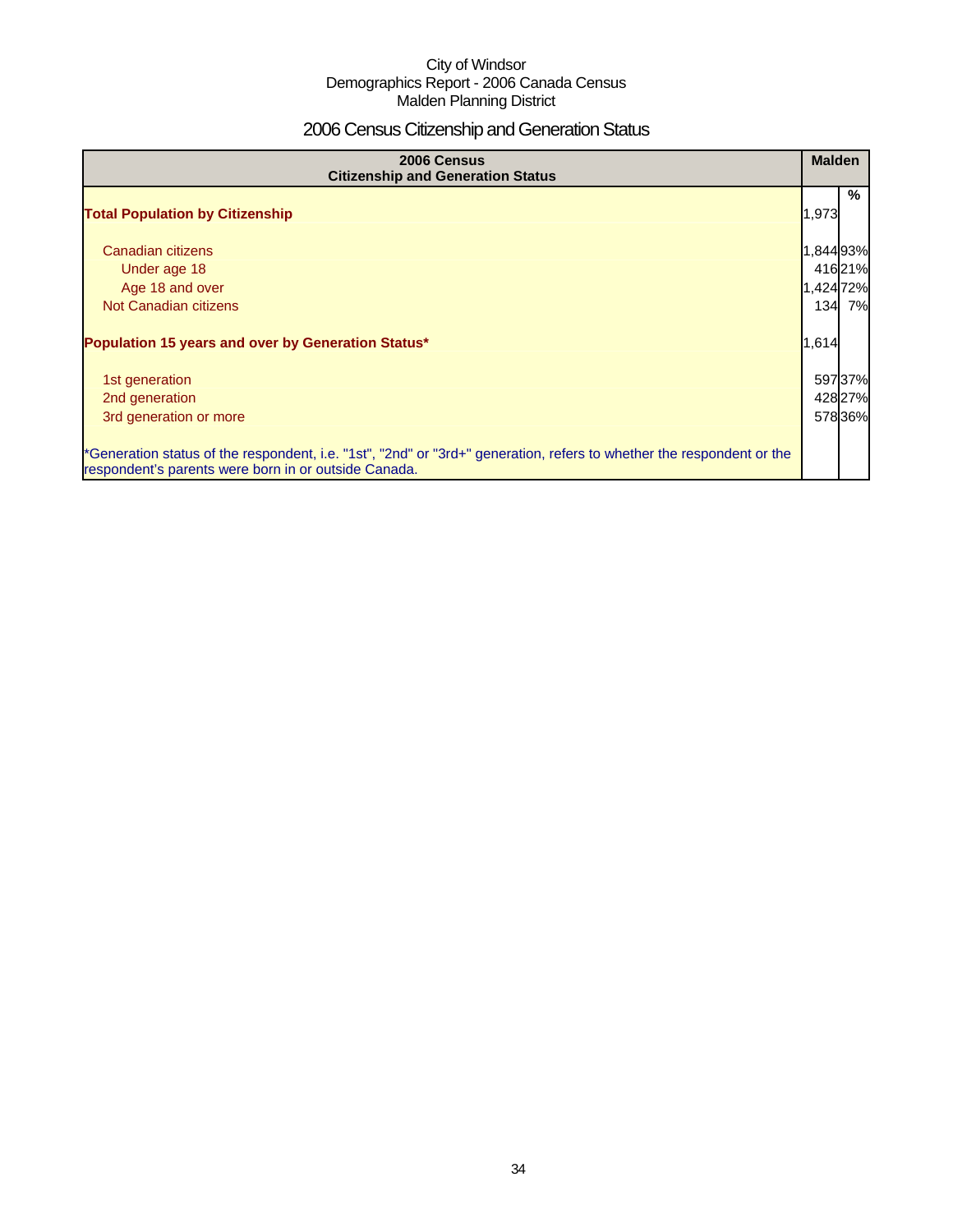## 2006 Census Immigration and Place of Birth

| 2006 Census                                                    | <b>Malden</b>                                      |        |
|----------------------------------------------------------------|----------------------------------------------------|--------|
| <b>Immigration and Place of Birth</b>                          |                                                    |        |
| <b>Total Immigrant Population by Period of Immigration</b>     | 638                                                | %      |
|                                                                |                                                    |        |
| Before 1961                                                    | 14222%                                             |        |
| 1961 to 1970                                                   |                                                    | 58 9%  |
| 1971 to 1980                                                   |                                                    | 90 14% |
| 1981 to 1990                                                   |                                                    | 50 8%  |
| 1991 to 2000                                                   | 16927%                                             |        |
| 1991 to 1995                                                   |                                                    | 68 11% |
| 1996 to 2000                                                   | 103 16%                                            |        |
| 2001 to 2006                                                   | 109 17%                                            |        |
| <b>Total Immigrant Population by Age at Immigration</b>        | 635                                                |        |
| Under 5 years                                                  |                                                    | 7512%  |
| 5 to 14 years                                                  |                                                    | 86 13% |
| 15 to 24 years                                                 | 20332%                                             |        |
| 25 to 44 years                                                 | 19130%                                             |        |
| 45 years and over                                              |                                                    | 64 10% |
| <b>Total Population by Immigrant Status and Place of Birth</b> |                                                    |        |
|                                                                | 1,980                                              |        |
| Non-immigrants                                                 | 1,347 68%                                          |        |
| Born in province of residence                                  | 1,297 65%                                          |        |
| Born outside province of residence                             |                                                    | 58 3%  |
| Immigrants                                                     | 63332%                                             |        |
| Non-permanent residents                                        | 0                                                  | 0%     |
| <b>Total Immigrants by Place of Birth</b>                      | 633                                                |        |
|                                                                |                                                    |        |
| Top 5 Immigrant Places of Birth                                | Southern Europe <sup>25%</sup><br>Eastern Asia 17% |        |
|                                                                | West Central Asia and the Middle East 15%          |        |
|                                                                | Eastern Europe <sup>11%</sup>                      |        |
|                                                                | United States of America 9%                        |        |
| <b>United States of America</b>                                | 56                                                 | 9%     |
| <b>Central America</b>                                         | 14                                                 | 2%     |
| Caribbean and Bermuda                                          | 20                                                 | 3%     |
| <b>South America</b>                                           | 0l                                                 | 0%     |
|                                                                |                                                    |        |
| Europe                                                         | 27143%                                             | 1%     |
| <b>Western Europe</b><br><b>Eastern Europe</b>                 | 9                                                  | 6911%  |
| <b>Southern Europe</b>                                         | 15324%                                             |        |
| Italy                                                          | 138 22%                                            |        |
| <b>Other Southern Europe</b>                                   | 27                                                 | 4%     |
| <b>Northern Europe</b>                                         | 28                                                 | 4%     |
| <b>United Kingdom</b>                                          | 28                                                 | 4%     |
| <b>Other Northern Europe</b>                                   | $\overline{O}$                                     | 0%     |
|                                                                |                                                    |        |
| Africa                                                         | $\overline{0}$                                     | 0%     |
| <b>Western Africa</b>                                          | $\overline{0}$                                     | 0%     |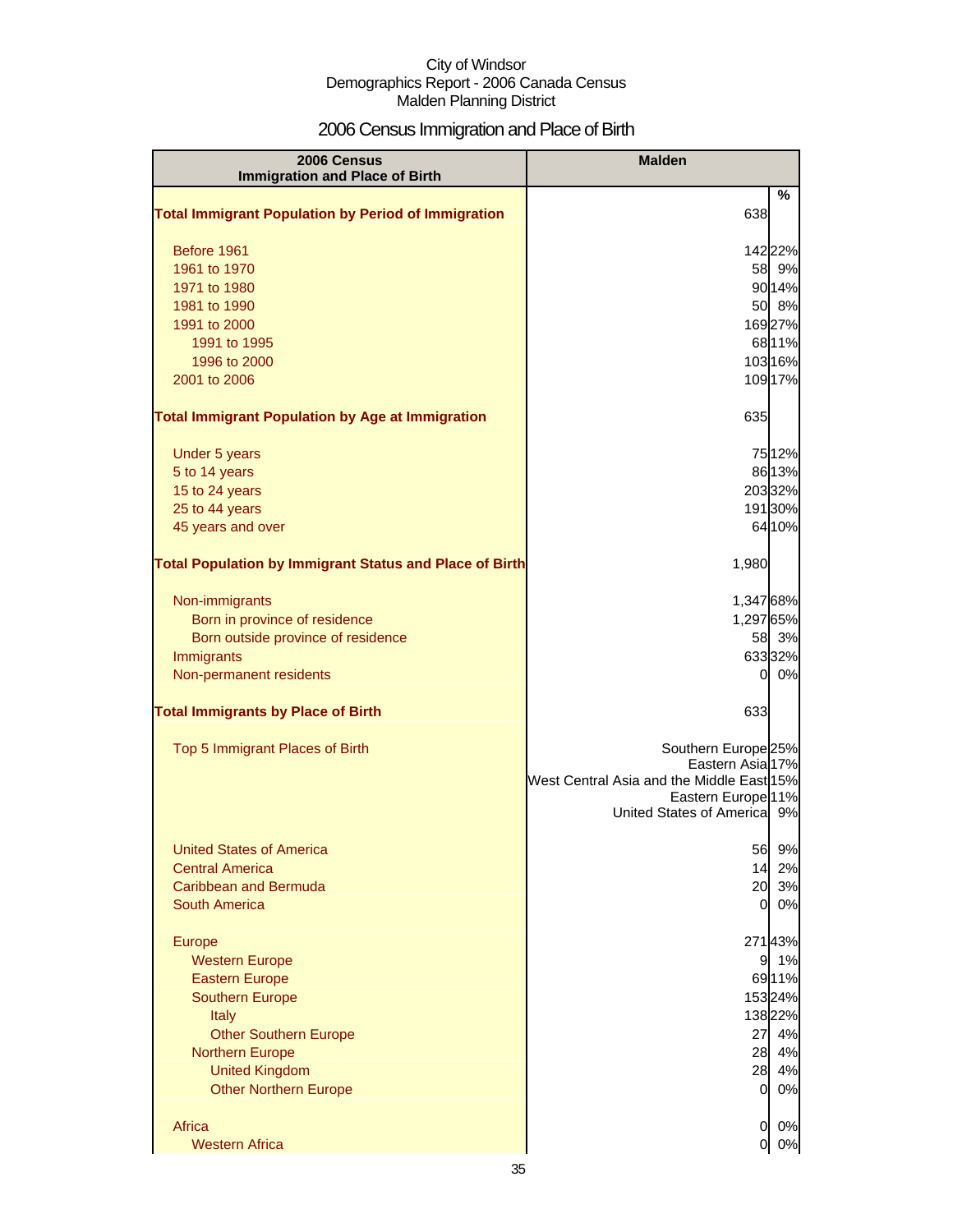| 2006 Census                           | <b>Malden</b>  |         |
|---------------------------------------|----------------|---------|
| <b>Immigration and Place of Birth</b> |                |         |
|                                       |                | %       |
| <b>Eastern Africa</b>                 | 0              | 0%      |
| <b>Northern Africa</b>                | 0              | 0%      |
| <b>Central Africa</b>                 | 0              | 0%      |
| <b>Southern Africa</b>                | $\Omega$       | 0%      |
| Asia and the Middle East              |                | 28245%  |
| West Central Asia and the Middle East |                | 8914%   |
| <b>Eastern Asia</b>                   |                | 104 17% |
| China                                 |                | 8914%   |
| <b>Hong Kong</b>                      | 20             | 3%      |
| <b>Other Eastern Asia</b>             | $\overline{0}$ | 0%      |
| Southeast Asia                        | 35             | 6%      |
| Philippines                           | 18             | 3%      |
| <b>Other Southeast Asia</b>           | 19             | 3%      |
| <b>Southern Asia</b>                  | 38             | 6%      |
| India                                 | 23             | 4%      |
|                                       |                |         |
| <b>Other Southern Asia</b>            | 20             | 3%      |
| Oceania and other                     | 0              | 0%      |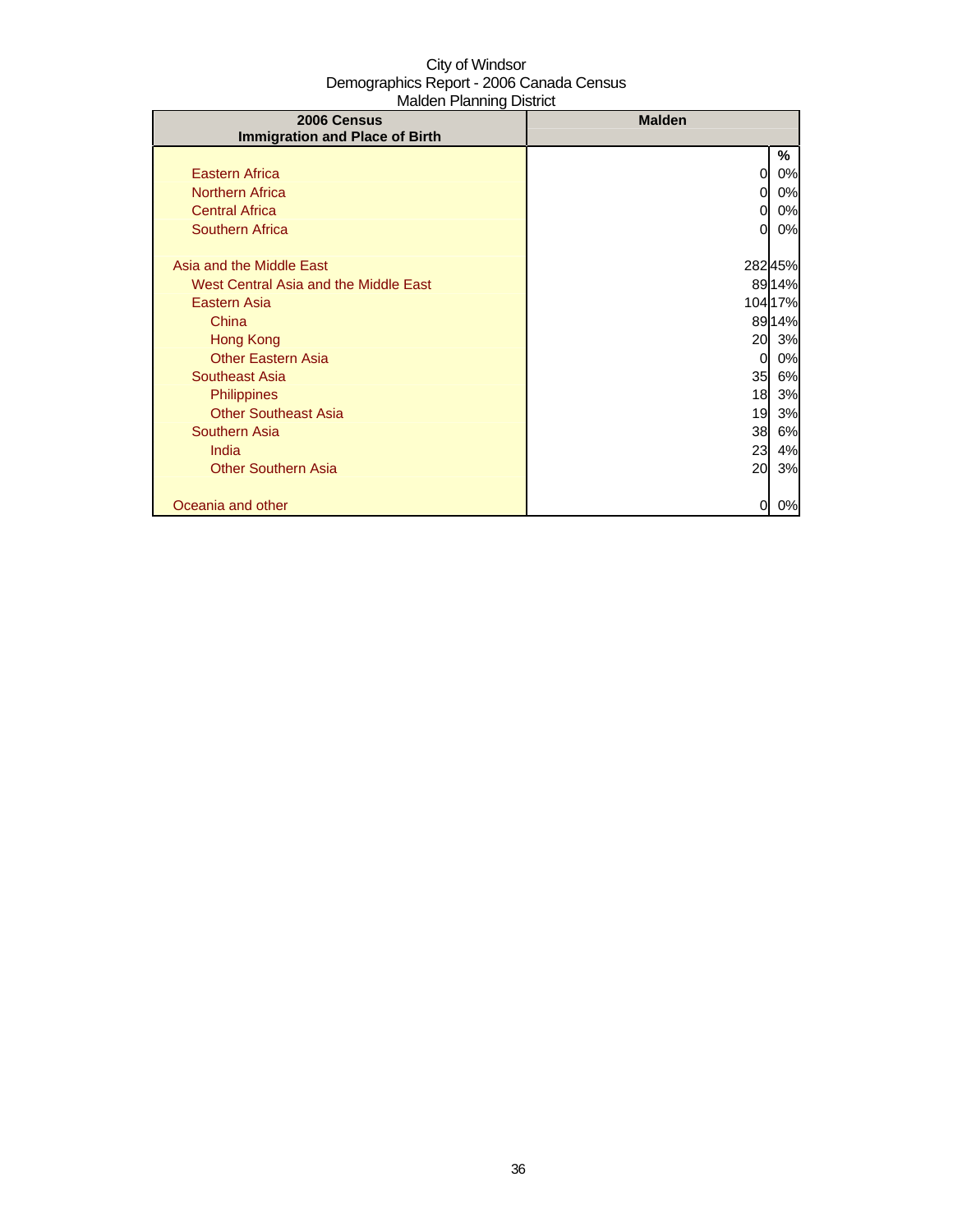| <b>2006 Census</b><br>Recent Immigration and Place of Birth (2001-2006) | <b>Malden</b>                                       |          |
|-------------------------------------------------------------------------|-----------------------------------------------------|----------|
|                                                                         |                                                     | %        |
| <b>Total Recent Immigrants by Selected Places of Birth</b>              | 105                                                 |          |
| Top 5 Recent Immigrant Places of Birth                                  | Eastern Asia 49%                                    |          |
|                                                                         | United States of America <sub>23%</sub>             |          |
|                                                                         | <b>Central America 18%</b>                          |          |
|                                                                         | Southern Europe <sup>10%</sup><br>Oceania and other | 0%       |
|                                                                         |                                                     |          |
| <b>United States of America</b>                                         |                                                     | 2423%    |
| <b>Central America</b>                                                  |                                                     | 19 18%   |
| <b>Caribbean and Bermuda</b>                                            | $\overline{0}$                                      | 0%       |
| <b>South America</b>                                                    | $\overline{0}$                                      | 0%       |
|                                                                         |                                                     |          |
| <b>Europe</b>                                                           | 10                                                  | 9%       |
| <b>Western Europe</b>                                                   | $\overline{0}$                                      | 0%       |
| <b>Eastern Europe</b>                                                   | $\mathbf 0$                                         | 0%       |
| <b>Southern Europe</b>                                                  | 10                                                  | 9%<br>0% |
| Italy                                                                   | $\overline{0}$<br>$\mathbf 0$                       | 0%       |
| <b>Other Southern Europe</b><br><b>Northern Europe</b>                  | $\overline{0}$                                      | 0%       |
| <b>United Kingdom</b>                                                   | $\overline{0}$                                      | 0%       |
| <b>Other Northern Europe</b>                                            | $\overline{0}$                                      | 0%       |
|                                                                         |                                                     |          |
| Africa                                                                  | $\overline{0}$                                      | 0%       |
| <b>Western Africa</b>                                                   | $\overline{0}$                                      | 0%       |
| Eastern Africa                                                          | $\overline{0}$                                      | 0%       |
| <b>Northern Africa</b>                                                  | $\overline{0}$                                      | 0%       |
| <b>Central Africa</b>                                                   | $\overline{0}$                                      | 0%       |
| <b>Southern Africa</b>                                                  | $\overline{0}$                                      | 0%       |
| Asia and the Middle East                                                |                                                     | 6057%    |
| West Central Asia and the Middle East                                   | $\overline{0}$                                      | 0%       |
| Eastern Asia                                                            |                                                     | 5047%    |
| China                                                                   |                                                     | 5047%    |
| <b>Hong Kong</b>                                                        | 0                                                   | 0%       |
| <b>Other Eastern Asia</b>                                               | $\overline{0}$                                      | 0%       |
| <b>Southeast Asia</b>                                                   | $\overline{0}$                                      | 0%       |
| Philippines                                                             | $\overline{0}$                                      | 0%       |
| <b>Other Southeast Asia</b>                                             | $\overline{0}$                                      | 0%       |
| <b>Southern Asia</b>                                                    | $\overline{0}$                                      | 0%       |
| India                                                                   | 0                                                   | 0%       |
| <b>Other Southern Asia</b>                                              | 10                                                  | 9%       |
| Oceania and other                                                       | 0                                                   | 0%       |
|                                                                         |                                                     |          |

# 2006 Census Recent Immigration and Place of Birth (2001-2006)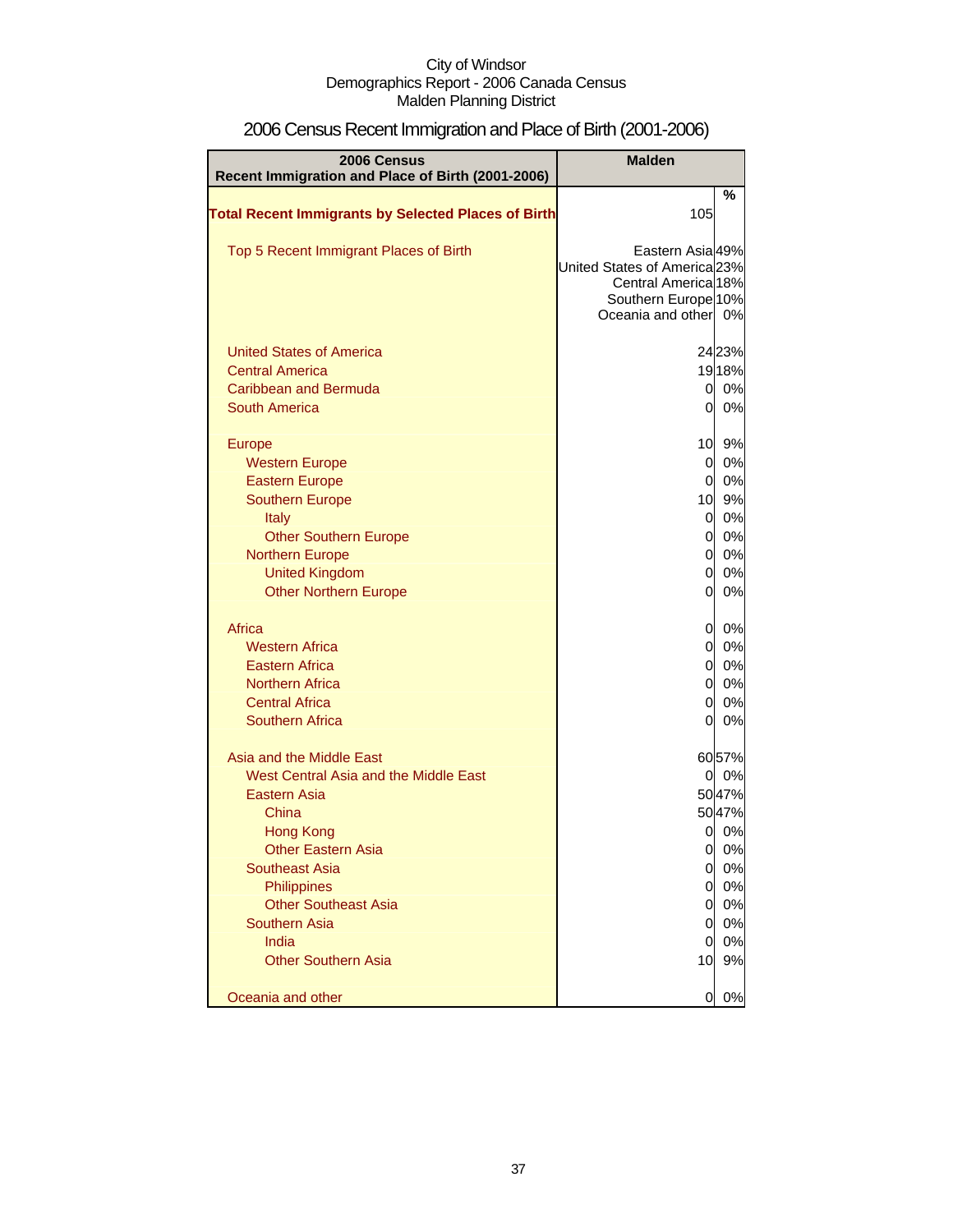# 2006 Census Mobility

| 2006 Census<br><b>Mobility</b>                     | <b>Malden</b> |         |
|----------------------------------------------------|---------------|---------|
| <b>Total Population by 1 year mobility status</b>  | 1,949         | %       |
| Non-movers (same address one year ago)             | 1,796 92%     |         |
| <b>Movers</b>                                      | 148           | 8%      |
| Non-migrants                                       | 116           | 6%      |
| <b>Migrants</b>                                    | 14            | 1%      |
| Internal migrants                                  | 14            | 1%      |
| Intraprovincial migrants                           | 19            | 1%      |
| Interprovincial migrants                           | 0             | 0%      |
| <b>External migrants</b>                           | $\Omega$      | 0%      |
| <b>Total Population by 5 year mobility status</b>  | 1,854         |         |
| Non-movers (same address five years ago) 1,225 63% |               |         |
| <b>Movers</b>                                      |               | 61932%  |
| Non-migrants                                       |               | 42322%  |
| <b>Migrants</b>                                    |               | 194 10% |
| Internal migrants                                  |               | 115 6%  |
| Intraprovincial migrants                           | <b>115</b>    | 6%      |
| Interprovincial migrants                           | 01            | 0%      |
| <b>External migrants</b>                           | 79            | 4%      |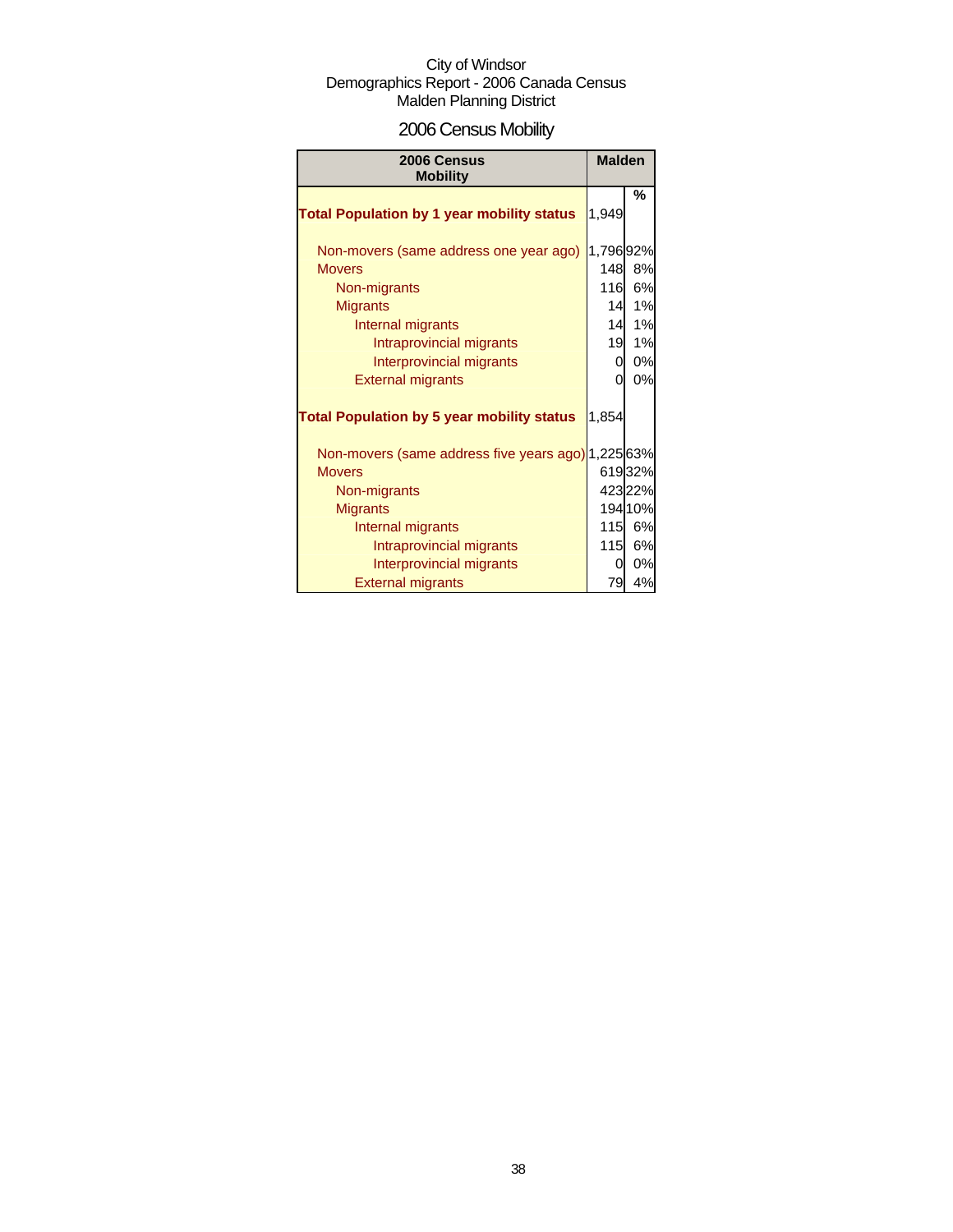# 2006 Census Aboriginal Population

| 2006 Census<br><b>Aboriginal Population</b>                                                                                                    | <b>Malden</b>  |       |
|------------------------------------------------------------------------------------------------------------------------------------------------|----------------|-------|
| Population by Aboriginal* and non-Aboriginal Identity                                                                                          | 1,978          |       |
|                                                                                                                                                |                |       |
| Aboriginal population                                                                                                                          | 43             | 2%    |
| <b>Single Response</b>                                                                                                                         | 53             | 3%    |
| <b>Inuit</b>                                                                                                                                   | $\overline{O}$ | 0%    |
| <b>Metis</b>                                                                                                                                   | 43             | 2%    |
| North American Indian                                                                                                                          |                | 10 1% |
| Multiple responses                                                                                                                             | $\overline{0}$ | 0%    |
| Aboriginal responses not included elsewhere                                                                                                    | $\Omega$       | 0%    |
| Non-Aboriginal population                                                                                                                      | 1,93298%       |       |
| <b>Population by Registered Indian Status</b>                                                                                                  | 1,980          |       |
| <b>Registered Indian</b>                                                                                                                       |                | 10 1% |
| Not a Registered Indian                                                                                                                        | 1,96899%       |       |
| <b>Population by Aboriginal and Non-Aboriginal Ancestry</b>                                                                                    | 1,992          |       |
| Aboriginal ancestry                                                                                                                            | 70             | 4%    |
| North American Indian single ancestry                                                                                                          | 10             | 0%    |
| North American Indian and non-Aboriginal ancestries                                                                                            | 34             | 2%    |
| Métis single ancestry                                                                                                                          | $\overline{O}$ | 0%    |
| Métis and non-Aboriginal ancestries                                                                                                            | 20             | 1%    |
| Inuit single ancestry                                                                                                                          | $\overline{0}$ | 0%    |
| Inuit and non-Aboriginal ancestries                                                                                                            | $\mathbf{0}$   | 0%    |
| Other Aboriginal multiple ancestries                                                                                                           | <sub>0</sub>   | 0%    |
| Non-Aboriginal ancestry                                                                                                                        | 1,93197%       |       |
| Indian Reservation DAs that refused enumeration                                                                                                | $\Omega$       |       |
| * Refers to those persons who reported identifying with at least one Aboriginal group, i.e. North American Indian,<br>Métis or Inuit (Eskimo). |                |       |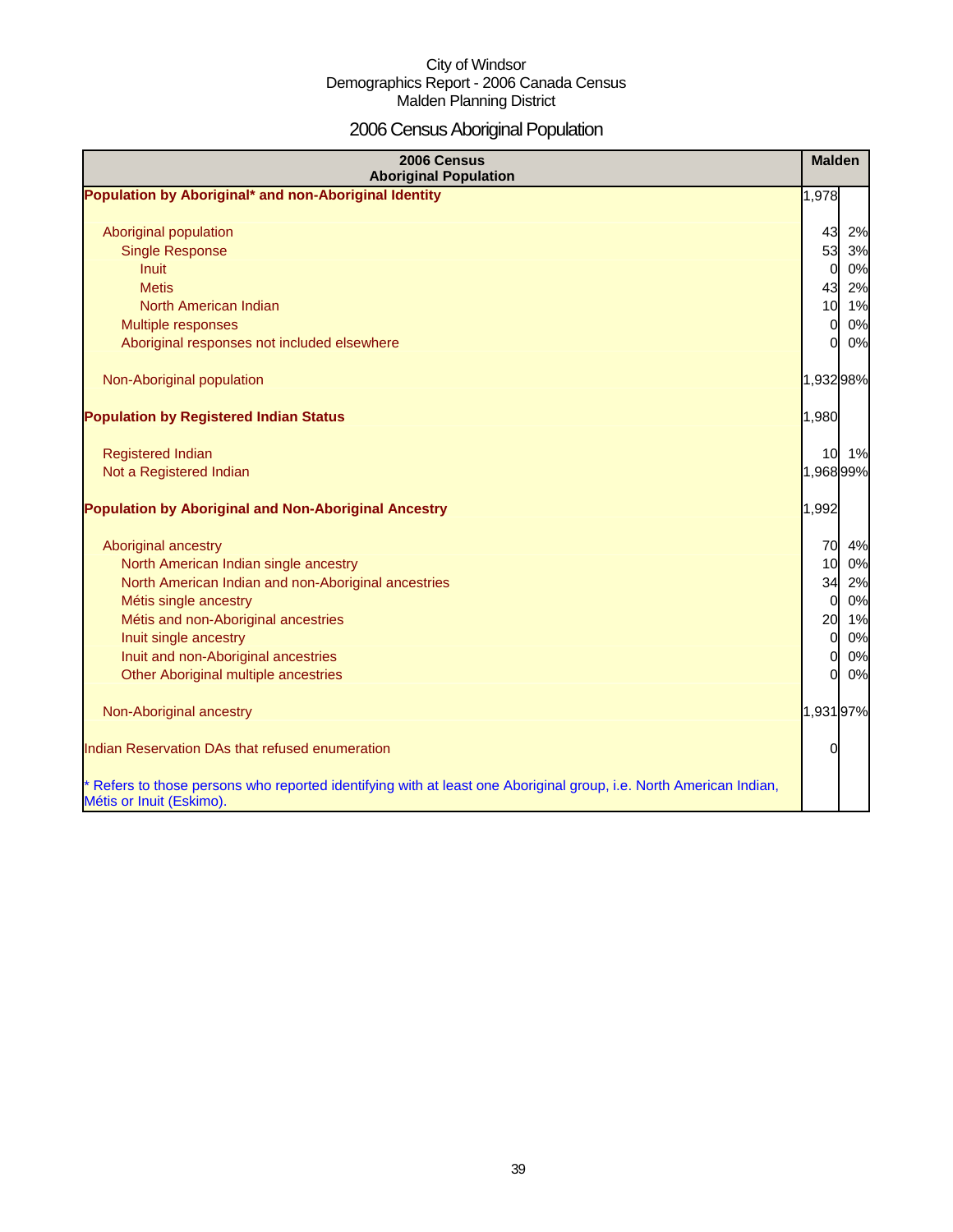# 2006 Census Labour Force by Sex Comparison

| 2006 Census<br><b>Labour Force by Sex</b><br><b>Comparison</b>     |              |         | <b>Malden</b> |         |                |        |
|--------------------------------------------------------------------|--------------|---------|---------------|---------|----------------|--------|
|                                                                    | <b>Total</b> |         | <b>Males</b>  |         | <b>Females</b> |        |
|                                                                    | Population   |         |               |         |                |        |
| <b>Total Population 15 years and over by Labour Force Activity</b> | 1,632        |         | 832           |         | 805            |        |
| In the labour force                                                | 1,06265%     |         |               | 552 66% |                | 50162% |
| Employed                                                           | 1,020 63%    |         |               | 53064%  |                | 48660% |
| Unemployed                                                         | 35           | 2%      |               | 20 2%   | 20             | 2%     |
| Not in the labour force                                            |              | 56735%  |               | 27833%  |                | 29537% |
| Participation rate                                                 | 65.1%        |         | 66.3%         |         | 62.2%          |        |
| Employment-population ratio                                        | 62.5%        |         | 63.6%         |         | 60.3%          |        |
| Unemployment rate                                                  | 3.2%         |         | 3.6%          |         | 4.0%           |        |
| <b>Total Population 15-24 years by Labour Force Activity</b>       | 275          |         | 139           |         | 136            |        |
| In the labour force                                                |              | 18869%  |               | 8460%   |                | 10980% |
| Employed                                                           |              | 16861%  |               | 6950%   |                | 9469%  |
| <b>Unemployed</b>                                                  | 25           | 9%      |               | 1511%   |                | 10 7%  |
| Not in the labour force                                            |              | 8631%   |               | 5036%   |                | 3425%  |
| Participation rate                                                 | 68.6%        |         | 60.5%         |         | 80.4%          |        |
| Employment-population ratio                                        | 61.3%        |         | 49.8%         |         | 69.4%          |        |
| Unemployment rate                                                  | 13.2%        |         | 17.8%         |         | 9.1%           |        |
| <b>Total Population 25 years and over by Labour Force Activity</b> | 1,355        |         | 701           |         | 664            |        |
| In the labour force                                                |              | 86964%  |               | 47367%  |                | 39660% |
| Employed                                                           |              | 84963%  |               | 460 66% |                | 39159% |
| <b>Unemployed</b>                                                  | 25           | 2%      | 0l            | 0%      | 10             | 2%     |
| Not in the labour force                                            |              | 489 36% |               | 230 33% |                | 26340% |
| Participation rate                                                 | 64.1%        |         | 67.5%         |         | 59.6%          |        |
| <b>Employment-population ratio</b>                                 | 62.7%        |         | 65.7%         |         | 58.9%          |        |
| Unemployment rate                                                  | 2.8%         |         | 0.0%          |         | 2.5%           |        |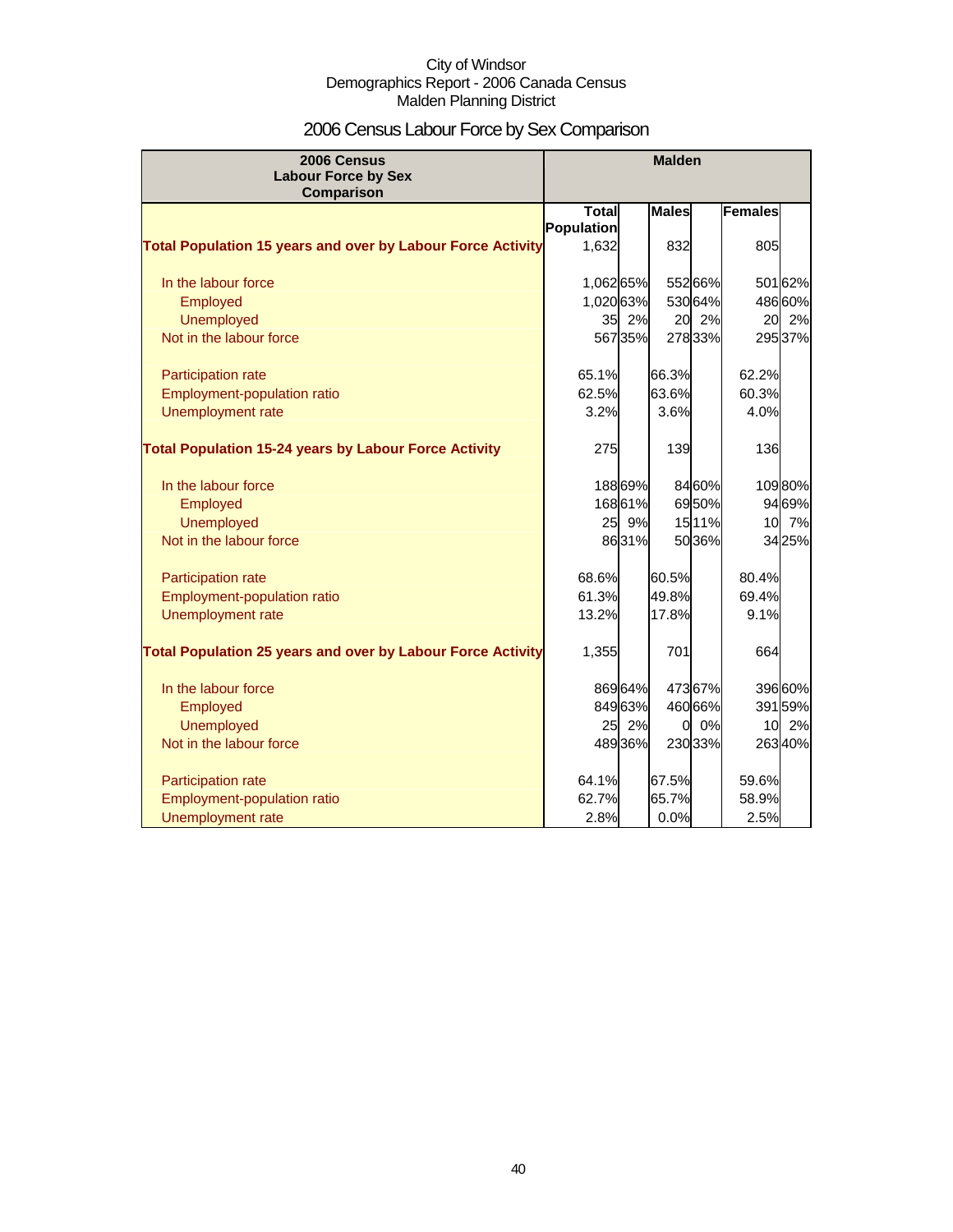# 2006 Census Labour Force by Sex

| 2006 Census<br><b>Labour Force by Sex</b>                          | <b>Malden</b> |         |
|--------------------------------------------------------------------|---------------|---------|
| <b>Total Population 15 years and over by Labour Force Activity</b> | 1,632         | %       |
| In the labour force                                                | 1,062 65%     |         |
| Employed                                                           | 1,02063%      |         |
| <b>Unemployed</b>                                                  |               | 35 2%   |
| Not in the labour force                                            |               | 56735%  |
| Participation rate                                                 | 65.1%         |         |
| <b>Employment-population ratio</b>                                 | 62.5%         |         |
| Unemployment rate                                                  | 3.2%          |         |
| <b>Total Population 15-24 years by Labour Force Activity</b>       | 275           |         |
| In the labour force                                                |               | 18869%  |
| Employed                                                           |               | 16861%  |
| <b>Unemployed</b>                                                  |               | 25 9%   |
| Not in the labour force                                            |               | 8631%   |
| Participation rate                                                 | 68.6%         |         |
| <b>Employment-population ratio</b>                                 | 61.3%         |         |
| Unemployment rate                                                  | 13.2%         |         |
| <b>Total Population 25 years and over by Labour Force Activity</b> | 1,355         |         |
| In the labour force                                                |               | 86964%  |
| Employed                                                           |               | 84963%  |
| <b>Unemployed</b>                                                  |               | 25 2%   |
| Not in the labour force                                            |               | 48936%  |
| <b>Participation rate</b>                                          | 64.1%         |         |
| <b>Employment-population ratio</b>                                 | 62.7%         |         |
| Unemployment rate                                                  | 2.8%          |         |
| Males 15 years and over by Labour Force Activity                   | 832           |         |
| In the labour force                                                |               | 552 66% |
| <b>Employed</b>                                                    |               | 53064%  |
| <b>Unemployed</b>                                                  |               | 20 2%   |
| Not in the labour force                                            |               | 27833%  |
| Participation rate                                                 | 66.3%         |         |
| Employment-population ratio                                        | 63.6%         |         |
| Unemployment rate                                                  | 3.6%          |         |
| <b>Males 15-24 years by Labour Force Activity</b>                  | 139           |         |
| In the labour force                                                |               | 8460%   |
| Employed                                                           |               | 6950%   |
| <b>Unemployed</b>                                                  |               | 1511%   |
| Not in the labour force                                            |               | 50 36%  |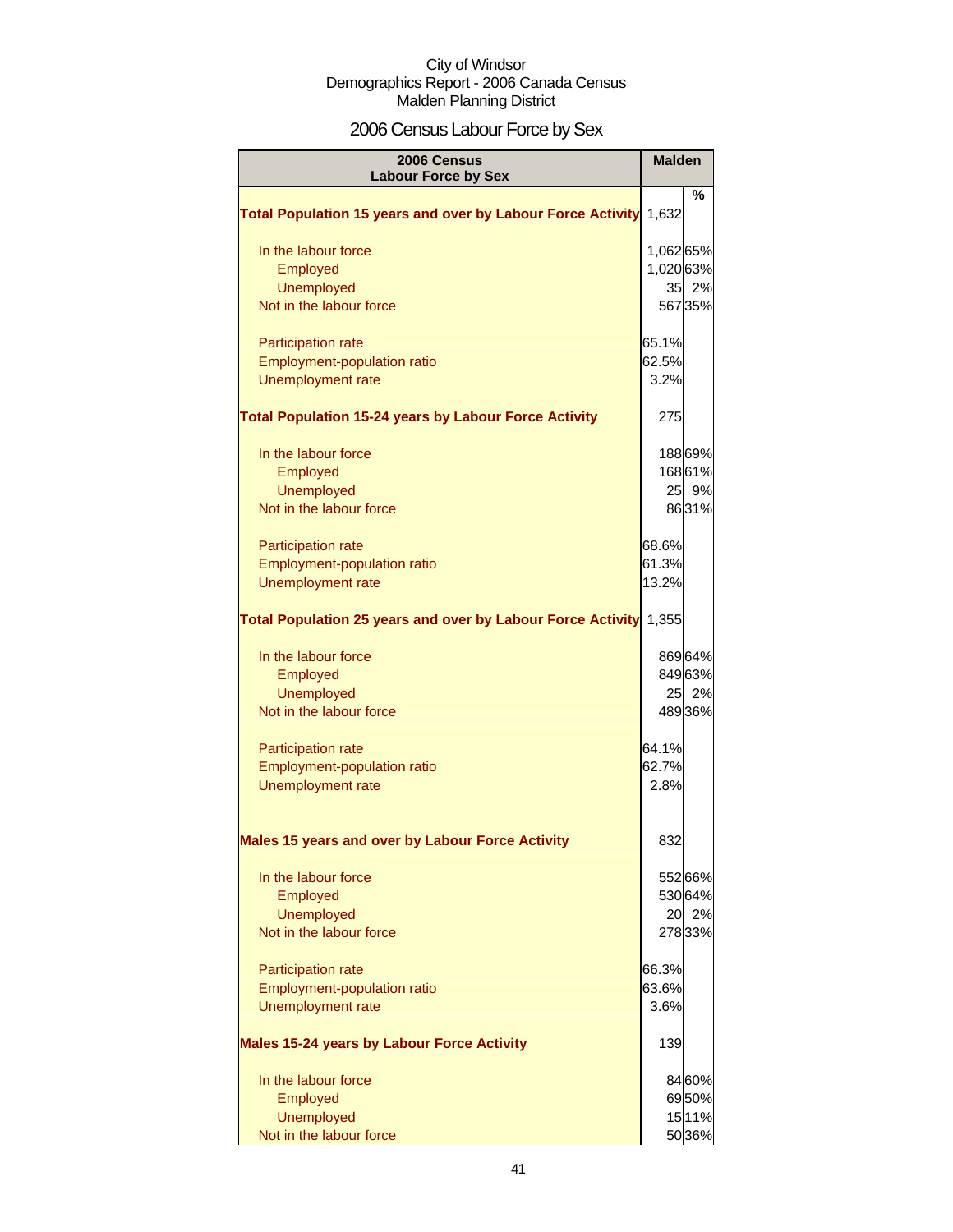| maluuti namiling District<br>2006 Census            | <b>Malden</b> |         |
|-----------------------------------------------------|---------------|---------|
| <b>Labour Force by Sex</b>                          |               |         |
|                                                     |               | $\%$    |
| <b>Participation rate</b>                           | 60.5%         |         |
| <b>Employment-population ratio</b>                  | 49.8%         |         |
| Unemployment rate                                   | 17.8%         |         |
| Males 25 years and over by Labour Force Activity    | 701           |         |
| In the labour force                                 |               | 47367%  |
| Employed                                            |               | 46066%  |
| <b>Unemployed</b>                                   |               | 0 0%    |
| Not in the labour force                             |               | 230 33% |
| <b>Participation rate</b>                           | 67.5%         |         |
| Employment-population ratio                         | 65.7%         |         |
| <b>Unemployment rate</b>                            | 0.0%          |         |
|                                                     |               |         |
| Females 15 years and over by Labour Force Activity  | 805           |         |
| In the labour force                                 |               | 501 62% |
| Employed                                            |               | 48660%  |
| <b>Unemployed</b>                                   |               | 20 2%   |
| Not in the labour force                             |               | 295 37% |
| Participation rate                                  | 62.2%         |         |
| <b>Employment-population ratio</b>                  | 60.3%         |         |
| Unemployment rate                                   | 4.0%          |         |
| <b>Females 15-24 years by Labour Force Activity</b> | 136           |         |
| In the labour force                                 |               | 10980%  |
| Employed                                            |               | 9469%   |
| <b>Unemployed</b>                                   |               | 10 7%   |
| Not in the labour force                             |               | 3425%   |
| <b>Participation rate</b>                           | 80.4%         |         |
| <b>Employment-population ratio</b>                  | 69.4%         |         |
| Unemployment rate                                   | 9.1%          |         |
| Females 25 years and over by Labour Force Activity  | 664           |         |
| In the labour force                                 |               | 39660%  |
| Employed                                            |               | 39159%  |
| <b>Unemployed</b>                                   | 10            | 2%      |
| Not in the labour force                             |               | 26340%  |
| <b>Participation rate</b>                           | 59.6%         |         |
| <b>Employment-population ratio</b>                  | 58.9%         |         |
| Unemployment rate                                   | 2.5%          |         |
|                                                     |               |         |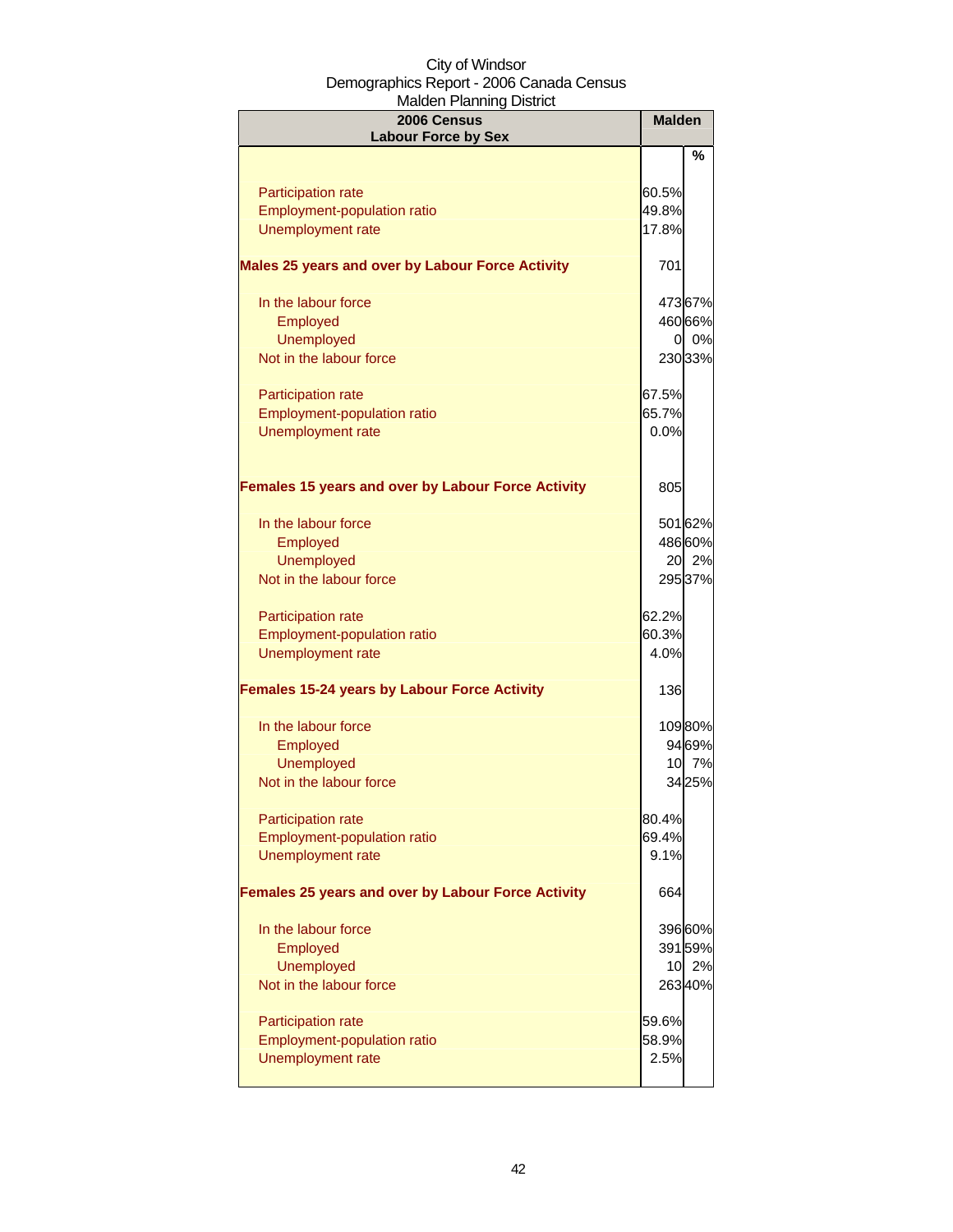# 2006 Census Presence of Children and Labour Force by Sex Comparison

| 2006 Census<br>Presence of Children and Labour Force by Sex Comparison                                          |              |         | <b>Malden</b>  |         |                      |
|-----------------------------------------------------------------------------------------------------------------|--------------|---------|----------------|---------|----------------------|
|                                                                                                                 | <b>Total</b> |         | <b>Males</b>   |         | Females              |
|                                                                                                                 | Population   |         |                |         |                      |
| <b>Population 15 years and over in Private Households</b>                                                       | 1,635        |         | 834            |         | 807                  |
| In the labour force                                                                                             | 1,06265%     |         | 557            | 67%     | 50663%               |
| Employed                                                                                                        | 1,023 63%    |         | 532            | 64%     | 486 60%              |
| Unemployed                                                                                                      | 45           | 3%      | 25             | 3%      | 10 1%                |
| Not in the labour force                                                                                         |              | 56735%  | 283            | 34%     | 295 36%              |
| Participation rate                                                                                              | 65.0%        |         | 66.7%          |         | 62.6%                |
| Employment-population ratio                                                                                     | 62.6%        |         | 63.8%          |         | 60.1%                |
| Unemployment rate                                                                                               | 4.2%         |         | 4.4%           |         | 2.0%                 |
| Population 15 years and over in Private Households with No Children at                                          |              |         |                |         |                      |
| Home                                                                                                            | 1,014        |         | 571            |         | 440                  |
| In the labour force                                                                                             |              | 55755%  | 313            | 55%     | 24255%               |
| Employed                                                                                                        |              | 53953%  | 298            | 52%     | 23654%               |
| <b>Unemployed</b>                                                                                               | 25           | 2%      | 15             | 3%      | 10 2%                |
| Not in the labour force                                                                                         |              | 44944%  | 249            | 44%     | 19645%               |
| Participation rate                                                                                              | 54.9%        |         | 54.8%          |         | 54.9%                |
| Employment-population ratio                                                                                     | 53.2%        |         | 52.2%          |         | 53.7%                |
| Unemployment rate                                                                                               | 4.5%         |         | 4.8%           |         | 4.1%                 |
| Population 15 years and over in Private Households with Children at Home                                        | 623          |         | 263            |         | 360                  |
| In the labour force                                                                                             |              | 49579%  | 234            | 89%     | 25471%               |
| Employed                                                                                                        |              | 481 77% | 229            | 87%     | 249 69%              |
| <b>Unemployed</b>                                                                                               | 5            | 1%      | 5 <sub>l</sub> | 2%      | 20 6%                |
| Not in the labour force                                                                                         |              | 12821%  | 29             | 11%     | 9627%                |
| Participation rate                                                                                              | 79.5%        |         | 88.9%          |         | 70.6%                |
| Employment-population ratio                                                                                     | 77.1%        |         | 87.2%          |         | 69.2%                |
| Unemployment rate                                                                                               | 0.9%         |         | 2.0%           |         | 7.9%                 |
| Population 15 years and over in Private Households with Children under 6<br>years only                          | 128          |         | 61             |         | 61                   |
| In the labour force                                                                                             |              | 10884%  |                | 61 100% | 4776%                |
| Employed                                                                                                        |              | 10381%  |                | 61 100% | 4776%                |
| Unemployed                                                                                                      | 01           | 0%      | $\overline{0}$ | 0%      | 0%<br>$\overline{0}$ |
| Not in the labour force                                                                                         | 10           | 8%      | $\Omega$       | 0%      | 3048%                |
|                                                                                                                 |              |         |                |         |                      |
| Participation rate                                                                                              | 84.5%        |         | 100.0%         |         | 75.9%                |
| Employment-population ratio                                                                                     | 80.6%        |         | 100.0%         |         | 75.9%                |
| Unemployment rate                                                                                               | 0.0%         |         | 0.0%           |         | 0.0%                 |
| Population 15 years and over in Private Households with Children under 6<br>years and Children 6 years and over | 91           |         | 44             |         | 54                   |
| In the labour force                                                                                             |              | 7481%   |                | 39 89%  | 3463%                |
| Employed                                                                                                        |              | 7481%   |                | 25 56%  | 3055%                |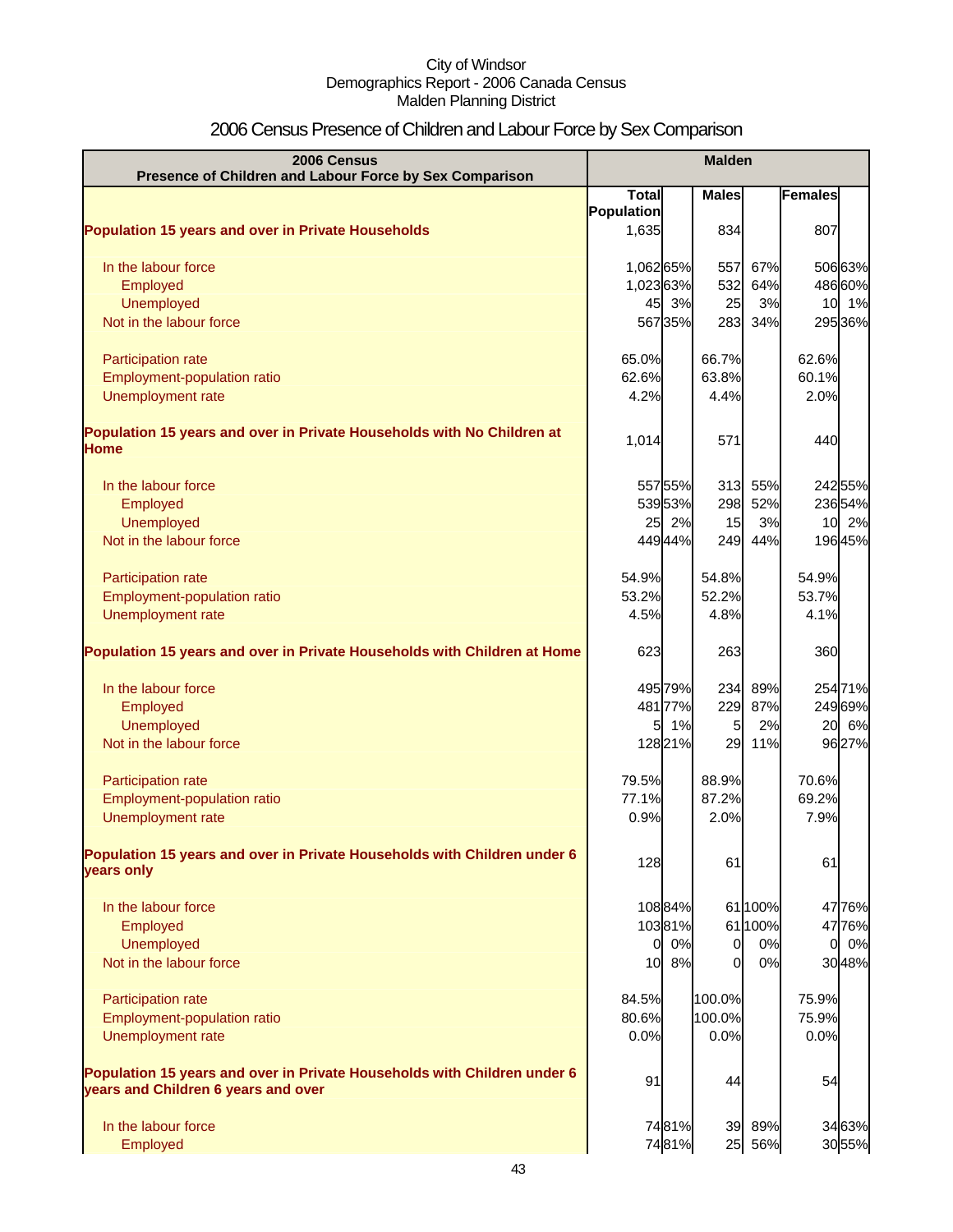| 2006 Census                                                              | <b>Malden</b> |         |              |     |              |        |
|--------------------------------------------------------------------------|---------------|---------|--------------|-----|--------------|--------|
| Presence of Children and Labour Force by Sex Comparison                  | <b>Total</b>  |         | <b>Males</b> |     | Females      |        |
|                                                                          | Population    |         |              |     |              |        |
| Unemployed                                                               |               | 5%      | 5            | 11% | $\mathbf{0}$ | 0%     |
| Not in the labour force                                                  |               | 2022%   | $\Omega$     | 0%  |              | 2036%  |
|                                                                          |               |         |              |     |              |        |
| Participation rate                                                       | 81.0%         |         | 89.0%        |     | 63.4%        |        |
| Employment-population ratio                                              | 81.2%         |         | 55.8%        |     | 54.8%        |        |
| Unemployment rate                                                        | 6.3%          |         | 11.9%        |     | 0.0%         |        |
|                                                                          |               |         |              |     |              |        |
| Population 15 years and over in Private Households with Children 6 years | 400           |         | 158          |     | 240          |        |
| and over only                                                            |               |         |              |     |              |        |
|                                                                          |               |         |              |     |              |        |
| In the labour force                                                      |               | 314 78% | 133          | 85% |              | 17573% |
| Employed                                                                 |               | 309 77% | 133          | 85% |              | 17573% |
| <b>Unemployed</b>                                                        | 10            | 2%      | 0            | 0%  | 0            | 0%     |
| Not in the labour force                                                  |               | 8822%   | 19           | 12% |              | 5925%  |
|                                                                          |               |         |              |     |              |        |
| <b>Participation rate</b>                                                | 78.5%         |         | 84.5%        |     | 73.2%        |        |
| Employment-population ratio                                              | 77.2%         |         | 84.5%        |     | 73.2%        |        |
| Unemployment rate                                                        | 3.2%          |         | 0.0%         |     | 0.0%         |        |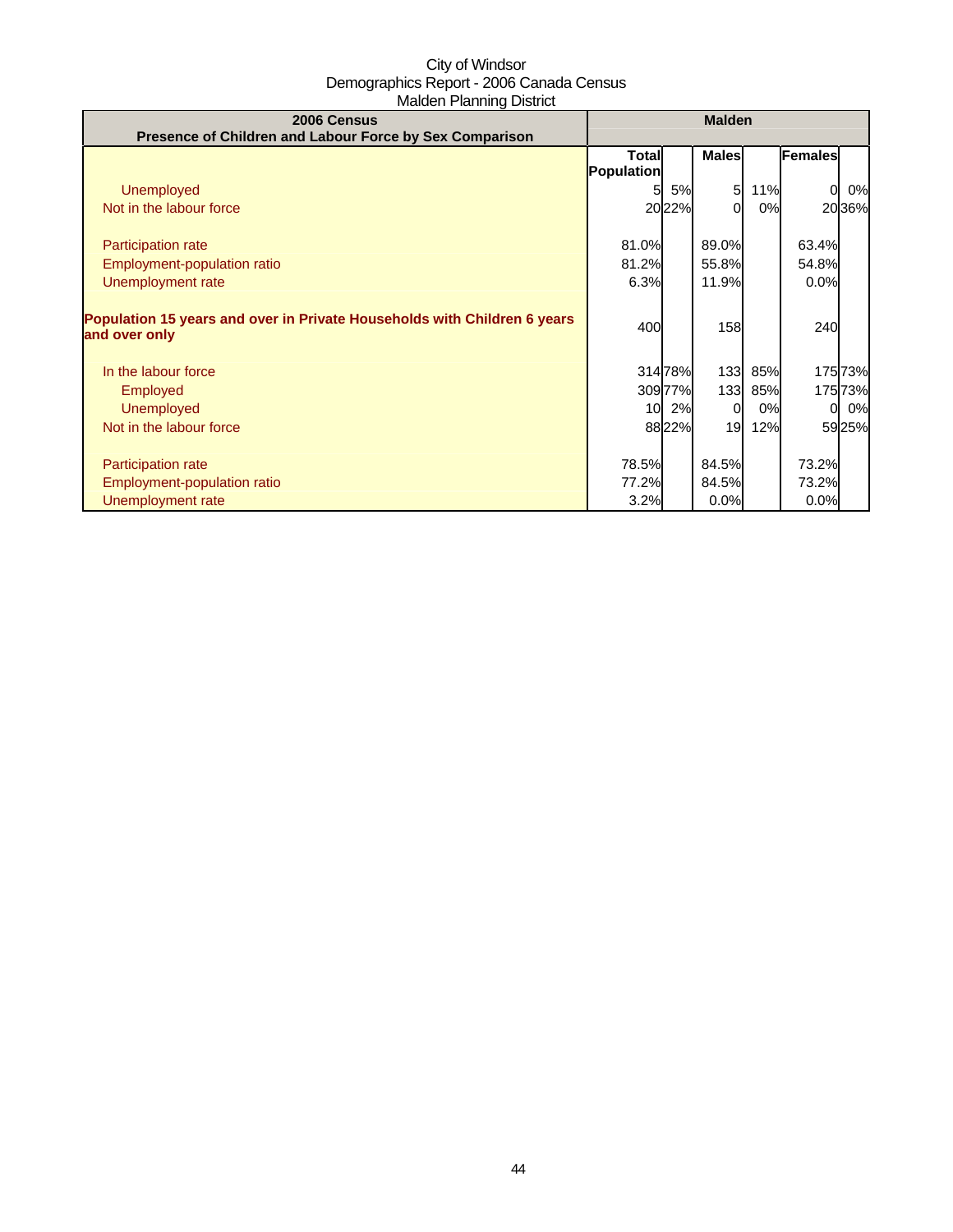# 2006 Census Presence of Children and Labour Force by Sex

| 2006 Census<br>Presence of Children and Labour Force by Sex                                                     | <b>Malden</b>         |         |
|-----------------------------------------------------------------------------------------------------------------|-----------------------|---------|
| <b>Population 15 years and over in Private Households</b>                                                       | 1,635                 | %       |
|                                                                                                                 |                       |         |
| In the labour force                                                                                             | 1,062                 | 65%     |
| Employed                                                                                                        | 1,023                 | 63%     |
| Unemployed                                                                                                      | 45                    | 3%      |
| Not in the labour force                                                                                         | 567                   | 35%     |
| Participation rate                                                                                              | 65.0%                 |         |
| Employment-population ratio                                                                                     | 62.6%                 |         |
| Unemployment rate                                                                                               | 4.2%                  |         |
| Population 15 years and over in Private Households with No Children at Home                                     | 1,014                 |         |
| In the labour force                                                                                             | 557                   | 55%     |
| Employed                                                                                                        | 539                   | 53%     |
| Unemployed                                                                                                      | 25                    | 2%      |
| Not in the labour force                                                                                         | 449                   | 44%     |
| Participation rate                                                                                              | 54.9%                 |         |
| Employment-population ratio                                                                                     | 53.2%                 |         |
| Unemployment rate                                                                                               | 4.5%                  |         |
| Population 15 years and over in Private Households with Children at Home                                        | 623                   |         |
| In the labour force                                                                                             | 495                   | 79%     |
| Employed                                                                                                        | 481                   | 77%     |
| Unemployed                                                                                                      | 5                     | 1%      |
| Not in the labour force                                                                                         | 128                   | 21%     |
| Participation rate                                                                                              | 79.5%                 |         |
| Employment-population ratio                                                                                     | 77.1%                 |         |
| Unemployment rate                                                                                               | 0.9%                  |         |
| Population 15 years and over in Private Households with Children under 6 years only                             | 128                   |         |
| In the labour force                                                                                             |                       | 108 84% |
| Employed                                                                                                        | 103                   | 81%     |
| Unemployed                                                                                                      | $\overline{0}$        | 0%      |
| Not in the labour force                                                                                         | 10                    | 8%      |
| Participation rate                                                                                              | 84.5%                 |         |
| Employment-population ratio                                                                                     | 80.6%                 |         |
| Unemployment rate                                                                                               | 0.0%                  |         |
| Population 15 years and over in Private Households with Children under 6 years and Children 6 years<br>and over | 91                    |         |
|                                                                                                                 |                       |         |
| In the labour force                                                                                             | 74                    | 81%     |
| Employed                                                                                                        | 74                    | 81%     |
| Unemployed<br>Not in the labour force                                                                           | $5\overline{a}$<br>20 | 5%      |
|                                                                                                                 |                       | 22%     |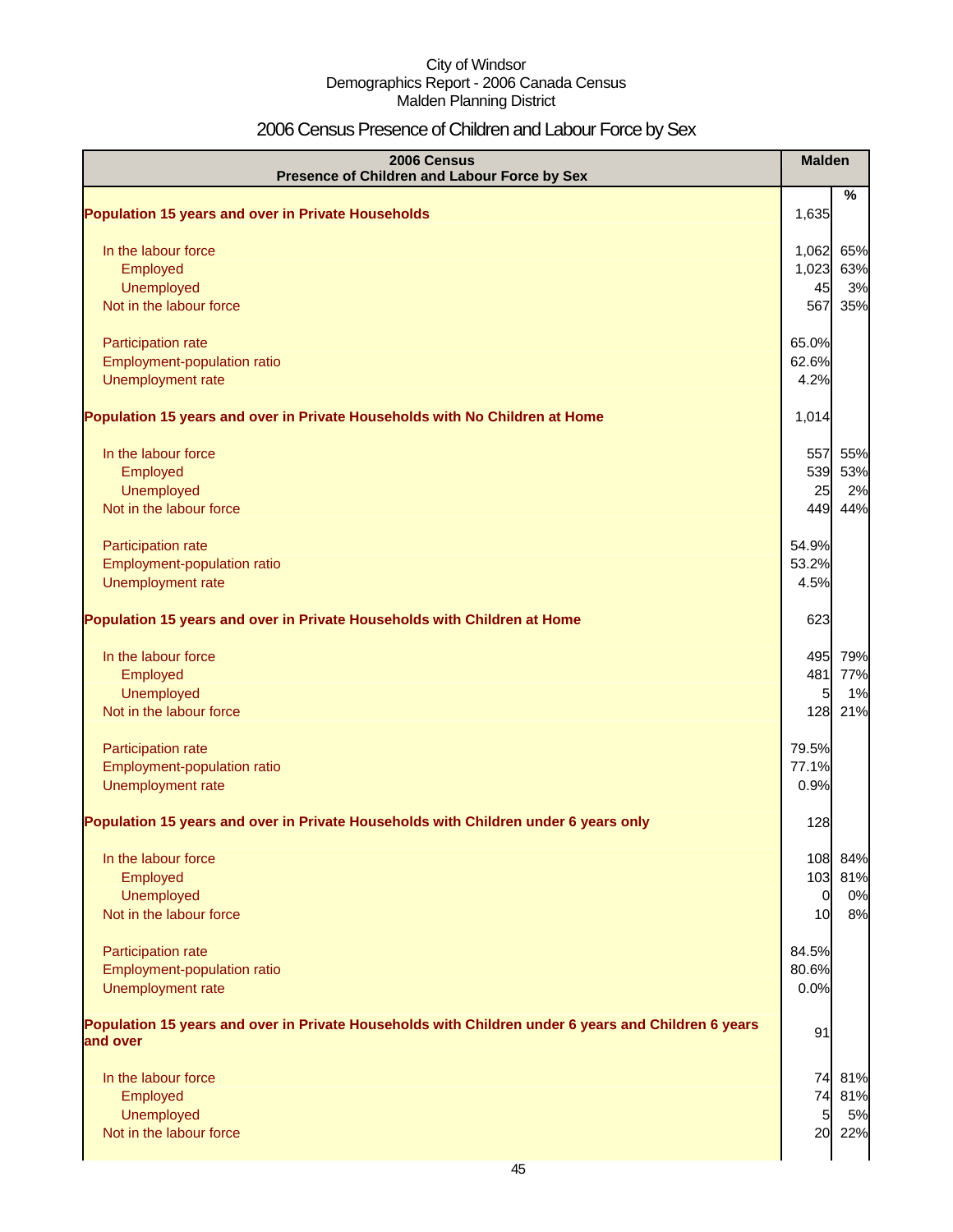| $    -$<br>2006 Census<br>Presence of Children and Labour Force by Sex                 | <b>Malden</b>  |         |
|----------------------------------------------------------------------------------------|----------------|---------|
|                                                                                        |                | %       |
| Participation rate                                                                     | 81.0%          |         |
| Employment-population ratio                                                            | 81.2%          |         |
| Unemployment rate                                                                      | 6.3%           |         |
| Population 15 years and over in Private Households with Children 6 years and over only | 400            |         |
| In the labour force                                                                    | 314            | 78%     |
| Employed                                                                               | 309            | 77%     |
| Unemployed                                                                             | 10             | 2%      |
| Not in the labour force                                                                | 88             | 22%     |
| Participation rate                                                                     | 78.5%          |         |
| Employment-population ratio                                                            | 77.2%          |         |
| Unemployment rate                                                                      | 3.2%           |         |
| <b>Males 15 years and over in Private Households</b>                                   | 834            |         |
| In the labour force                                                                    | 557            | 67%     |
| Employed                                                                               | 532            | 64%     |
| Unemployed                                                                             | 25             | 3%      |
| Not in the labour force                                                                | 283            | 34%     |
| Participation rate                                                                     | 66.7%          |         |
| Employment-population ratio                                                            | 63.8%          |         |
| Unemployment rate                                                                      | 4.4%           |         |
| Males 15 years and over in Private Households with no children at home                 | 571            |         |
| In the labour force                                                                    | 313            | 55%     |
| Employed                                                                               | 298            | 52%     |
| <b>Unemployed</b>                                                                      | 15             | 3%      |
| Not in the labour force                                                                | 249            | 44%     |
| Participation rate                                                                     | 54.8%          |         |
| Employment-population ratio                                                            | 52.2%          |         |
| Unemployment rate                                                                      | 4.8%           |         |
| Males 15 years and over in Private Households with children at home                    | 263            |         |
| In the labour force                                                                    | 234            | 89%     |
| Employed                                                                               | 229            | 87%     |
| Unemployed                                                                             | 5              | 2%      |
| Not in the labour force                                                                | 29             | 11%     |
| Participation rate                                                                     | 88.9%          |         |
| Employment-population ratio                                                            | 87.2%          |         |
| Unemployment rate                                                                      | 2.0%           |         |
| Males 15 years and over in Private Households with children under 6 years only         | 61             |         |
| In the labour force                                                                    |                | 61 100% |
| Employed                                                                               |                | 61 100% |
| <b>Unemployed</b>                                                                      | $\overline{0}$ | 0%      |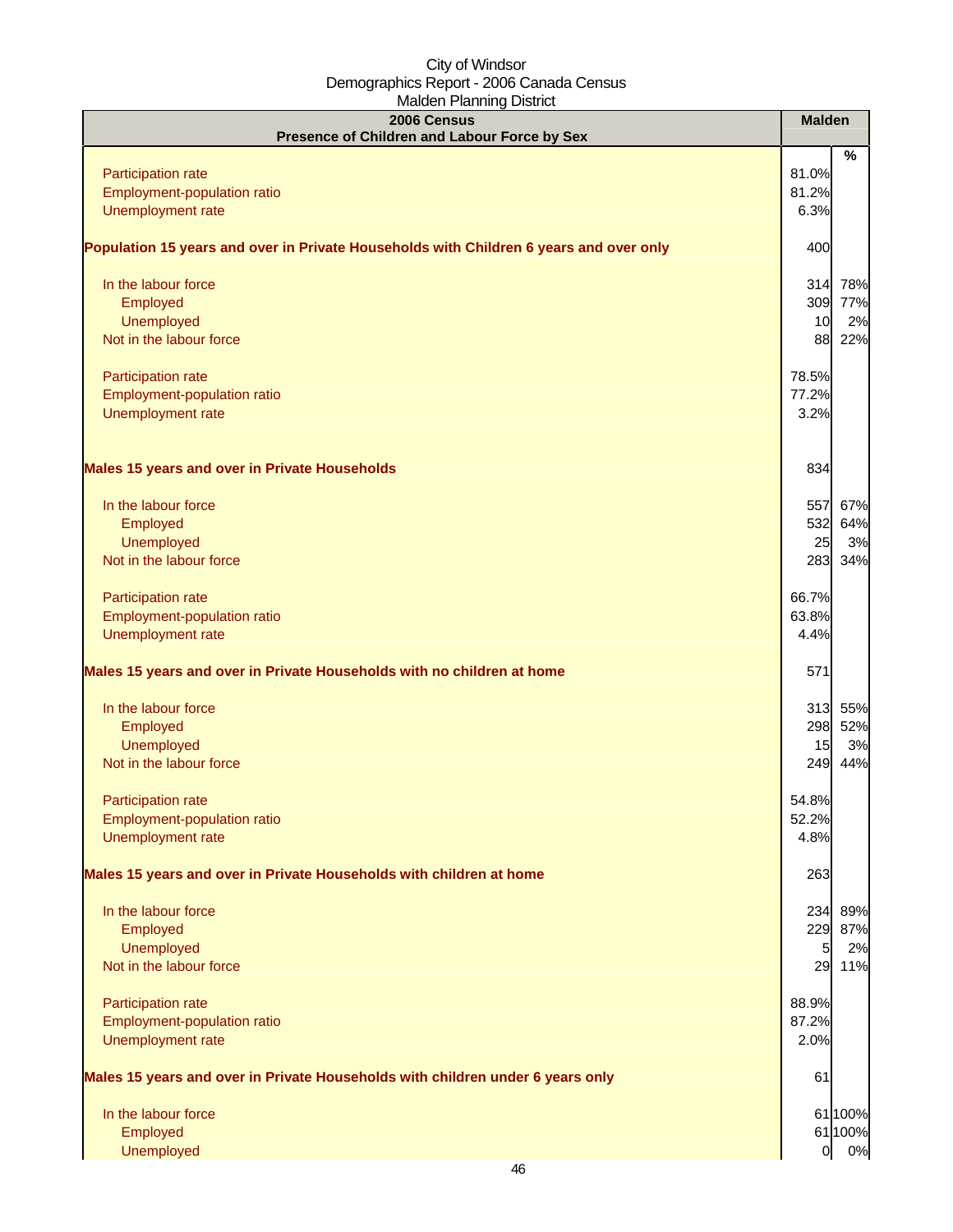| 2006 Census                                                                                                | <b>Malden</b>  |         |
|------------------------------------------------------------------------------------------------------------|----------------|---------|
| Presence of Children and Labour Force by Sex                                                               |                | $\%$    |
| Not in the labour force                                                                                    | 0              | 0%      |
| Participation rate                                                                                         | 100.0%         |         |
| Employment-population ratio                                                                                | 100.0%         |         |
| Unemployment rate                                                                                          | 0.0%           |         |
| Males 15 years and over in Private Households with children under 6 years and children 6 years and<br>over | 44             |         |
| In the labour force                                                                                        | 39             | 89%     |
| Employed                                                                                                   | 25             | 56%     |
| Unemployed                                                                                                 | 5              | 11%     |
| Not in the labour force                                                                                    | O              | 0%      |
| Participation rate                                                                                         | 89.0%          |         |
| Employment-population ratio                                                                                | 55.8%          |         |
| Unemployment rate                                                                                          | 11.9%          |         |
| Males 15 years and over in Private Households with children 6 years and over only                          | 158            |         |
| In the labour force                                                                                        | 133            | 85%     |
| Employed                                                                                                   | 133            | 85%     |
| <b>Unemployed</b>                                                                                          | $\overline{0}$ | 0%      |
| Not in the labour force                                                                                    | 19             | 12%     |
| Participation rate                                                                                         | 84.5%          |         |
| Employment-population ratio                                                                                | 84.5%          |         |
| Unemployment rate                                                                                          | 0.0%           |         |
| Females 15 years and over in Private Households                                                            | 807            |         |
| In the labour force                                                                                        | 506            | 63%     |
| Employed                                                                                                   | 486            | 60%     |
| <b>Unemployed</b>                                                                                          | 10             | 1%      |
| Not in the labour force                                                                                    | 295            | 36%     |
| Participation rate                                                                                         | 62.6%          |         |
| Employment-population ratio                                                                                | 60.1%          |         |
| Unemployment rate                                                                                          | 2.0%           |         |
| Females 15 years and over in Private Households with No Children at Home                                   | 440            |         |
| In the labour force                                                                                        | 242            | 55%     |
| Employed                                                                                                   |                | 236 54% |
| <b>Unemployed</b>                                                                                          | 10             | 2%      |
| Not in the labour force                                                                                    | 196            | 45%     |
| Participation rate                                                                                         | 54.9%          |         |
| Employment-population ratio                                                                                | 53.7%          |         |
| Unemployment rate                                                                                          | 4.1%           |         |
| Females 15 years and over in Private Households with Children at Home                                      | 360            |         |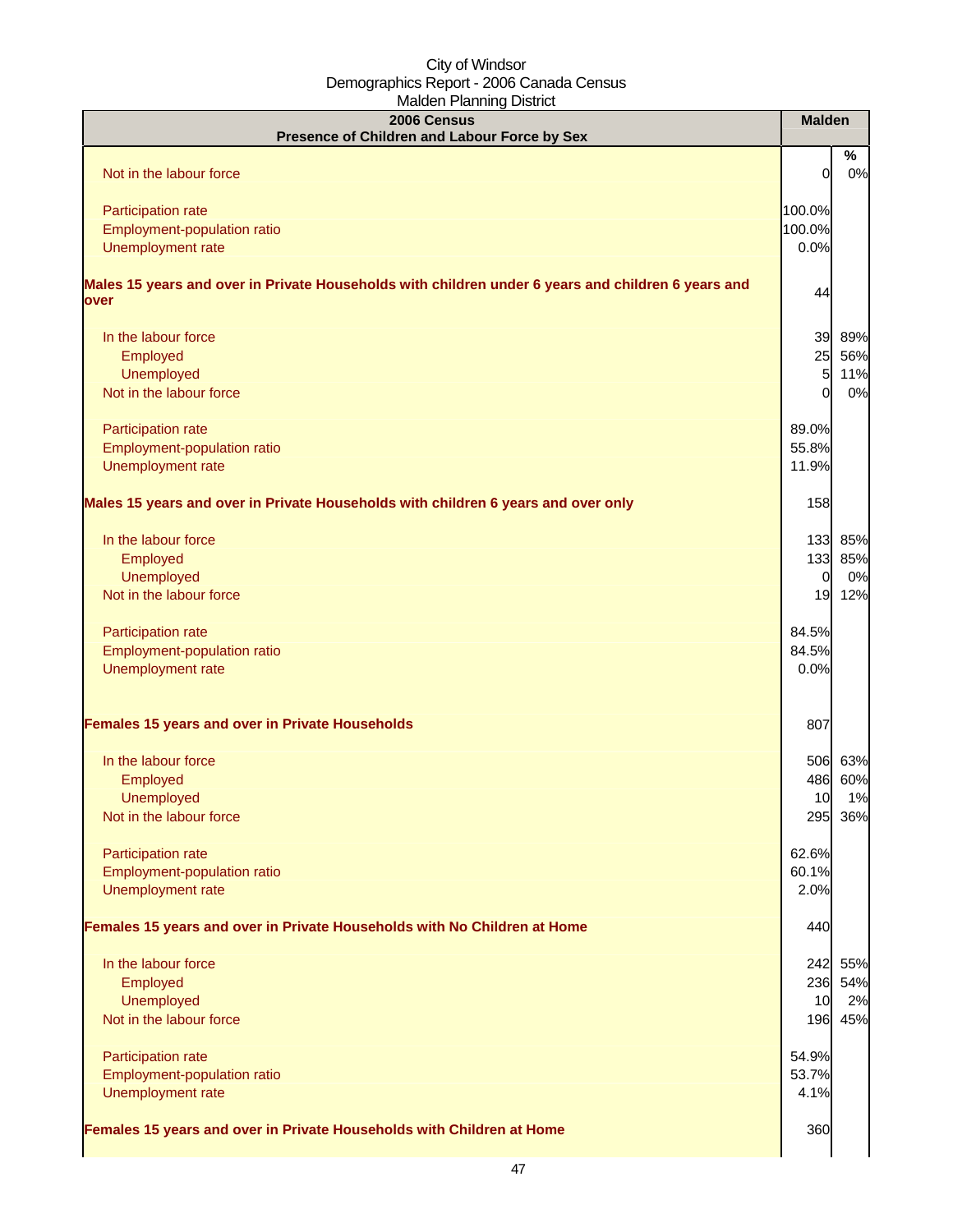| $-0.000$<br>2006 Census                                                                                      | <b>Malden</b>   |         |
|--------------------------------------------------------------------------------------------------------------|-----------------|---------|
| Presence of Children and Labour Force by Sex                                                                 |                 |         |
|                                                                                                              |                 | $\%$    |
| In the labour force                                                                                          | <b>254</b>      | 71%     |
| Employed                                                                                                     | 249             | 69%     |
| <b>Unemployed</b>                                                                                            | <b>20</b>       | 6%      |
| Not in the labour force                                                                                      | 96              | 27%     |
| Participation rate                                                                                           | 70.6%           |         |
| Employment-population ratio                                                                                  | 69.2%           |         |
| Unemployment rate                                                                                            | 7.9%            |         |
| Females 15 years and over in Private Households with Children under 6 years only                             | 61              |         |
| In the labour force                                                                                          | 47              | 76%     |
| Employed                                                                                                     | 47              | 76%     |
| <b>Unemployed</b>                                                                                            | $\overline{0}$  | 0%      |
| Not in the labour force                                                                                      | 30 <sup>1</sup> | 48%     |
| Participation rate                                                                                           | 75.9%           |         |
| Employment-population ratio                                                                                  | 75.9%           |         |
| Unemployment rate                                                                                            | 0.0%            |         |
| Females 15 years and over in Private Households with Children under 6 years and Children 6 years and<br>over | 54              |         |
| In the labour force                                                                                          | 34              | 63%     |
| Employed                                                                                                     | 30              | 55%     |
| <b>Unemployed</b>                                                                                            | <sub>0</sub>    | 0%      |
| Not in the labour force                                                                                      | 20              | 36%     |
| Participation rate                                                                                           | 63.4%           |         |
| Employment-population ratio                                                                                  | 54.8%           |         |
| Unemployment rate                                                                                            | 0.0%            |         |
| Females 15 years and over in Private Households with Children 6 years and over only                          | 240             |         |
| In the labour force                                                                                          |                 | 175 73% |
| Employed                                                                                                     | 175             | 73%     |
| <b>Unemployed</b>                                                                                            | $\overline{0}$  | 0%      |
| Not in the labour force                                                                                      | 59              | 25%     |
| Participation rate                                                                                           | 73.2%           |         |
| Employment-population ratio                                                                                  | 73.2%           |         |
| Unemployment rate                                                                                            | 0.0%            |         |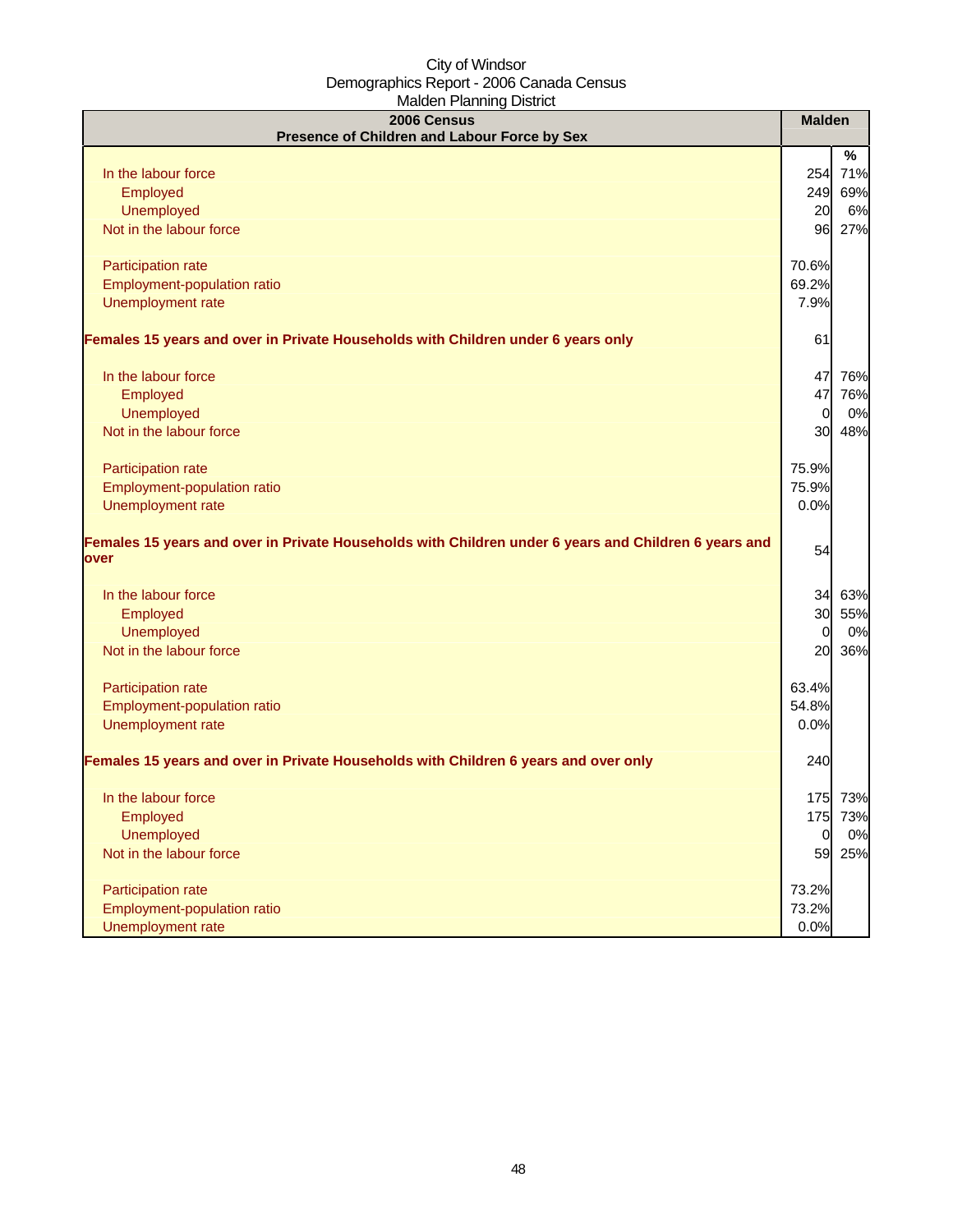# 2006 Census Labour Force by Industry and Sex Comparison

| 2006 Census<br>Labour Force by Industry and Sex                             | <b>Malden</b>                                                                                                                                                    |                |                                                                                                                        |                              |                                                                                                                                                                             |          |
|-----------------------------------------------------------------------------|------------------------------------------------------------------------------------------------------------------------------------------------------------------|----------------|------------------------------------------------------------------------------------------------------------------------|------------------------------|-----------------------------------------------------------------------------------------------------------------------------------------------------------------------------|----------|
| Comparison                                                                  |                                                                                                                                                                  |                |                                                                                                                        |                              |                                                                                                                                                                             |          |
|                                                                             | Total %<br>Labour<br><b>Force</b>                                                                                                                                |                | <b>Males</b>                                                                                                           | $\%$                         | <b>Females</b><br>%                                                                                                                                                         |          |
| <b>Total Labour Force 15 years and over</b><br>by Industry*                 | 1,065                                                                                                                                                            |                | 557                                                                                                                    |                              | 506                                                                                                                                                                         |          |
| <b>Top 5 Industries</b>                                                     | 31-33 Manufacturing<br>44-45 Retail trade 26%<br>61 Educational services 13%<br>62 Health care and<br>social assistance<br>72 Accommodation and<br>food services | 8%<br>7%<br>7% | 31-33<br>Manufacturing<br>23 Construction<br>41 Wholesale<br>trade<br>44-45 Retail trade<br>61 Educational<br>services | 34%<br>2%<br>10%<br>9%<br>7% | 44-45 Retail trade<br>31-33 Manufacturing 21%<br>62 Health care and 21%<br>social assistance 15%<br>61 Educational services 10%<br>72 Accommodation and 9%<br>food services |          |
| <b>All industries</b>                                                       | 1,05799%                                                                                                                                                         |                |                                                                                                                        | 542 97%                      | 501 99%                                                                                                                                                                     |          |
| 11 Agriculture, forestry, fishing and<br>hunting                            |                                                                                                                                                                  | 14 1%          |                                                                                                                        | 10 2%                        | 0                                                                                                                                                                           | 0%       |
| 21 Mining and oil and gas extraction                                        | 0                                                                                                                                                                | 0%             | 0                                                                                                                      | 0%                           | 0                                                                                                                                                                           | 0%       |
| <b>22 Utilities</b><br>23 Construction                                      | 10<br>74                                                                                                                                                         | 1%             | 0                                                                                                                      | 0%                           | 0                                                                                                                                                                           | 0%       |
| 31-33 Manufacturing                                                         |                                                                                                                                                                  | 7%<br>274 26%  |                                                                                                                        | 64 12%<br>18233%             | 10<br>96 19%                                                                                                                                                                | 2%       |
| 41 Wholesale trade                                                          | 66                                                                                                                                                               | 6%             |                                                                                                                        | 54 10%                       | 27                                                                                                                                                                          | 5%       |
| 44-45 Retail trade                                                          |                                                                                                                                                                  | 131 12%        | 49                                                                                                                     | 9%                           | 9619%                                                                                                                                                                       |          |
| 48-49 Transportation and warehousing                                        | 32                                                                                                                                                               | 3%             | 24                                                                                                                     | 4%                           | 0                                                                                                                                                                           | 0%       |
| 51 Information and cultural industries<br>52 Finance and insurance          | 20<br>25                                                                                                                                                         | 2%<br>2%       | 15<br>10                                                                                                               | 3%<br>2%                     | 0<br>0                                                                                                                                                                      | 0%<br>0% |
| 53 Real estate and rental and leasing<br>54 Professional, scientific and    | $\overline{0}$                                                                                                                                                   | 0%             | 0                                                                                                                      | 0%                           | 0                                                                                                                                                                           | 0%       |
| technical services                                                          | 40                                                                                                                                                               | 4%             | 25                                                                                                                     | 4%                           | 20                                                                                                                                                                          | 4%       |
| 55 Management of companies and<br>enterprises                               | 10                                                                                                                                                               | 1%             | 10 <sup>1</sup>                                                                                                        | 2%                           | 0                                                                                                                                                                           | 0%       |
| 56 Administrative and support, waste<br>management and remediation services | 25                                                                                                                                                               | 2%             | 0                                                                                                                      | 0%                           | 10                                                                                                                                                                          | 2%       |
| 61 Educational services                                                     | 80                                                                                                                                                               | 7%             | 40                                                                                                                     | 7%                           | 45                                                                                                                                                                          | 9%       |
| 62 Health care and social assistance                                        | 76                                                                                                                                                               | 7%             | $\overline{0}$                                                                                                         | 0%                           | 7114%                                                                                                                                                                       |          |
| 71 Arts, entertainment and recreation                                       | 35                                                                                                                                                               | 3%             | 10                                                                                                                     | 2%                           | 15 3%                                                                                                                                                                       |          |
| 72 Accommodation and food services                                          | 74                                                                                                                                                               | 7%             | 27                                                                                                                     | 5%                           | 40                                                                                                                                                                          | 8%       |
| 81 Other services (except public<br>administration)                         | 27                                                                                                                                                               | 2%             | 15                                                                                                                     | 3%                           | 20                                                                                                                                                                          | 4%       |
| 91 Public administration                                                    | 24                                                                                                                                                               | 2%             | 10                                                                                                                     | 2%                           | 10                                                                                                                                                                          | 2%       |
| Industry - Not applicable                                                   | 0                                                                                                                                                                | 0%             |                                                                                                                        | 10 2%                        | 0                                                                                                                                                                           | 0%       |
| * 2002 North American Industry<br><b>Classification System</b>              |                                                                                                                                                                  |                |                                                                                                                        |                              |                                                                                                                                                                             |          |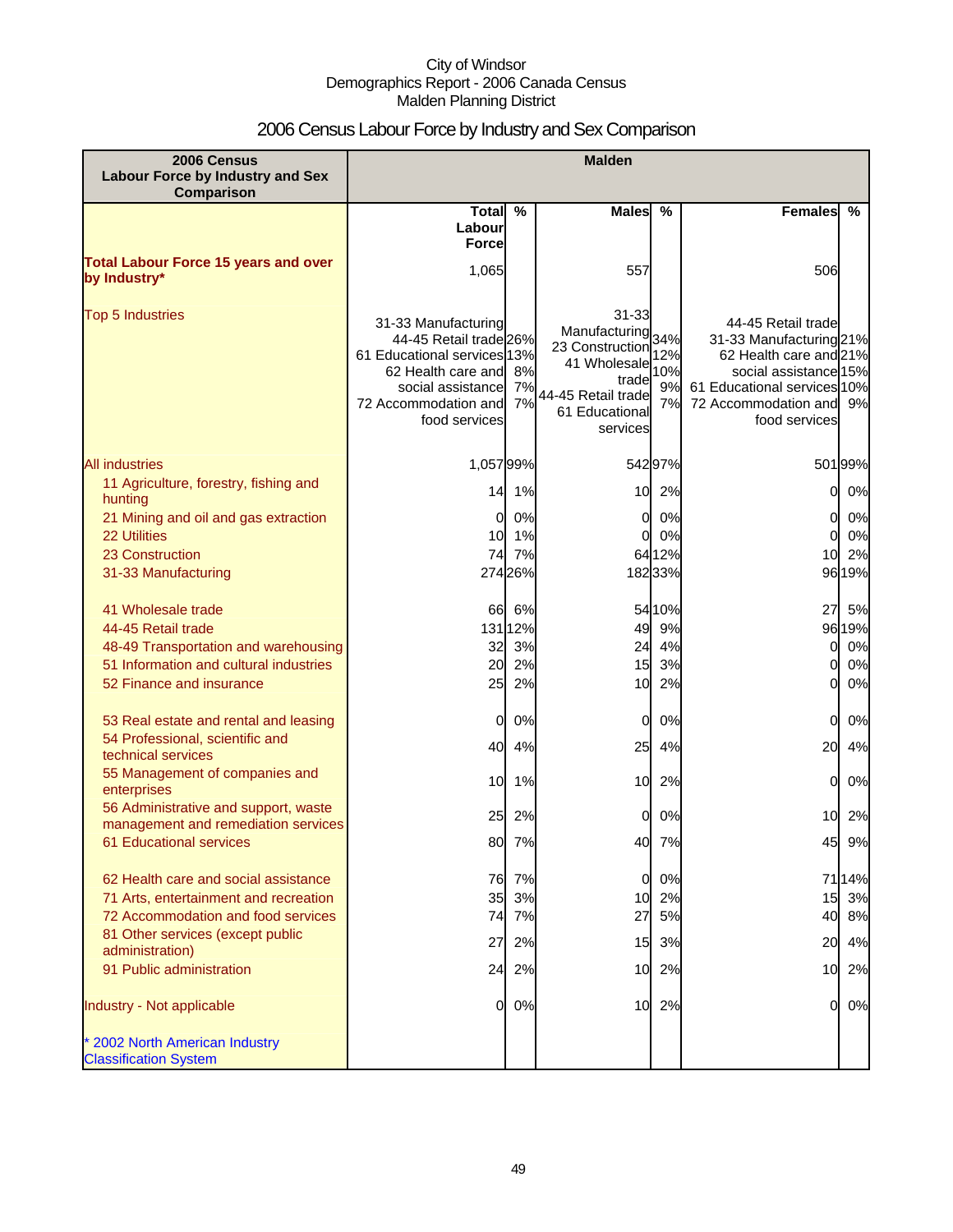# 2006 Census Labour Force by Industry and Sex

| 2006 Census<br><b>Labour Force by Industry and Sex</b>                                                                                                                                                                                                  | <b>Malden</b>                                                                                                                                              |                      |
|---------------------------------------------------------------------------------------------------------------------------------------------------------------------------------------------------------------------------------------------------------|------------------------------------------------------------------------------------------------------------------------------------------------------------|----------------------|
| Total Labour Force 15 years and over by Industry*                                                                                                                                                                                                       | 1,065                                                                                                                                                      | $\%$                 |
| <b>Top 5 Industries</b>                                                                                                                                                                                                                                 | 31-33 Manufacturing 26%<br>44-45 Retail trade 13%<br>61 Educational services<br>62 Health care and social assistance<br>72 Accommodation and food services | 8%<br>7%<br>7%       |
| <b>All industries</b><br>11 Agriculture, forestry, fishing and hunting<br>21 Mining and oil and gas extraction<br>22 Utilities<br>23 Construction<br>31-33 Manufacturing                                                                                | 1,05799%<br>14<br>$\overline{0}$<br>10<br>74<br>274 26%                                                                                                    | 1%<br>0%<br>1%<br>7% |
| 41 Wholesale trade<br>44-45 Retail trade<br>48-49 Transportation and warehousing<br>51 Information and cultural industries<br>52 Finance and insurance                                                                                                  | 66 6%<br>131 12%<br>32<br>20 2%<br>25                                                                                                                      | 3%<br>2%             |
| 53 Real estate and rental and leasing<br>54 Professional, scientific and technical services<br>55 Management of companies and enterprises<br>56 Administrative and support, waste management and remediation services<br><b>61 Educational services</b> | 0<br>40 4%<br>10<br>25<br>80                                                                                                                               | 0%<br>1%<br>2%<br>7% |
| 62 Health care and social assistance<br>71 Arts, entertainment and recreation<br>72 Accommodation and food services<br>81 Other services (except public administration)<br>91 Public administration                                                     | 76 7%<br>35<br>74<br>27<br>24                                                                                                                              | 3%<br>7%<br>2%<br>2% |
| Industry - Not applicable                                                                                                                                                                                                                               | 0                                                                                                                                                          | 0%                   |
| Male Labour Force 15 years and over by Industry*                                                                                                                                                                                                        | 557                                                                                                                                                        |                      |
| <b>Top 5 Industries</b>                                                                                                                                                                                                                                 | 31-33 Manufacturing 34%<br>23 Construction 12%<br>41 Wholesale trade 10%<br>44-45 Retail trade 9%<br>61 Educational services                               | 7%                   |
| <b>All industries</b><br>11 Agriculture, forestry, fishing and hunting<br>21 Mining and oil and gas extraction<br><b>22 Utilities</b><br>23 Construction<br>31-33 Manufacturing<br>41 Wholesale trade                                                   | 54297%<br>10<br>0<br>0<br>6412%<br>18233%<br>54 10%                                                                                                        | 2%<br>0%<br>0%       |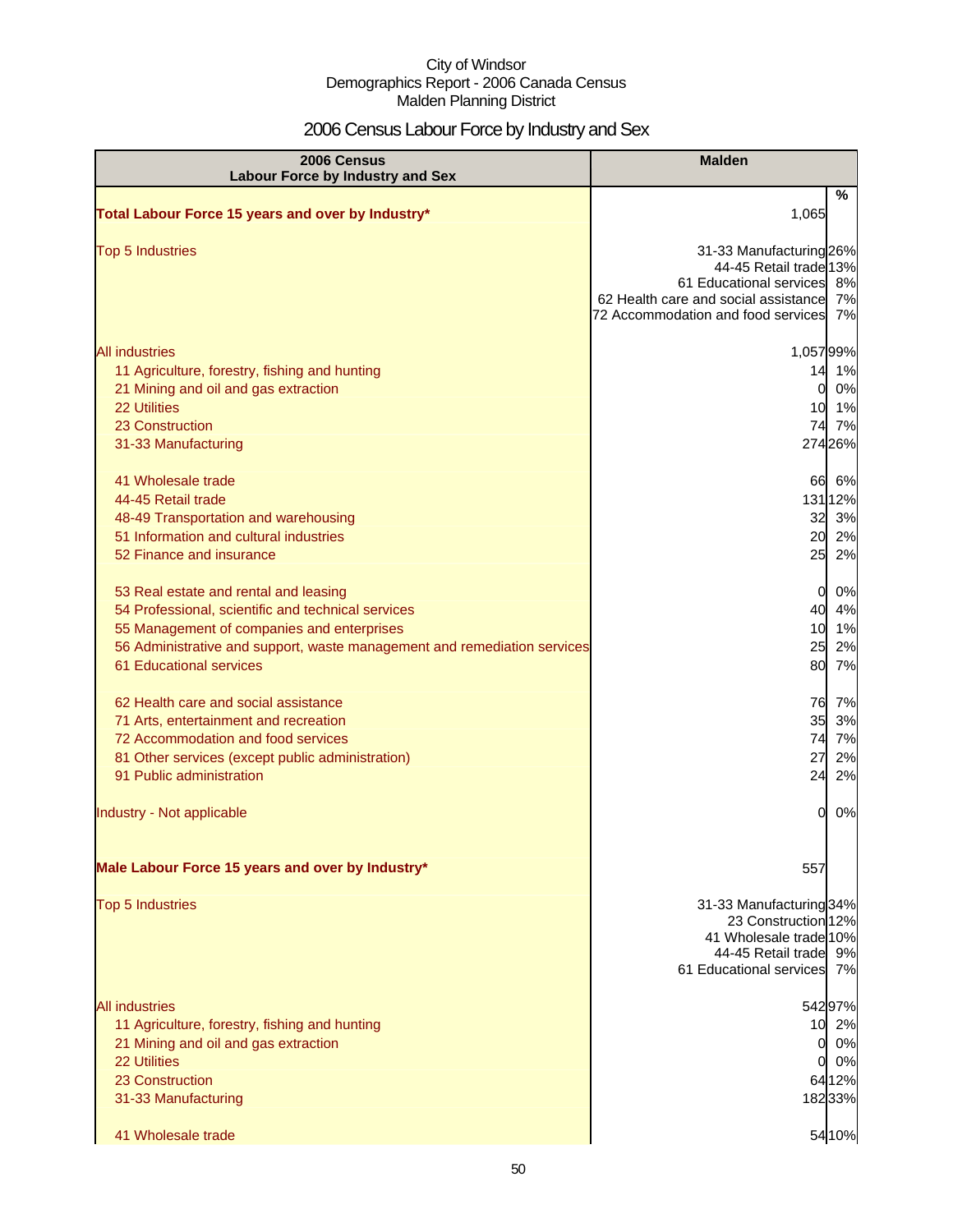| 2006 Census<br><b>Labour Force by Industry and Sex</b>                                                                                                                                                                                           | <b>Malden</b>                                                                                                                                                         |                                           |
|--------------------------------------------------------------------------------------------------------------------------------------------------------------------------------------------------------------------------------------------------|-----------------------------------------------------------------------------------------------------------------------------------------------------------------------|-------------------------------------------|
|                                                                                                                                                                                                                                                  |                                                                                                                                                                       | %                                         |
| 44-45 Retail trade<br>48-49 Transportation and warehousing<br>51 Information and cultural industries<br>52 Finance and insurance                                                                                                                 | 49<br>24 4%<br>15<br>10                                                                                                                                               | 9%<br>3%<br>2%                            |
| 53 Real estate and rental and leasing<br>54 Professional, scientific and technical services<br>55 Management of companies and enterprises<br>56 Administrative and support, waste management and remediation services<br>61 Educational services | $\overline{0}$<br>25<br>10<br>0<br>40                                                                                                                                 | 0%<br>4%<br>2%<br>0%<br>7%                |
| 62 Health care and social assistance<br>71 Arts, entertainment and recreation<br>72 Accommodation and food services<br>81 Other services (except public administration)<br>91 Public administration                                              | $\overline{0}$<br>10<br>27<br>15<br>10                                                                                                                                | 0%<br>2%<br>5%<br>3%<br>2%                |
| Industry - Not applicable                                                                                                                                                                                                                        | 10                                                                                                                                                                    | 2%                                        |
| Female Labour Force 15 years and over by Industry*                                                                                                                                                                                               | 506                                                                                                                                                                   |                                           |
| <b>Top 5 Industries</b>                                                                                                                                                                                                                          | 44-45 Retail trade 21%<br>31-33 Manufacturing 21%<br>62 Health care and social assistance 15%<br>61 Educational services 10%<br>72 Accommodation and food services 9% |                                           |
| <b>All industries</b><br>11 Agriculture, forestry, fishing and hunting<br>21 Mining and oil and gas extraction<br><b>22 Utilities</b><br>23 Construction<br>31-33 Manufacturing                                                                  | 50199%<br>0<br>10<br>9619%                                                                                                                                            | 0%<br>0%<br>0%<br>2%                      |
| 41 Wholesale trade<br>44-45 Retail trade<br>48-49 Transportation and warehousing<br>51 Information and cultural industries<br>52 Finance and insurance                                                                                           | 27<br>0<br>0<br>0                                                                                                                                                     | 5%<br>9619%<br>0%<br>0%<br>0%             |
| 53 Real estate and rental and leasing<br>54 Professional, scientific and technical services<br>55 Management of companies and enterprises<br>56 Administrative and support, waste management and remediation services<br>61 Educational services | $\overline{0}$<br>20<br>0<br>10                                                                                                                                       | 0%<br>4%<br>0%<br>2%<br>45 9%             |
| 62 Health care and social assistance<br>71 Arts, entertainment and recreation<br>72 Accommodation and food services<br>81 Other services (except public administration)<br>91 Public administration                                              |                                                                                                                                                                       | 7114%<br>15 3%<br>40 8%<br>20 4%<br>10 2% |
| Industry - Not applicable                                                                                                                                                                                                                        | 0                                                                                                                                                                     | 0%                                        |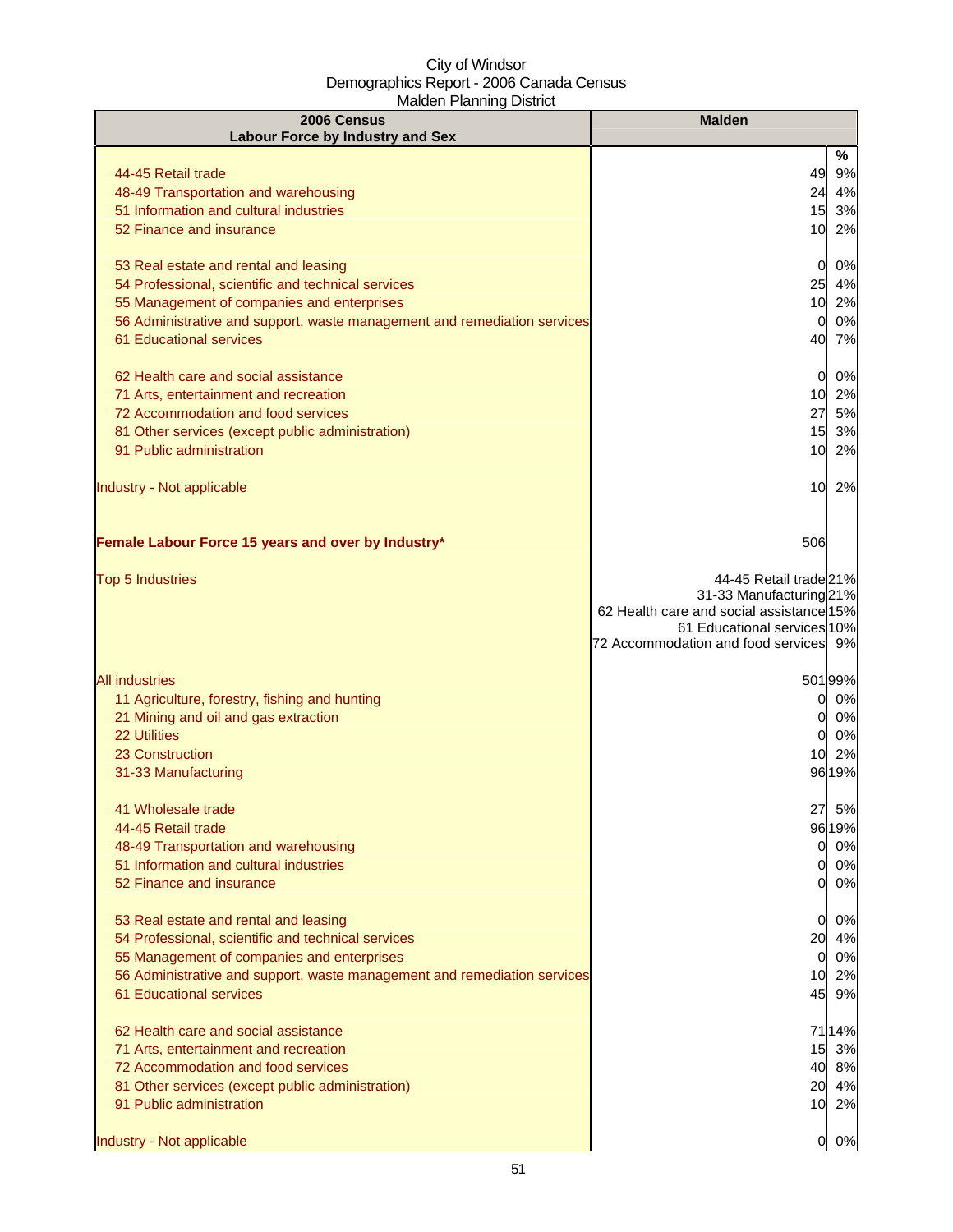| 2006 Census<br><b>Labour Force by Industry and Sex</b> | <b>Malden</b> |   |
|--------------------------------------------------------|---------------|---|
| * 2002 North American Industry Classification System   |               | % |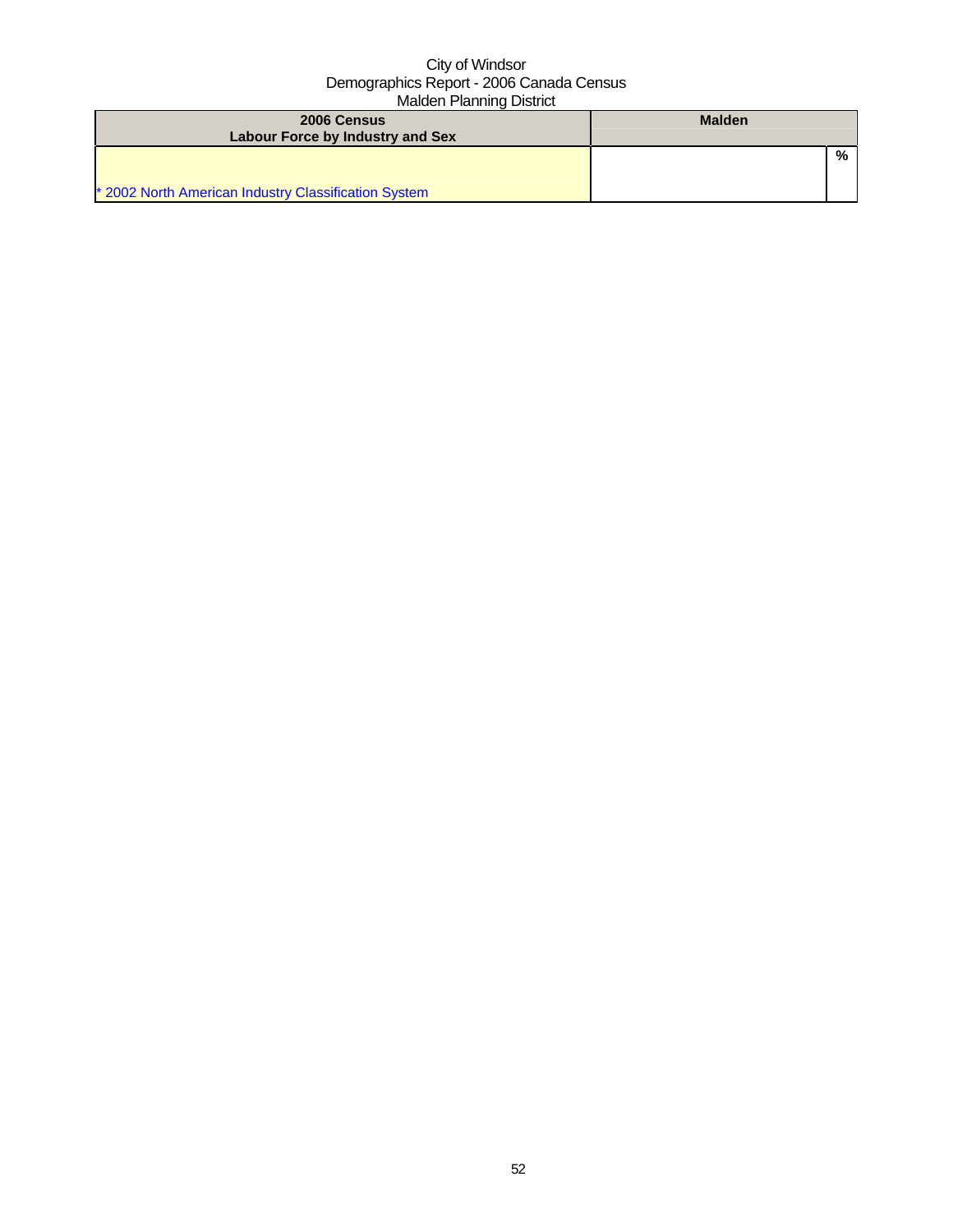# 2006 Census Labour Force by Occupation and Sex Comparison

| 2006 Census<br><b>Labour Force by Occupation and Sex</b><br><b>Comparison</b>   | <b>Malden</b>                                                                                                                                              |                            |                                                                                                                                                           |                               |                                                                                                                                                            |                               |
|---------------------------------------------------------------------------------|------------------------------------------------------------------------------------------------------------------------------------------------------------|----------------------------|-----------------------------------------------------------------------------------------------------------------------------------------------------------|-------------------------------|------------------------------------------------------------------------------------------------------------------------------------------------------------|-------------------------------|
|                                                                                 | <b>Total</b>                                                                                                                                               | $\%$                       | <b>Males</b>                                                                                                                                              | %                             | <b>Females</b>                                                                                                                                             | %                             |
|                                                                                 | Labour                                                                                                                                                     |                            |                                                                                                                                                           |                               |                                                                                                                                                            |                               |
|                                                                                 | <b>Force</b>                                                                                                                                               |                            |                                                                                                                                                           |                               |                                                                                                                                                            |                               |
| <b>Labour Force 15 years and over</b>                                           | 1,062                                                                                                                                                      |                            | 552                                                                                                                                                       |                               | 510                                                                                                                                                        |                               |
| Dominant major group                                                            | Sales and service 33%<br>occupations                                                                                                                       |                            | Trades, transport 37%<br>and equipment                                                                                                                    |                               | Sales and service 39%<br>occupations                                                                                                                       |                               |
| <b>Top 5 Occupations</b>                                                        | Clerical<br>occupations<br>Teachers and<br>professors<br>Assemblers in<br>manufacturing<br>Other sales and<br>service<br>Retail salespersons<br>and clerks | 9%<br>8%<br>8%<br>8%<br>7% | Professional<br>occupations<br>Assemblers in<br>manufacturing<br>Machine operators<br>in manuf.<br>Teachers and<br>professors<br>Helpers and<br>labourers | 11%<br>10%<br>10%<br>9%<br>7% | Clerical<br>occupations<br>Other sales and<br>service<br>Retail salespersons<br>and clerks<br>Assemblers in<br>manufacturing<br>Teachers and<br>professors | 17%<br>11%<br>10%<br>7%<br>6% |
| All occupations                                                                 | 1,05299%                                                                                                                                                   |                            |                                                                                                                                                           | 547 99%                       |                                                                                                                                                            | 50198%                        |
| Management                                                                      | 40                                                                                                                                                         | 4%                         | 20                                                                                                                                                        | 4%                            | 20                                                                                                                                                         | 4%                            |
| Senior management                                                               | 0                                                                                                                                                          | 0%                         | 0                                                                                                                                                         | 0%                            | 0                                                                                                                                                          | 0%                            |
| <b>Specialist managers</b>                                                      | 25                                                                                                                                                         | 2%                         | 15                                                                                                                                                        | 3%                            | 0                                                                                                                                                          | 0%                            |
| Managers in retail trade, food and                                              | 20                                                                                                                                                         | 2%                         | 0                                                                                                                                                         | 0%                            | 10                                                                                                                                                         | 2%                            |
| accommodation                                                                   | 15                                                                                                                                                         | 1%                         | 10                                                                                                                                                        | 2%                            | 0                                                                                                                                                          | 0%                            |
| Other managers                                                                  |                                                                                                                                                            |                            |                                                                                                                                                           |                               |                                                                                                                                                            |                               |
| Business, finance and administrative                                            |                                                                                                                                                            | 156 15%                    | 25                                                                                                                                                        | 5%                            |                                                                                                                                                            | 11422%                        |
| Professional                                                                    | 10                                                                                                                                                         | 1%                         | 0                                                                                                                                                         | 0%                            | 0                                                                                                                                                          | 0%                            |
| <b>Finance and insurance</b>                                                    | 10                                                                                                                                                         | 1%                         | 10                                                                                                                                                        | 2%                            | 0                                                                                                                                                          | 0%                            |
| <b>Secretaries</b>                                                              | 20                                                                                                                                                         | 2%                         | 0                                                                                                                                                         | 0%                            | 10                                                                                                                                                         | 2%                            |
| Administrative and regulatory                                                   | 10                                                                                                                                                         | 1%                         | 0                                                                                                                                                         | 0%                            | 20                                                                                                                                                         | 4%                            |
| <b>Clerical supervisors</b>                                                     | 0                                                                                                                                                          | 0%                         | 0                                                                                                                                                         | 0%                            | 0                                                                                                                                                          | 0%                            |
| <b>Clerical occupations</b>                                                     | 91                                                                                                                                                         | 9%                         | 10                                                                                                                                                        | 2%                            |                                                                                                                                                            | 8216%                         |
| Natural and applied sciences                                                    | 66                                                                                                                                                         | 6%                         |                                                                                                                                                           | 59 11%                        | 0                                                                                                                                                          | 0%                            |
| Professional                                                                    | 57                                                                                                                                                         | 5%                         | 49                                                                                                                                                        | 9%                            | <sub>0</sub>                                                                                                                                               | $0\%$                         |
| <b>Technical</b>                                                                | 22                                                                                                                                                         | 2%                         | 12                                                                                                                                                        | 2%                            | 0                                                                                                                                                          | 0%                            |
|                                                                                 |                                                                                                                                                            |                            |                                                                                                                                                           |                               |                                                                                                                                                            |                               |
| <b>Health occupations</b><br>Professional                                       | 54<br>15                                                                                                                                                   | 5%<br>1%                   | $\overline{0}$<br>0                                                                                                                                       | 0%<br>0%                      |                                                                                                                                                            | 4910%<br>15 3%                |
| <b>Nurses and supervisors</b>                                                   | 22                                                                                                                                                         | 2%                         | $\overline{0}$                                                                                                                                            | 0%                            |                                                                                                                                                            | 17 3%                         |
| <b>Technical occupations</b>                                                    | 5                                                                                                                                                          | 0%                         | 0                                                                                                                                                         | 0%                            | 5                                                                                                                                                          | 1%                            |
| Assisting/support occupations                                                   | 0                                                                                                                                                          | 0%                         | 0                                                                                                                                                         | 0%                            |                                                                                                                                                            | 10 2%                         |
| Social science, education, government and                                       |                                                                                                                                                            | 11411%                     | 40                                                                                                                                                        | 7%                            |                                                                                                                                                            | 64 13%                        |
| religion<br>Judges, lawyers, psychologists, social                              |                                                                                                                                                            |                            |                                                                                                                                                           |                               |                                                                                                                                                            |                               |
| workers, ministers of religion, policy and<br>program officers                  | 25                                                                                                                                                         | 2%                         | 0                                                                                                                                                         | 0%                            | 15                                                                                                                                                         | 3%                            |
| <b>Teachers and professors</b>                                                  | 84                                                                                                                                                         | 8%                         | 40                                                                                                                                                        | 7%                            | 30                                                                                                                                                         | 6%                            |
| Paralegals, social service workers and<br>occupations in education and religion | $5 \mid$                                                                                                                                                   | 0%                         | $\overline{0}$                                                                                                                                            | 0%                            |                                                                                                                                                            | 15 3%                         |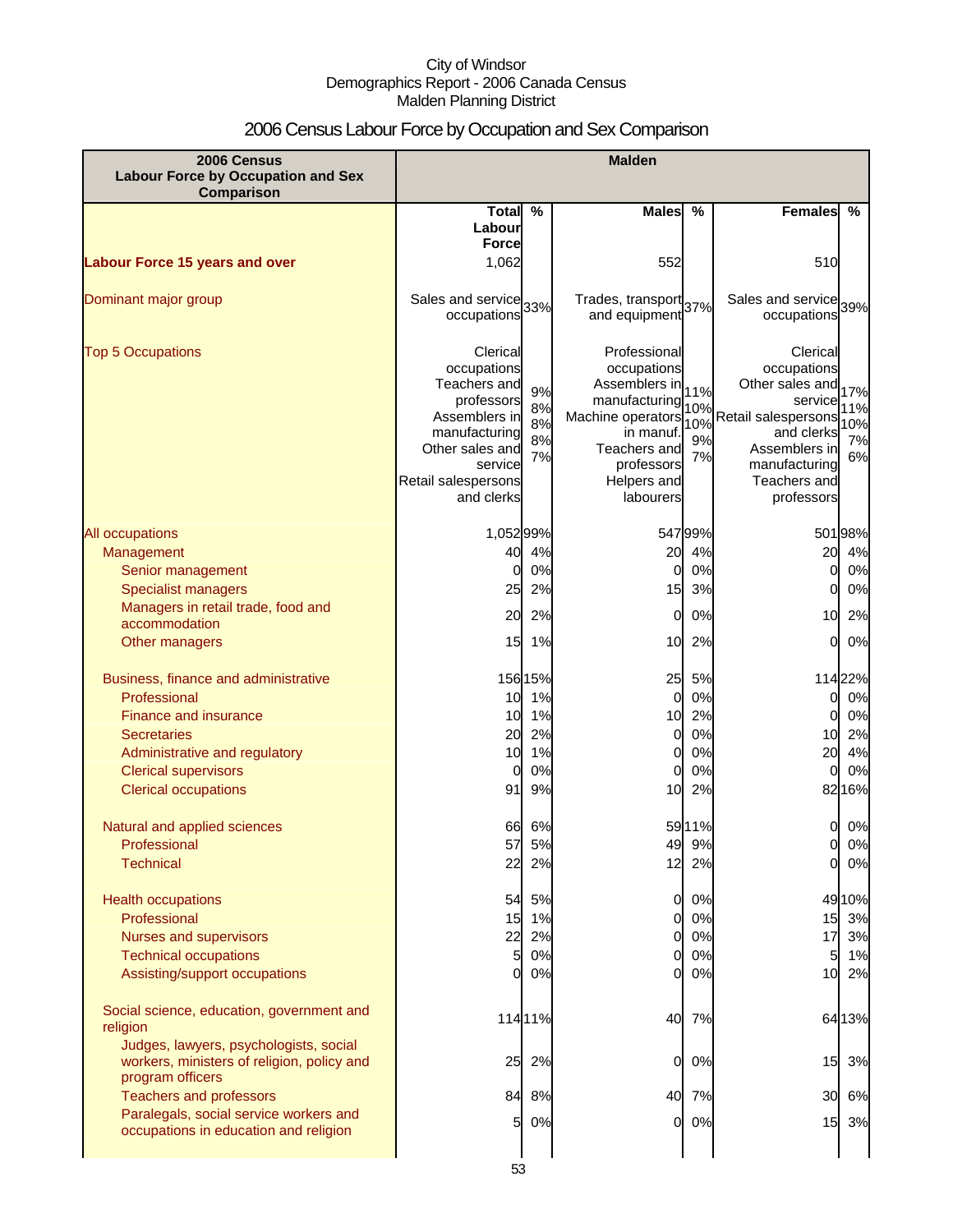| 2006 Census                                                                            |                        |               | <b>Malden</b> |          |                              |                 |
|----------------------------------------------------------------------------------------|------------------------|---------------|---------------|----------|------------------------------|-----------------|
| <b>Labour Force by Occupation and Sex</b><br><b>Comparison</b>                         |                        |               |               |          |                              |                 |
|                                                                                        | <b>Total</b>           | $\frac{9}{6}$ | <b>Males</b>  | $\%$     | <b>Females</b>               | %               |
|                                                                                        | Labour<br><b>Force</b> |               |               |          |                              |                 |
|                                                                                        |                        |               |               |          |                              |                 |
| Art, culture, recreation and sport                                                     | 0                      | 0%            | 0             | 0%       | 20                           | 4%              |
| <b>Professional occupations</b>                                                        | 0                      | 0%            | $\Omega$      | 0%       | 0                            | 0%              |
| <b>Technical occupations</b>                                                           | ი                      | 0%            | $\Omega$      | 0%       | 20                           | 4%              |
| Sales and service                                                                      |                        | 28827%        |               | 11621%   |                              | 17234%          |
| <b>Supervisors</b>                                                                     | 15                     | 1%            | 0             | 0%       | $\mathbf{0}$                 | 0%              |
| Wholesale, technical, insurance, real estate                                           | 34                     | 3%            | 25            | 4%       | <sub>O</sub>                 | 0%              |
| sales, retail, wholesale and grain buyers                                              |                        |               |               |          |                              |                 |
| Retail salespersons and clerks<br><b>Cashiers</b>                                      | 74<br>35               | 7%<br>3%      | 15<br>10      | 3%<br>2% |                              | 50 10%<br>20 4% |
| <b>Chefs and cooks</b>                                                                 | 17                     | 2%            | 5             | 1%       | 15                           | 3%              |
| Food and beverage service                                                              | 14                     | 1%            | 0             | 0%       | 10                           | 2%              |
| <b>Protective services</b>                                                             | 0                      | 0%            | 5             | 1%       | $\Omega$                     | 0%              |
| Travel and accommodation, recreation and<br>sport attendants                           | 10                     | 1%            | 0             | 0%       | 15                           | 3%              |
| Childcare and home support                                                             | 10                     | 1%            | 0             | 0%       | <sub>0</sub>                 | 0%              |
| Other sales and service                                                                | 78                     | 7%            | 30            | 5%       |                              | 5611%           |
| Trades, transport and equipment operators<br>and related                               |                        | 162 15%       |               | 15728%   | $5 \mid$                     | 1%              |
| <b>Contractors and supervisors</b>                                                     | 10 <sup>1</sup>        | 1%            | 10            | 2%       | $\overline{0}$               | 0%              |
| <b>Construction trades</b>                                                             | 15                     | 1%            | 15            | 3%       | <sub>O</sub>                 | 0%              |
| Stationary engineers, power station<br>operators, electrical and<br>telecommunications | 0                      | 0%            | 0             | 0%       | <sub>O</sub>                 | $0\%$           |
| Machinists, metal forming, shaping and                                                 | 34                     | 3%            | 24            | 4%       | <sub>O</sub>                 | 0%              |
| erecting                                                                               |                        |               |               |          |                              |                 |
| <b>Mechanics</b><br>Other trades                                                       | 27<br>$\overline{O}$   | 3%<br>0%      | 17<br>0       | 3%<br>0% | $\mathbf{0}$<br><sub>O</sub> | 0%<br>0%        |
| Heavy equipment, crane operators and                                                   |                        |               |               |          |                              |                 |
| drillers                                                                               | 0                      | 0%            | 0             | 0%       | <sub>O</sub>                 | 0%              |
| Transportation equipment operators,<br>excluding labourers                             | 30                     | 3%            | 27            | 5%       | 0L                           | 0%              |
| <b>Helpers and labourers</b>                                                           | 34                     | 3%            | 34            | 6%       | 0                            | 0%              |
|                                                                                        |                        |               |               |          |                              |                 |
| Primary industry-specific                                                              | 0                      | 0%            | 10            | 2%       | 0                            | 0%              |
| Agriculture excluding labourers                                                        | 0                      | 0%            | 0             | 0%       | 10                           | 2%              |
| Forestry, mining, oil and gas extraction, and<br>fishing, excluding labourers          | 0                      | 0%            | 0             | 0%       | $\overline{0}$               | $0\%$           |
| <b>Primary production labourers</b>                                                    | 10                     | 1%            | 0             | 0%       | <sub>O</sub>                 | 0%              |
|                                                                                        |                        |               |               |          |                              |                 |
| Processing, manufacturing and utilities                                                |                        | 151 14%       |               | 8916%    |                              | 5411%           |
| Supervisors in manufacturing                                                           | 0                      | 0%            | 10            | 2%       | $\mathbf{0}$                 | 0%              |
| Machine operators in manuf.                                                            | 45                     | 4%            | 44            | 8%       | 15                           | 3%              |
| Assemblers in manufacturing<br>Labourers in processing, manufacturing and              | 81                     | 8%            | 47            | 8%       | 35                           | 7%              |
| utilities                                                                              | 20                     | 2%            | 0             | 0%       | 20                           | 4%              |
| Occupation - Not applicable                                                            |                        | 10 1%         |               | 10 2%    | 01                           | 0%              |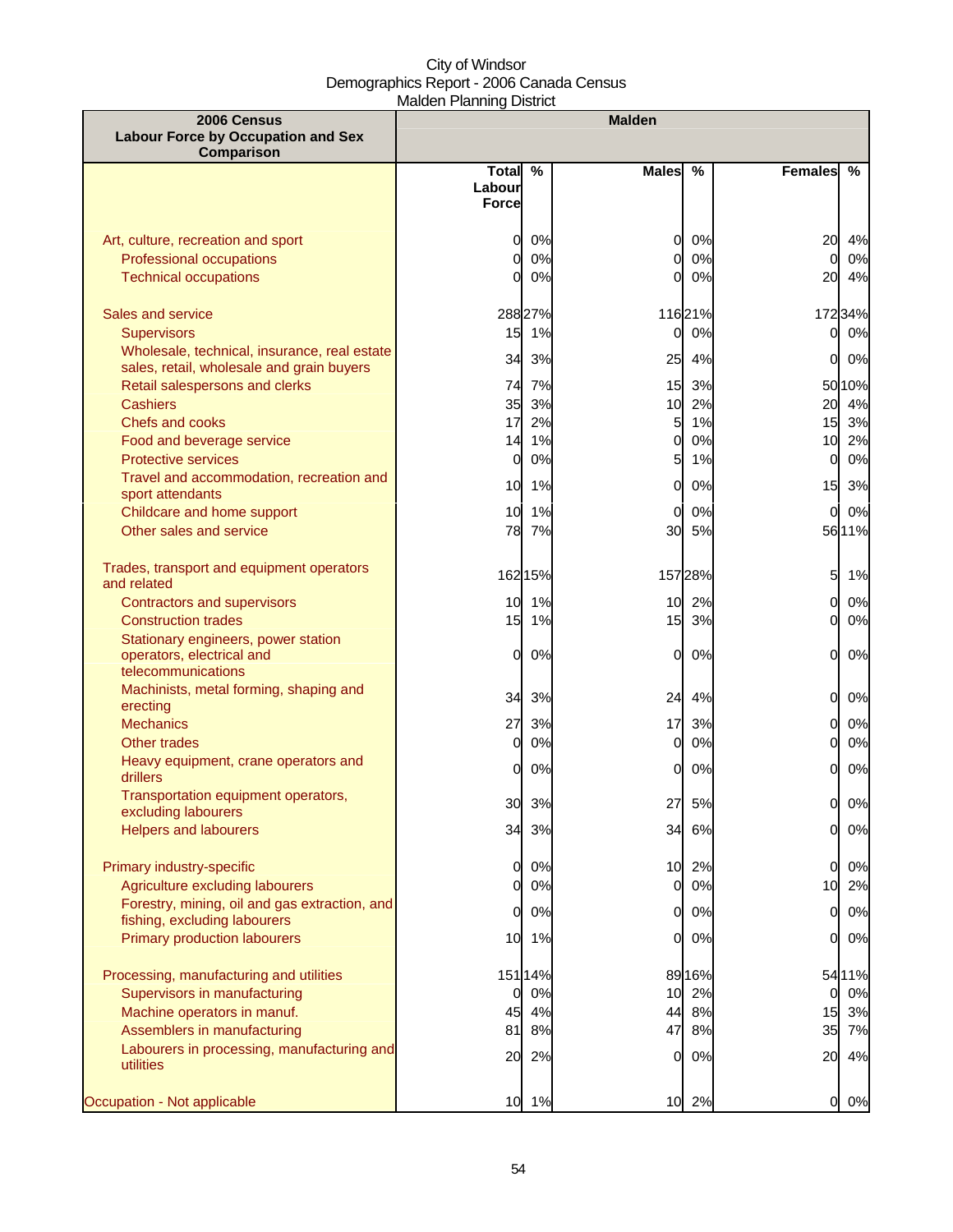# 2006 Census Labour Force by Occupation

| 2006 Census<br><b>Labour Force by Occupation</b>                                                      | <b>Malden</b>                                                                                                |                      |
|-------------------------------------------------------------------------------------------------------|--------------------------------------------------------------------------------------------------------------|----------------------|
| <b>Labour Force 15 years and over</b>                                                                 | 1,062                                                                                                        | %                    |
|                                                                                                       |                                                                                                              |                      |
| Dominant major group                                                                                  | Sales and service<br>occupations                                                                             |                      |
| <b>Top 5 Occupations</b>                                                                              | Clerical occupations<br>Teachers and professors<br>Assemblers in<br>manufacturing<br>Other sales and service | 9%<br>8%<br>8%<br>8% |
|                                                                                                       | Retail salespersons and<br>clerks                                                                            | 7%                   |
| All occupations                                                                                       | 1,05299%                                                                                                     |                      |
| Management                                                                                            |                                                                                                              | 40 4%                |
| Senior management                                                                                     | $\overline{0}$                                                                                               | 0%                   |
| <b>Specialist managers</b>                                                                            |                                                                                                              | 25 2%                |
| Managers in retail trade, food and accommodation                                                      | 20                                                                                                           | 2%                   |
| Other managers                                                                                        |                                                                                                              | 15 1%                |
| Business, finance and administrative                                                                  | 156 15%                                                                                                      |                      |
| Professional                                                                                          |                                                                                                              | 10 1%                |
| <b>Finance and insurance</b>                                                                          |                                                                                                              | 10 1%                |
| <b>Secretaries</b>                                                                                    |                                                                                                              | 20 2%                |
| Administrative and regulatory                                                                         |                                                                                                              | 10 1%                |
| <b>Clerical supervisors</b>                                                                           | $\mathbf{0}$                                                                                                 | 0%                   |
| <b>Clerical occupations</b>                                                                           | 91                                                                                                           | 9%                   |
| Natural and applied sciences                                                                          |                                                                                                              | 66 6%                |
| Professional                                                                                          | 57                                                                                                           | 5%                   |
| <b>Technical</b>                                                                                      | 22                                                                                                           | 2%                   |
| <b>Health occupations</b>                                                                             | 54                                                                                                           | 5%                   |
| Professional                                                                                          |                                                                                                              | 15 1%                |
| Nurses and supervisors                                                                                | 22                                                                                                           | 2%                   |
| <b>Technical occupations</b>                                                                          | 51                                                                                                           | 0%                   |
| Assisting/support occupations                                                                         | $\overline{0}$                                                                                               | 0%                   |
| Social science, education, government and religion                                                    | 114 11%                                                                                                      |                      |
| Judges, lawyers, psychologists, social workers, ministers of religion, policy and<br>program officers | 25                                                                                                           | 2%                   |
| <b>Teachers and professors</b>                                                                        |                                                                                                              | 84 8%                |
| Paralegals, social service workers and occupations in education and religion                          | 51                                                                                                           | 0%                   |
| Art, culture, recreation and sport                                                                    | $\mathbf{0}$                                                                                                 | 0%                   |
| Professional occupations                                                                              | $\Omega$                                                                                                     | 0%                   |
| <b>Technical occupations</b>                                                                          | $\Omega$                                                                                                     | 0%                   |
| Sales and service                                                                                     | 288 27%                                                                                                      |                      |
| <b>Supervisors</b>                                                                                    |                                                                                                              | 15 1%                |
| Wholesale, technical, insurance, real estate sales, retail, wholesale and grain                       |                                                                                                              |                      |
| buyers                                                                                                |                                                                                                              | 34 3%                |
| Retail salespersons and clerks                                                                        |                                                                                                              | 74 7%                |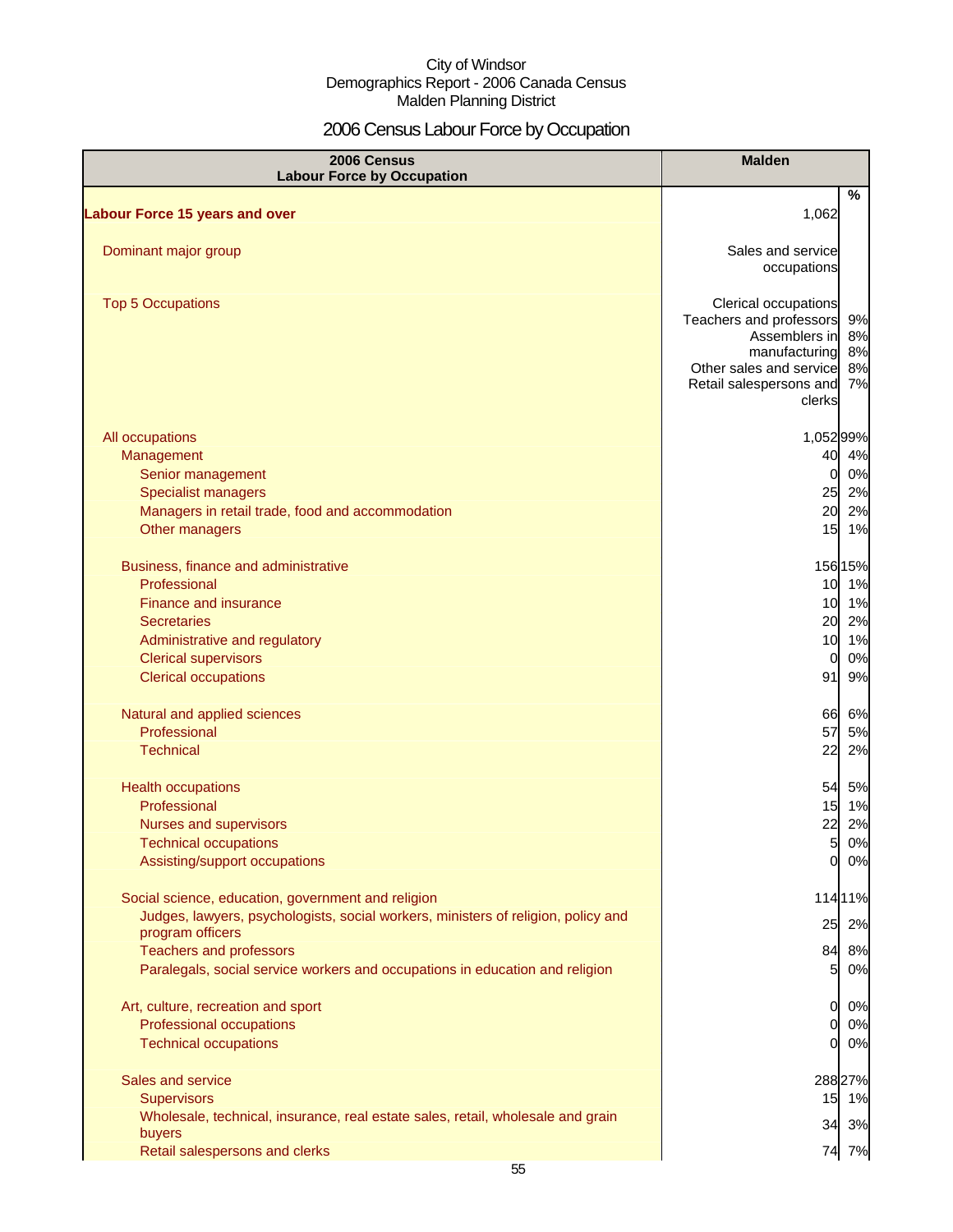| 2006 Census<br><b>Labour Force by Occupation</b>                                 | <b>Malden</b>        |
|----------------------------------------------------------------------------------|----------------------|
|                                                                                  | %                    |
| <b>Cashiers</b>                                                                  | 35 3%                |
| Chefs and cooks                                                                  | 17<br>2%             |
| Food and beverage service                                                        | 1%<br>14             |
| <b>Protective services</b>                                                       | 0%<br>0              |
| Travel and accommodation, recreation and sport attendants                        | 1%<br>10             |
| Childcare and home support                                                       | 1%<br>10             |
| Other sales and service                                                          | 78 7%                |
| Trades, transport and equipment operators and related                            | 162 15%              |
| <b>Contractors and supervisors</b>                                               | 10<br>1%             |
| <b>Construction trades</b>                                                       | 15 1%                |
| Stationary engineers, power station operators, electrical and telecommunications | 0%<br>$\overline{0}$ |
| Machinists, metal forming, shaping and erecting                                  | 34<br>3%             |
| <b>Mechanics</b>                                                                 | 27<br>3%             |
| <b>Other trades</b>                                                              | 0%<br>0              |
| Heavy equipment, crane operators and drillers                                    | 0%<br>$\Omega$       |
| Transportation equipment operators, excluding labourers                          | 30<br>3%             |
| <b>Helpers and labourers</b>                                                     | 34<br>3%             |
| Primary industry-specific                                                        | 0l<br>0%             |
| Agriculture excluding labourers                                                  | 0%<br>$\Omega$       |
| Forestry, mining, oil and gas extraction, and fishing, excluding labourers       | 0%<br>$\Omega$       |
| <b>Primary production labourers</b>                                              | 10<br>1%             |
| Processing, manufacturing and utilities                                          | 151 14%              |
| Supervisors in manufacturing                                                     | 0%<br>$\Omega$       |
| Machine operators in manuf.                                                      | 45<br>4%             |
| Assemblers in manufacturing                                                      | 8%<br>81             |
| Labourers in processing, manufacturing and utilities                             | 20<br>2%             |
| Occupation - Not applicable                                                      | 10 1%                |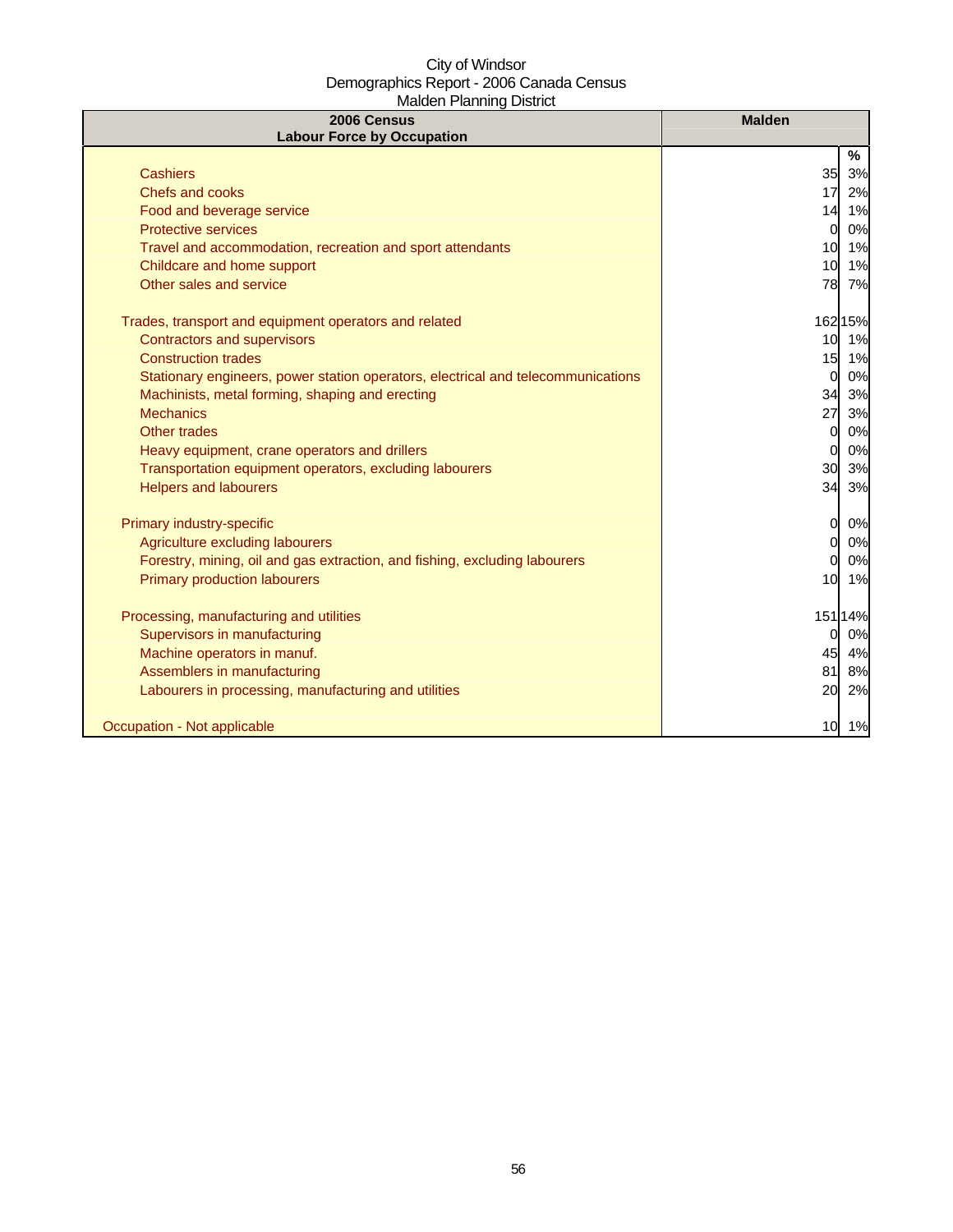# 2006 Census Labour Force by Occupation - Male

| 2006 Census<br><b>Labour Force by Occupation - Male</b>                                               | <b>Malden</b>                                                                                                                              |
|-------------------------------------------------------------------------------------------------------|--------------------------------------------------------------------------------------------------------------------------------------------|
| <b>Male Labour Force 15 years and over</b>                                                            | %<br>552                                                                                                                                   |
| Dominant major group                                                                                  | Trades, transport and                                                                                                                      |
|                                                                                                       | equipment                                                                                                                                  |
| <b>Top 5 Occupations</b>                                                                              | Professional occupations<br>Assemblers in manufacturing<br>Machine operators in manuf.<br>Teachers and professors<br>Helpers and labourers |
| All occupations                                                                                       | 547 99%                                                                                                                                    |
| Management                                                                                            | 20 4%                                                                                                                                      |
| Senior management                                                                                     | 0%<br>$\overline{0}$                                                                                                                       |
| <b>Specialist managers</b>                                                                            | 15<br>3%                                                                                                                                   |
| Managers in retail trade, food and accommodation                                                      | 0%<br>$\overline{0}$                                                                                                                       |
| Other managers                                                                                        | 2%<br>10                                                                                                                                   |
| Business, finance and administrative                                                                  | 25<br>5%                                                                                                                                   |
| Professional                                                                                          | 0%<br>$\mathbf 0$                                                                                                                          |
| <b>Finance and insurance</b>                                                                          | 10 2%                                                                                                                                      |
| <b>Secretaries</b>                                                                                    | 0%<br>$\overline{0}$                                                                                                                       |
| Administrative and regulatory                                                                         | 0%<br>0                                                                                                                                    |
| <b>Clerical supervisors</b>                                                                           | 0%<br>0                                                                                                                                    |
| <b>Clerical occupations</b>                                                                           | 2%<br>10                                                                                                                                   |
| Natural and applied sciences                                                                          | 59 11%                                                                                                                                     |
| Professional                                                                                          | 49<br>9%                                                                                                                                   |
| <b>Technical</b>                                                                                      | 12<br>2%                                                                                                                                   |
| <b>Health occupations</b>                                                                             | 0<br>0%                                                                                                                                    |
| Professional                                                                                          | 0%<br>$\Omega$                                                                                                                             |
| Nurses and supervisors                                                                                | 0%<br>$\Omega$                                                                                                                             |
| <b>Technical occupations</b>                                                                          | 0%<br>0                                                                                                                                    |
| Assisting/support occupations                                                                         | 0%<br>0                                                                                                                                    |
| Social science, education, government and religion                                                    | 7%<br>40                                                                                                                                   |
| Judges, lawyers, psychologists, social workers, ministers of religion, policy and<br>program officers | 0%<br>$\overline{0}$                                                                                                                       |
| <b>Teachers and professors</b>                                                                        | 40 7%                                                                                                                                      |
| Paralegals, social service workers and occupations in education and religion                          | 0%<br>01                                                                                                                                   |
| Art, culture, recreation and sport                                                                    | $\mathbf{0}$<br>0%                                                                                                                         |
| Professional occupations                                                                              | 0%<br>$\mathbf{0}$                                                                                                                         |
| <b>Technical occupations</b>                                                                          | 0%<br>0                                                                                                                                    |
| Sales and service                                                                                     | 11621%                                                                                                                                     |
| Supervisors                                                                                           | 0%<br>$\overline{0}$                                                                                                                       |
| Wholesale, technical, insurance, real estate sales, retail, wholesale and grain                       | 4%<br>25                                                                                                                                   |
| buyers<br>Retail salespersons and clerks                                                              | 15 3%                                                                                                                                      |
| <b>Cashiers</b>                                                                                       | 10 2%                                                                                                                                      |
|                                                                                                       |                                                                                                                                            |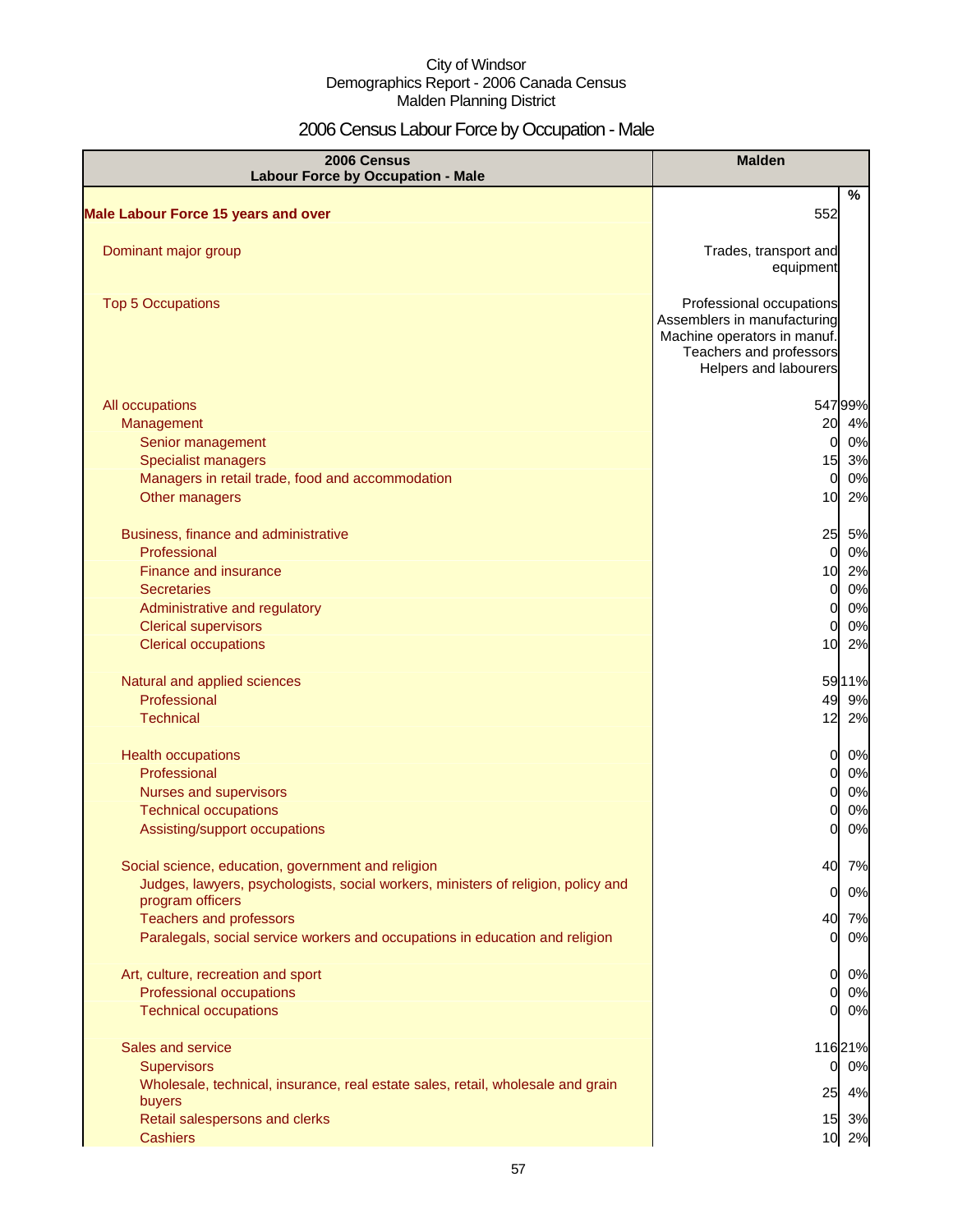| 2006 Census<br><b>Labour Force by Occupation - Male</b>                          | <b>Malden</b>  |
|----------------------------------------------------------------------------------|----------------|
|                                                                                  | %              |
| Chefs and cooks                                                                  | 51<br>1%       |
| Food and beverage service                                                        | $\Omega$<br>0% |
| <b>Protective services</b>                                                       | 1%<br>5        |
| Travel and accommodation, recreation and sport attendants                        | 0%<br>$\Omega$ |
| Childcare and home support                                                       | 0%<br>$\Omega$ |
| Other sales and service                                                          | 30<br>5%       |
| Trades, transport and equipment operators and related                            | 15728%         |
| <b>Contractors and supervisors</b>                                               | 10<br>2%       |
| <b>Construction trades</b>                                                       | 15<br>3%       |
| Stationary engineers, power station operators, electrical and telecommunications | 0%<br>0        |
| Machinists, metal forming, shaping and erecting                                  | 4%<br>24       |
| <b>Mechanics</b>                                                                 | 17<br>3%       |
| <b>Other trades</b>                                                              | 0%<br>0        |
| Heavy equipment, crane operators and drillers                                    | 0%<br>$\Omega$ |
| Transportation equipment operators, excluding labourers                          | 27<br>5%       |
| <b>Helpers and labourers</b>                                                     | 6%<br>34       |
| Primary industry-specific                                                        | 10<br>2%       |
| Agriculture excluding labourers                                                  | 0%<br>$\Omega$ |
| Forestry, mining, oil and gas extraction, and fishing, excluding labourers       | 0%<br>0        |
| <b>Primary production labourers</b>                                              | 0%<br>$\Omega$ |
| Processing, manufacturing and utilities                                          | 89 16%         |
| Supervisors in manufacturing                                                     | 10<br>2%       |
| Machine operators in manuf.                                                      | 44 8%          |
| Assemblers in manufacturing                                                      | 47<br>8%       |
| Labourers in processing, manufacturing and utilities                             | 0%<br>0        |
| Occupation - Not applicable                                                      | 10<br>2%       |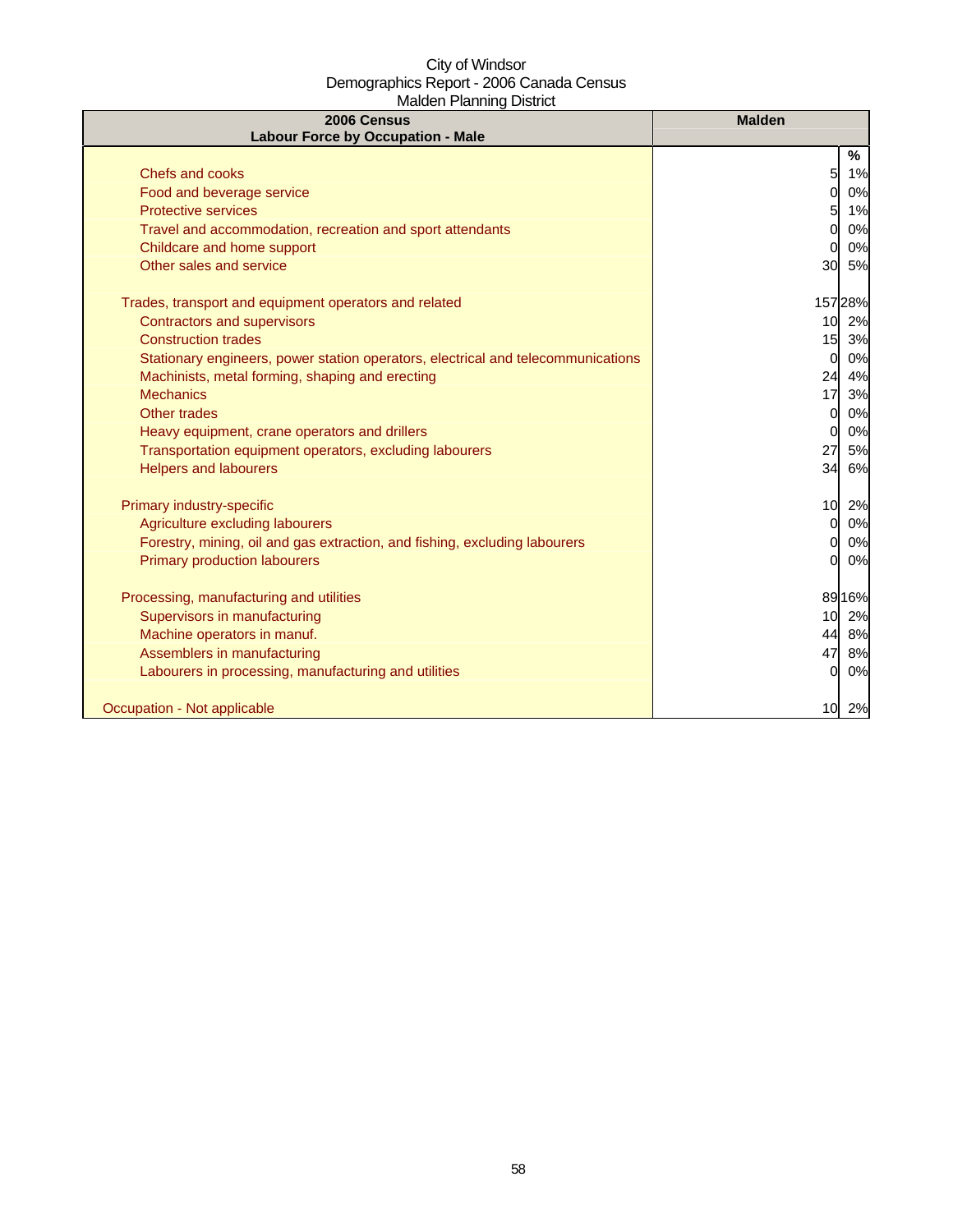# 2006 Census Labour Force by Occupation - Female

| 2006 Census<br><b>Labour Force by Occupation - Female</b>                                             | <b>Malden</b>                                                                                                                                     |  |  |
|-------------------------------------------------------------------------------------------------------|---------------------------------------------------------------------------------------------------------------------------------------------------|--|--|
| Female Labour Force 15 years and over                                                                 | %<br>510                                                                                                                                          |  |  |
| Dominant major group                                                                                  | Sales and service<br>occupations                                                                                                                  |  |  |
| <b>Top 5 Occupations</b>                                                                              | Clerical occupations<br>Other sales and service<br>Retail salespersons and<br>clerks<br>Assemblers in<br>manufacturing<br>Teachers and professors |  |  |
| All occupations                                                                                       | 50198%                                                                                                                                            |  |  |
| Management                                                                                            | 4%<br>20                                                                                                                                          |  |  |
| Senior management                                                                                     | 0%<br>$\mathbf{0}$                                                                                                                                |  |  |
| <b>Specialist managers</b>                                                                            | 0%<br>$\Omega$                                                                                                                                    |  |  |
| Managers in retail trade, food and accommodation                                                      | 2%<br>10                                                                                                                                          |  |  |
| Other managers                                                                                        | 0%<br>$\Omega$                                                                                                                                    |  |  |
| Business, finance and administrative                                                                  | 11422%                                                                                                                                            |  |  |
| Professional                                                                                          | 0%<br>0                                                                                                                                           |  |  |
| <b>Finance and insurance</b>                                                                          | 0%<br>0                                                                                                                                           |  |  |
| <b>Secretaries</b>                                                                                    | 10 2%                                                                                                                                             |  |  |
| Administrative and regulatory                                                                         | 20<br>4%                                                                                                                                          |  |  |
| <b>Clerical supervisors</b>                                                                           | 0%<br>$\mathbf{0}$                                                                                                                                |  |  |
| <b>Clerical occupations</b>                                                                           | 82 16%                                                                                                                                            |  |  |
| Natural and applied sciences                                                                          | 0%<br>$\mathbf{0}$                                                                                                                                |  |  |
| Professional                                                                                          | <sub>0</sub><br>0%                                                                                                                                |  |  |
| <b>Technical</b>                                                                                      | 0%<br>$\Omega$                                                                                                                                    |  |  |
| <b>Health occupations</b>                                                                             | 49 10%                                                                                                                                            |  |  |
| Professional                                                                                          | 15 3%                                                                                                                                             |  |  |
| Nurses and supervisors                                                                                | 3%<br>17                                                                                                                                          |  |  |
| <b>Technical occupations</b>                                                                          | 1%<br>$5 \mid$                                                                                                                                    |  |  |
| Assisting/support occupations                                                                         | 10 2%                                                                                                                                             |  |  |
| Social science, education, government and religion                                                    | 64 13%                                                                                                                                            |  |  |
| Judges, lawyers, psychologists, social workers, ministers of religion, policy and<br>program officers | 15 3%                                                                                                                                             |  |  |
| <b>Teachers and professors</b>                                                                        | 30 6%                                                                                                                                             |  |  |
| Paralegals, social service workers and occupations in education and religion                          | 15 3%                                                                                                                                             |  |  |
| Art, culture, recreation and sport                                                                    | 20<br>4%                                                                                                                                          |  |  |
| Professional occupations                                                                              | 0%<br>01                                                                                                                                          |  |  |
| <b>Technical occupations</b>                                                                          | 20 4%                                                                                                                                             |  |  |
| Sales and service                                                                                     | 17234%                                                                                                                                            |  |  |
| <b>Supervisors</b>                                                                                    | 0 0%                                                                                                                                              |  |  |
| Wholesale, technical, insurance, real estate sales, retail, wholesale and grain                       |                                                                                                                                                   |  |  |
| buyers                                                                                                | 0%<br>0                                                                                                                                           |  |  |
| Retail salespersons and clerks                                                                        | 5010%                                                                                                                                             |  |  |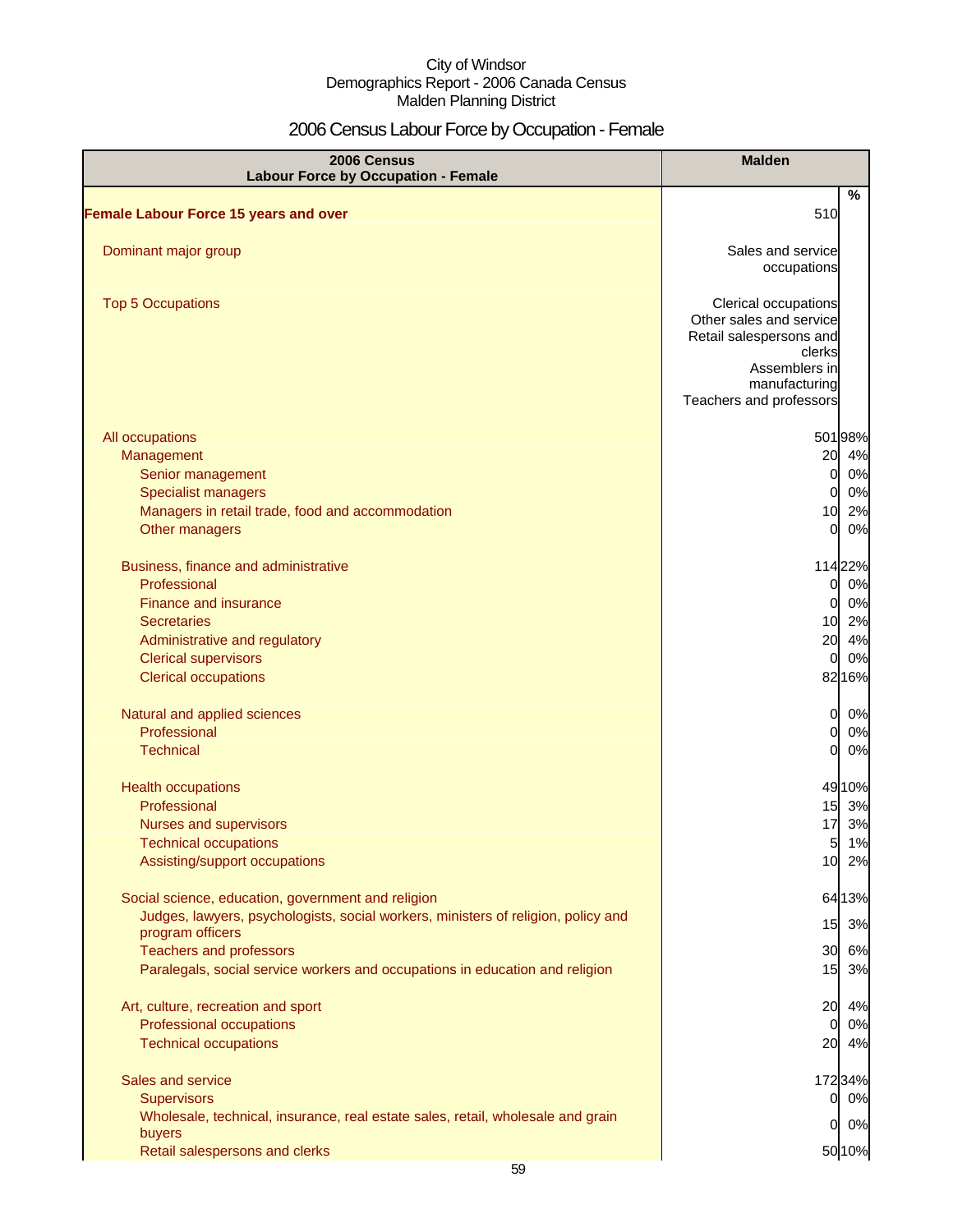| 2006 Census<br><b>Labour Force by Occupation - Female</b>                        | <b>Malden</b>          |
|----------------------------------------------------------------------------------|------------------------|
|                                                                                  | %                      |
| <b>Cashiers</b>                                                                  | 20 4%                  |
| Chefs and cooks                                                                  | 15 3%                  |
| Food and beverage service                                                        | 2%<br>10               |
| <b>Protective services</b>                                                       | 0%<br>$\Omega$         |
| Travel and accommodation, recreation and sport attendants                        | 15<br>3%               |
| Childcare and home support                                                       | 0%<br>$\Omega$         |
| Other sales and service                                                          | 56 11%                 |
| Trades, transport and equipment operators and related                            | $5 \blacksquare$<br>1% |
| <b>Contractors and supervisors</b>                                               | 0%<br>$\Omega$         |
| <b>Construction trades</b>                                                       | 0%<br>0                |
| Stationary engineers, power station operators, electrical and telecommunications | 0%<br>0                |
| Machinists, metal forming, shaping and erecting                                  | 0%<br>$\Omega$         |
| <b>Mechanics</b>                                                                 | 0%<br>$\Omega$         |
| Other trades                                                                     | 0%<br>0                |
| Heavy equipment, crane operators and drillers                                    | 0%<br>$\Omega$         |
| Transportation equipment operators, excluding labourers                          | 0%                     |
| <b>Helpers and labourers</b>                                                     | 0%<br>$\Omega$         |
| Primary industry-specific                                                        | $\overline{0}$<br>0%   |
| Agriculture excluding labourers                                                  | 10<br>2%               |
| Forestry, mining, oil and gas extraction, and fishing, excluding labourers       | 0%<br>$\Omega$         |
| <b>Primary production labourers</b>                                              | 0%<br>$\Omega$         |
| Processing, manufacturing and utilities                                          | 5411%                  |
| Supervisors in manufacturing                                                     | 0%<br>0                |
| Machine operators in manuf.                                                      | 15<br>3%               |
| Assemblers in manufacturing                                                      | 35<br>7%               |
| Labourers in processing, manufacturing and utilities                             | 20<br>4%               |
| Occupation - Not applicable                                                      | 0%<br>0l               |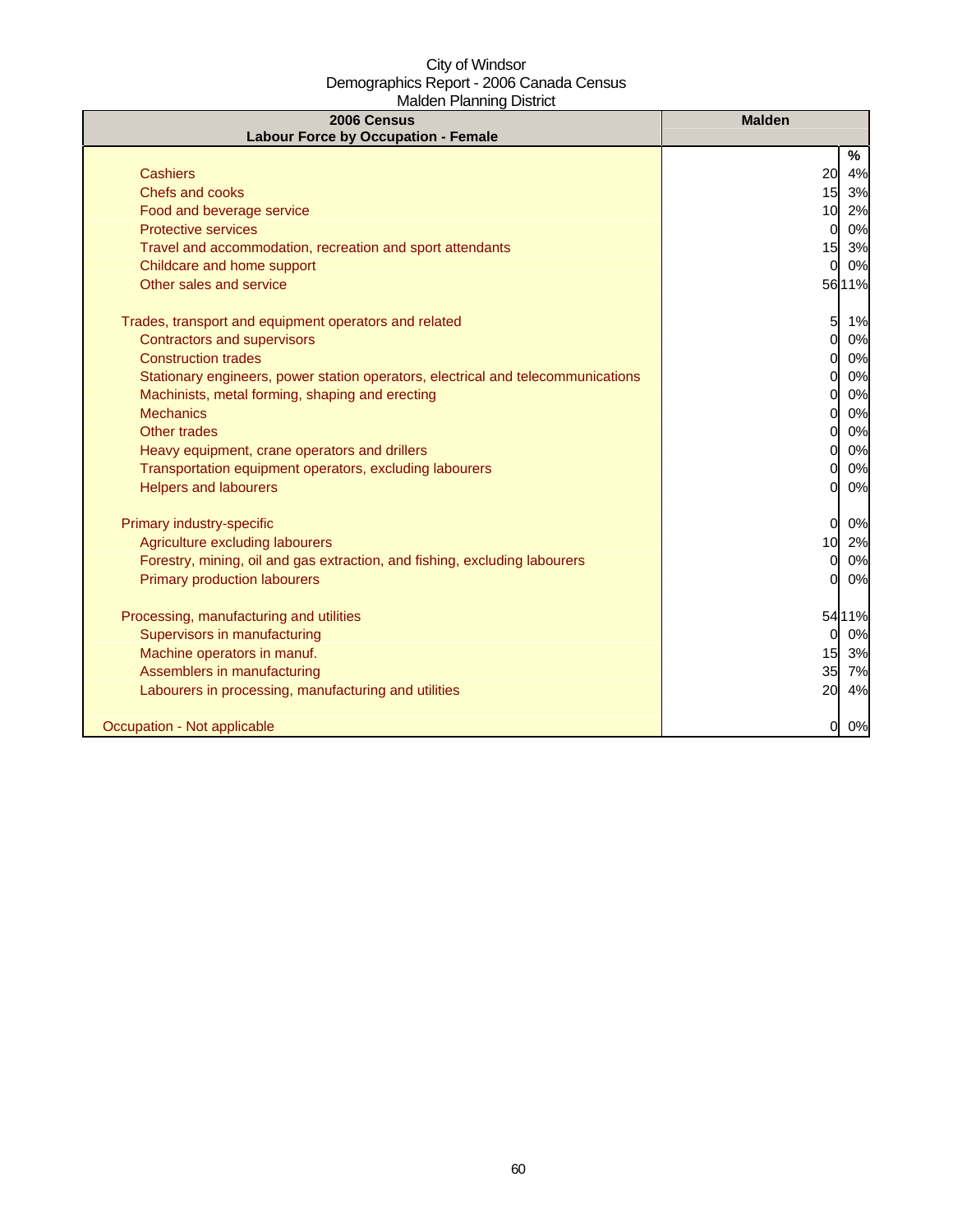| 2006 Census<br>Labour Force by Class of Worker and Sex Comparison | <b>Malden</b>          |        |              |          |         |          |
|-------------------------------------------------------------------|------------------------|--------|--------------|----------|---------|----------|
|                                                                   | Totall                 |        | <b>Males</b> |          | Females |          |
|                                                                   | Labour<br><b>Force</b> |        |              |          |         |          |
| Labour Force 15 years and over by Class of Worker                 | 1,064                  |        | 547          |          | 506     |          |
| All classes of worker                                             | 1,05799%               |        |              | 552 101% |         | 506 100% |
| <b>Paid workers</b>                                               |                        | 99393% | 512          | 94%      | 4811    | 95%      |
| <b>Employees</b>                                                  |                        | 94489% | 468          | 86%      | 476     | 94%      |
| Self-employed (incorporated)                                      | 45                     | 4%     | 40           | 7%       |         | 0%       |
| Without paid help                                                 | 10                     | 1%     | 10           | 2%       |         | 0%       |
| With paid help                                                    | 25                     | 2%     | 35           | 6%       | 10      | 2%       |
| Self-employed (unincorp.)                                         | 64                     | 6%     | 37           | 7%       | 22      | 4%       |
| Without paid help                                                 | 49                     | 5%     | 25           | 5%       |         | 1%       |
| With paid help                                                    | 10 <sup>1</sup>        | 1%     | 15           | 3%       | 10      | 2%       |
| Unpaid family workers                                             | $\Omega$               | 0%     | $\Omega$     | 0%       |         | 0%       |
| Class of worker - Not applicable                                  | 10                     | 1%     | 10           | 2%       |         | 0%       |

# 2006 Census Labour Force by Class of Worker and Sex Comparison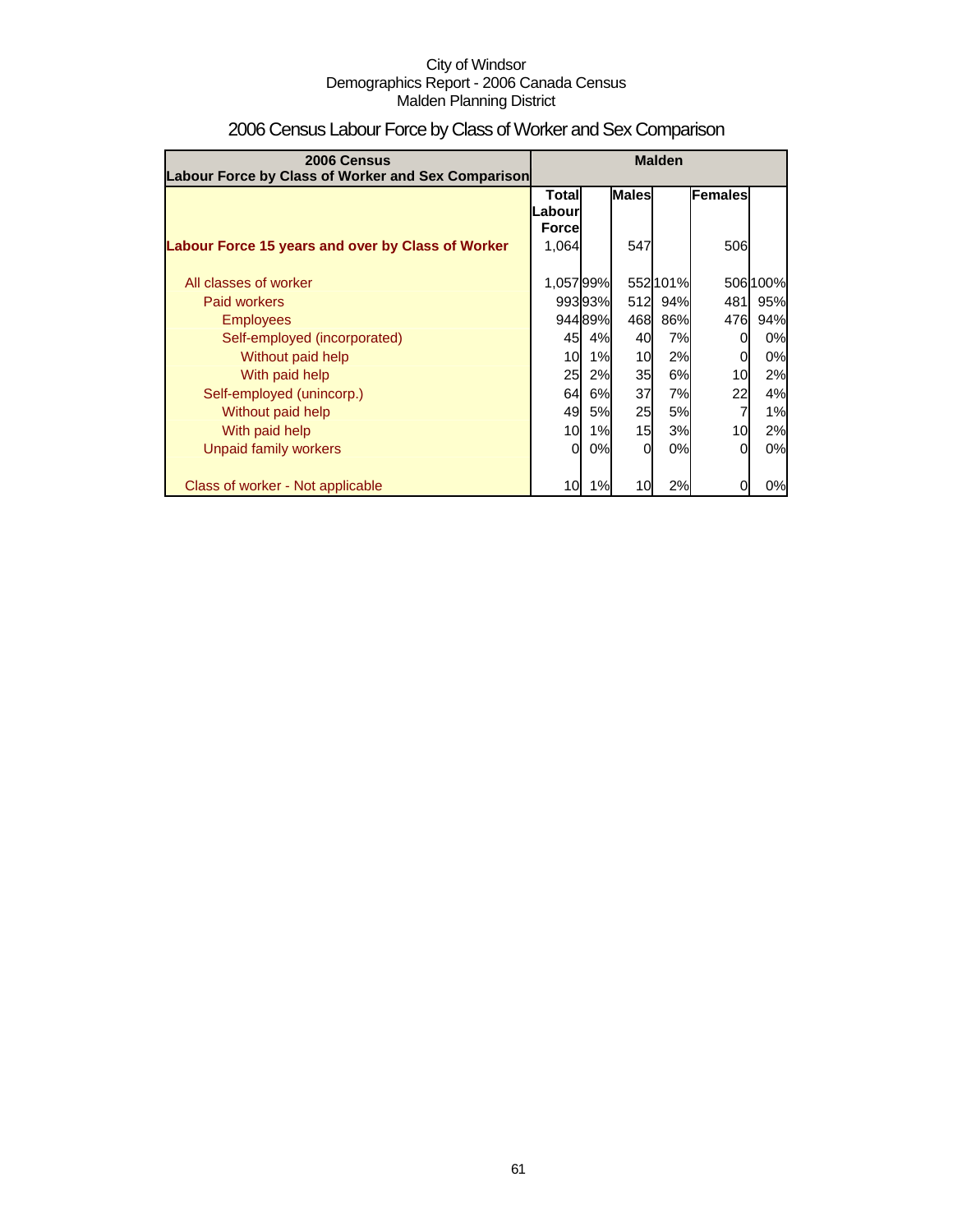# 2006 Census Labour Force by Class of Worker and Sex

| 2006 Census<br>Labour Force by Class of Worker and Sex | <b>Malden</b> |          |
|--------------------------------------------------------|---------------|----------|
|                                                        |               | %        |
| Labour Force 15 years and over by Class of Worker      | 1,064         |          |
| All classes of worker                                  | 1,057         | 99%      |
| <b>Paid workers</b>                                    | 993           | 93%      |
| <b>Employees</b>                                       | 944           | 89%      |
| Self-employed (incorporated)                           | 45            | 4%       |
| Without paid help                                      | 10            | 1%       |
| With paid help                                         | 25            | 2%       |
| Self-employed (unincorp.)                              | 64            | 6%       |
| Without paid help                                      | 49            | 5%       |
| With paid help                                         | 10            | 1%       |
| <b>Unpaid family workers</b>                           | 0             | 0%       |
| Class of worker - Not applicable                       | 10            | 1%       |
| Male Labour Force 15 and over by Class of Worker       | 547           |          |
| All classes of worker                                  |               | 552 101% |
| Paid workers                                           | 512           | 94%      |
| <b>Employees</b>                                       | 468           | 86%      |
| Self-employed (incorporated)                           | 40            | 7%       |
| Without paid help                                      | 10            | 2%       |
| With paid help                                         | 35            | 6%       |
| Self-employed (unincorp.)                              | 37            | 7%       |
| Without paid help                                      | 25            | 5%       |
| With paid help                                         | 15            | 3%       |
| <b>Unpaid family workers</b>                           | 0             | 0%       |
| Class of worker - Not applicable                       | 10            | 2%       |
| Female Labour Force 15 and over by Class of Worker     | 506           |          |
| All classes of worker                                  |               | 506 100% |
| <b>Paid workers</b>                                    | 481           | 95%      |
| Employees                                              | 476           | 94%      |
| Self-employed (incorporated)                           | 0             | 0%       |
| Without paid help                                      | 0             | 0%       |
| With paid help                                         | 10            | 2%       |
| Self-employed (unincorp)                               | 22            | 4%       |
| Without paid help                                      | 7             | 1%       |
| With paid help                                         | 10            | 2%       |
| <b>Unpaid family workers</b>                           | 0             | 0%       |
| Class of worker - Not applicable                       | 0             | 0%       |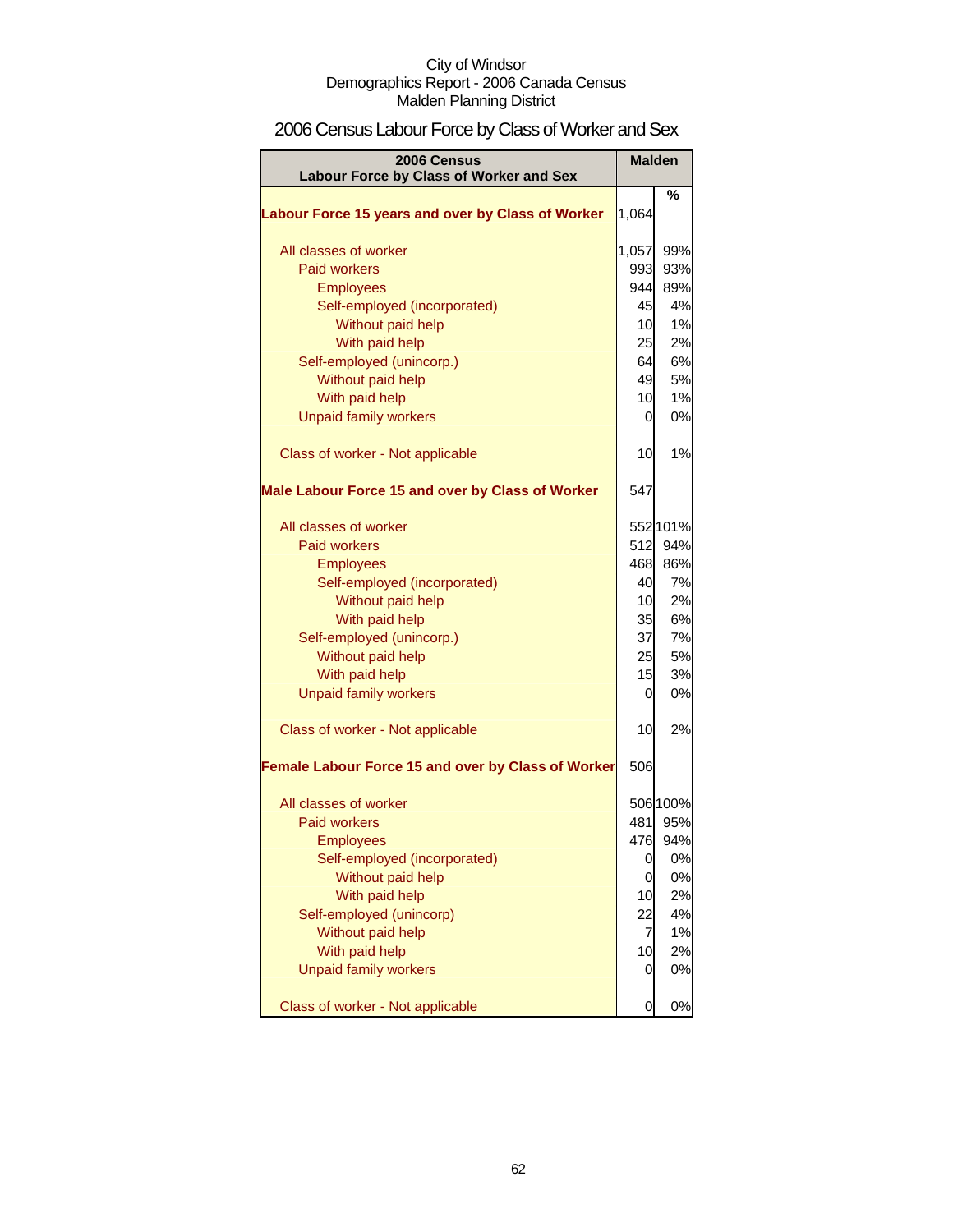# 2006 Census Language at Work

| 2006 Census<br><b>Language at Work</b>                                 | <b>Malden</b>   |     |
|------------------------------------------------------------------------|-----------------|-----|
| Total Population 15 years and over who worked by Language Used at Work | 1,161           |     |
| Dominant official language used at work                                | English 100%    |     |
| Dominant non-official language used at work                            | Chinese, n.o.s. | 67% |
| <b>Single Responses</b>                                                | 1,121           | 97% |
| English                                                                | 1,111           | 96% |
| French                                                                 | 0               | 0%  |
| Non-official languages                                                 | 25              | 2%  |
| Chinese, n.o.s.                                                        | 20              | 2%  |
| Cantonese                                                              | $\overline{0}$  | 0%  |
| Panjabi (Punjabi)                                                      | 0               | 0%  |
| German                                                                 | $\overline{0}$  | 0%  |
| <b>Mandarin</b>                                                        | $\overline{0}$  | 0%  |
| Portuguese                                                             | 0               | 0%  |
| Spanish                                                                | $\overline{0}$  | 0%  |
| Vietnamese                                                             | $\overline{0}$  | 0%  |
| Korean                                                                 | 0               | 0%  |
| Italian                                                                | $\Omega$        | 0%  |
| Other languages                                                        | 10              | 1%  |
| Multiple responses                                                     | 25              | 2%  |
| <b>English and French</b>                                              | 0               | 0%  |
| English and non-official                                               | 20              | 2%  |
| French and non-official                                                | $\overline{0}$  | 0%  |
| English, French and non-official language                              | $\overline{0}$  | 0%  |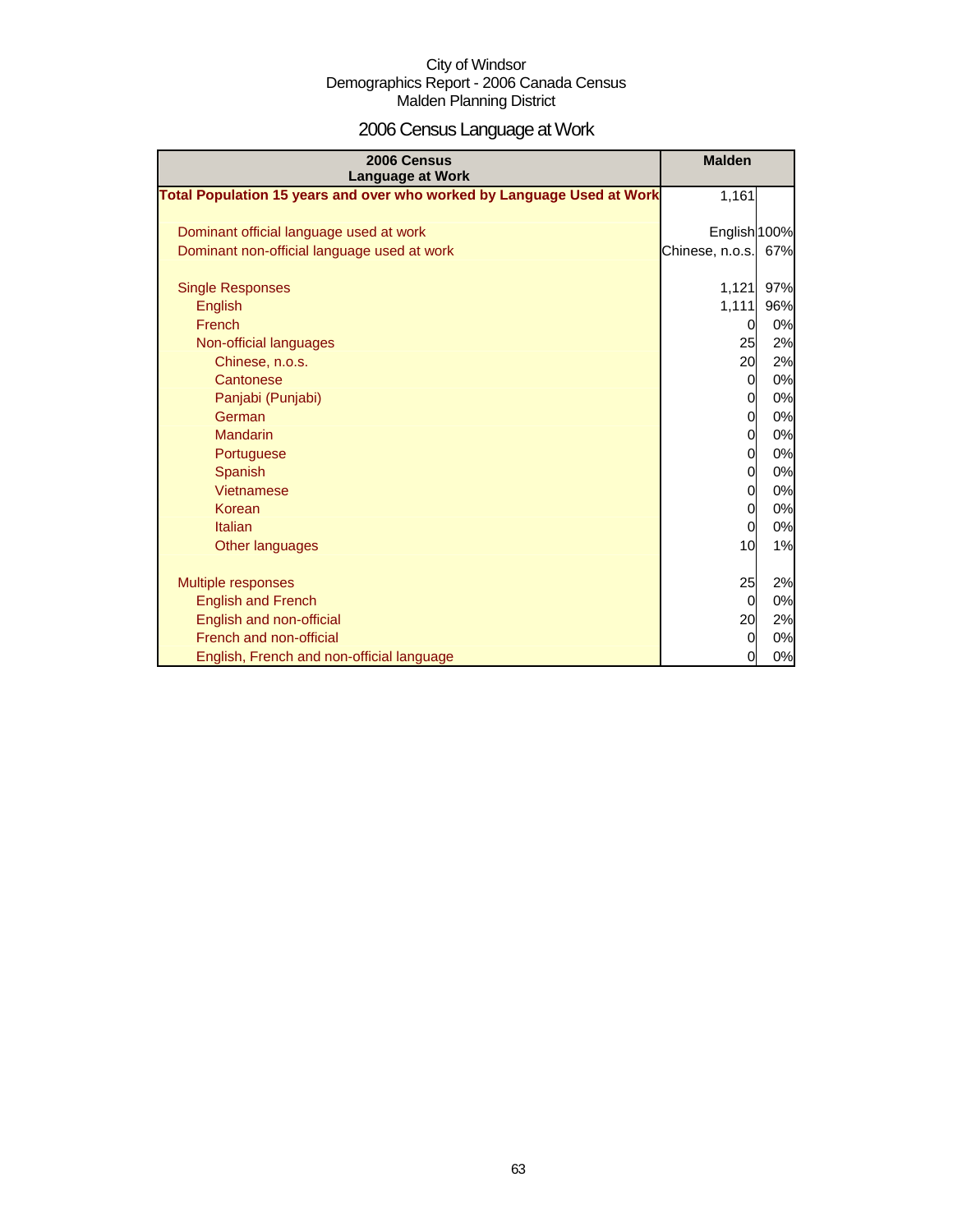# 2006 Census Unpaid Housework

| 2006 Census<br><b>Unpaid Housework</b>                                 | <b>Malden</b>          |         |
|------------------------------------------------------------------------|------------------------|---------|
| <b>Total Population 15 years and over by Hours of Unpaid Housework</b> | 1,637                  |         |
| No hours                                                               |                        | 17311%  |
| Less than 5 hours                                                      |                        | 340 21% |
| 5 to 14 hours                                                          |                        | 58636%  |
| 15 to 29 hours                                                         |                        | 322 20% |
| 30 to 59 hours                                                         |                        | 145 9%  |
| 60 or more hours                                                       | 54                     | 3%      |
| Dominant group                                                         | 5 to 14 hours 36%      |         |
| Males 15 years and over by Hours of Unpaid Housework                   | 839                    |         |
| No hours                                                               |                        | 112 13% |
| Less than 5 hours                                                      |                        | 19724%  |
| 5 to 14 hours                                                          |                        | 31738%  |
| 15 to 29 hours                                                         |                        | 137 16% |
| 30 to 59 hours                                                         | 61                     | 7%      |
| 60 or more hours                                                       | 10                     | 1%      |
| Dominant group                                                         | 5 to 14 hours 38%      |         |
| Females 15 years and over by Hours of Unpaid Housework                 | 800                    |         |
| By hours of unpaid housework                                           |                        |         |
| No hours                                                               | 61                     | 8%      |
| Less than 5 hours                                                      |                        | 128 16% |
| 5 to 14 hours                                                          |                        | 26934%  |
| 15 to 29 hours                                                         |                        | 18523%  |
| 30 to 59 hours                                                         |                        | 101 13% |
| 60 or more hours                                                       | 49                     | 6%      |
| Dominant group                                                         | 5 to 14 hours 34%      |         |
| <b>Hours of Housework by Sex</b>                                       |                        |         |
| <b>No Hours</b>                                                        | Males <sub>64%</sub>   |         |
| Less than 5 hours                                                      | Males <sup>61%</sup>   |         |
| 5 to 14 hours                                                          | Males <sub>54</sub> %  |         |
| 15 to 29 hours                                                         | Females <sup>57%</sup> |         |
| 30 to 59 hours                                                         | Females <sup>62%</sup> |         |
| 60 or more hours                                                       | Females <sup>83%</sup> |         |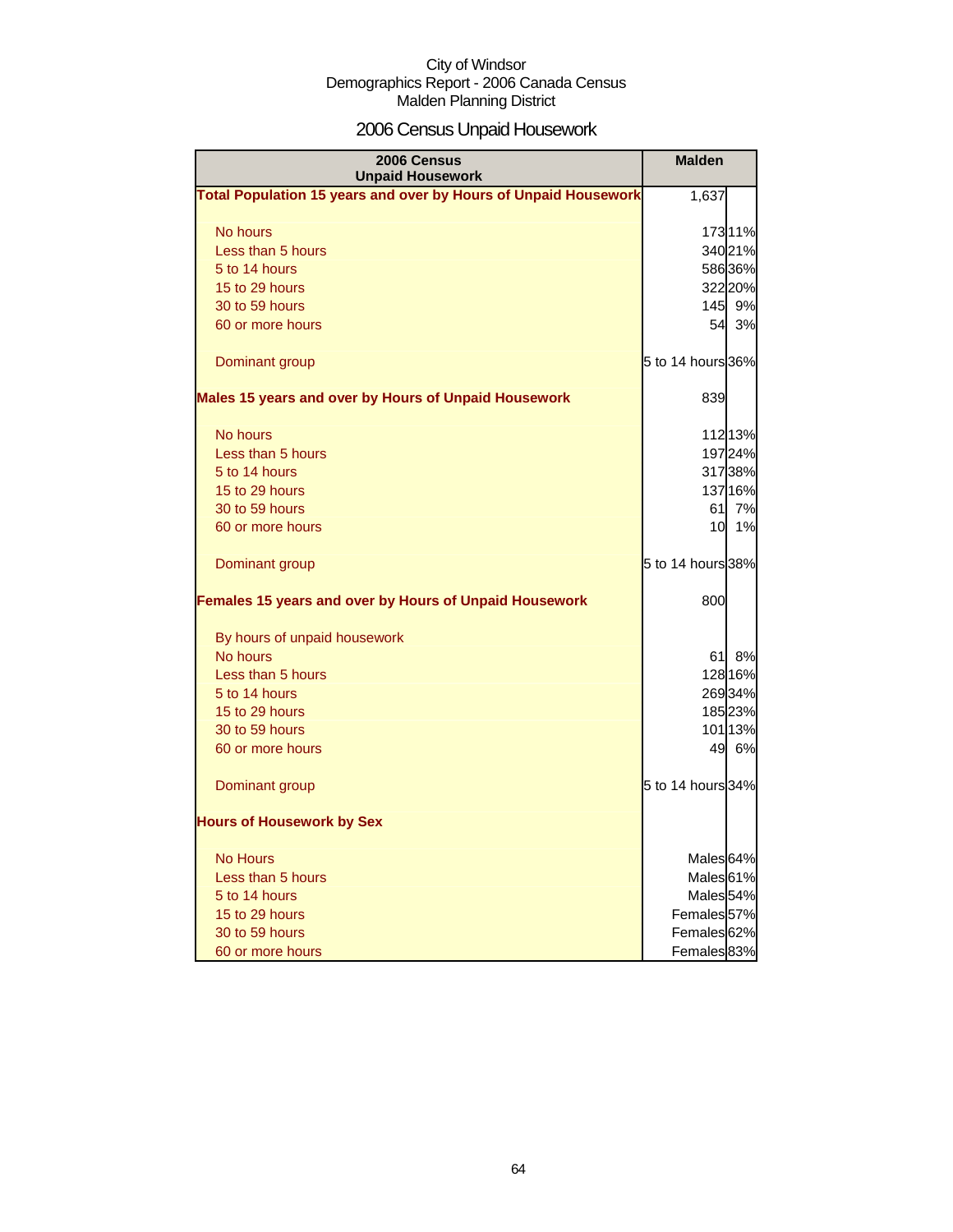# 2006 Census Unpaid Childcare

| 2006 Census<br><b>Unpaid Childcare</b>                    | <b>Malden</b>          |         |
|-----------------------------------------------------------|------------------------|---------|
| Population 15 years and over by hours of Unpaid Childcare | 1,635                  |         |
| No hours                                                  | 1,014 62%              |         |
| Less than 5 hours                                         |                        | 158 10% |
| 5 to 14 hours                                             |                        | 138 8%  |
| 15 to 29 hours                                            | 150                    | 9%      |
| 30 to 59 hours                                            | 98                     | 6%      |
| 60 or more hours                                          | 91                     | 6%      |
| Dominant group                                            | No hours 61%           |         |
| Males 15 years and over by hours of Unpaid Childcare      | 829                    |         |
| No hours                                                  |                        | 556 67% |
| Less than 5 hours                                         |                        | 101 12% |
| 5 to 14 hours                                             | 47                     | 6%      |
| 15 to 29 hours                                            | 64                     | 8%      |
| 30 to 59 hours                                            | 35 <sub>l</sub>        | 4%      |
| 60 or more hours                                          | 20                     | 2%      |
| Dominant group                                            | No hours 68%           |         |
| Females 15 years and over by hours of Unpaid Childcare    | 807                    |         |
| No hours                                                  |                        | 45857%  |
| Less than 5 hours                                         | 54                     | 7%      |
| 5 to 14 hours                                             |                        | 82 10%  |
| 15 to 29 hours                                            |                        | 81 10%  |
| 30 to 59 hours                                            | 49                     | 6%      |
| 60 or more hours                                          | 71                     | 9%      |
| Dominant group                                            | No hours 58%           |         |
| <b>Hours of Child Care by Sex</b>                         |                        |         |
| <b>No Hours</b>                                           | Males <sub>55%</sub>   |         |
| Less than 5 hours                                         | Males <sup>65%</sup>   |         |
| 5 to 14 hours                                             | Females 64%            |         |
| 15 to 29 hours                                            | Females <sub>56%</sub> |         |
| 30 to 59 hours                                            | Females <sub>59%</sub> |         |
| 60 or more hours                                          | Females 78%            |         |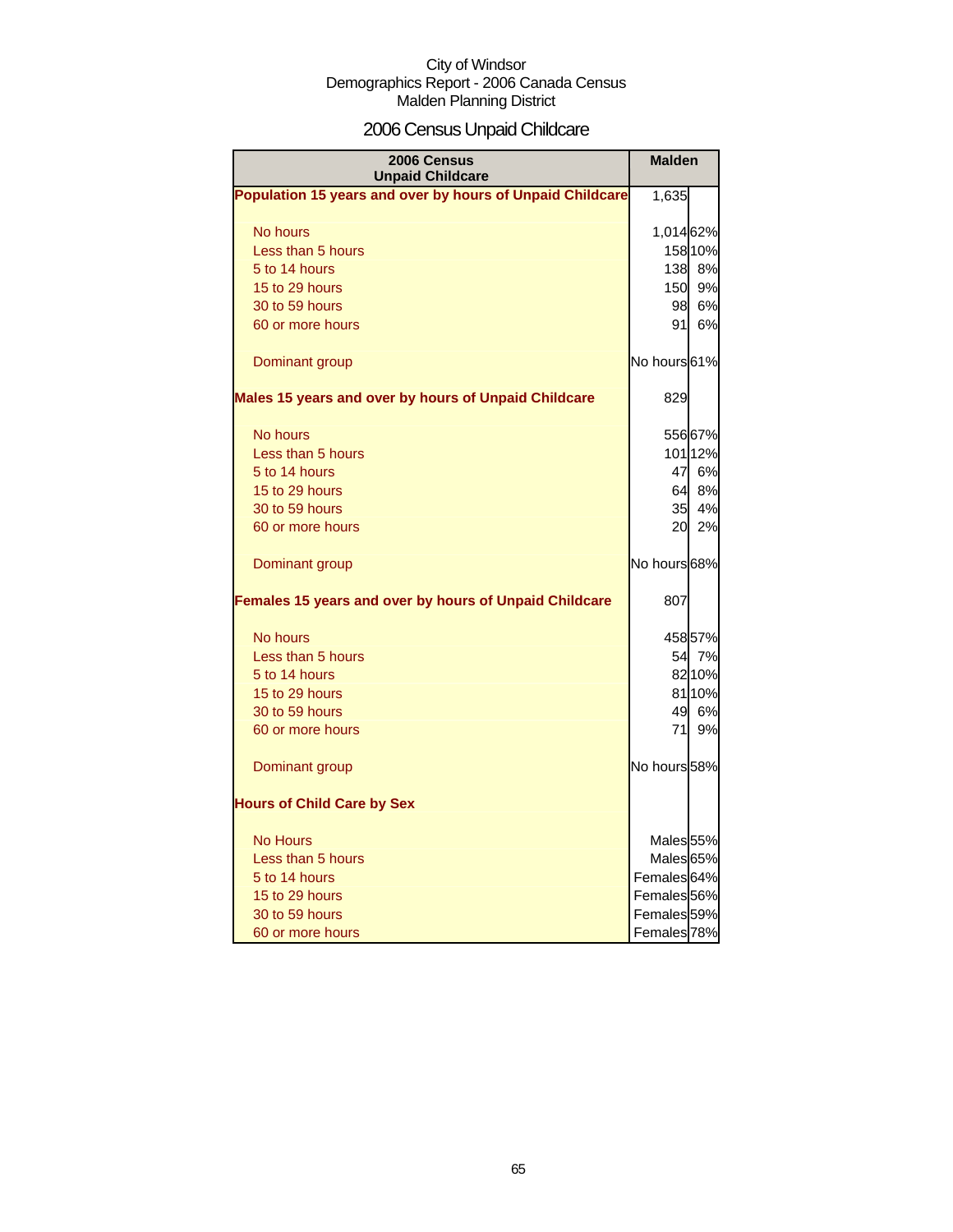# 2006 Census Unpaid Senior Care

| 2006 Census<br><b>Unpaid Senior Care</b>                       | <b>Malden</b>          |        |
|----------------------------------------------------------------|------------------------|--------|
| Total Population 15 years and over by Hours of Care to Seniors | 1,635                  |        |
| No hours                                                       | 1,32881%               |        |
| Less than 5 hours                                              | 150                    | 9%     |
| 5 to 9 hours                                                   | 78                     | 5%     |
| 10 to 19 hours                                                 | 44                     | 3%     |
| 20 or more hours                                               | 49                     | 3%     |
| Dominant group                                                 |                        |        |
| Males 15 years and over by Hours of Care to Seniors            | 839                    |        |
| No hours                                                       |                        | 71285% |
| Less than 5 hours                                              | 62                     | 7%     |
| 5 to 9 hours                                                   | 34                     | 4%     |
| 10 to 19 hours                                                 | 10                     | 1%     |
| 20 or more hours                                               | 24                     | 3%     |
| Dominant group                                                 | No hours 86%           |        |
| Females 15 years and over by Hours of Care to Seniors          | 800                    |        |
| No hours                                                       |                        | 61677% |
| Less than 5 hours                                              |                        | 78 10% |
| 5 to 9 hours                                                   | 34                     | 4%     |
| 10 to 19 hours                                                 | 27                     | 3%     |
| 20 or more hours                                               | 25                     | 3%     |
| Dominant group                                                 | No hours 82%           |        |
| <b>Senior Care by Sex</b>                                      |                        |        |
| No hours                                                       | Males <sub>54%</sub>   |        |
| Less than 5 hours                                              | Females <sub>56%</sub> |        |
| 5 to 9 hours                                                   | Females 50%            |        |
| 10 to 19 hours                                                 | Females <sup>73%</sup> |        |
| 20 or more hours                                               | Females <sup>51%</sup> |        |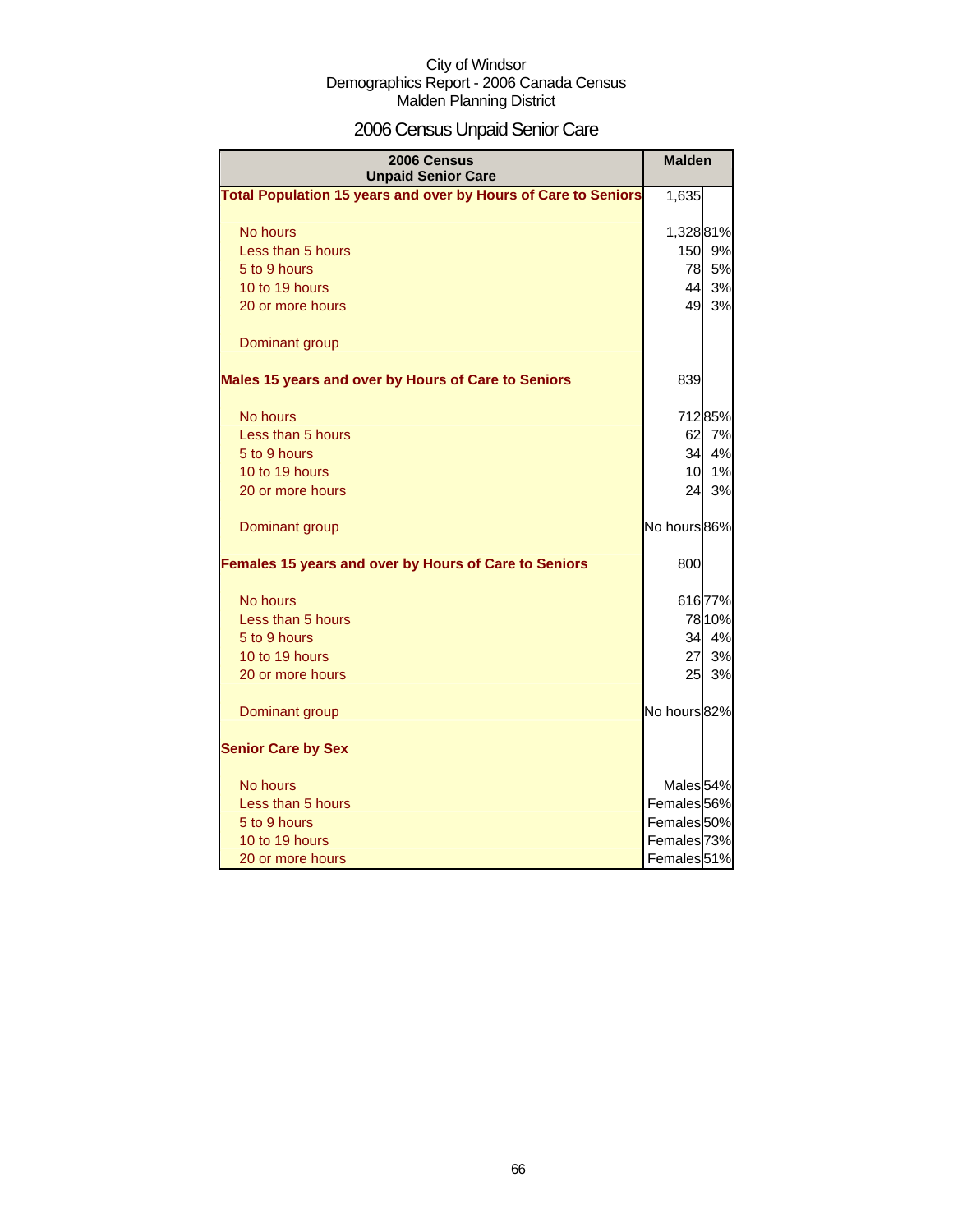# 2006 Census Place of Work by Sex Comparison

| 2006 Census<br><b>Place of Work by Sex Comparison</b>                                                 | <b>Malden</b>                           |         |              |        |         |        |
|-------------------------------------------------------------------------------------------------------|-----------------------------------------|---------|--------------|--------|---------|--------|
|                                                                                                       | <b>Total</b><br>Labour<br><b>Forcel</b> |         | <b>Males</b> |        | Females |        |
| <b>Total Employed Labour Force 15 years and over by Place of Work Status</b>                          | 1,030                                   |         | 532          |        | 486     |        |
| Usual place of work                                                                                   |                                         | 799 78% |              | 39975% |         | 39381% |
| In CSD <sup>*</sup> of residence                                                                      |                                         | 61960%  |              | 31559% |         | 30964% |
| In different CSD                                                                                      |                                         | 17517%  |              | 8616%  |         | 89 18% |
| In same CD**                                                                                          |                                         | 170 17% |              | 8416%  |         | 8918%  |
| At home                                                                                               | 64                                      | 6%      | 45           | 8%     | 15      | 3%     |
| <b>Outside Canada</b>                                                                                 |                                         | 86 8%   | 50           | 9%     | 37      | 8%     |
| No fixed workplace                                                                                    | 74                                      | 7%      | 39           | 7%     | 34      | 7%     |
| * CSD: Area that is a municipality or an area that is deemed to be equivalent to a<br>municipality.   |                                         |         |              |        |         |        |
| ** CD: Group of neighbouring municipalities joined together for the purposes of regional<br>planning. |                                         |         |              |        |         |        |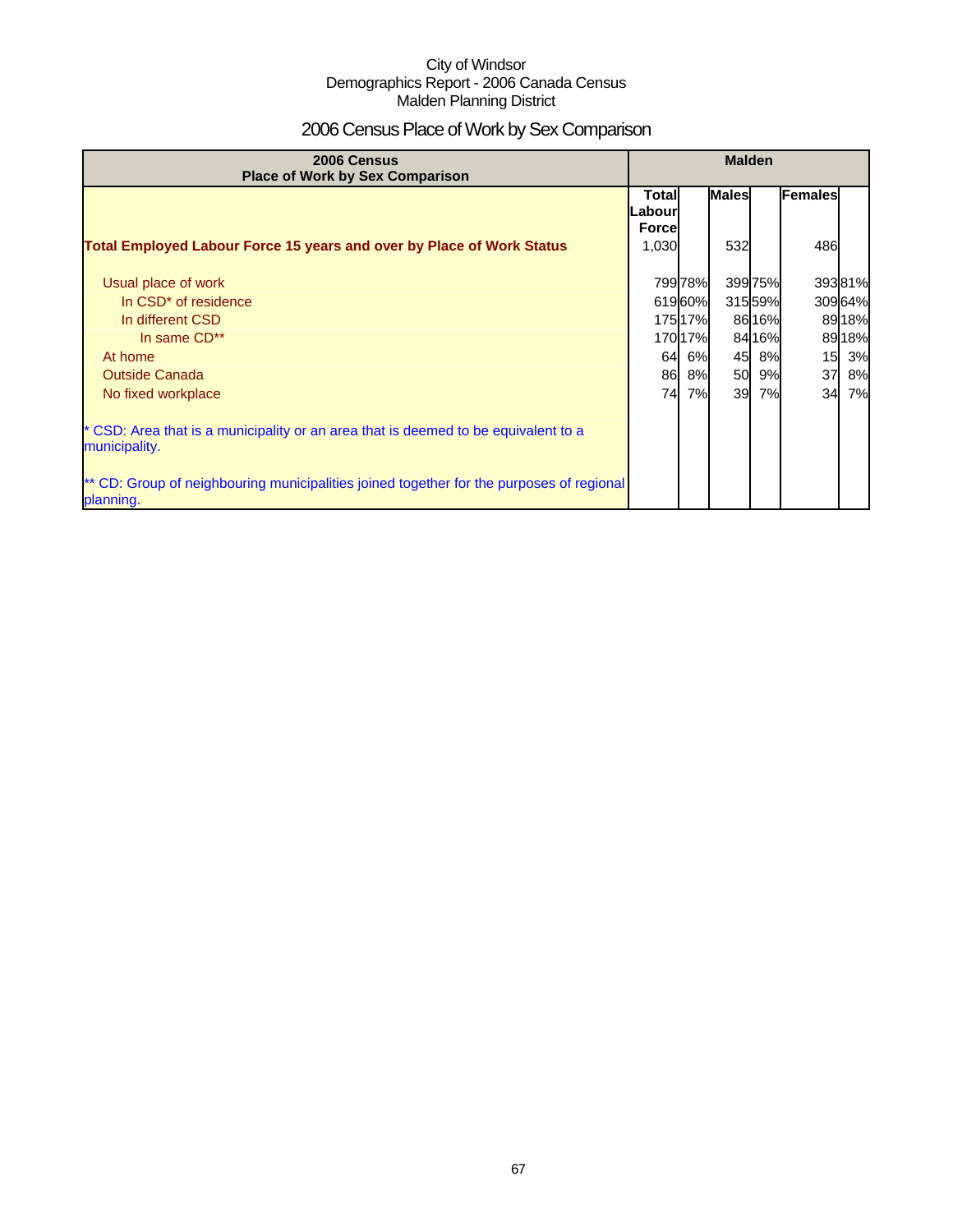# 2006 Census Place of Work by Sex

| 2006 Census<br><b>Place of Work by Sex</b>                                                         | <b>Malden</b> |               |
|----------------------------------------------------------------------------------------------------|---------------|---------------|
| Total Employed Labour Force 15 years and over by Place of Work Status                              | 1,030         | $\frac{9}{6}$ |
| Usual place of work                                                                                |               | 799 78%       |
| In CSD* of residence                                                                               |               | 61960%        |
| In different CSD                                                                                   |               | 175 17%       |
| In same CD**                                                                                       |               | 170 17%       |
| At home                                                                                            |               | 64 6%         |
| <b>Outside Canada</b>                                                                              |               | 86 8%         |
| No fixed workplace                                                                                 |               | 74 7%         |
| Males Employed Labour Force 15 yrs and over by Place of Work Status                                | 532           |               |
| Usual place of work                                                                                |               | 399 75%       |
| In CSD of residence                                                                                |               | 31559%        |
| In different CSD                                                                                   |               | 86 16%        |
| In same CD                                                                                         |               | 84 16%        |
| At home                                                                                            |               | 45 8%         |
| <b>Outside Canada</b>                                                                              |               | 50 9%         |
| No fixed workplace                                                                                 |               | 39 7%         |
| <b>Females Employed Labour Force 15 yrs and over by Place of Work Status</b>                       | 486           |               |
| Usual place of work                                                                                |               | 39381%        |
| In CSD of residence                                                                                |               | 30964%        |
| In different CSD                                                                                   |               | 89 18%        |
| In same CD                                                                                         |               | 89 18%        |
| At home                                                                                            | 15            | 3%            |
| <b>Outside Canada</b>                                                                              | 37            | 8%            |
| No fixed workplace                                                                                 |               | 34 7%         |
| * CSD: Area that is a municipality or an area that is deemed to be equivalent to a municipality.   |               |               |
| ** CD: Group of neighbouring municipalities joined together for the purposes of regional planning. |               |               |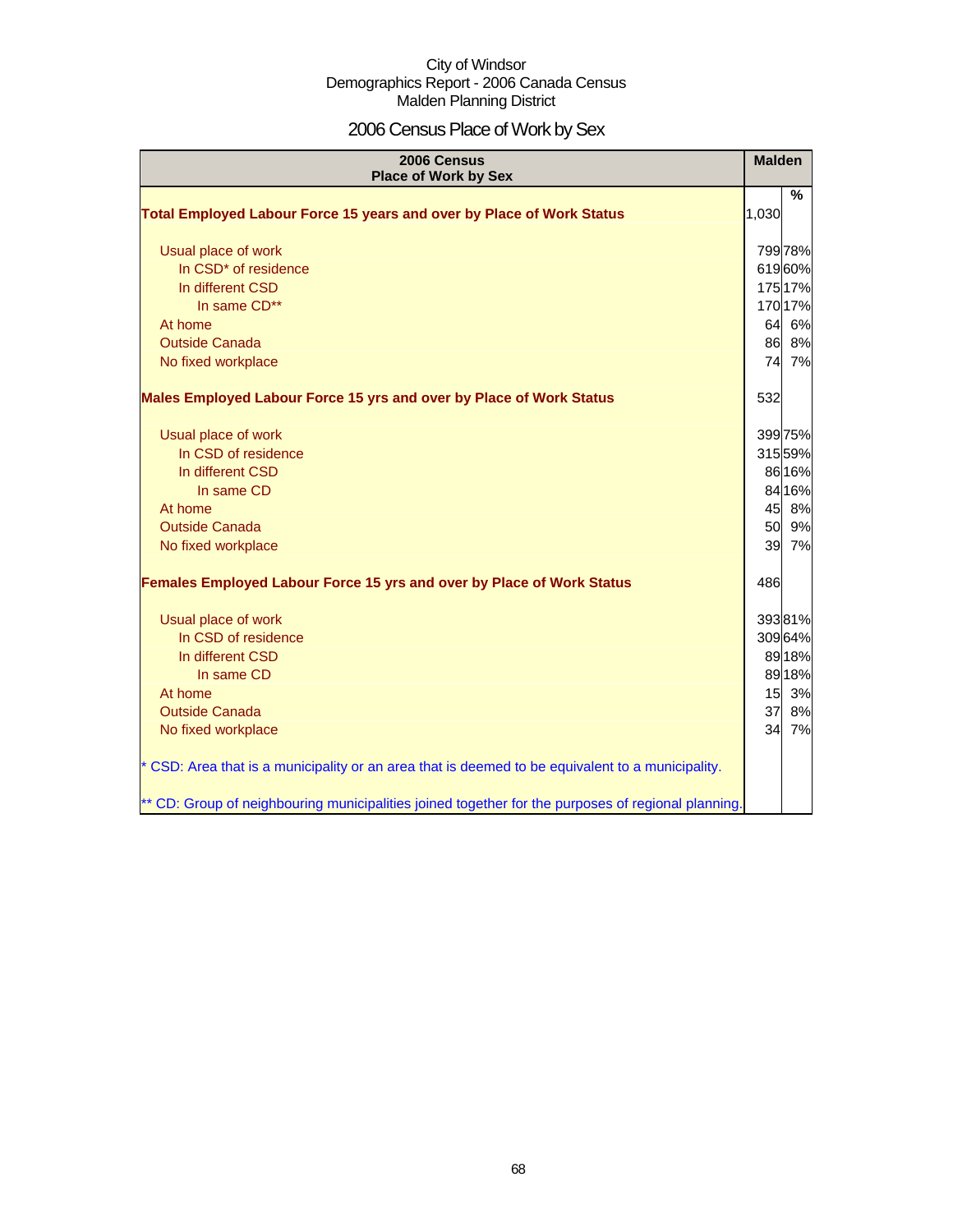# 2006 Census Mode of Transportation

| 2006 Census<br><b>Mode of Transportation</b>                                                                                      | <b>Malden</b>               |       |
|-----------------------------------------------------------------------------------------------------------------------------------|-----------------------------|-------|
| Total Employed Labour Force 15 years and over with usual place of work or no fixed workplace<br>address by Mode of Transportation | 870                         |       |
| Dominant mode of transportation                                                                                                   | Car/truck/van-91%<br>driver |       |
| Car, truck, van as driver                                                                                                         | 784 90%                     |       |
| Car, truck, van as passenger                                                                                                      | 40 5%                       |       |
| <b>Public transit</b>                                                                                                             | $\overline{0}$              | 0%    |
| Walked to work                                                                                                                    | 29                          | 3%    |
| <b>Bicycle</b>                                                                                                                    | $\overline{0}$              | 0%    |
| Motorcycle                                                                                                                        | $\Omega$                    | 0%    |
| <b>Taxicab</b>                                                                                                                    | 0l                          | 0%    |
| Other method                                                                                                                      | $\Omega$                    | 0%    |
| <b>Males with Usual Place of Work or No Fixed Workplace</b>                                                                       | 438                         |       |
| Car, truck, van as driver                                                                                                         | 38488%                      |       |
| Car, truck, van as passenger                                                                                                      | 25                          | 6%    |
| <b>Public transit</b>                                                                                                             | $\Omega$                    | 0%    |
| Walked to work                                                                                                                    | 24                          | 5%    |
| <b>Bicycle</b>                                                                                                                    | $\overline{0}$              | 0%    |
| Motorcycle                                                                                                                        | $\Omega$                    | 0%    |
| <b>Taxicab</b>                                                                                                                    | $\overline{0}$              | 0%    |
| Other method                                                                                                                      | ΩI                          | 0%    |
| <b>Females with Usual Place of Work or No Fixed Workplace</b>                                                                     | 444                         |       |
| Car, truck, van as driver                                                                                                         | 40291%                      |       |
| Car, truck, van as passenger                                                                                                      | 25 6%                       |       |
| <b>Public transit</b>                                                                                                             | $\mathbf{0}$                | 0%    |
| Walked to work                                                                                                                    | $\overline{O}$              | 0%    |
| <b>Bicycle</b>                                                                                                                    | <sub>0</sub>                | 0%    |
| Motorcycle                                                                                                                        | $\overline{0}$              | $0\%$ |
| <b>Taxicab</b>                                                                                                                    | 0l                          | 0%    |
| Other method                                                                                                                      | Ol                          | 0%    |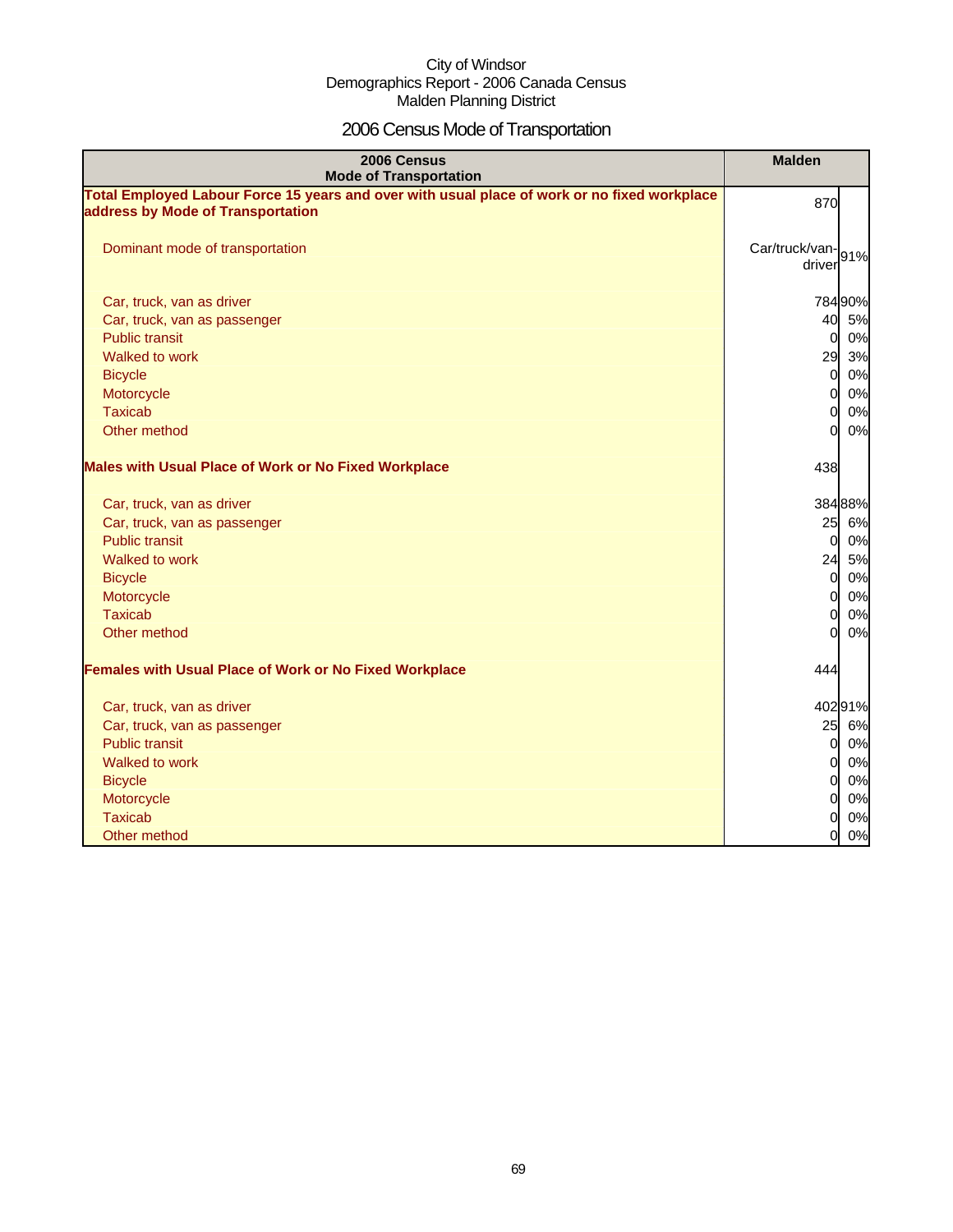# 2006 Census Educational Attainment Comparison

| 2006 Census<br><b>Educational Attainment</b><br>Comparison         |                                   |         |                        | <b>Malden</b> |                        |               |                            |        |
|--------------------------------------------------------------------|-----------------------------------|---------|------------------------|---------------|------------------------|---------------|----------------------------|--------|
|                                                                    | <b>Total</b><br><b>Population</b> | $\%$    | $15$ to<br>24<br>years | %             | $25$ to<br>64<br>years | $\frac{9}{6}$ | 65<br>years<br>and<br>over | $\%$   |
| <b>Population by Educational Attainment</b>                        | 1,630                             |         | 275                    |               | 1,085                  |               | 270                        |        |
| No certificate, diploma or degree                                  |                                   | 354 22% |                        | 8631%         |                        | 174 16%       |                            | 9435%  |
| Certificate, diploma or degree                                     | 1,270 78%                         |         |                        | 18367%        |                        | 91184%        |                            | 17665% |
| High school certificate                                            |                                   | 48530%  |                        | 11943%        |                        | 29527%        |                            | 7126%  |
| Apprenticeship or trades certificate or diploma                    |                                   | 17711%  |                        | 10 4%         |                        | 99 9%         |                            | 68 25% |
| College, CEGEP or other non-university<br>certificate/diploma      |                                   | 264 16% |                        | 4014%         |                        | 205 19%       | 19                         | 7%     |
| University certificate, diploma or degree                          |                                   | 34721%  |                        | 30 11%        |                        | 302 28%       | 15                         | 5%     |
| University certificate or diploma below bachelor level             | 25                                | 2%      |                        | 0%            | 25                     | 2%            | O                          | 0%     |
| University certificate or degree                                   |                                   | 31719%  |                        | 30 11%        |                        | 26825%        | 20                         | 7%     |
| Bachelor's degree                                                  |                                   | 155 10% | 25                     | 9%            |                        | 126 12%       | 5                          | 2%     |
| University certificate or diploma above bachelor<br>level          | 45                                | 3%      | $\Omega$               | 0%            | 45                     | 4%            | $\Omega$                   | 0%     |
| Degree in medicine, dentistry, veterinary medicine<br>or optometry | 10                                | 1%      | $\Omega$               | 0%            | 10                     | 1%            | $\Omega$                   | 0%     |
| Master's degree                                                    | 70                                | 4%      | $\Omega$               | 0%            | 70                     | 6%            | $\Omega$                   | 0%     |
| Earned doctorate                                                   |                                   | 35 2%   | 0                      | 0%            | 15                     | 1%            | 20                         | 7%     |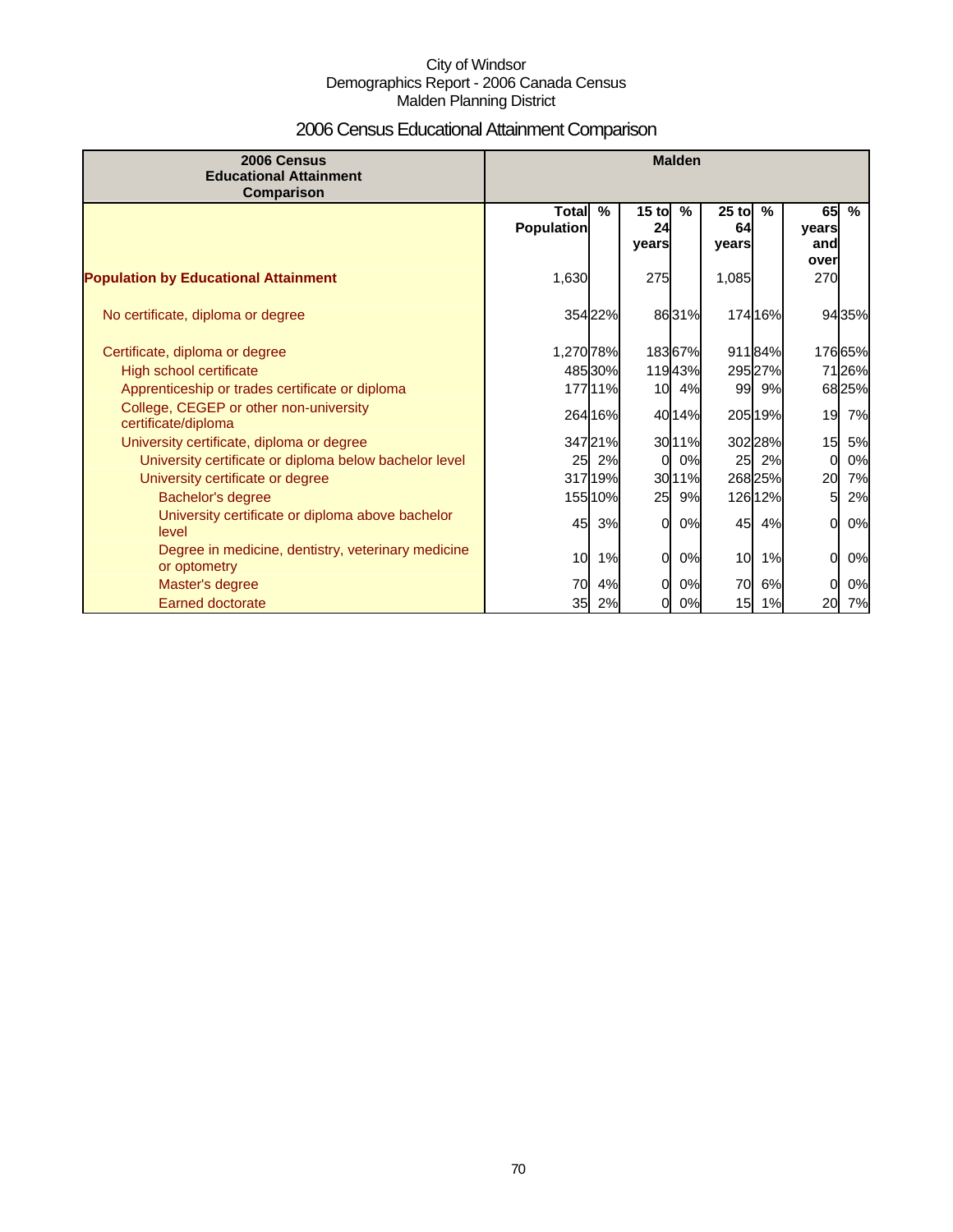### 2006 Census Educational Attainment

| 2006 Census<br><b>Educational Attainment</b>                        | <b>Malden</b> |         |
|---------------------------------------------------------------------|---------------|---------|
| <b>Total Population 15 years and over by Educational Attainment</b> | 1,630         |         |
|                                                                     |               |         |
| No certificate, diploma or degree                                   |               | 354 22% |
|                                                                     |               |         |
| Certificate, diploma or degree                                      | 1,270 78%     |         |
| High school certificate                                             |               | 485 30% |
| Apprenticeship or trades certificate or diploma                     |               | 177 11% |
| College, CEGEP or other non-university certificate/diploma          |               | 264 16% |
| University certificate, diploma or degree                           |               | 34721%  |
| University certificate or diploma below bachelor level              |               | 25 2%   |
| University certificate or degree                                    |               | 31719%  |
| Bachelor's degree                                                   |               | 155 10% |
| University certificate or diploma above bachelor level              | 45            | 3%      |
| Degree in medicine, dentistry, veterinary medicine or optometry     |               | 10 1%   |
| Master's degree                                                     |               | 70 4%   |
| <b>Earned doctorate</b>                                             | 35            | 2%      |
| <b>Population 15 to 24 years by Educational Attainment</b>          | 275           |         |
|                                                                     |               |         |
| No certificate, diploma or degree                                   |               | 8631%   |
|                                                                     |               |         |
| Certificate, diploma or degree                                      |               | 18367%  |
| <b>High school certificate</b>                                      |               | 11943%  |
| Apprenticeship or trades certificate or diploma                     |               | 10 4%   |
| College, CEGEP or other non-university certificate/diploma          |               | 40 14%  |
| University certificate, diploma or degree                           |               | 30 11%  |
| University certificate or diploma below bachelor level              |               | 0 0%    |
| University certificate or degree                                    |               | 30 11%  |
| Bachelor's degree                                                   |               | 25 9%   |
| University certificate or diploma above bachelor level              | $\mathbf{0}$  | 0%      |
| Degree in medicine, dentistry, veterinary medicine or optometry     | <sub>0</sub>  | 0%      |
| Master's degree                                                     | 0             | 0%      |
| Earned doctorate                                                    | 0l            | 0%      |
|                                                                     |               |         |
| <b>Population 25 to 64 years by Educational Attainment</b>          | 1,085         |         |
|                                                                     |               |         |
| No certificate, diploma or degree                                   |               | 174 16% |
|                                                                     |               |         |
| Certificate, diploma or degree                                      |               | 91184%  |
| High school certificate or equivalent                               |               | 295 27% |
| Apprenticeship or trades certificate or diploma                     |               | 99 9%   |
| College, CEGEP or other non-university certificate/diploma          |               | 205 19% |
| University certificate, diploma or degree                           |               | 302 28% |
| University certificate or diploma below bachelor level              | 25            | 2%      |
| University certificate or degree                                    |               | 268 25% |
| Bachelor's degree                                                   |               | 126 12% |
| University certificate or diploma above bachelor level              | 45            | 4%      |
| Degree in medicine, dentistry, veterinary medicine or optometry     | 10            | 1%      |
| Master's degree                                                     | 70            | 6%      |
| <b>Earned doctorate</b>                                             | 15            | 1%      |
| Population 65 years and over by Educational Attainment              | 270           |         |
|                                                                     |               |         |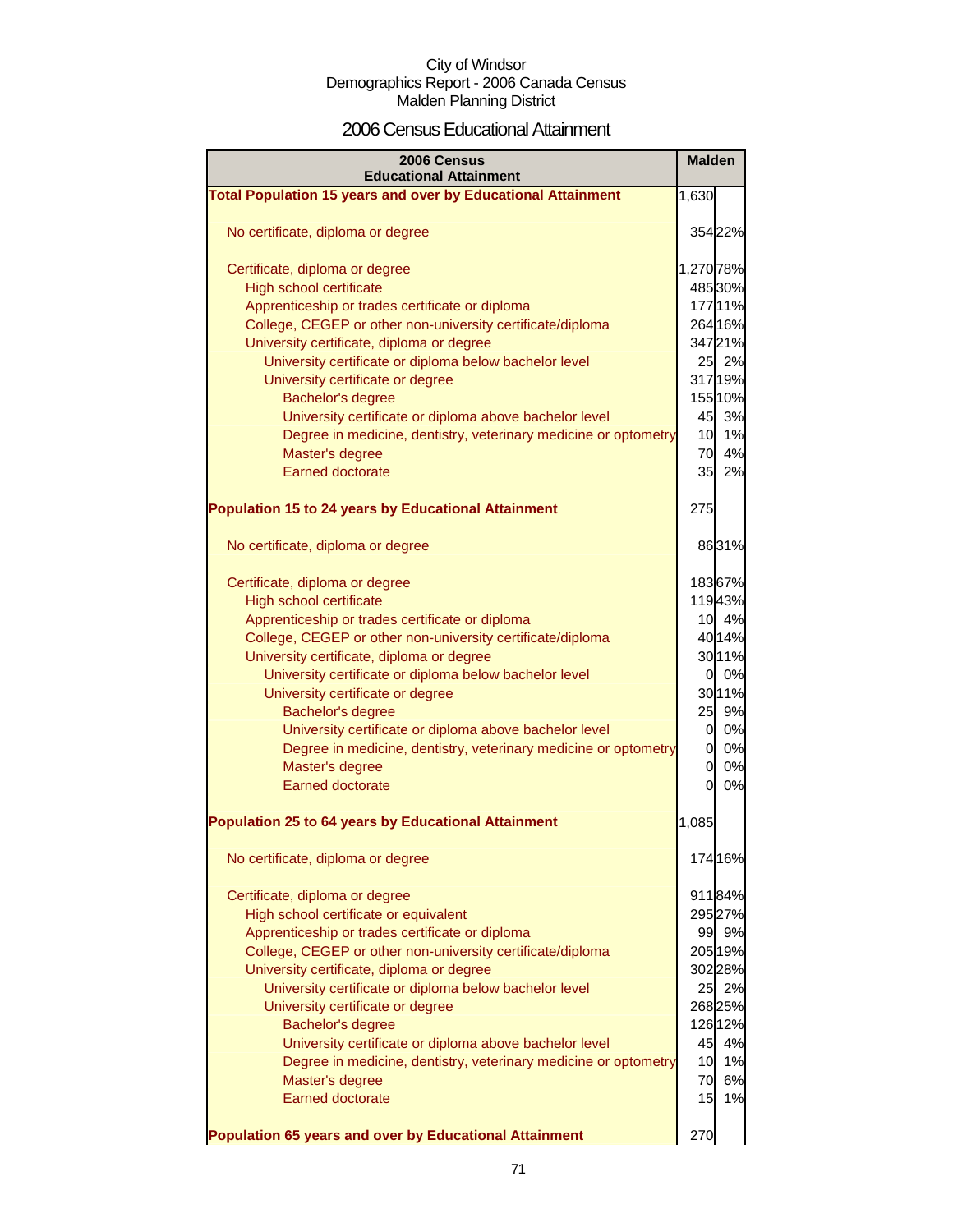| 2006 Census<br><b>Educational Attainment</b>                        | <b>Malden</b> |           |
|---------------------------------------------------------------------|---------------|-----------|
| <b>Total Population 15 years and over by Educational Attainment</b> | 1,630         |           |
| No certificate, diploma or degree                                   |               | 9435%     |
| Certificate, diploma or degree                                      |               | 17665%    |
| High school certificate                                             |               | 7126%     |
| Apprenticeship or trades certificate or diploma                     |               | 6825%     |
| College, CEGEP or other non-university certificate/diploma          | 19            | 7%        |
| University certificate, diploma or degree                           | 15            | <b>5%</b> |
| University certificate or diploma below bachelor level              |               | 0%        |
| University certificate or degree                                    | 20            | 7%        |
| Bachelor's degree                                                   | 5             | 2%        |
| University certificate or diploma above bachelor level              |               | 0%        |
| Degree in medicine, dentistry, veterinary medicine or optometry     |               | 0%        |
| Master's degree                                                     |               | 0%        |
| <b>Earned doctorate</b>                                             |               | 7%        |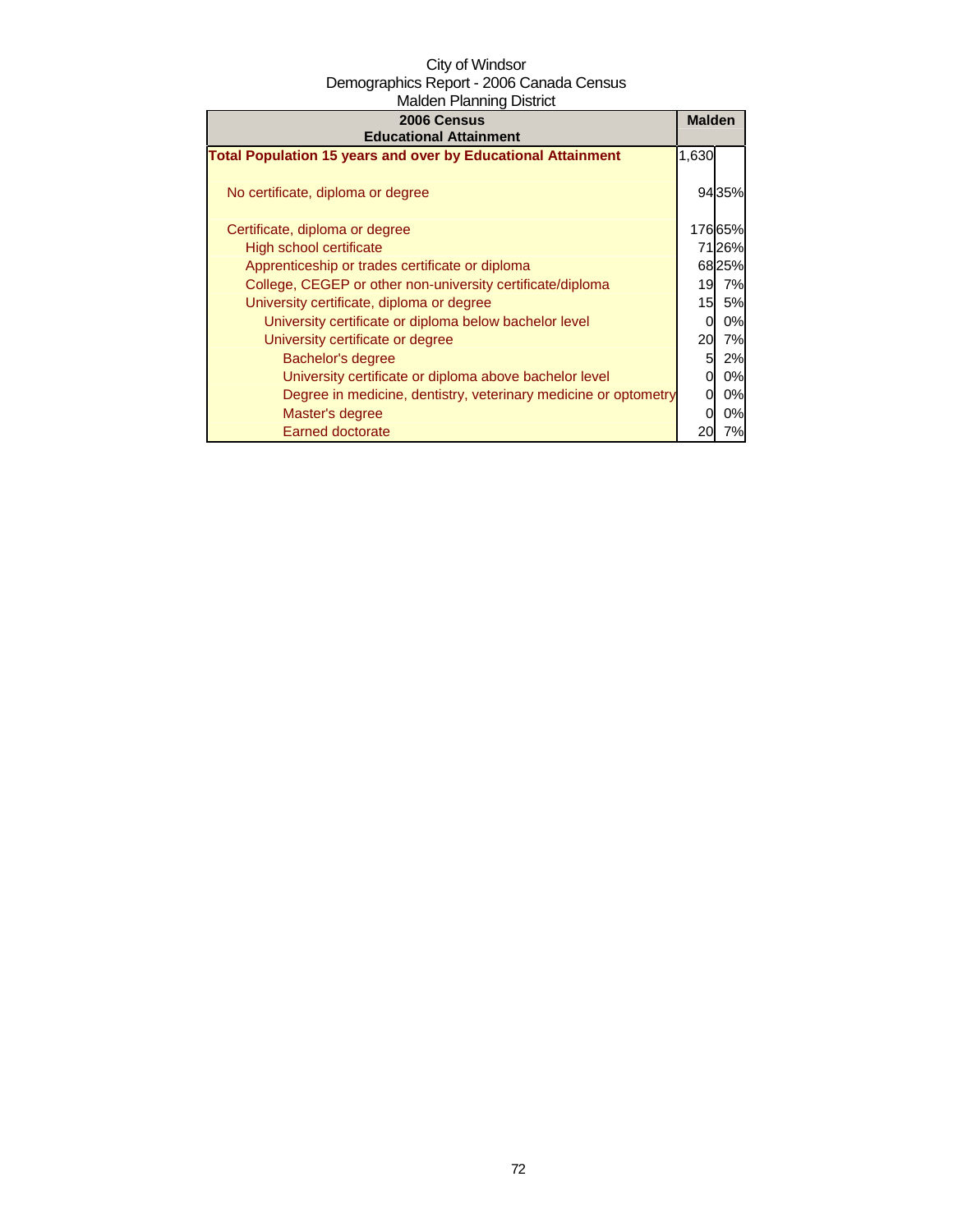# 2006 Census Location of Study

| 2006 Census<br><b>Location of Study</b>                                             |          | <b>Malden</b> |
|-------------------------------------------------------------------------------------|----------|---------------|
| Population 25 to 64 years with Postsecondary Qualification by Location of Study 606 |          | %             |
|                                                                                     |          |               |
| Inside Canada                                                                       |          | 45375%        |
| Newfoundland and Labrador                                                           | $\Omega$ | 0%            |
| <b>Prince Edward Island</b>                                                         | 0        | 0%            |
| Nova Scotia                                                                         | $\Omega$ | 0%            |
| <b>New Brunswick</b>                                                                | $\Omega$ | 0%            |
| Quebec                                                                              | 15       | 2%            |
| Ontario                                                                             |          | 43672%        |
| <b>Manitoba</b>                                                                     | $\Omega$ | 0%            |
| Saskatchewan                                                                        | $\Omega$ | 0%            |
| Alberta                                                                             | 10       | 2%            |
| <b>British Columbia</b>                                                             | $\Omega$ | 0%            |
| <b>Yukon Territory</b>                                                              | $\Omega$ | 0%            |
| <b>Northwest Territories</b>                                                        | $\Omega$ | 0%            |
| <b>Nunavut</b>                                                                      | $\Omega$ | 0%            |
| <b>Outside of Canada</b>                                                            |          | 15425%        |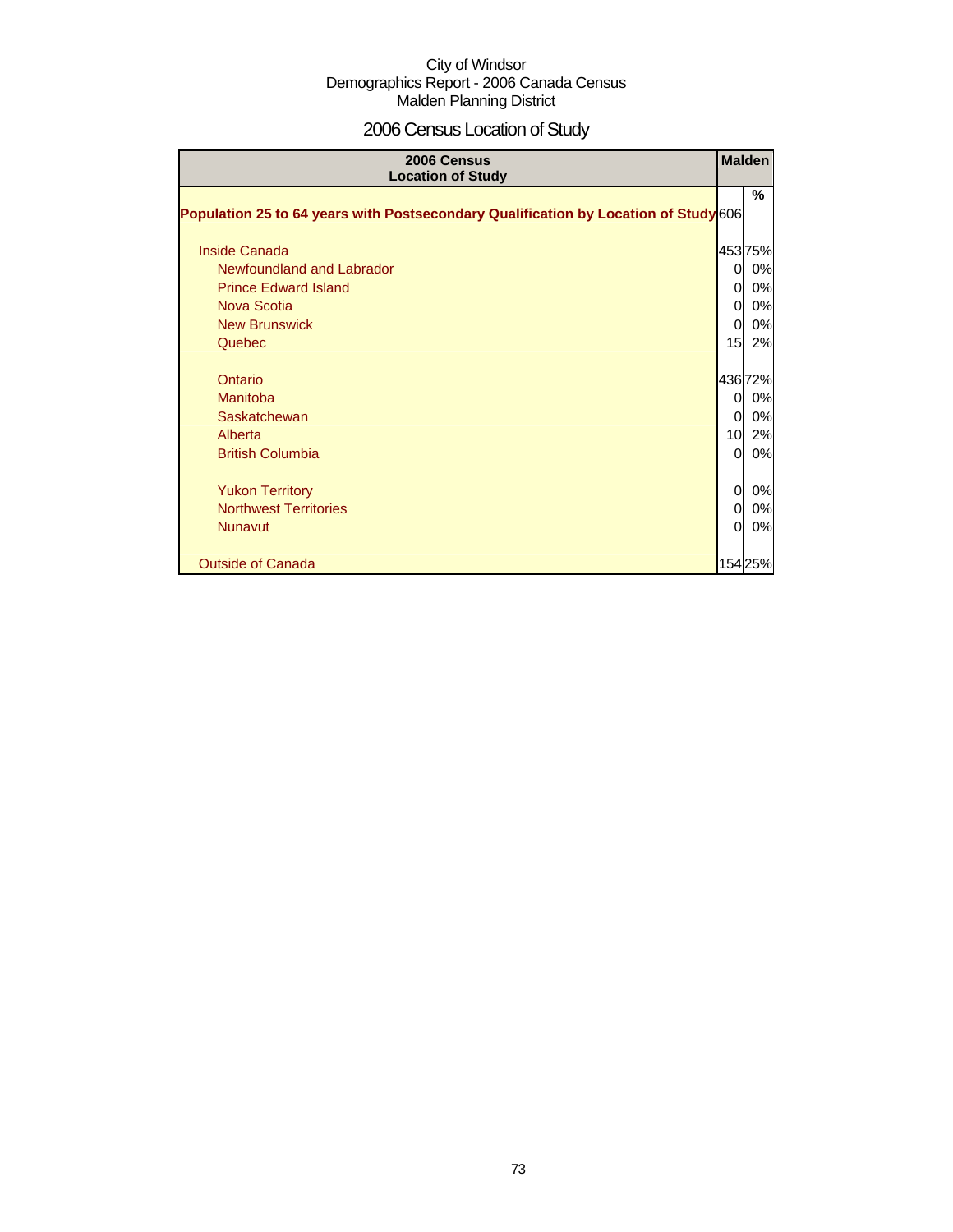# 2006 Census Post Secondary Education by Sex Comparison

| 2006 Census<br><b>Post Secondary Education by Sex</b>                                                   |                                                                                                                                                               |         | <b>Malden</b>                                                                                                                                                   |        |                                                                                                               |       |
|---------------------------------------------------------------------------------------------------------|---------------------------------------------------------------------------------------------------------------------------------------------------------------|---------|-----------------------------------------------------------------------------------------------------------------------------------------------------------------|--------|---------------------------------------------------------------------------------------------------------------|-------|
| Comparison                                                                                              |                                                                                                                                                               |         |                                                                                                                                                                 |        |                                                                                                               |       |
|                                                                                                         | <b>Total</b><br><b>Population</b>                                                                                                                             |         | <b>Males</b>                                                                                                                                                    |        | <b>Females</b>                                                                                                |       |
| Population 25 to 64 years with<br><b>Postsecondary Qualifications by</b><br><b>Major Field of Study</b> | 616                                                                                                                                                           |         | 348                                                                                                                                                             |        | 269                                                                                                           |       |
| <b>Top 3 Fields</b>                                                                                     | Architecture.<br>engineering, and related<br>technologies<br>Business, management<br>and public<br>administration<br>Health, parks,<br>recreation and fitness |         | Architecture.<br>engineering, and related<br>technologies<br>Social and behavioural<br>sciences and law<br>Business, management<br>and public<br>administration |        | Business, management<br>and public<br>administration<br>Health, parks,<br>recreation and fitness<br>Education |       |
| Education                                                                                               |                                                                                                                                                               | 5910%   | 25                                                                                                                                                              | 7%     |                                                                                                               | 3513% |
| Visual and performing arts, and<br>communications technologies                                          | 19                                                                                                                                                            | 3%      | 15                                                                                                                                                              | 4%     | 5                                                                                                             | 2%    |
| <b>Humanities</b>                                                                                       | $\Omega$                                                                                                                                                      | 0%      | <sub>0</sub>                                                                                                                                                    | 0%     | $\Omega$                                                                                                      | 0%    |
| Social and behavioural sciences<br>and law                                                              | 44                                                                                                                                                            | 7%      | 30                                                                                                                                                              | 8%     | 15                                                                                                            | 5%    |
| Business, management and<br>public administration                                                       |                                                                                                                                                               | 94 15%  | 25                                                                                                                                                              | 7%     |                                                                                                               | 6926% |
| Physical and life sciences and<br>technologies                                                          | 20                                                                                                                                                            | 3%      | 10                                                                                                                                                              | 3%     | 10                                                                                                            | 4%    |
| Mathematics, computer and<br>information sciences                                                       | 27                                                                                                                                                            | 4%      | 7                                                                                                                                                               | 2%     | 20                                                                                                            | 7%    |
| Architecture, engineering, and<br>related technologies                                                  |                                                                                                                                                               | 217 35% |                                                                                                                                                                 | 19255% | 25                                                                                                            | 9%    |
| Agriculture, natural resources and<br>conservation                                                      | 0                                                                                                                                                             | 0%      | $\overline{0}$                                                                                                                                                  | 0%     | 0                                                                                                             | 0%    |
| Health, parks, recreation and<br>fitness                                                                |                                                                                                                                                               | 7612%   |                                                                                                                                                                 | 20 6%  |                                                                                                               | 5621% |
| Personal, protective and<br>transportation services                                                     | 35                                                                                                                                                            | 6%      | 20                                                                                                                                                              | 6%     | 15                                                                                                            | 6%    |
| Other fields of study                                                                                   | 0                                                                                                                                                             | 0%      | $\overline{O}$                                                                                                                                                  | 0%     | $\overline{0}$                                                                                                | 0%    |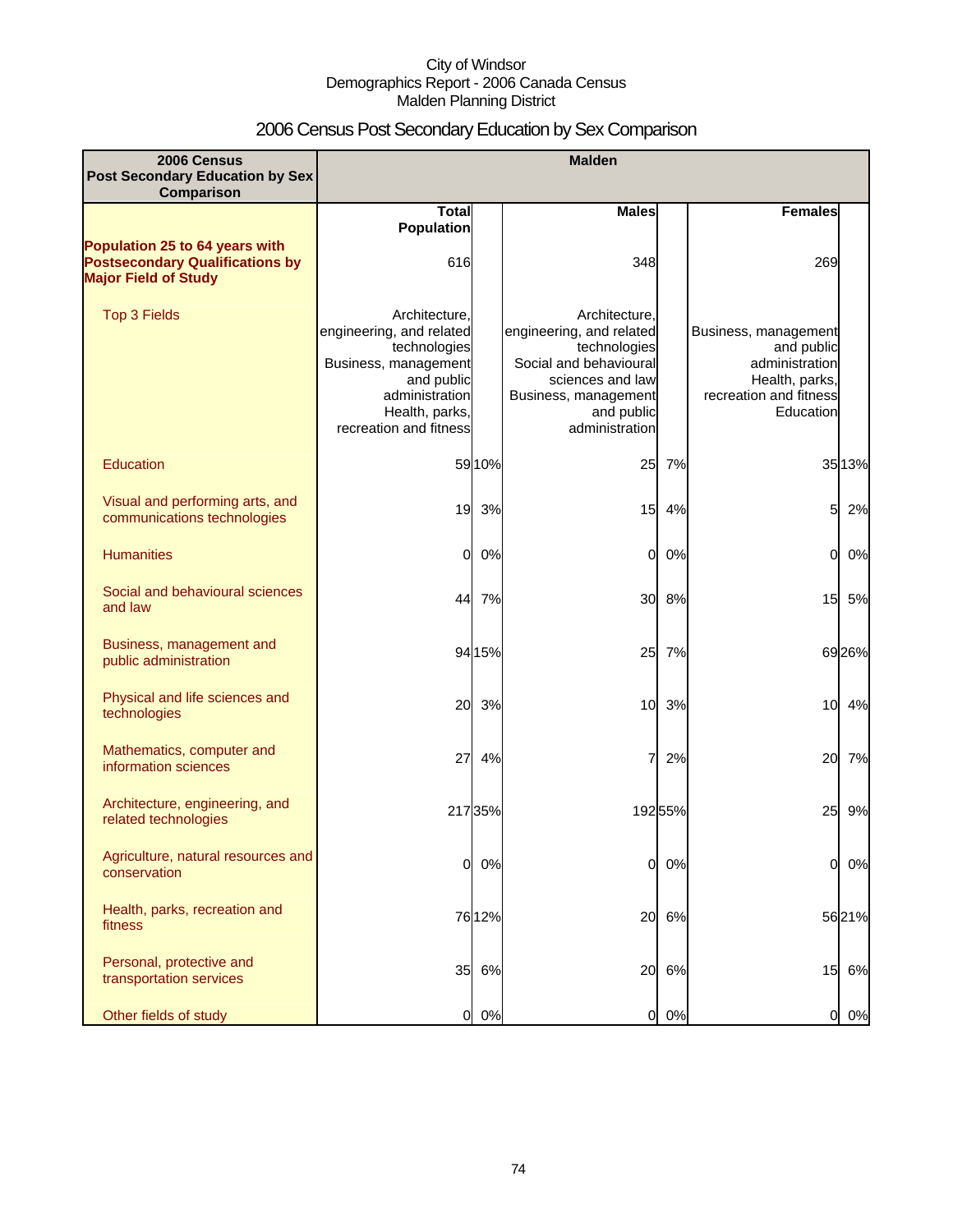# 2006 Census Post Secondary Education by Sex

| 2006 Census<br><b>Post Secondary Education by Sex</b>                                         | <b>Malden</b>                                                                                                                                          |        |
|-----------------------------------------------------------------------------------------------|--------------------------------------------------------------------------------------------------------------------------------------------------------|--------|
| Population 25 to 64 years with Postsecondary Qualifications by Major<br><b>Field of Study</b> | 616                                                                                                                                                    | %      |
| <b>Top 3 Fields</b>                                                                           | Architecture, engineering, and related<br>technologies<br>Business, management and public<br>administration<br>Health, parks, recreation and fitness   |        |
| Education                                                                                     |                                                                                                                                                        | 5910%  |
| Visual and performing arts, and communications technologies                                   | 19                                                                                                                                                     | 3%     |
| <b>Humanities</b>                                                                             | 0                                                                                                                                                      | 0%     |
| Social and behavioural sciences and law                                                       | 44                                                                                                                                                     | 7%     |
| Business, management and public administration                                                |                                                                                                                                                        | 94 15% |
| Physical and life sciences and technologies                                                   | 20                                                                                                                                                     | 3%     |
| Mathematics, computer and information sciences                                                | 27                                                                                                                                                     | 4%     |
| Architecture, engineering, and related technologies                                           | 21735%                                                                                                                                                 |        |
| Agriculture, natural resources and conservation                                               | 0                                                                                                                                                      | 0%     |
| Health, parks, recreation and fitness                                                         |                                                                                                                                                        | 7612%  |
| Personal, protective and transportation services                                              |                                                                                                                                                        | 35 6%  |
| Other fields of study                                                                         | 0I                                                                                                                                                     | 0%     |
| Males 25 to 64 Years with Postsecondary Qualifications by Major Field<br>of Study             | 348                                                                                                                                                    |        |
| <b>Top 3 Fields</b>                                                                           | Architecture, engineering, and related<br>technologies<br>Social and behavioural sciences and law<br>Business, management and public<br>administration |        |
| Education                                                                                     | 25                                                                                                                                                     | 7%     |
| Visual and performing arts, and communications technologies                                   | 15                                                                                                                                                     | 4%     |
| <b>Humanities</b>                                                                             | 01                                                                                                                                                     | 0%     |
| Social and behavioural sciences and law                                                       | 30                                                                                                                                                     | 8%     |
| Business, management and public administration                                                | 25                                                                                                                                                     | 7%     |
| Physical and life sciences and technologies                                                   |                                                                                                                                                        | 10 3%  |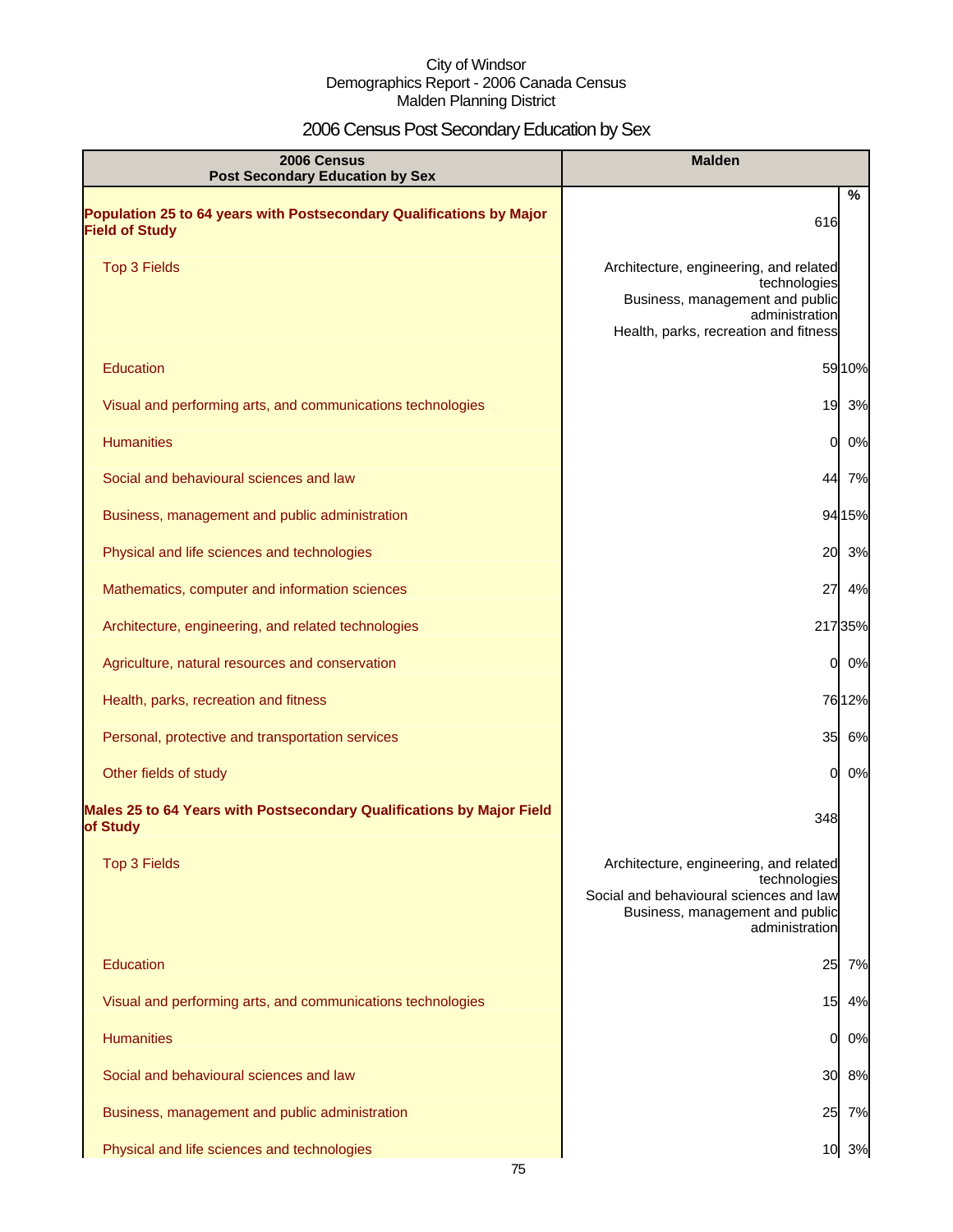| 2006 Census<br><b>Post Secondary Education by Sex</b>                                      | <b>Malden</b>                                                                                           |
|--------------------------------------------------------------------------------------------|---------------------------------------------------------------------------------------------------------|
|                                                                                            | %                                                                                                       |
| Mathematics, computer and information sciences                                             | 2%                                                                                                      |
| Architecture, engineering, and related technologies                                        | 19255%                                                                                                  |
| Agriculture, natural resources and conservation                                            | 0%<br>0                                                                                                 |
| Health, parks, recreation and fitness                                                      | 6%<br>20                                                                                                |
| Personal, protective and transportation services                                           | 6%<br>20                                                                                                |
| Other fields of study                                                                      | 0%<br>0                                                                                                 |
| Females 25 to 64 years with Postsecondary Qualifications by Major<br><b>Field of Study</b> | 269                                                                                                     |
| <b>Top 3 Fields</b>                                                                        | Business, management and public<br>administration<br>Health, parks, recreation and fitness<br>Education |
| Education                                                                                  | 35 13%                                                                                                  |
| Visual and performing arts, and communications technologies                                | 5<br>2%                                                                                                 |
| <b>Humanities</b>                                                                          | 0%<br>0                                                                                                 |
| Social and behavioural sciences and law                                                    | 15<br>5%                                                                                                |
| Business, management and public administration                                             | 6926%                                                                                                   |
| Physical and life sciences and technologies                                                | 10 4%                                                                                                   |
| Mathematics, computer and information sciences                                             | 20<br>7%                                                                                                |
| Architecture, engineering, and related technologies                                        | 25<br>9%                                                                                                |
| Agriculture, natural resources and conservation                                            | 0%<br>0                                                                                                 |
| Health, parks, recreation and fitness                                                      | 5621%                                                                                                   |
| Personal, protective and transportation services                                           | 15 6%                                                                                                   |
| Other fields of study                                                                      | 0%<br>$\overline{0}$                                                                                    |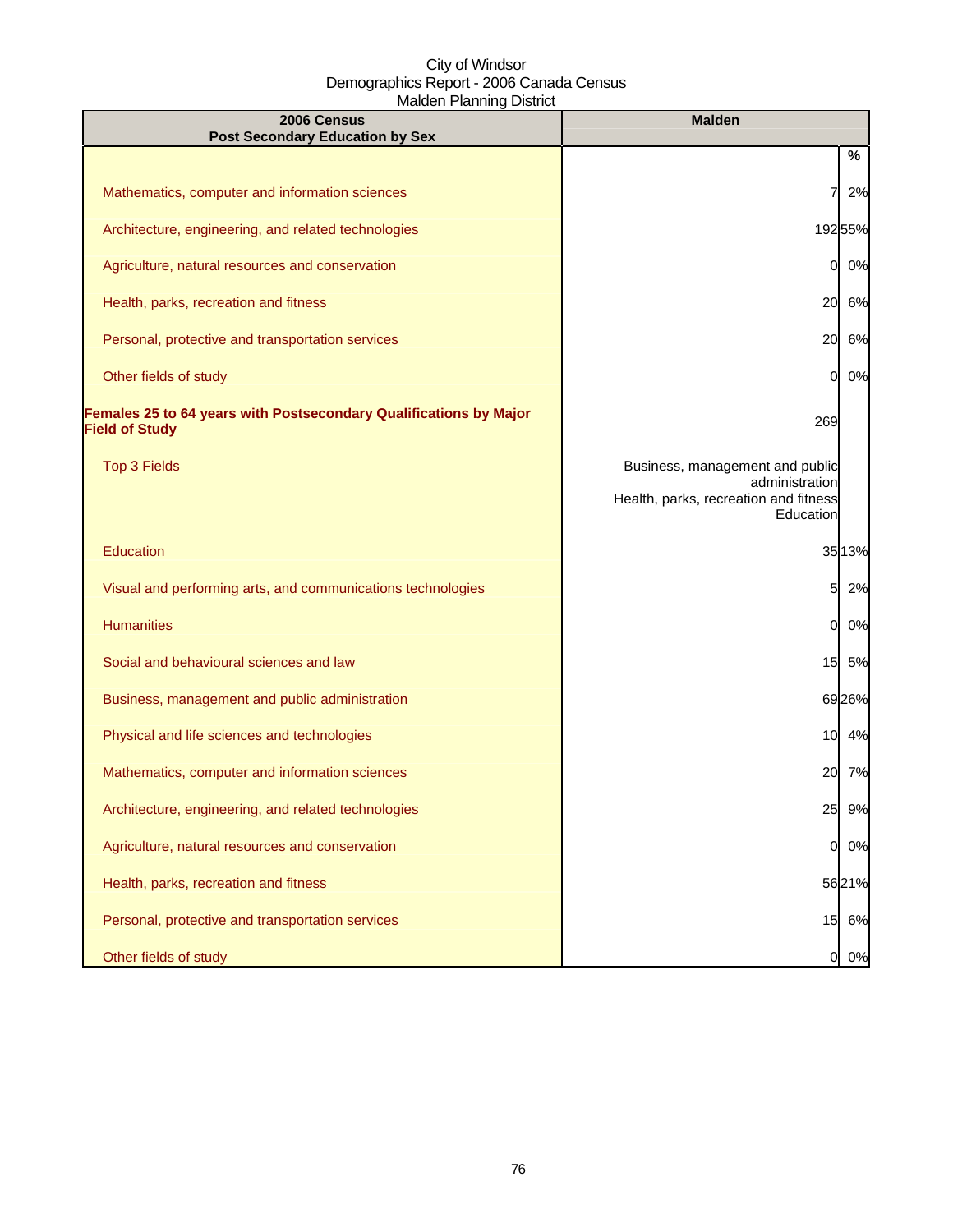# 2006 Census Ethnic Origin - Summary

| 2006 Census<br><b>Ethnic Origin - Summary</b> | <b>Malden</b>                    |          |
|-----------------------------------------------|----------------------------------|----------|
|                                               |                                  | %        |
| <b>Total Population by Ethnic Origin*</b>     | 1,997                            |          |
|                                               |                                  |          |
| <b>Top 5 Ethnic Origins</b>                   | French<br>Canadian               |          |
|                                               | Italian                          |          |
|                                               | English                          |          |
|                                               | Scottish                         |          |
| European                                      | 1,85493%                         |          |
| <b>British Isles</b>                          |                                  | 58429%   |
| <b>English</b>                                |                                  | 301 15%  |
| <b>Irish</b>                                  |                                  | 165 8%   |
| <b>Scottish</b>                               |                                  | 196 10%  |
| Welsh                                         | 35                               | 2%       |
| <b>Other British Isles</b>                    | 55                               | 3%       |
| French                                        |                                  | 430 22%  |
| Acadian                                       | 0I                               | 0%       |
| French                                        |                                  | 42321%   |
| <b>Western European</b>                       |                                  | 221 11%  |
| <b>Austrian</b>                               | 0                                | 0%       |
| <b>Belgian</b>                                | 15                               | 1%       |
| Dutch (Netherlands)                           | 15                               | 1%       |
| German                                        | 189                              | 9%       |
| <b>Swiss</b>                                  | $\mathbf{0}$                     | 0%       |
| <b>Other Western European</b>                 | 0                                | 0%       |
| Northern European                             | 54                               | 3%       |
| Finnish                                       | $\overline{0}$                   | 0%       |
| Scandinavian                                  | 45                               | 2%       |
| Eastern European                              |                                  | 317 16%  |
| <b>Baltic</b>                                 | $\overline{0}$                   | 0%       |
| <b>Czech and Slovak</b>                       | 47                               | 2%       |
| <b>Other Eastern European</b>                 |                                  | 327 16%  |
| Southern European                             |                                  | 385 19%  |
| Croatian                                      | $\mathbf{0}$                     | 0%       |
| Greek                                         | 25                               | 1%       |
| Italian                                       |                                  | 304 15%  |
| Portuguese<br>Spanish                         | $\overline{0}$<br>5 <sub>1</sub> | 0%<br>0% |
| <b>Other Southern European</b>                | 57                               | 3%       |
| <b>Other European</b>                         | $\overline{0}$                   | 0%       |
| <b>Jewish</b>                                 | $\overline{0}$                   | 0%       |
| <b>Other European</b>                         | $\mathbf{0}$                     | 0%       |
|                                               |                                  |          |
| Latin, Central and South American             | 14                               | 1%       |
| Aboriginal from Central/South American        | $\overline{0}$                   | 0%       |
| Argentinian                                   | $\overline{0}$                   | 0%       |
| <b>Brazilian</b>                              | $\overline{0}$                   | 0%       |
| Chilean                                       | $\overline{0}$                   | 0%       |
| Colombian                                     | $\overline{0}$                   | 0%       |
| Ecuadorian<br>Guatemalan                      | $\mathbf 0$<br>0                 | 0%<br>0% |
| Mexican                                       | 14                               | 1%       |
|                                               |                                  |          |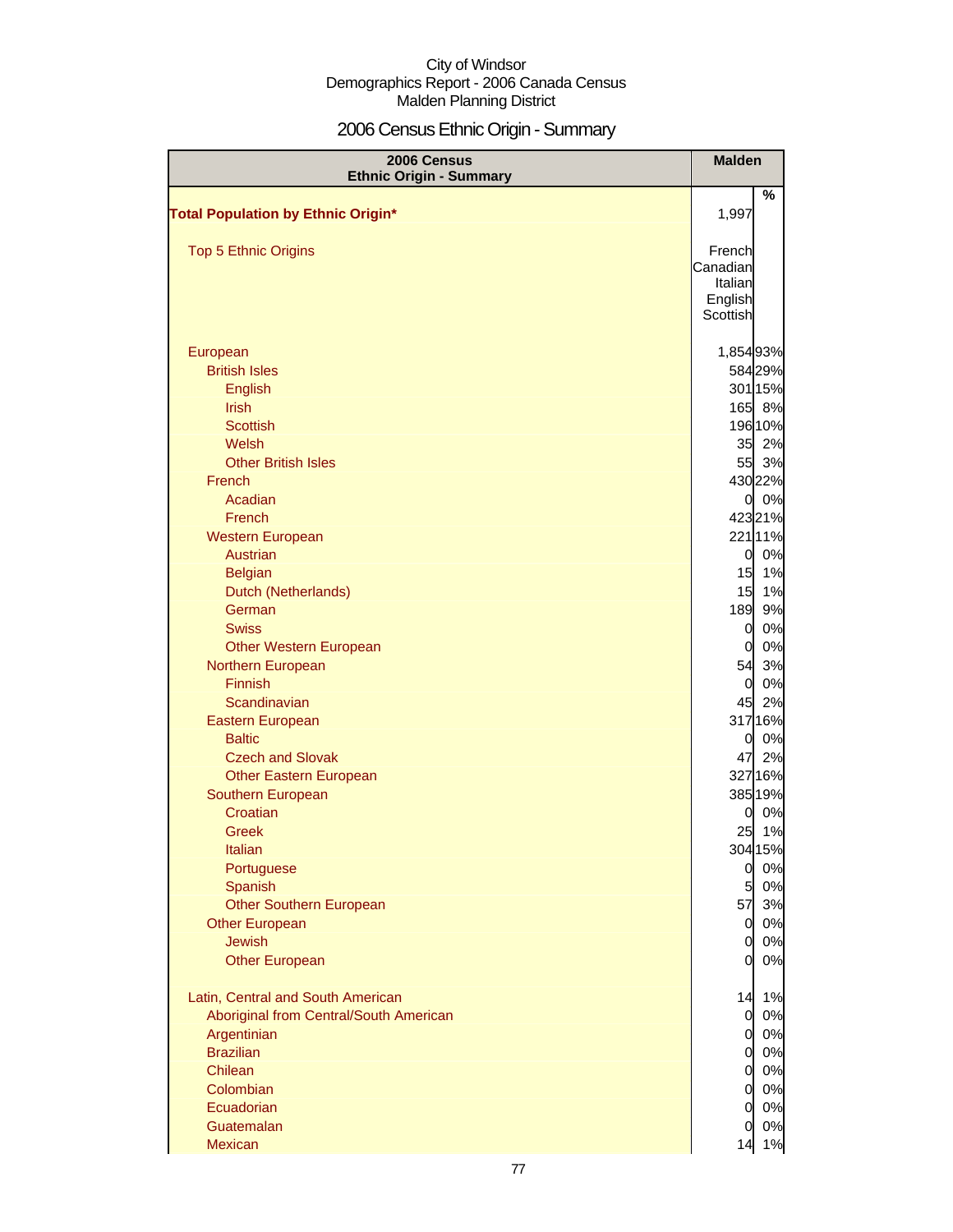| 2006 Census<br><b>Ethnic Origin - Summary</b> | <b>Malden</b>  |         |
|-----------------------------------------------|----------------|---------|
|                                               |                | %       |
| Peruvian                                      | 0              | 0%      |
| Salvadorean                                   | $\overline{0}$ | 0%      |
| Other Latin, Central or South American        | $\Omega$       | 0%      |
| Caribbean                                     | 30             | 1%      |
| <b>Barbadian</b>                              | $\mathbf{0}$   | 0%      |
| Guyanese                                      | $\overline{O}$ | $0\%$   |
| <b>Haitian</b>                                | $\overline{0}$ | 0%      |
| Jamaican                                      | 30             | 1%      |
| Trinidadian/Tobagonian                        | $\overline{0}$ | 0%      |
| <b>West Indian</b>                            | 0              | 0%      |
| <b>Other Caribbean</b>                        | 0              | 0%      |
| African                                       | 33             | 2%      |
| <b>Black</b>                                  | 23             | 1%      |
| Ethiopian                                     | 0              | 0%      |
| Ghanaian                                      | 0              | 0%      |
| Nigerian                                      | $\overline{0}$ | 0%      |
| Somali                                        | $\mathbf 0$    | 0%      |
| South African                                 | 0              | 0%      |
| <b>Other African</b>                          | 20             | 1%      |
| Arab                                          |                | 199 10% |
| Egyptian                                      | 10             | 0%      |
| Iraqi                                         | 10             | 1%      |
| Lebanese                                      | 155            | 8%      |
| Maghrebi                                      | $\overline{0}$ | 0%      |
| Algerian                                      | 0              | 0%      |
| Moroccan                                      | $\overline{0}$ | 0%      |
| <b>Other Maghrebi</b>                         | $\mathbf 0$    | 0%      |
| Palestinian                                   | 0              | 0%      |
| Syrian                                        | 25             | 1%      |
| <b>Other Arab</b>                             | 15             | 1%      |
| <b>West Asian</b>                             | 14             | 1%      |
| Afghan                                        | $\overline{0}$ | 0%      |
| Armenian                                      | $\mathsf{O}$   | 0%      |
| <b>Iranian</b>                                | 10             | 0%      |
| <b>Turk</b><br><b>Other West Asian</b>        | $\overline{0}$ | 0%      |
|                                               | 10             | 1%      |
| <b>South Asian</b>                            | 69             | 3%      |
| East Indian                                   |                | 24 1%   |
| Pakistani                                     | 35             | 2%      |
| Punjabi                                       | $\overline{0}$ | 0%      |
| Sri Lankan                                    | $\overline{0}$ | 0%      |
| <b>Other South Asian</b>                      | 0l             | 0%      |
| <b>East and Southeast Asian</b>               | 168            | 8%      |
| <b>Chinese</b>                                | 145            | 7%      |
| Filipino                                      | 17             | 1%      |
| Japanese                                      | $\overline{0}$ | $0\%$   |
| Korean                                        | 0              | $0\%$   |
| Vietnamese                                    | 36             | 2%      |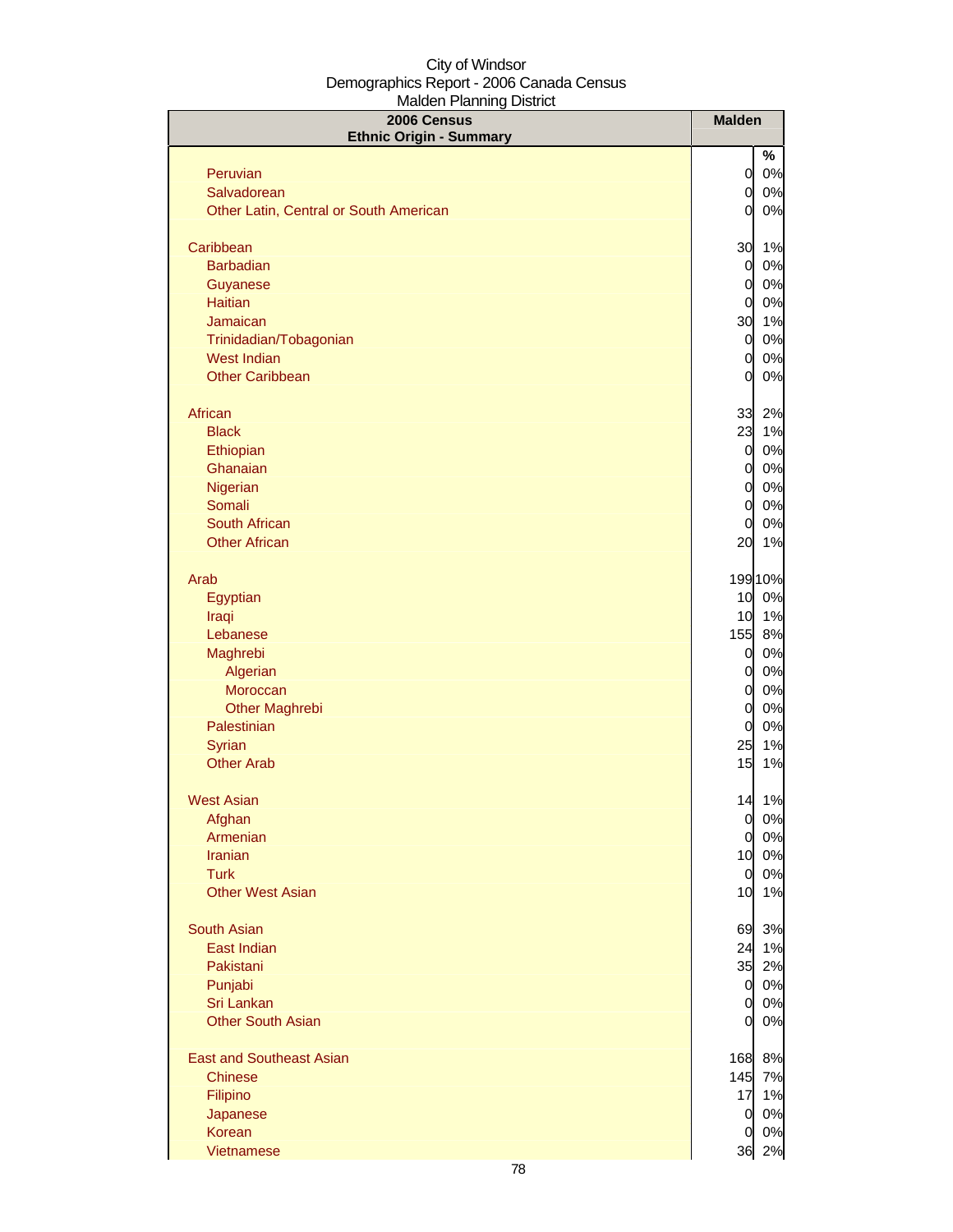| 2006 Census<br><b>Ethnic Origin - Summary</b>                                        | <b>Malden</b>  |         |
|--------------------------------------------------------------------------------------|----------------|---------|
|                                                                                      |                | %       |
| <b>Other East Asian</b>                                                              | 0              | 0%      |
| Oceania                                                                              | 0              | 0%      |
| Australian                                                                           | 0              | 0%      |
| <b>New Zealander</b>                                                                 | 0              | 0%      |
| Pacific Islands                                                                      | 0              | 0%      |
| Fijian                                                                               | 0              | 0%      |
| Hawaiian                                                                             | $\overline{0}$ | 0%      |
| <b>Other Pacific Islander</b>                                                        | $\Omega$       | 0%      |
| North American Aboriginal                                                            | 61             | 3%      |
| <b>Inuit</b>                                                                         | $\overline{0}$ | 0%      |
| <b>Métis</b>                                                                         | 15             | 1%      |
| North American Indian                                                                | 53             | 3%      |
| <b>North American</b>                                                                |                | 351 18% |
| American                                                                             |                | 15 1%   |
| Canadian                                                                             |                | 339 17% |
| <b>Other North American</b>                                                          | $\overline{O}$ | 0%      |
| *Total responses are the sum of single and multiple responses for each ethnic origin |                |         |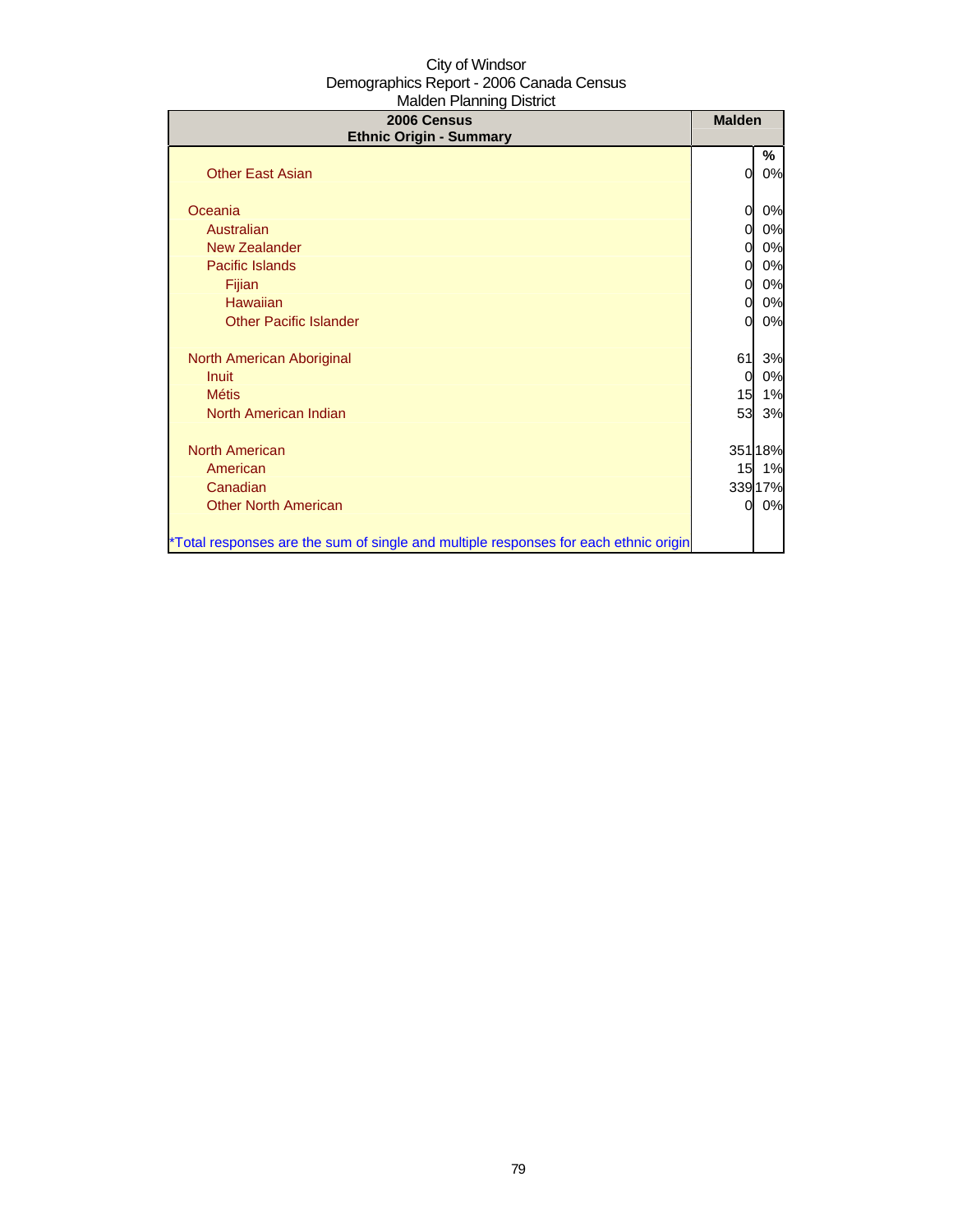# 2006 Census Ethnic Origin - European

| 2006 Census<br><b>Ethnic Origin - European</b> | <b>Malden</b>   |    |
|------------------------------------------------|-----------------|----|
|                                                |                 | %  |
| <b>Total Population by Ethnic Origin*</b>      | 1,997           |    |
| <b>British Isles</b>                           | 584             |    |
| Cornish                                        | $\overline{0}$  | 0% |
| English                                        | 30152%          |    |
| <b>Irish</b>                                   | 16528%          |    |
| <b>Manx</b>                                    | $\overline{O}$  | 0% |
| <b>Scottish</b>                                | 19634%          |    |
| Welsh                                          | 35 6%           |    |
| British Isles, n.i.e.                          | 55              | 9% |
| <b>French</b>                                  | 430             |    |
| Acadian                                        | 0               | 0% |
| French                                         | 42398%          |    |
| <b>Western European</b>                        | 221             |    |
| Austrian                                       | $\overline{0}$  | 0% |
| <b>Belgian</b>                                 | 15              | 7% |
| Dutch (Netherlands)                            | 15              | 7% |
| Flemish                                        | $\overline{0}$  | 0% |
| Frisian                                        | $\overline{0}$  | 0% |
| German                                         | 18986%          |    |
| Luxembourger                                   | $\overline{0}$  | 0% |
| <b>Swiss</b>                                   | $\overline{0}$  | 0% |
| <b>Northern European</b>                       | 54              |    |
| Finnish                                        | $\overline{0}$  | 0% |
| Scandinavian                                   | 4582%           |    |
| <b>Danish</b>                                  | 1018%           |    |
| Icelandic                                      | $\overline{0}$  | 0% |
| Norwegian                                      | 3055%           |    |
| Swedish                                        | $\overline{0}$  | 0% |
| Scandinavian, n.i.e.                           | $\overline{0}$  | 0% |
| <b>Eastern European</b>                        | 317             |    |
| <b>Baltic</b>                                  | $\overline{0}$  | 0% |
| Estonian                                       | $\overline{0}$  | 0% |
| Latvian                                        | $\overline{0}$  | 0% |
| Lithuanian                                     | $\overline{O}$  | 0% |
| <b>Byelorussian</b>                            | $\overline{0}$  | 0% |
| <b>Czech and Slovak</b>                        | 4715%           |    |
| <b>Czech</b>                                   | 22              | 7% |
| Czechoslovakian                                | $\overline{0}$  | 0% |
| <b>Slovak</b>                                  | 20              | 6% |
| Hungarian (Magyar)                             | 8427%           |    |
| <b>Polish</b>                                  | 12439%          |    |
| Romanian                                       | 10 3%           |    |
| <b>Russian</b>                                 | 30 <sup>1</sup> | 9% |
| <b>Ukrainian</b>                               | 7925%           |    |
| <b>Southern European</b>                       | 385             |    |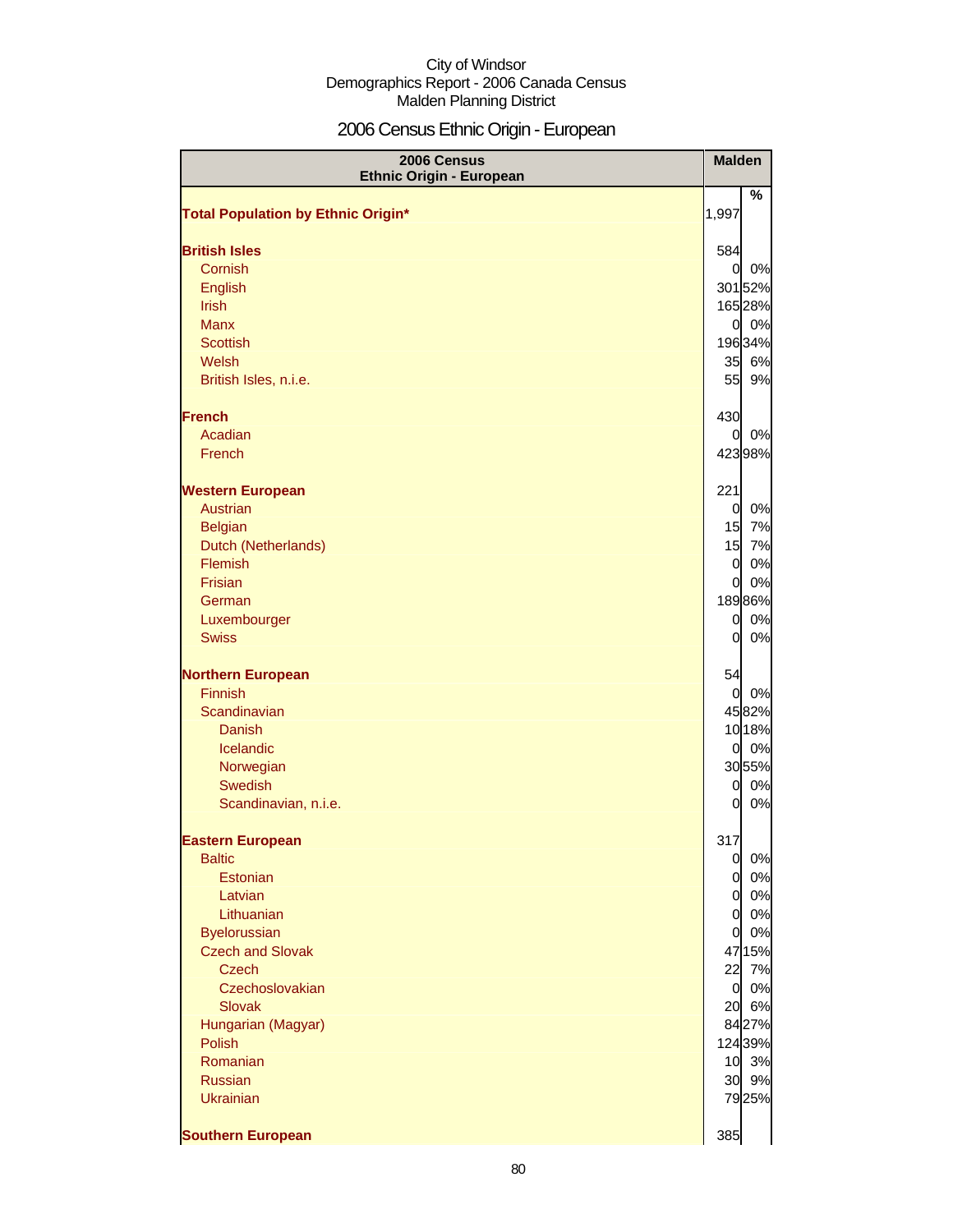| $m$ an $n + 1$ and $n + 1$<br>2006 Census                                            | <b>Malden</b>                    |          |
|--------------------------------------------------------------------------------------|----------------------------------|----------|
| <b>Ethnic Origin - European</b>                                                      |                                  |          |
| Albanian                                                                             | $\overline{0}$                   | %<br>0%  |
| <b>Bosnian</b>                                                                       |                                  |          |
|                                                                                      | $\overline{0}$<br>$\overline{0}$ | 0%<br>0% |
| <b>Bulgarian</b><br>Croatian                                                         | $\overline{0}$                   | 0%       |
| Cypriot                                                                              | $\Omega$                         | 0%       |
| <b>Greek</b>                                                                         | 25                               | 6%       |
| <b>Italian</b>                                                                       |                                  | 304 79%  |
| Kosovar                                                                              | $\overline{0}$                   | 0%       |
| Macedonian                                                                           | 20                               | 5%       |
| <b>Maltese</b>                                                                       | $\overline{0}$                   | 0%       |
| Montenegrin                                                                          | $\overline{0}$                   | 0%       |
| Portuguese                                                                           | $\mathbf 0$                      | 0%       |
| <b>Serbian</b>                                                                       | $\overline{0}$                   | 0%       |
| <b>Sicilian</b>                                                                      | $\overline{0}$                   | 0%       |
| Slovenian                                                                            | $\overline{7}$                   | 2%       |
| Spanish                                                                              | 5                                | 1%       |
| Yugoslav, n.i.e.                                                                     | 30                               | 8%       |
|                                                                                      |                                  |          |
| <b>Other European</b>                                                                | 0                                |          |
| <b>Basque</b>                                                                        | $\mathbf 0$                      |          |
| Gypsy (Roma)                                                                         | $\mathbf 0$                      |          |
| <b>Jewish</b>                                                                        | $\mathbf 0$                      |          |
| Slav (European)                                                                      | $\mathbf 0$                      |          |
| European, n.i.e.                                                                     | $\overline{0}$                   |          |
| *Total responses are the sum of single and multiple responses for each ethnic origin |                                  |          |
| n.i.e.: not included elsewhere                                                       |                                  |          |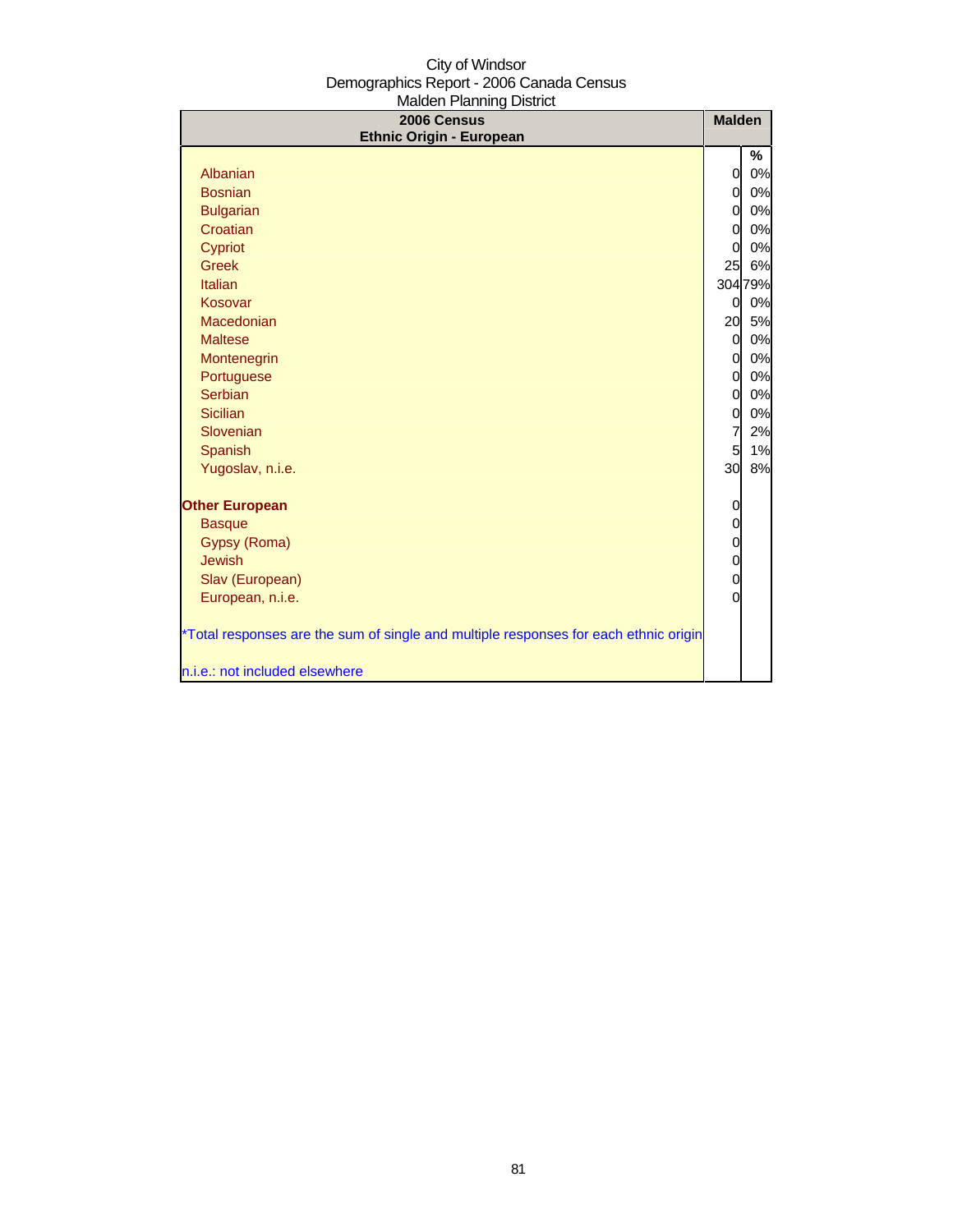# 2006 Census Ethnic Origin - Asian, Oceanic

| 2006 Census<br>Ethnic Origin - Asian, Oceanic | <b>Malden</b>  |                    |
|-----------------------------------------------|----------------|--------------------|
| <b>Total Population by Ethnic Origin*</b>     | 1,997          | %                  |
| <b>West Asian</b>                             | 14             |                    |
| Afghan                                        | $\overline{O}$ | 0%                 |
| Armenian                                      | $\mathsf{Q}$   | 0%                 |
| Assyrian                                      |                | 1069%              |
| Azerbaijani                                   | $\overline{a}$ | 0%                 |
| Georgian                                      | $\overline{0}$ | 0%                 |
| <b>Iranian</b>                                |                | 1067%              |
| <b>Israeli</b>                                | $\overline{O}$ | 0%                 |
| <b>Kurd</b>                                   | $\overline{0}$ | 0%                 |
| Pashtun                                       | $\overline{0}$ | 0%                 |
| <b>Tatar</b>                                  | $\overline{0}$ | 0%                 |
| <b>Turk</b>                                   | $\overline{0}$ | 0%                 |
| West Asian, n.i.e.                            | $\overline{O}$ | 0%                 |
| <b>South Asian</b>                            | 69             |                    |
| Bangladeshi                                   | $\overline{0}$ | 0%                 |
| Bengali                                       | $\overline{0}$ | 0%                 |
| East Indian                                   |                | 2435%              |
| Goan                                          | $\overline{O}$ | 0%                 |
| Gujarati                                      | $\overline{0}$ | 0%                 |
| Kashmiri                                      | $\overline{0}$ | 0%                 |
| Nepali                                        | $\overline{O}$ | 0%                 |
| Pakistani                                     |                | 3551%              |
| Punjabi                                       | $\overline{0}$ | 0%                 |
| <b>Sinhalese</b>                              | $\overline{0}$ | 0%                 |
| Sri Lankan                                    | $\overline{0}$ | 0%                 |
| Tamil                                         | $\overline{0}$ | 0%                 |
| South Asian, n.i.e.                           | $\overline{0}$ | 0%                 |
| <b>East and Southeast Asian</b>               | 168            |                    |
| <b>Burmese</b>                                |                | 0%<br>$\mathsf{O}$ |
| Cambodian                                     | $\overline{0}$ | 0%                 |
| <b>Chinese</b>                                |                | 14586%             |
| Filipino                                      |                | 1710%              |
| Hmong                                         | $\overline{0}$ | 0%                 |
| Indonesian                                    | $\overline{0}$ | 0%                 |
| Japanese                                      | $\mathsf{d}$   | 0%                 |
| <b>Khmer</b>                                  | $\overline{0}$ | 0%                 |
| Korean                                        | $\overline{0}$ | 0%                 |
| Laotian                                       | $\overline{0}$ | 0%                 |
| Malaysian                                     | $\overline{0}$ | 0%                 |
| Mongolian                                     | $\overline{0}$ | 0%                 |
| Singaporean                                   | $\overline{0}$ | 0%                 |
| <b>Taiwanese</b>                              | $\overline{0}$ | 0%                 |
| Thai                                          | $\overline{0}$ | 0%                 |
| Tibetan                                       | $\overline{0}$ | $0\%$              |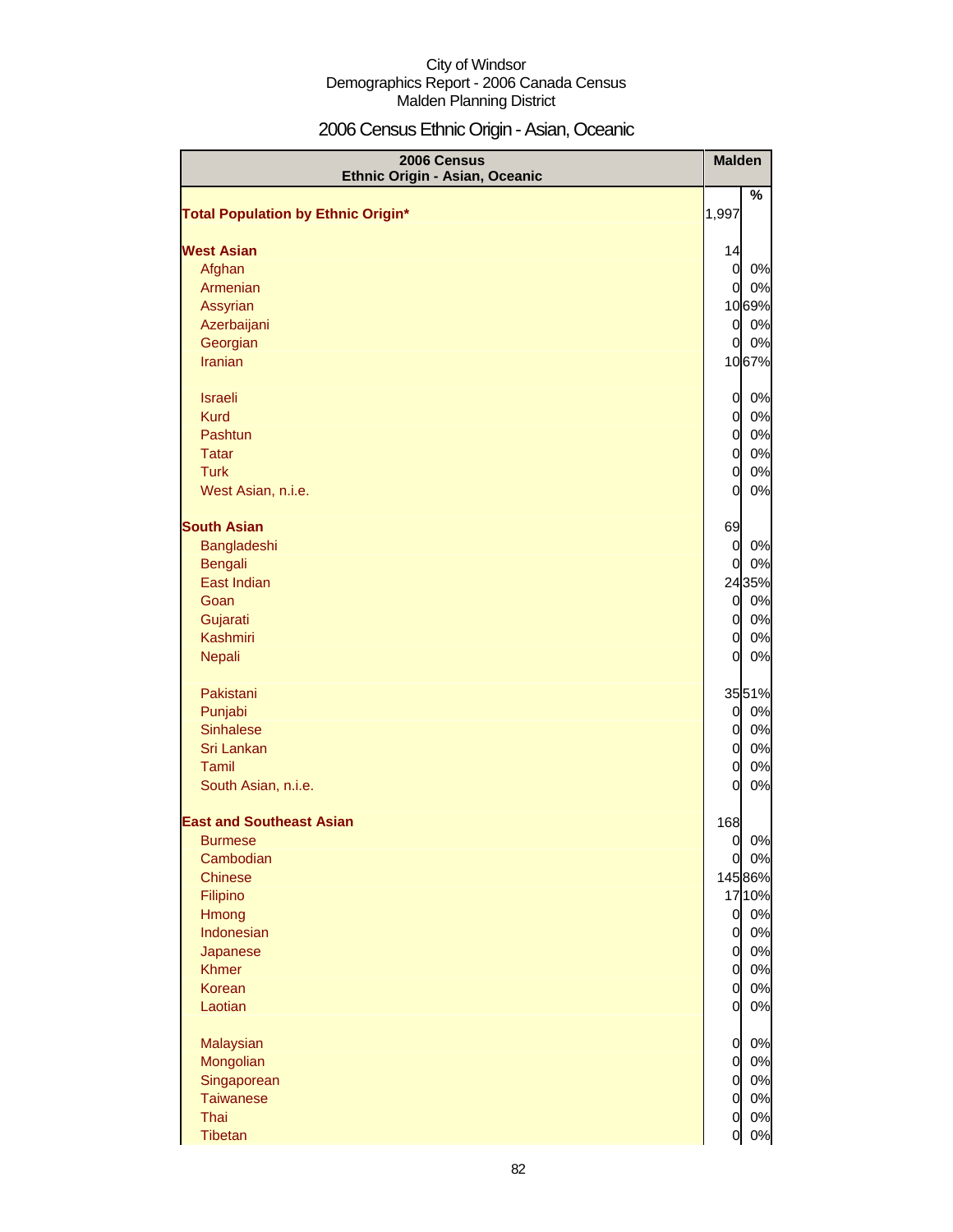| 2006 Census<br>Ethnic Origin - Asian, Oceanic                                        | <b>Malden</b> |       |
|--------------------------------------------------------------------------------------|---------------|-------|
|                                                                                      |               | %     |
| Vietnamese                                                                           |               | 3622% |
| East or Southeast Asian, n.i.e.                                                      | 0             | 0%    |
| Asian, n.o.s.                                                                        | $\Omega$      | 0%    |
| <b>Oceania</b>                                                                       | 0             |       |
| Australian                                                                           | 0             |       |
| <b>New Zealander</b>                                                                 | 0             |       |
| <b>Pacific Islands</b>                                                               | 0             |       |
| <b>Fijian</b>                                                                        | 0             |       |
| Hawaiian                                                                             | 0             |       |
| Maori                                                                                | 0             |       |
| Polynesian                                                                           | 0             |       |
| Samoan                                                                               | 0             |       |
| Pacific Islander, n.i.e.                                                             | 0             |       |
| *Total responses are the sum of single and multiple responses for each ethnic origin |               |       |
| n.i.e.: not included elsewhere                                                       |               |       |
| n.o.s: not otherwise specfied                                                        |               |       |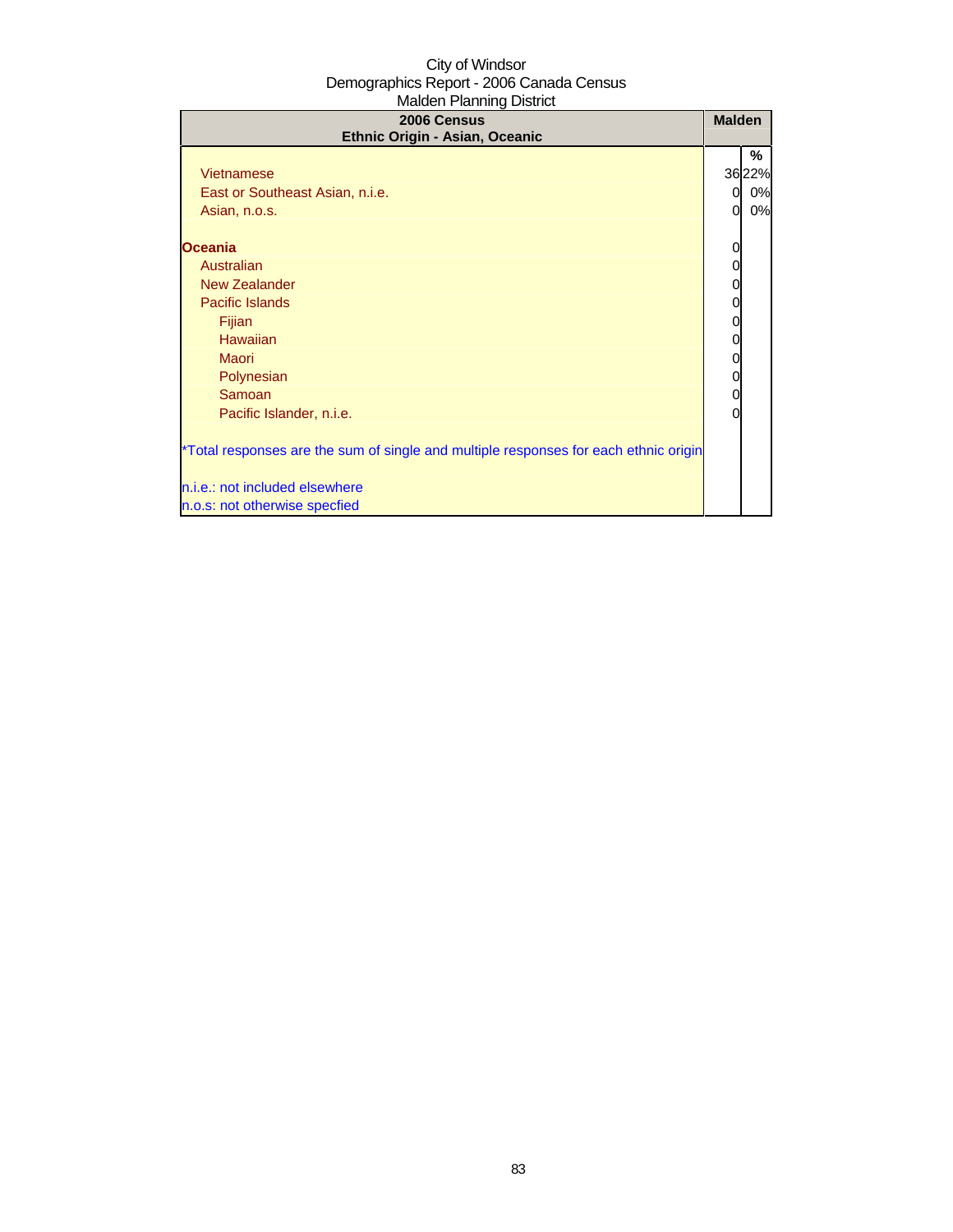# 2006 Census Ethnic Origin - Arab

| 2006 Census<br><b>Ethnic Origin - Arab</b>                                           | <b>Malden</b>  |         |
|--------------------------------------------------------------------------------------|----------------|---------|
|                                                                                      |                | %       |
| <b>Total Population by Ethnic Origin*</b>                                            | 1,997          |         |
| <b>Arab</b>                                                                          | 199            |         |
| Egyptian                                                                             | 10             | 5%      |
| Iraqi                                                                                | 10             | 5%      |
| Jordanian                                                                            | $\overline{0}$ | 0%      |
| <b>Kuwaiti</b>                                                                       | $\overline{0}$ | 0%      |
| Lebanese                                                                             |                | 155 78% |
| Libyan                                                                               | <sub>0</sub>   | 0%      |
| Maghrebi                                                                             | $\overline{0}$ | 0%      |
| Algerian                                                                             | $\overline{O}$ | $0\%$   |
| <b>Berber</b>                                                                        | $\overline{0}$ | 0%      |
| Moroccan                                                                             | $\overline{0}$ | 0%      |
| Tunisian                                                                             | $\Omega$       | $0\%$   |
| Maghrebi, n.i.e.                                                                     | $\overline{0}$ | 0%      |
| Palestinian                                                                          | $\overline{0}$ | 0%      |
| Saudi Arabian                                                                        | $\Omega$       | 0%      |
| Syrian                                                                               |                | 2512%   |
| Yemeni                                                                               | $\overline{0}$ | 0%      |
| Arab, n.i.e.                                                                         | 15             | 7%      |
| *Total responses are the sum of single and multiple responses for each ethnic origin |                |         |
| n.i.e.: not included elsewhere                                                       |                |         |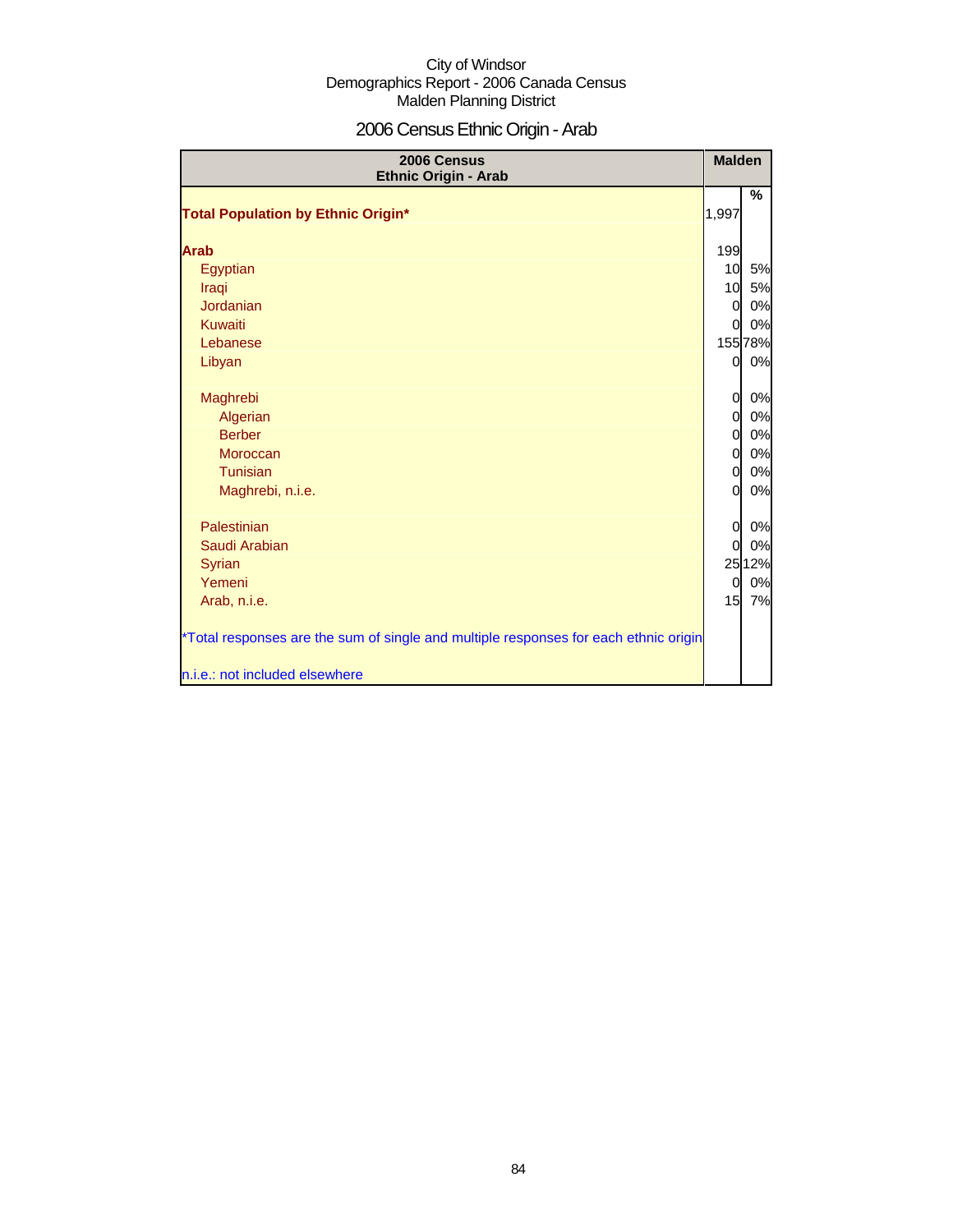# 2006 Census Ethnic Origin - African

| 2006 Census<br><b>Ethnic Origin - African</b> |                | <b>Malden</b> |
|-----------------------------------------------|----------------|---------------|
| <b>Total Population by Ethnic Origin*</b>     | 1,997          | $\%$          |
| <b>African</b>                                | 33             |               |
| Afrikaner                                     | $\overline{O}$ | 0%            |
| Akan                                          | $\overline{0}$ | 0%            |
| Amhara                                        | $\overline{0}$ | 0%            |
| Angolan                                       | $\overline{0}$ | 0%            |
| Ashanti                                       | $\overline{0}$ | 0%            |
| <b>Bantu</b>                                  | $\overline{0}$ | 0%            |
| <b>Black</b>                                  |                | 2370%         |
| <b>Burundian</b>                              | $\overline{a}$ | 0%            |
| Cameroonian                                   | $\overline{0}$ | 0%            |
| Chadian                                       | 0              | 0%            |
|                                               |                |               |
| Congolese (Zairian)                           | $\overline{0}$ | 0%            |
| Congolese, n.o.s.                             | $\mathbf 0$    | $0\%$         |
| <b>Dinka</b>                                  | $\mathbf 0$    | $0\%$         |
| <b>East African</b>                           | $\overline{O}$ | $0\%$         |
| Eritrean                                      | $\overline{O}$ | $0\%$         |
| Ethiopian                                     | $\overline{O}$ | 0%            |
| Gabonese                                      | $\overline{O}$ | $0\%$         |
| Gambian                                       | $\mathbf 0$    | $0\%$         |
| Ghanaian                                      | 0              | $0\%$         |
| Guinean, n.o.s.                               | 0              | $0\%$         |
| <b>Harari</b>                                 | $\overline{0}$ | 0%            |
| Ibo                                           | $\overline{O}$ | 0%            |
| <b>Ivorian</b>                                | $\overline{O}$ | $0\%$         |
| Kenyan                                        | $\overline{O}$ | $0\%$         |
| Malagasy                                      | $\overline{O}$ | $0\%$         |
| <b>Malian</b>                                 | $\mathbf 0$    | $0\%$         |
| <b>Mauritian</b>                              | 0              | $0\%$         |
| Nigerian                                      | 0              | $0\%$         |
| Oromo                                         | 0              | 0%            |
| Peulh                                         | $\overline{O}$ | 0%            |
| Rwandan                                       | $\overline{0}$ | 0%            |
| Senegalese                                    | $\mathbf 0$    | 0%            |
| Seychellois                                   | $\overline{O}$ | 0%            |
| Sierra Leonean                                | $\mathbf 0$    | 0%            |
| Somali                                        | $\mathbf 0$    | $0\%$         |
| South African                                 | $\overline{0}$ | $0\%$         |
| <b>Sudanese</b>                               | $\overline{0}$ | $0\%$         |
| Tanzanian                                     | $\overline{0}$ | $0\%$         |
| <b>Tigrian</b>                                | $\overline{0}$ | $0\%$         |
| <b>Togolese</b>                               | $\overline{0}$ | $0\%$         |
| Ugandan                                       | $\overline{0}$ | 0%            |
| Yoruba                                        | $\overline{0}$ | 0%            |
| Zambian                                       | $\overline{0}$ | 0%            |
| Zimbabwean                                    | 0              | 0%            |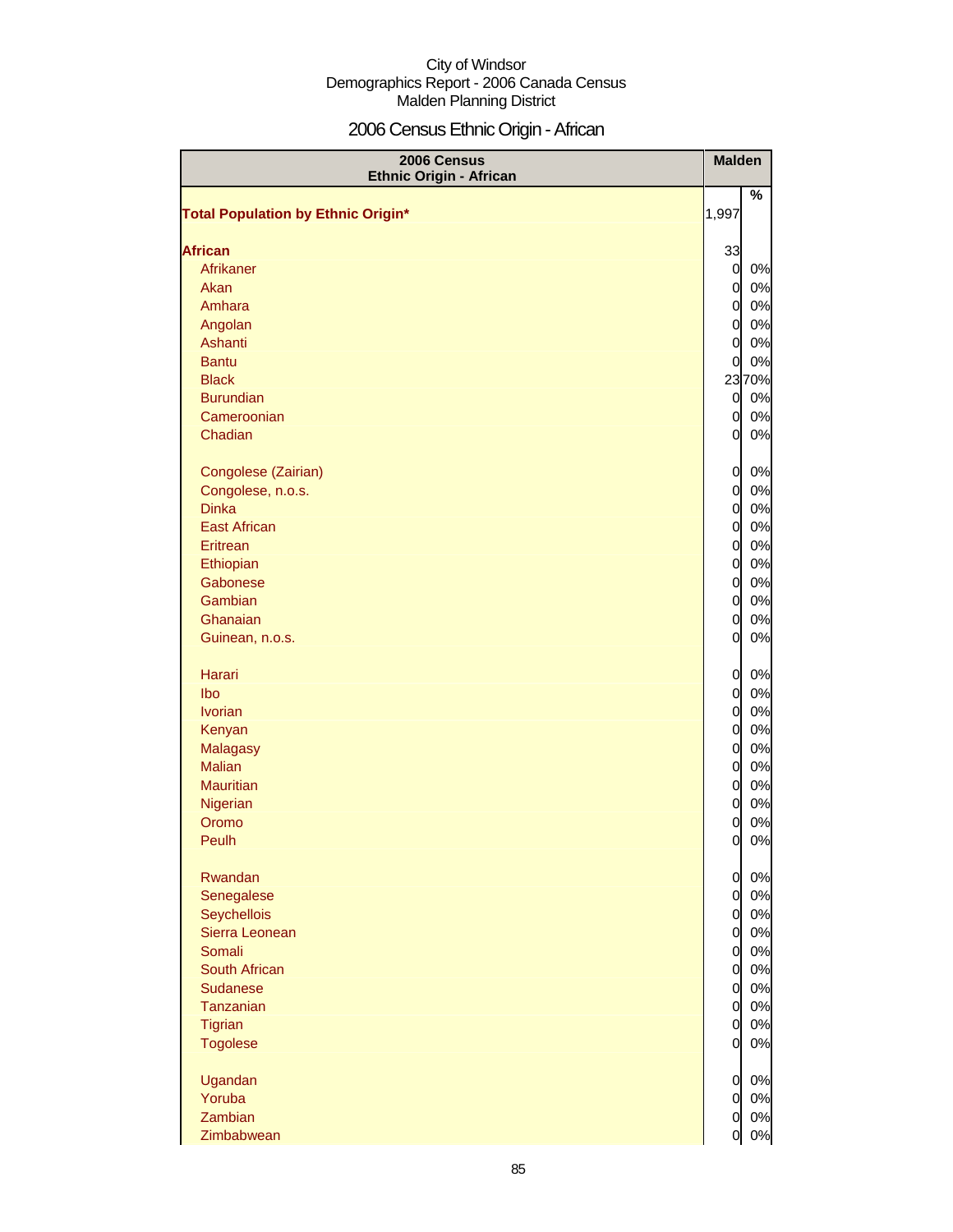| 2006 Census<br><b>Ethnic Origin - African</b>                                        | <b>Malden</b> |                   |
|--------------------------------------------------------------------------------------|---------------|-------------------|
| Zulu<br>African, n.i.e.                                                              |               | %<br>0%l<br>2060% |
| *Total responses are the sum of single and multiple responses for each ethnic origin |               |                   |
| n.i.e.: not included elsewhere<br>n.o.s: not otherwise specfied                      |               |                   |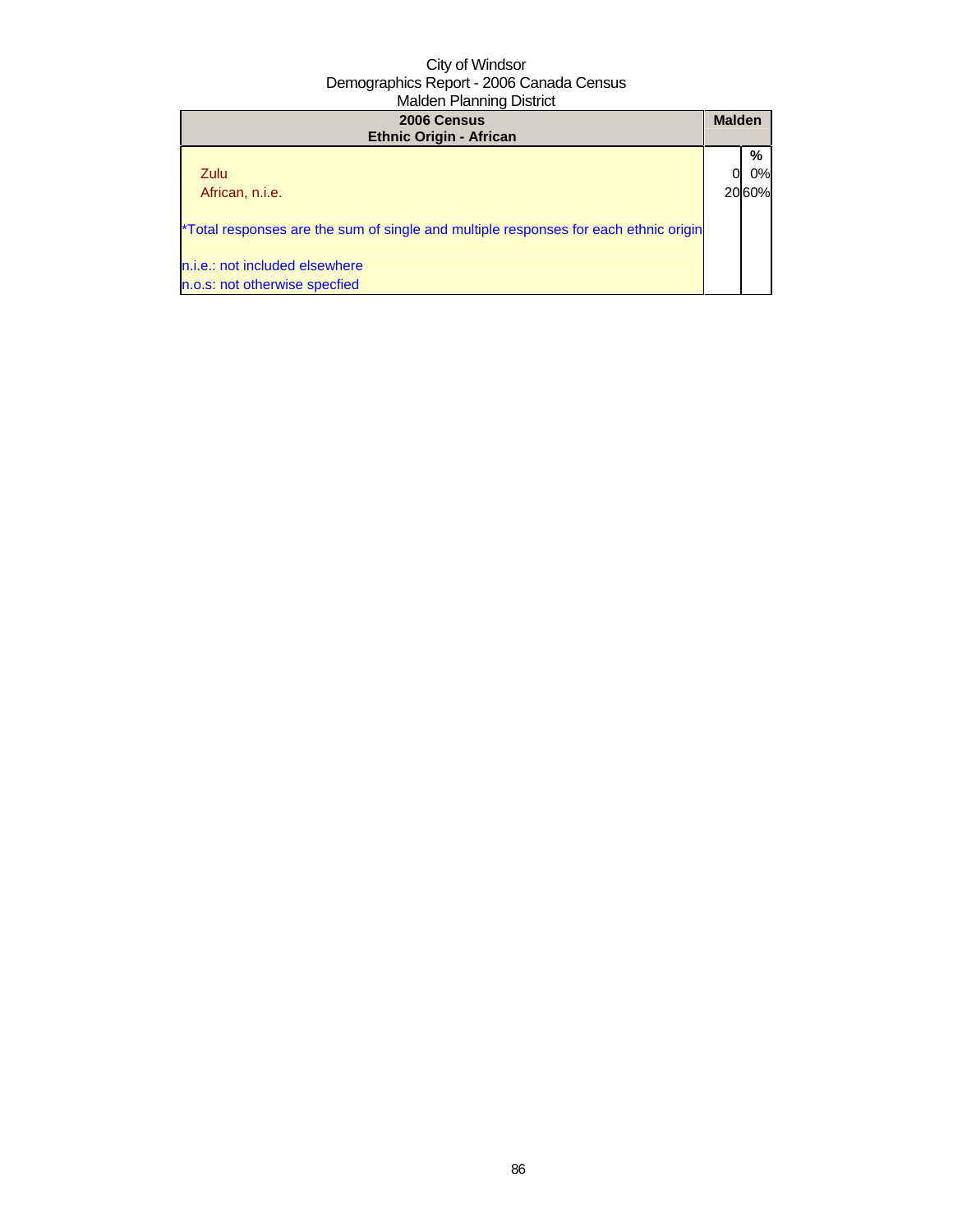# 2006 Census Ethnic Origin - Americas

| 2006 Census<br><b>Ethnic Origin - Americas</b> | <b>Malden</b>  |         |
|------------------------------------------------|----------------|---------|
| <b>Total Population by Ethnic Origin*</b>      | 1,997          | %       |
| <b>Latin, Central and South American</b>       | 14             |         |
| Aboriginal from Central/South America          | $\overline{0}$ | 0%      |
| Argentinian                                    | $\overline{0}$ | 0%      |
| <b>Belizean</b>                                | $\mathbf 0$    | 0%      |
| <b>Bolivian</b>                                | $\overline{0}$ | 0%      |
| <b>Brazilian</b>                               | $\mathbf 0$    | 0%      |
| Chilean                                        | $\mathbf 0$    | 0%      |
| Colombian                                      | $\mathbf 0$    | 0%      |
| <b>Costa Rican</b>                             | $\overline{0}$ | $0\%$   |
| Ecuadorian                                     | $\overline{0}$ | 0%      |
| Guatemalan                                     | $\overline{0}$ | $0\%$   |
|                                                |                |         |
| Hispanic                                       | $\overline{0}$ | 0%      |
| Honduran                                       | $\overline{O}$ | 0%      |
| Maya                                           | 0              | 0%      |
| Mexican                                        |                | 14 100% |
| Nicaraguan                                     | $\overline{0}$ | 0%      |
| Panamanian                                     | $\overline{O}$ | 0%      |
| Paraguayan                                     | $\overline{O}$ | $0\%$   |
| Peruvian                                       | $\overline{O}$ | 0%      |
| Salvadorean                                    | $\overline{0}$ | 0%      |
| Uruguayan                                      | $\overline{0}$ | 0%      |
|                                                |                |         |
| Venezuelan                                     | 0              | 0%      |
| Latin, Central or South American, n.i.e.       | 0              | 0%      |
| <b>Caribbean</b>                               | 30             |         |
| Antiguan                                       | $\overline{0}$ | 0%      |
| <b>Bahamian</b>                                | $\overline{0}$ | 0%      |
| <b>Barbadian</b>                               | $\overline{0}$ | $0\%$   |
| <b>Bermudan</b>                                | $\overline{O}$ | 0%      |
| Carib                                          | 0              | 0%      |
| Cuban                                          | 0              | 0%      |
| Dominican, n.o.s.                              | $\overline{O}$ | 0%      |
| Grenadian                                      | $\overline{0}$ | 0%      |
| Guyanese                                       | $\overline{0}$ | $0\%$   |
| <b>Haitian</b>                                 | 0              | 0%      |
|                                                |                |         |
| Jamaican                                       |                | 30 100% |
| Kittitian/Nevisian                             | 0              | 0%      |
| <b>Martinican</b>                              | $\overline{0}$ | 0%      |
| Montserratan                                   | $\overline{0}$ | 0%      |
| <b>Puerto Rican</b>                            | $\mathbf 0$    | 0%      |
| St. Lucian                                     | $\overline{0}$ | $0\%$   |
| Trinidadian/Tobagonian                         | $\overline{0}$ | $0\%$   |
| Vincentian/Grenadinian                         | $\overline{0}$ | $0\%$   |
| <b>West Indian</b>                             | $\overline{0}$ | $0\%$   |
| Caribbean, n.i.e.                              | 0              | 0%      |
|                                                |                |         |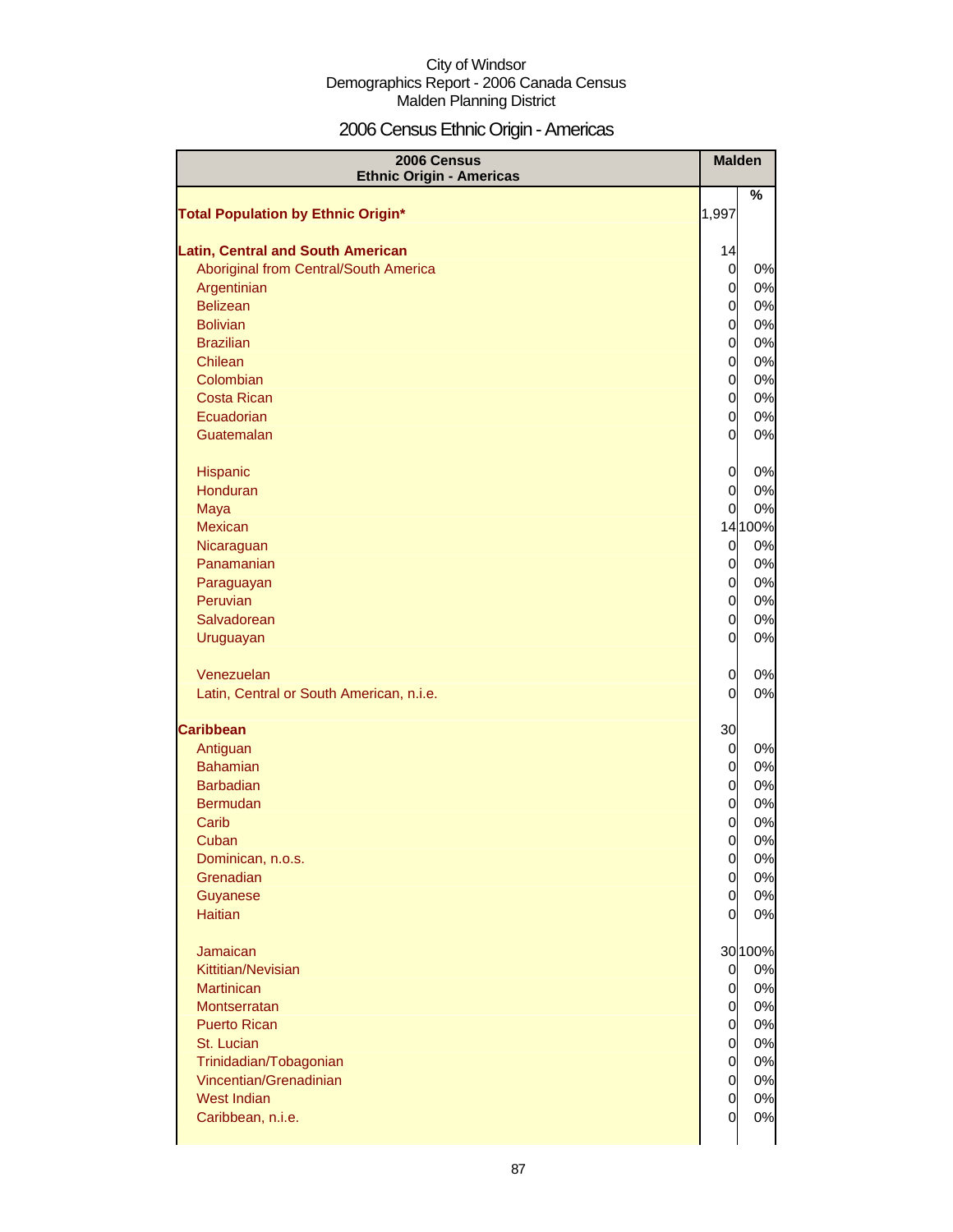| 2006 Census<br><b>Ethnic Origin - Americas</b>                                       | <b>Malden</b> |     |
|--------------------------------------------------------------------------------------|---------------|-----|
|                                                                                      |               | %   |
| <b>North American</b>                                                                | 351           |     |
| American                                                                             | 15            | 4%  |
| Canadian                                                                             | 339           | 96% |
| Newfoundlander                                                                       | 0             | 0%  |
| <b>Nova Scotian</b>                                                                  | 0             | 0%  |
| Ontarian                                                                             | 0             | 0%  |
| Québécois                                                                            | 0             | 0%  |
| Other provincial or regional groups                                                  | 0             | 0%  |
| <b>North American Aboriginal</b>                                                     | 61            |     |
| Inuit                                                                                | 0             | 0%  |
| <b>Métis</b>                                                                         | 15            | 25% |
| North American Indian                                                                | 53            | 87% |
| *Total responses are the sum of single and multiple responses for each ethnic origin |               |     |
| n.i.e.: not included elsewhere                                                       |               |     |
| n.o.s: not otherwise specfied                                                        |               |     |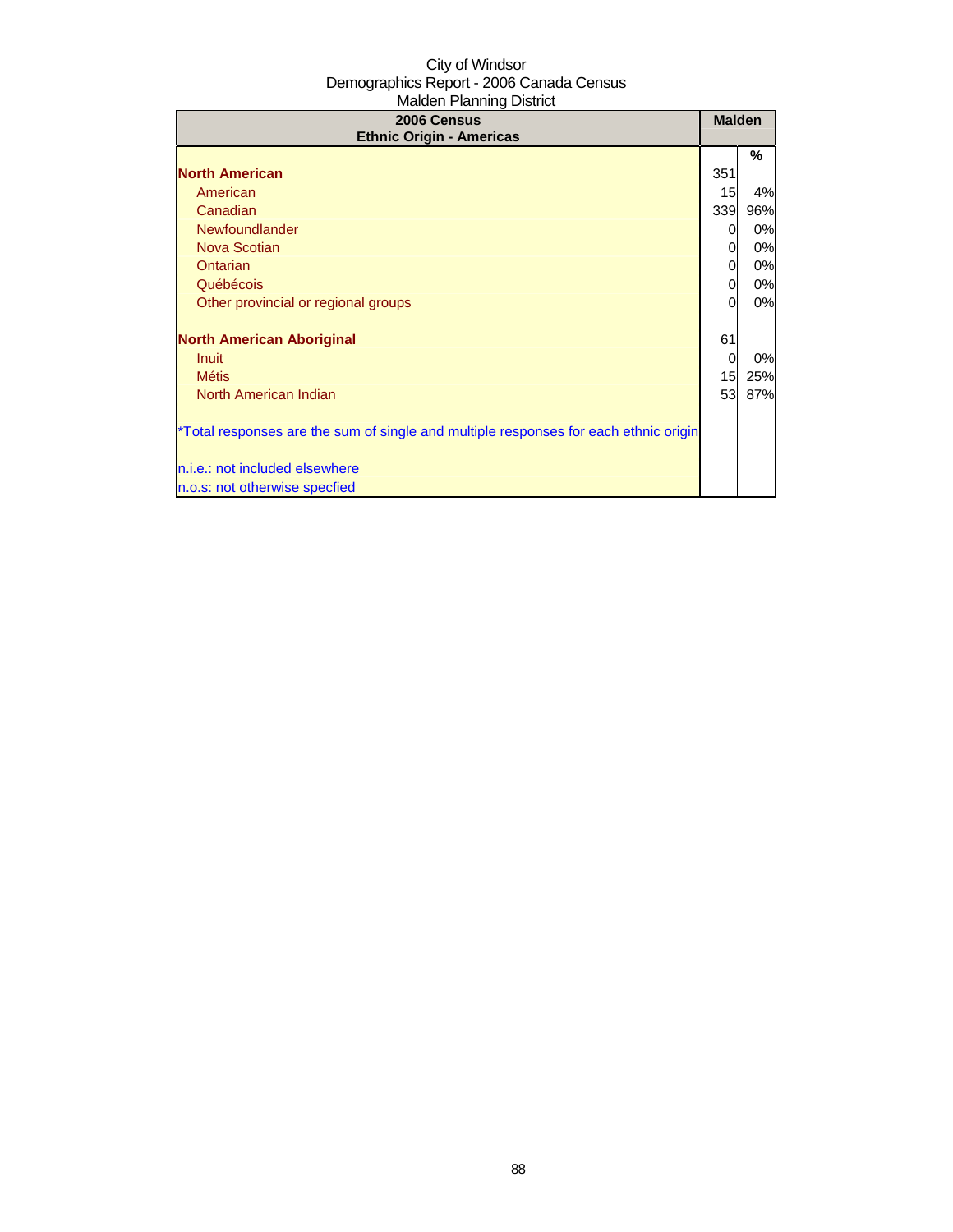### 2006 Census Visible Minorities

| 2006 Census<br><b>Visible Minorities</b>               | <b>Malden</b>                             |                     |
|--------------------------------------------------------|-------------------------------------------|---------------------|
| <b>Total Population by Visible Minority Groups</b>     | 2,002                                     | %                   |
| <b>Visible minorities</b>                              |                                           | 44622%              |
| Top 3 visible minorities                               | Chinese <sup>32%</sup><br>South Asian 15% | Arab <sub>27%</sub> |
| <b>Chinese</b>                                         | 140                                       | 7%                  |
| South Asian                                            | 64                                        | 3%                  |
| <b>Black</b>                                           | 48                                        | 2%                  |
| Filipino                                               | 17                                        | 1%                  |
| <b>Latin American</b>                                  | 14                                        | 1%                  |
| <b>Southeast Asian</b>                                 | 19                                        | 1%                  |
| Arab                                                   | 120                                       | 6%                  |
| <b>West Asian</b>                                      | 14                                        | 1%                  |
| Korean                                                 | 0                                         | 0%                  |
| Japanese                                               | 0                                         | 0%                  |
| Visible minority, n.i.e.                               | 0                                         | 0%                  |
| Multiple visible minority                              | 10                                        | 0%                  |
| Not a visible minority (includes white and aboriginal) | 1,54877%                                  |                     |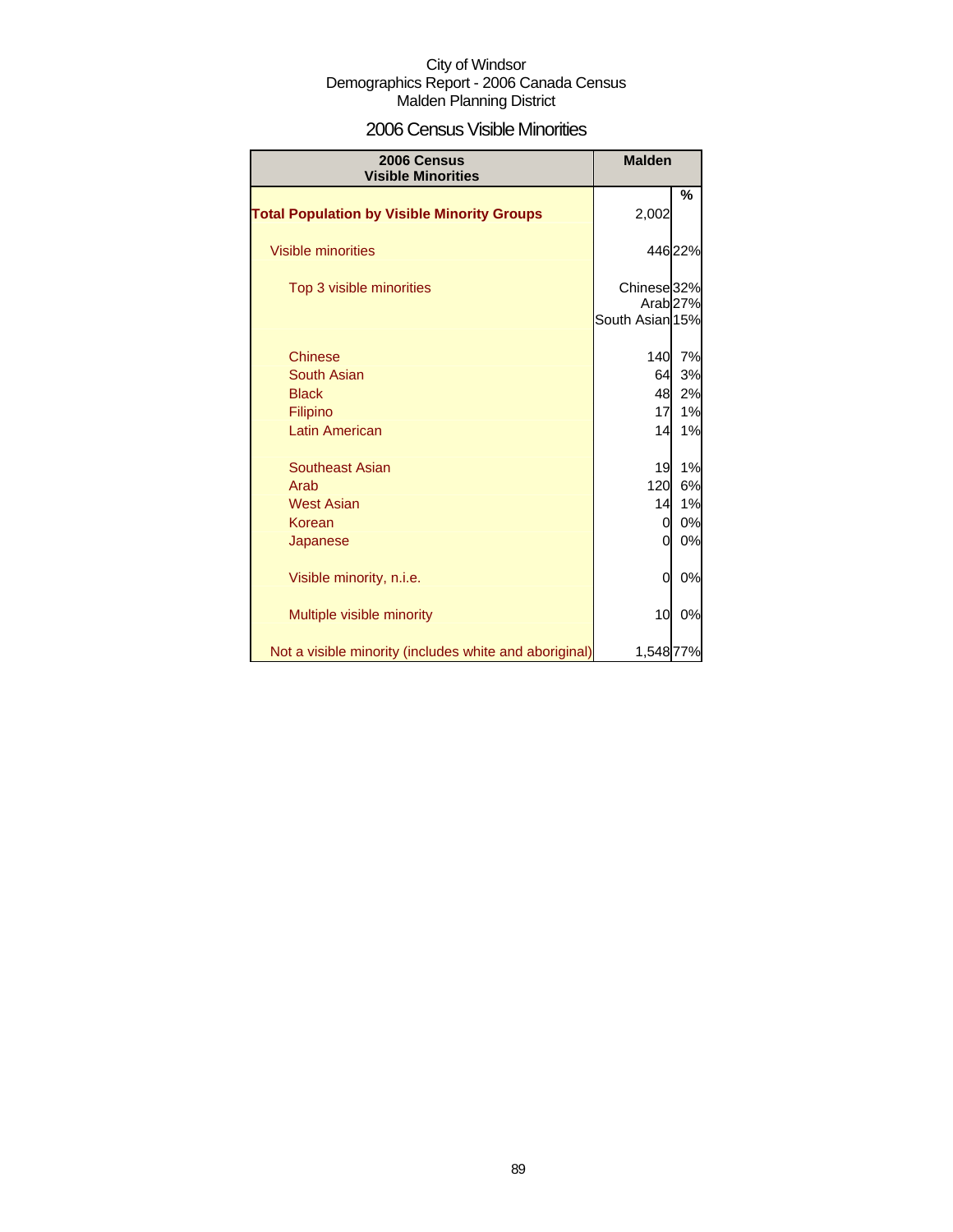# 2006 Census 2005 Employment Income by Sex and Work Activity

| 2006 Census<br>2005 Employment Income by Sex and Work Activity                                                                                                                                                            | <b>Malden</b> |        |
|---------------------------------------------------------------------------------------------------------------------------------------------------------------------------------------------------------------------------|---------------|--------|
|                                                                                                                                                                                                                           |               | %      |
| Total Population 15 years and over with employment income                                                                                                                                                                 | 1,192         |        |
| Average employment income                                                                                                                                                                                                 | \$36,328      |        |
| Worked full year, full time                                                                                                                                                                                               |               | 53845% |
| Average employment income                                                                                                                                                                                                 | \$50,153      |        |
| Worked part year or part time                                                                                                                                                                                             |               | 56347% |
| Average employment income                                                                                                                                                                                                 | \$28,335      |        |
| Males 15 years and over with employment income                                                                                                                                                                            | 620           |        |
| Average employment income                                                                                                                                                                                                 | \$44,056      |        |
| Worked full year, full time                                                                                                                                                                                               |               | 30048% |
| Average employment income                                                                                                                                                                                                 | \$54,615      |        |
| Worked part year or part time                                                                                                                                                                                             |               | 26242% |
| Average employment income                                                                                                                                                                                                 | \$40,115      |        |
| Females 15 years and over with employment income                                                                                                                                                                          | 555           |        |
| Average employment income                                                                                                                                                                                                 | \$27,717      |        |
| Worked full year, full time                                                                                                                                                                                               |               | 22340% |
| Average employment income                                                                                                                                                                                                 | \$44,113      |        |
| Worked part year or part time                                                                                                                                                                                             |               | 30655% |
| Average employment income                                                                                                                                                                                                 | \$18,083      |        |
| Note that the sum of "worked full year, full time" and "worked part year or part time" counts may not equal<br>"persons with employment income". This is due to persons reporting employment income from a previous year. |               |        |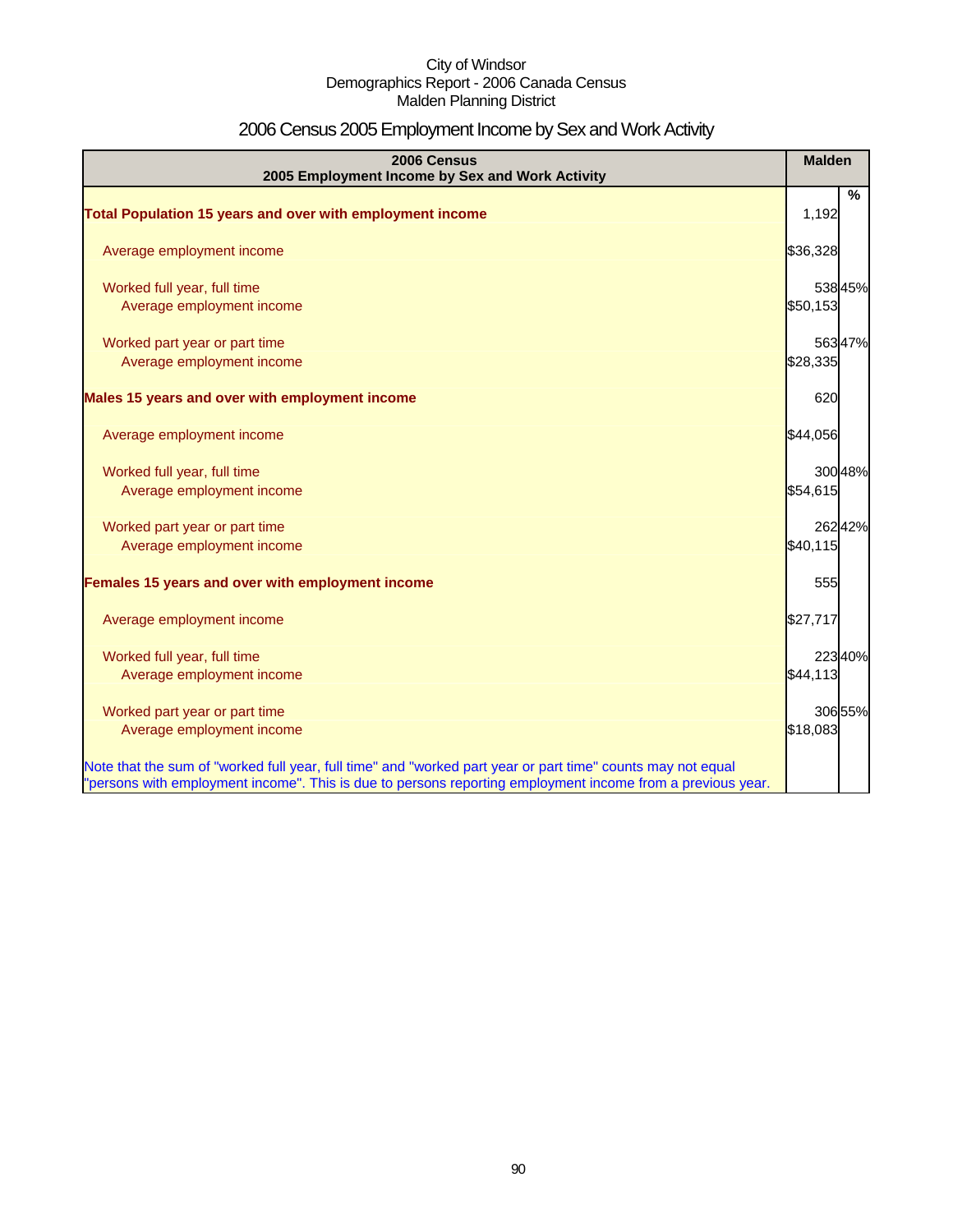| 2006 Census<br>2005 Individual Income by Sex Comparison |                            | <b>Malden</b> |              |               |                |        |
|---------------------------------------------------------|----------------------------|---------------|--------------|---------------|----------------|--------|
|                                                         | <b>Total</b><br>Population | $\frac{9}{6}$ | <b>Males</b> | $\frac{0}{0}$ | <b>Females</b> | $\%$   |
| Population 15 years and over                            | 1,630                      |               | 827          |               | 802            |        |
| Without income                                          | 86                         | 5%            |              | 35 4%         | 61             | 8%     |
| With income                                             | 1,546 95%                  |               |              | 79296%        |                | 75394% |
| <b>Population 15 years and over by Income</b>           | 1,546                      |               | 792          |               | 753            |        |
| <b>Under \$1,000</b>                                    | 50                         | 3%            | 54           | 7%            | $\mathbf 0$    | 0%     |
| $$1,000 - $2,999$                                       | 49                         | 3%            | 10           | 1%            | 52             | 7%     |
| $$3,000 - $4,999$                                       | 35                         | 2%            | 15           | 2%            | 25             | 3%     |
| $$5,000 - $6,999$                                       | 79                         | 5%            | 40           | 5%            | 39             | 5%     |
| $$7,000 - $9,999$                                       | 99                         | 6%            | 15           | 2%            |                | 7910%  |
| $$10,000 - $11,999$                                     | 69                         | 4%            | 35           | 4%            | 32             | 4%     |
| \$12,000 - \$14,999                                     | 101                        | 7%            | 39           | 5%            | 59             | 8%     |
| \$15,000 - \$19,999                                     | 124                        | 8%            | 47           | 6%            | 70             | 9%     |
| \$20,000 - \$24,999                                     | 81                         | 5%            | 22           | 3%            | 49             | 7%     |
| \$25,000 - \$29,999                                     | 133                        | 9%            | 64           | 8%            |                | 7610%  |
| \$30,000 - \$34,999                                     | 79                         | 5%            | 64           | 8%            | 15             | 2%     |
| \$35,000 - \$39,999                                     | 105                        | 7%            | 46           | 6%            | 54             | 7%     |
| \$40,000 - \$44,999                                     | 64                         | 4%            | 34           | 4%            | 42             | 6%     |
| \$45,000 - \$49,999                                     | 81                         | <b>5%</b>     | 44           | 6%            | 37             | 5%     |
| \$50,000 - \$59,999                                     | 96                         | 6%            | 61           | 8%            | 37             | 5%     |
| \$60,000 and over                                       |                            | 285 18%       |              | 207 26%       | 64             | 9%     |
| Dominant Income Range                                   | Over \$60K                 |               | Over \$60K   |               | \$7K - \$10K   |        |
| Median Income                                           | \$27,944                   |               | \$34,505     |               | \$20,920       |        |
| Average Income                                          | \$34,984                   |               | \$42,412     |               | \$27,192       |        |

# 2006 Census 2005 Individual Income by Sex Comparison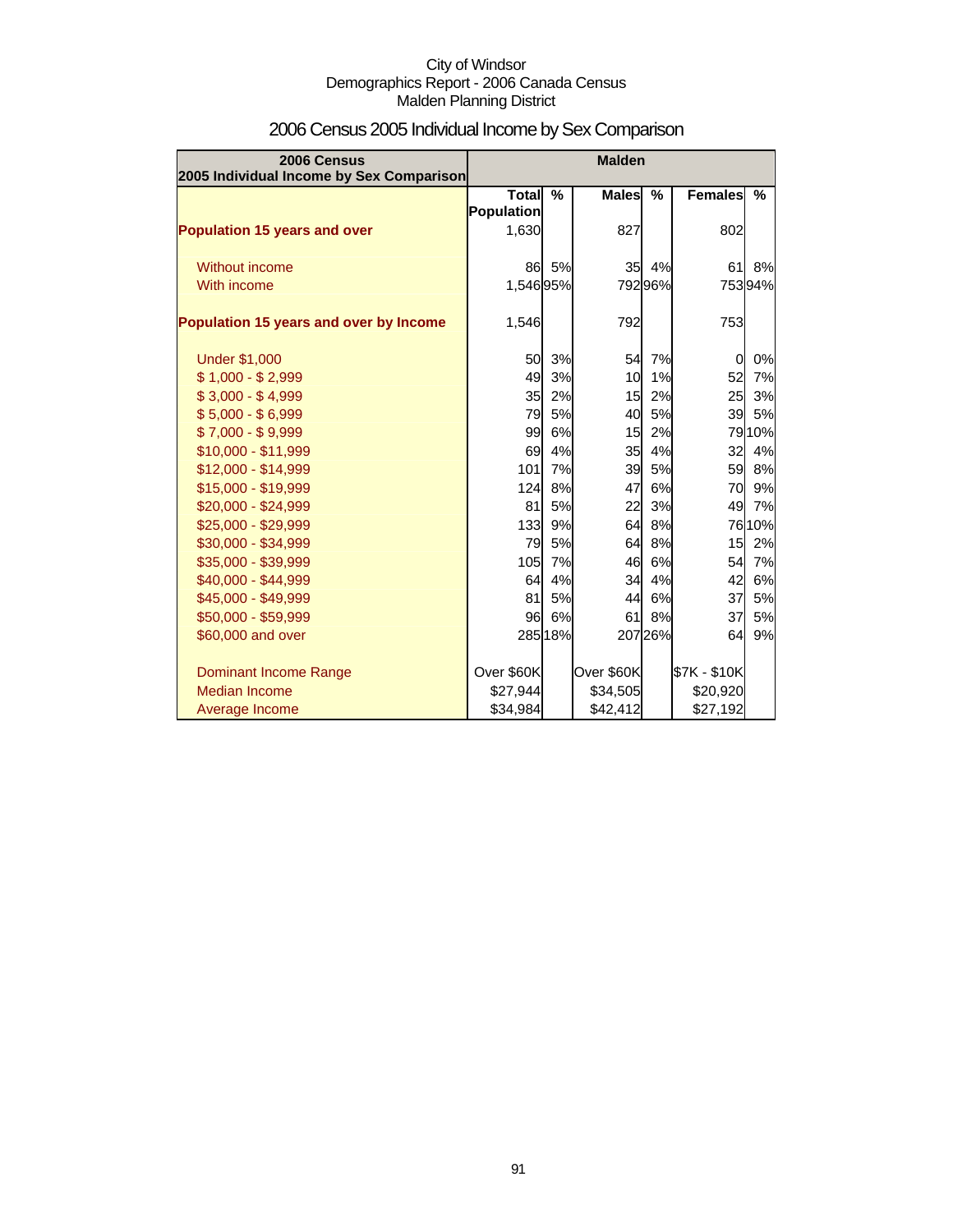# 2006 Census 2005 Individual Income by Sex

| 2006 Census<br>2005 Individual Income by Sex | <b>Malden</b> |         |
|----------------------------------------------|---------------|---------|
|                                              |               | %       |
| <b>Population 15 years and over</b>          | 1,630         |         |
| Without income                               | 86            | 5%      |
| With income                                  | 1,54695%      |         |
|                                              |               |         |
| Population 15 years and over by Income       | 1,546         |         |
| <b>Under \$1,000</b>                         | 50            | 3%      |
| $$1,000 - $2,999$                            | 49            | 3%      |
| $$3,000 - $4,999$                            | 35            | 2%      |
| $$5,000 - $6,999$                            | 79            | 5%      |
| $$7,000 - $9,999$                            | 99            | 6%      |
| \$10,000 - \$11,999                          | 69            | 4%      |
| \$12,000 - \$14,999                          | 101           | 7%      |
| \$15,000 - \$19,999                          | 124           | 8%      |
| \$20,000 - \$24,999                          | 81I           | 5%      |
| \$25,000 - \$29,999                          | 133           | 9%      |
| \$30,000 - \$34,999                          | 79            | 5%      |
| \$35,000 - \$39,999                          | 105           | 7%      |
| \$40,000 - \$44,999                          | 64            | 4%      |
| \$45,000 - \$49,999                          | 81            | 5%      |
| \$50,000 - \$59,999                          | 96            | 6%      |
| \$60,000 and over                            |               | 28518%  |
| Dominant income range                        | Over \$60K    |         |
| Average income                               | \$34,984      |         |
| <b>Median income</b>                         | \$27,944      |         |
| <b>Males 15 years and over</b>               | 827           |         |
| Without income                               | 35            | 4%      |
| With income                                  |               | 79296%  |
| <b>Males 15 years and over by Income</b>     | 792           |         |
| <b>Under \$1,000</b>                         | 54            | 7%      |
| $$1,000 - $2,999$                            | 10            | 1%      |
| $$3,000 - $4,999$                            | 15            | 2%      |
| $$5,000 - $6,999$                            | 40            | 5%      |
| $$7,000 - $9,999$                            | 15            | 2%      |
| \$10,000 - \$11,999                          | 35            | 4%      |
| \$12,000 - \$14,999                          | 39            | 5%      |
| \$15,000 - \$19,999                          | 47            | 6%      |
| \$20,000 - \$24,999                          | 22            | 3%      |
| \$25,000 - \$29,999                          | 64            | 8%      |
| \$30,000 - \$34,999                          | 64            | 8%      |
| \$35,000 - \$39,999                          | 46            | 6%      |
| \$40,000 - \$44,999                          | 34            | 4%      |
| \$45,000 - \$49,999                          | 44            | 6%      |
| \$50,000 - \$59,999                          | 61            | 8%      |
| \$60,000 and over                            |               | 207 26% |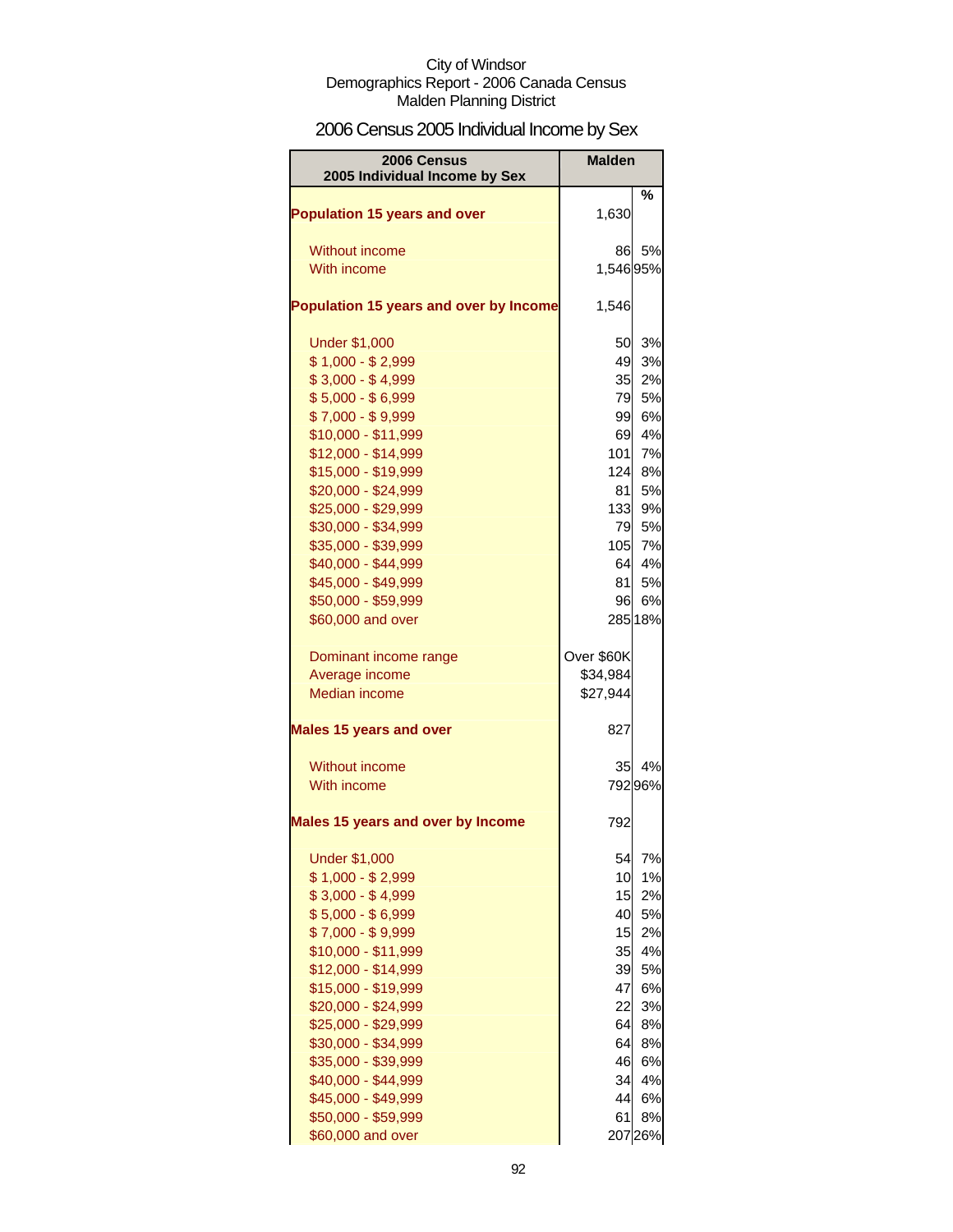| ואומועסו ו ומווווווען טוסנווענ<br>2006 Census | <b>Malden</b> |          |  |
|-----------------------------------------------|---------------|----------|--|
| 2005 Individual Income by Sex                 |               |          |  |
|                                               |               | %        |  |
|                                               |               |          |  |
| Dominant income range                         | Over \$60K    |          |  |
|                                               |               |          |  |
| <b>Median income</b>                          | \$34,505      |          |  |
| Average income                                | \$42,412      |          |  |
| <b>Females 15 years and over</b>              | 802           |          |  |
|                                               |               |          |  |
| Without income                                | 61            | 8%       |  |
| With income                                   |               | 75394%   |  |
|                                               |               |          |  |
| Females 15 years and over by Income           | 753           |          |  |
|                                               |               |          |  |
| <b>Under \$1,000</b>                          | 0             | 0%       |  |
| $$1,000 - $2,999$<br>$$3,000 - $4,999$        | 52            | 7%<br>3% |  |
| $$5,000 - $6,999$                             | 25<br>39      | 5%       |  |
| $$7,000 - $9,999$                             |               | 79 10%   |  |
| \$10,000 - \$11,999                           | 32            | 4%       |  |
| \$12,000 - \$14,999                           | 59            | 8%       |  |
| \$15,000 - \$19,999                           | 70            | 9%       |  |
| \$20,000 - \$24,999                           | 49            | 7%       |  |
| \$25,000 - \$29,999                           |               | 76 10%   |  |
| \$30,000 - \$34,999                           | 15            | 2%       |  |
| \$35,000 - \$39,999                           | 54            | 7%       |  |
| \$40,000 - \$44,999                           | 42            | 6%       |  |
| \$45,000 - \$49,999                           | 37            | 5%       |  |
| \$50,000 - \$59,999                           | 37            | 5%       |  |
| \$60,000 and over                             | 64            | 9%       |  |
| Dominant income range                         | \$7K - \$10K  |          |  |
|                                               |               |          |  |
| Median income                                 | \$20,920      |          |  |
| Average income                                | \$27,192      |          |  |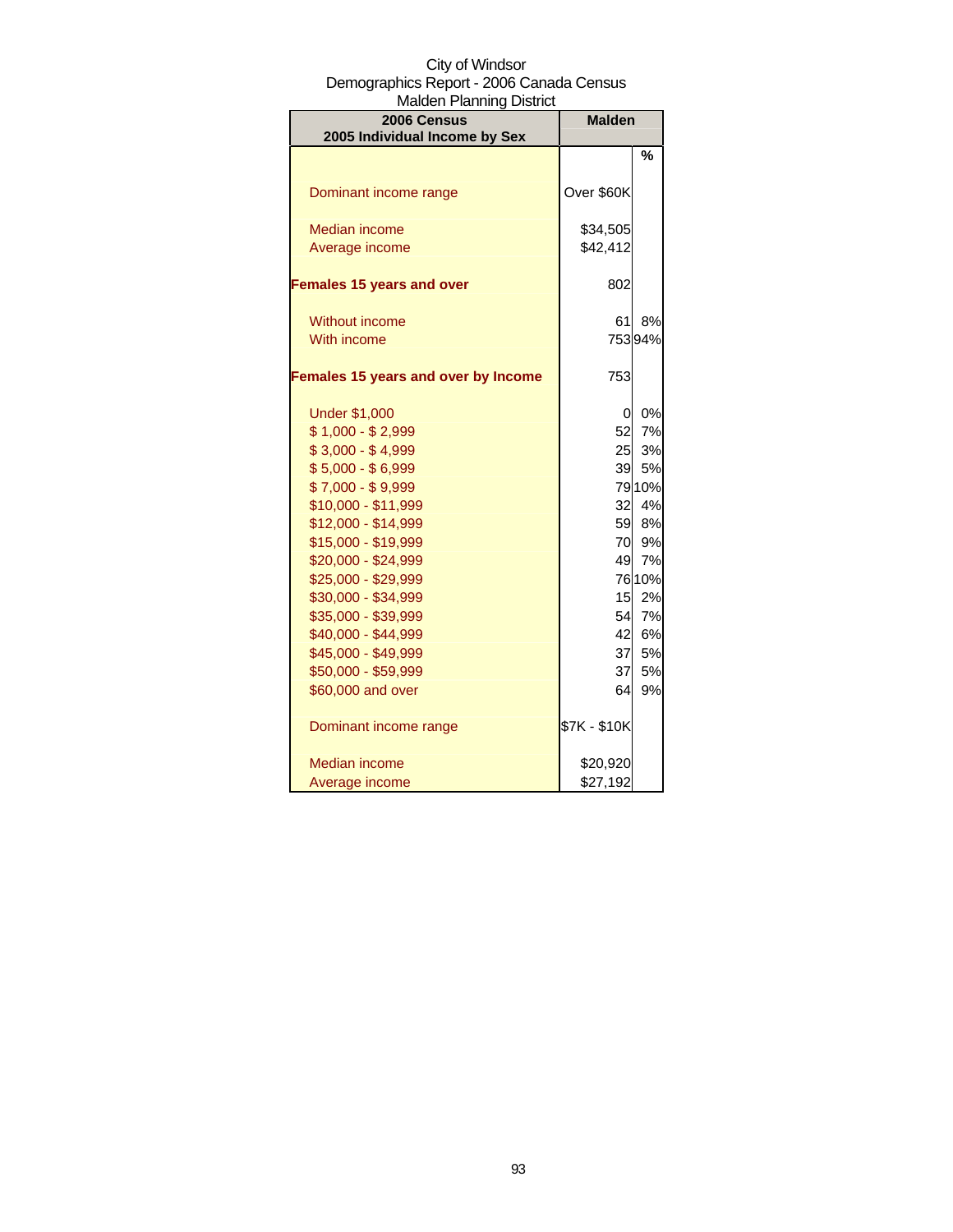# 2006 Census 2005 Individual After-Tax Income by Sex

| 2006 Census                                      | <b>Malden</b> |              |
|--------------------------------------------------|---------------|--------------|
| 2005 Individual After-Tax Income by Sex          |               | %            |
| <b>Population 15 years and over</b>              | 1,635         |              |
|                                                  |               |              |
| Without income                                   | 94            | 6%           |
| With income                                      | 1,550 95%     |              |
| Population 15 years and over by after-tax income | 1,550         |              |
| <b>Under \$1,000</b>                             | 50            | 3%           |
| \$1,000 to \$2,999                               | 45            | 3%           |
| \$3,000 to \$4,999                               | 34            | 2%           |
| \$5,000 to \$6,999                               | 79            | 5%           |
| \$7,000 to \$9,999                               | 97            | 6%           |
| \$10,000 to \$11,999                             | 84            | 5%           |
| \$12,000 to \$14,999                             | 93            | 6%           |
| \$15,000 to \$19,999                             |               | 15110%       |
| \$20,000 to \$24,999<br>\$25,000 to \$29,999     | 130           | 8%<br>130 8% |
| \$30,000 to \$34,999                             |               | 119 8%       |
| \$35,000 to \$39,999                             |               | 123 8%       |
| \$40,000 to \$44,999                             |               | 98 6%        |
| \$45,000 to \$49,999                             | 40            | 3%           |
| \$50,000 and over                                |               | 268 17%      |
| Dominant income range                            | Over \$50K    |              |
| Median after-tax income                          | \$25,296      |              |
| Average after-tax income                         | \$29,683      |              |
| <b>Males 15 years and over</b>                   | 839           |              |
| Without income                                   | 35            | 4%           |
| With income                                      |               | 79795%       |
| Males 15 years and over by after-tax income      | 797           |              |
| <b>Under \$1,000</b>                             | 35            | 4%           |
| \$1,000 to \$2,999                               | 10            | 1%           |
| \$3,000 to \$4,999                               |               | 15 2%        |
| \$5,000 to \$6,999                               |               | 40 5%        |
| \$7,000 to \$9,999                               |               | 20 3%        |
| \$10,000 to \$11,999                             |               | 45 6%        |
| \$12,000 to \$14,999                             | 34            | 4%           |
| \$15,000 to \$19,999                             | 54            | 7%           |
| \$20,000 to \$24,999                             | 54            | 7%           |
| \$25,000 to \$29,999                             |               | 82 10%       |
| \$30,000 to \$34,999                             | 75            | 9%<br>44 6%  |
| \$35,000 to \$39,999<br>\$40,000 to \$44,999     | 61            | 8%           |
| \$45,000 to \$49,999                             | 20            | 2%           |
| \$50,000 and over                                |               | 209 26%      |
| Dominant income range                            | Over \$50K    |              |
|                                                  |               |              |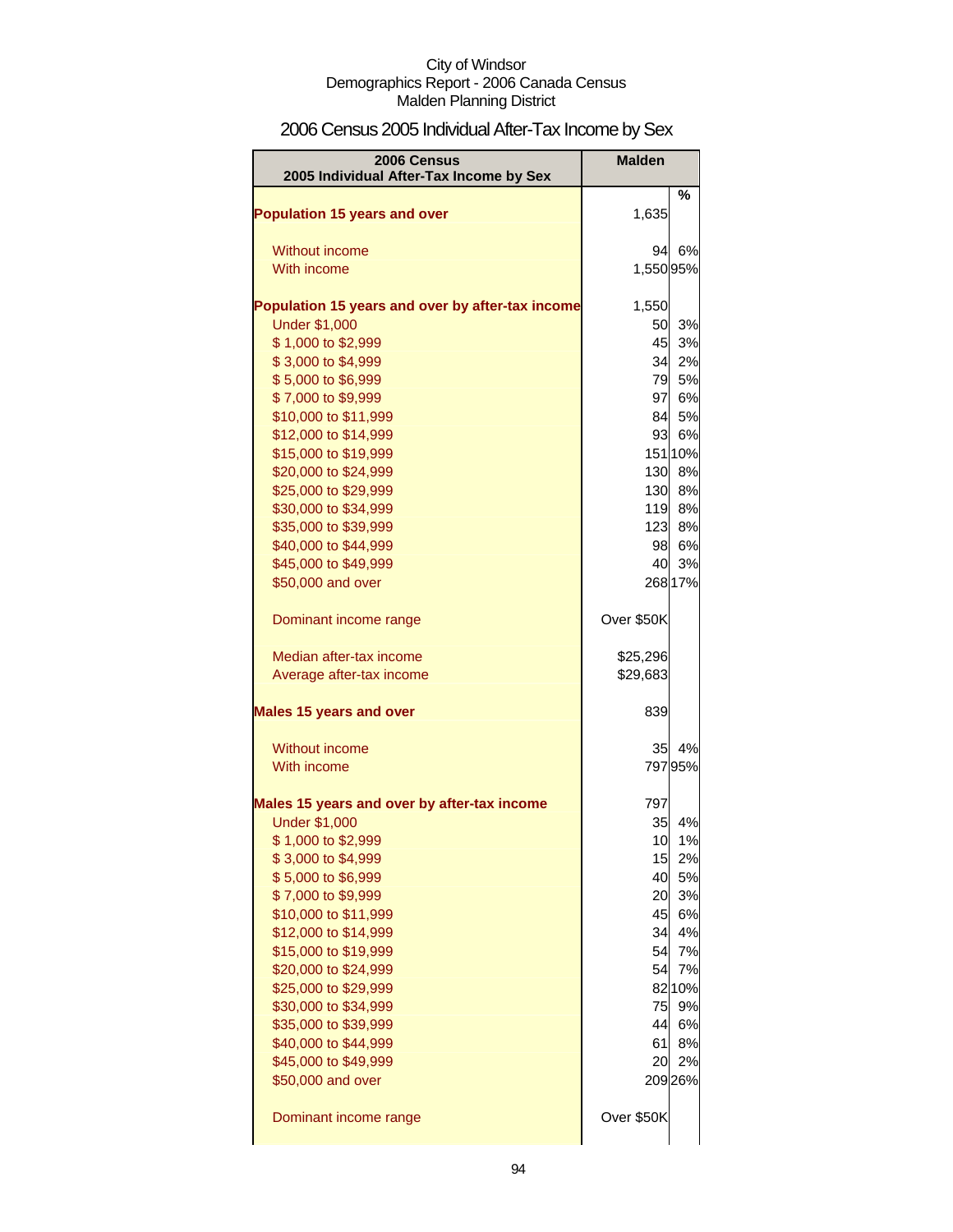| 2006 Census<br>2005 Individual After-Tax Income by Sex | <b>Malden</b>  |               |
|--------------------------------------------------------|----------------|---------------|
|                                                        |                | $\frac{0}{2}$ |
| Median after-tax income                                | \$30,710       |               |
| Average after-tax income                               | \$35,090       |               |
| <b>Females 15 years and over</b>                       | 798            |               |
| Without income                                         | 49             | 6%            |
| With income                                            |                | 74694%        |
| Females 15 years and over by after-tax income          | 746            |               |
| <b>Under \$1,000</b>                                   | 0              | 0%            |
| \$1,000 to \$2,999                                     | 42             | 6%            |
| \$3,000 to \$4,999                                     | 29             | 4%            |
| \$5,000 to \$6,999                                     |                | 54 7%         |
| \$7,000 to \$9,999                                     |                | 74 10%        |
| \$10,000 to \$11,999                                   |                | 42 6%         |
| \$12,000 to \$14,999                                   |                | 50 7%         |
| \$15,000 to \$19,999                                   |                | 8411%         |
| \$20,000 to \$24,999                                   |                | 7911%         |
| \$25,000 to \$29,999                                   |                | 44 6%         |
| \$30,000 to \$34,999                                   |                | 49 7%         |
| \$35,000 to \$39,999                                   | 69             | 9%            |
| \$40,000 to \$44,999                                   | 35             | 5%            |
| \$45,000 to \$49,999                                   | 5              | 1%            |
| \$50,000 and over                                      | 59             | 8%            |
| Dominant income range                                  | \$15K to \$20K |               |
| Median after-tax income                                | \$18,921       |               |
| Average after-tax income                               | \$23,986       |               |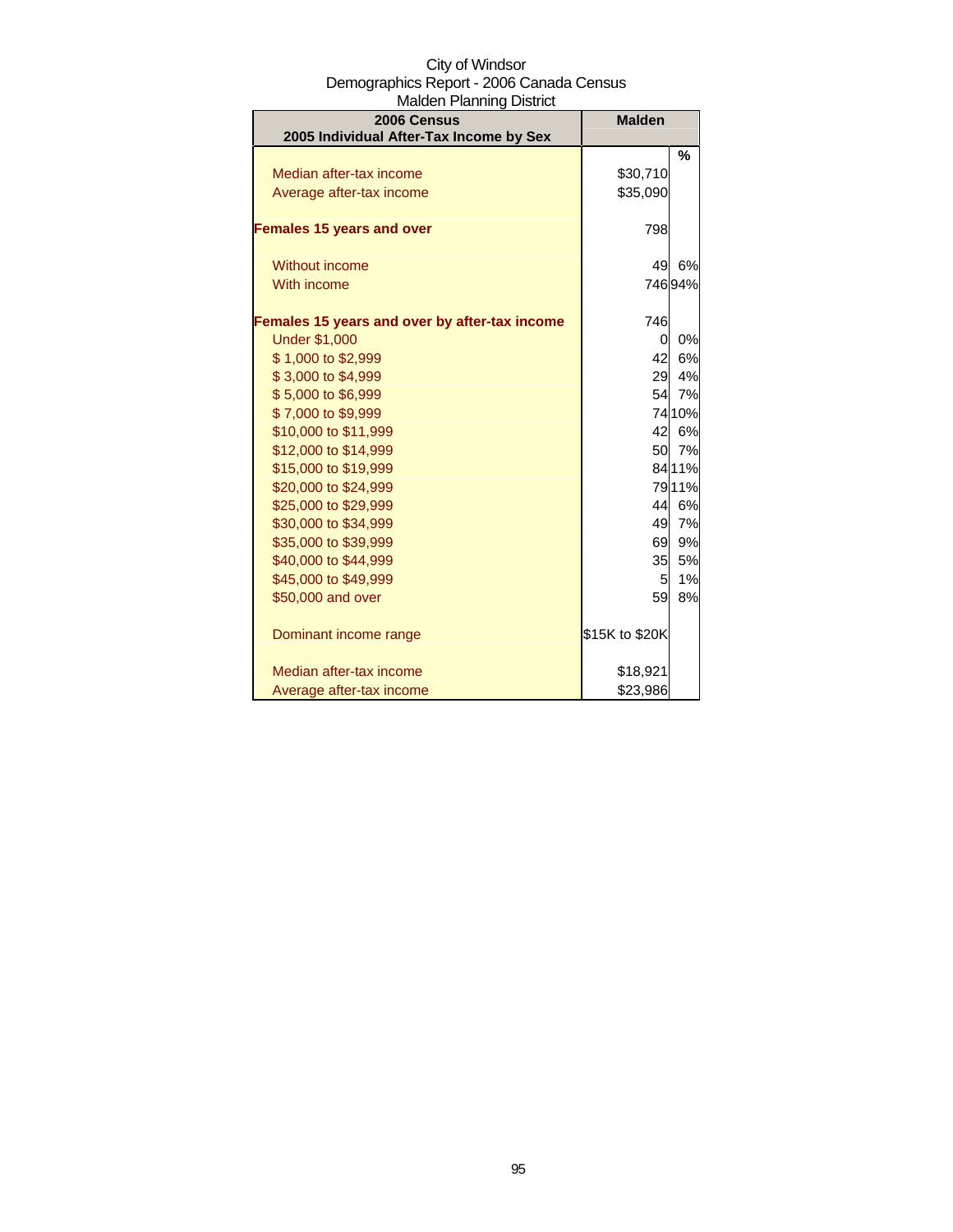# 2006 Census 2005 Family Income

| 2006 Census<br>2005 Family Income                | <b>Malden</b> |         |
|--------------------------------------------------|---------------|---------|
| <b>Total Census Families by Income</b>           | 574           | %       |
| <b>Under \$10,000</b>                            | 10            | 2%      |
| \$10,000 - \$19,999                              | 0             | 0%      |
| \$20,000 - \$29,999                              | 40            | 7%      |
| \$30,000 - \$39,999                              | 36            | 6%      |
| \$40,000 - \$49,999                              |               | 69 12%  |
| \$50,000 - \$59,999                              |               | 59 10%  |
| \$60,000 - \$69,999                              |               | 66 12%  |
| \$70,000 - \$79,999                              |               | 69 12%  |
| \$80,000 - \$89,999                              | 52            | 9%      |
| \$90,000 - \$99,999                              | 30            | 5%      |
| \$100,000 and over                               |               | 13524%  |
| Dominant income range                            | Over \$100K   |         |
| <b>Median income</b>                             | \$70,339      |         |
| Average income                                   | \$78,503      |         |
| <b>Couple Families by Income</b>                 | 474           |         |
| <b>Under \$10,000</b>                            | 0             | 0%      |
| \$10,000 - \$19,999                              | οl            | 0%      |
| \$20,000 - \$29,999                              | 35            | 7%      |
| \$30,000 - \$39,999                              | 29            | 6%      |
| \$40,000 - \$49,999                              |               | 57 12%  |
| \$50,000 - \$59,999                              |               | 55 11%  |
| \$60,000 - \$69,999                              | 44            | 9%      |
| \$70,000 - \$79,999                              | 42            | 9%      |
| \$80,000 - \$89,999                              | 44            | 9%      |
| \$90,000 - \$99,999                              | 14            | 3%      |
| \$100,000 and over                               |               | 135 29% |
| Dominant income range                            | Over \$100K   |         |
| Median income                                    | \$72,009      |         |
| Average income                                   | \$82,395      |         |
| <b>Total Census Families by after-tax Income</b> | 576           |         |
| <b>Under \$10,000</b>                            | 0             | 0%      |
| \$10,000 to \$19,999                             | 0             | 0%      |
| \$20,000 to \$29,999                             | 40            | 7%      |
| \$30,000 to \$39,999                             |               | 6111%   |
| \$40,000 to \$49,999                             |               | 86 15%  |
| \$50,000 to \$59,999                             |               | 96 17%  |
| \$60,000 to \$69,999                             |               | 88 15%  |
| \$70,000 to \$79,999                             |               | 6411%   |
| \$80,000 and over                                |               | 14525%  |
| Dominant income range                            | Over \$80K    |         |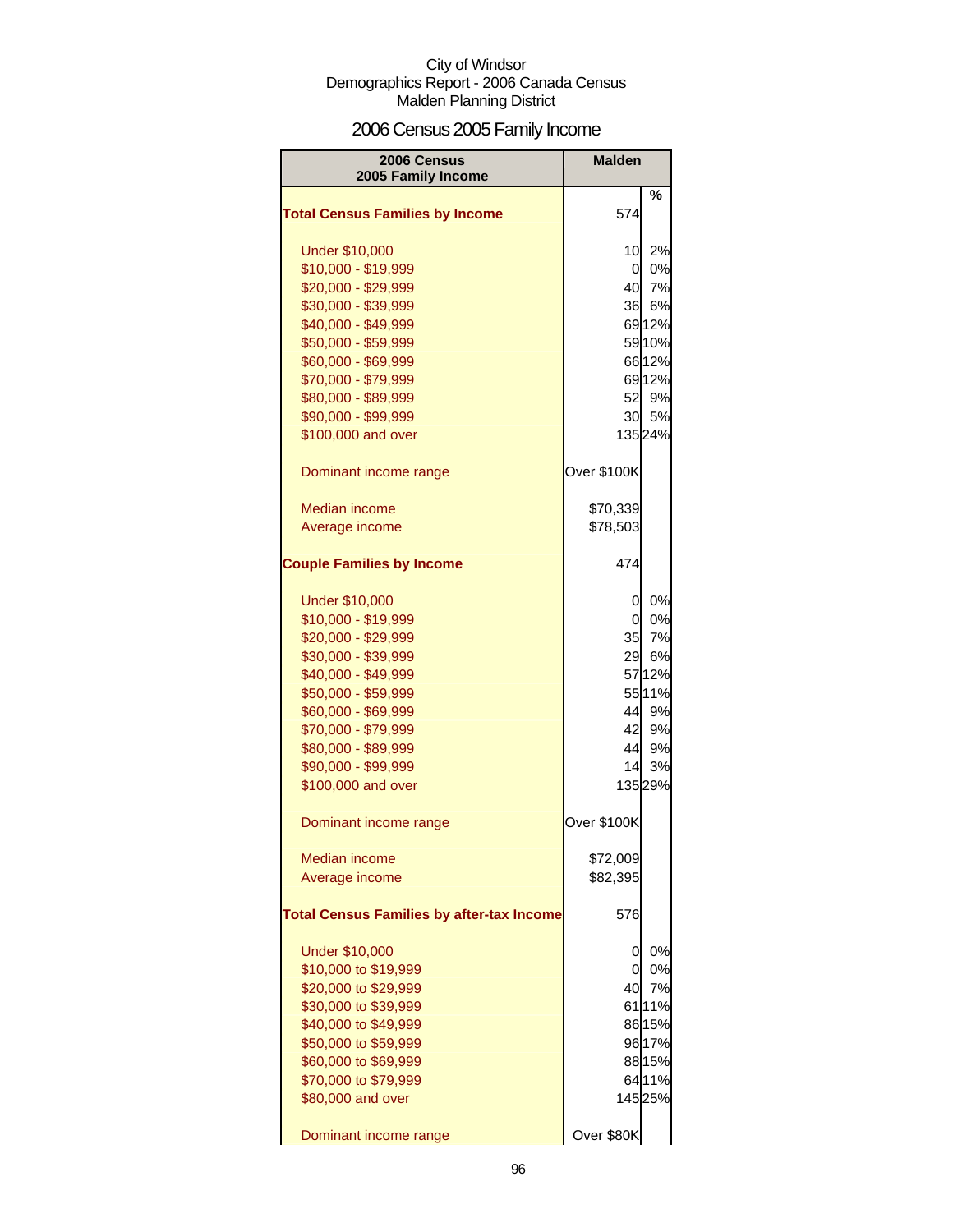| 2006 Census                                | <b>Malden</b> |        |
|--------------------------------------------|---------------|--------|
| 2005 Family Income                         |               |        |
|                                            |               | %      |
|                                            |               |        |
| Median after-tax income                    | \$60,803      |        |
| Average after-tax income                   | \$66,970      |        |
|                                            |               |        |
| <b>Couple Families by after-tax Income</b> | 464           |        |
|                                            |               |        |
| <b>Under \$10,000</b>                      | 10            | 2%     |
| \$10,000 to \$19,999                       | 0             | 0%     |
| \$20,000 to \$29,999                       | 30            | 6%     |
| \$30,000 to \$39,999                       | 26            | 6%     |
| \$40,000 to \$49,999                       |               | 7115%  |
| \$50,000 to \$59,999                       |               | 7215%  |
| \$60,000 to \$69,999                       |               | 7115%  |
| \$70,000 to \$79,999                       |               | 39 8%  |
| \$80,000 and over                          |               | 13329% |
|                                            |               |        |
| Dominant income range                      | Over \$80K    |        |
|                                            |               |        |
| Median after-tax income                    | \$62,368      |        |
| Average after-tax income                   | \$69,950      |        |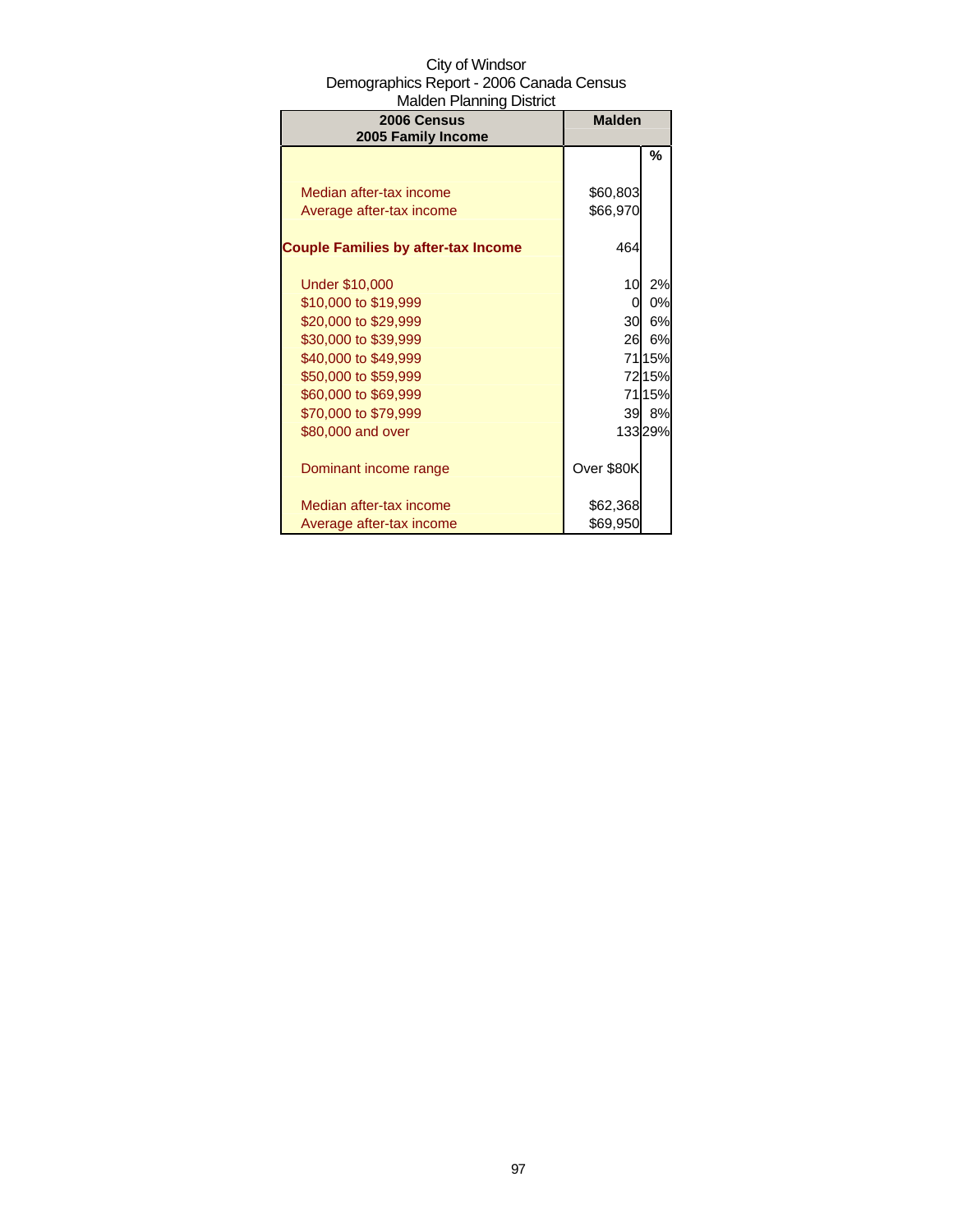# 2006 Census 2005 Income of Non-family Persons by Sex

| 2006 Census<br>2005 Income of Non-family Persons by Sex | <b>Malden</b>   |        |
|---------------------------------------------------------|-----------------|--------|
| Non-family persons 15 years and over by Income          | 216             | %      |
| <b>Under \$1,000</b>                                    | 0               | 0%     |
| $$1,000 - $2,999$                                       | $\overline{0}$  | 0%     |
| $$3,000 - $4,999$                                       | <sub>0</sub>    | 0%     |
| $$5,000 - $6,999$                                       |                 | 10 5%  |
| $$7,000 - $9,999$                                       |                 | 0 0%   |
| \$10,000 - \$11,999                                     | 10              | 5%     |
| \$12,000 - \$14,999                                     |                 | 3918%  |
| \$15,000 - \$19,999                                     | 10              | 5%     |
| \$20,000 - \$24,999                                     |                 | 0 0%   |
| \$25,000 - \$29,999                                     |                 | 20 9%  |
| \$30,000 - \$34,999                                     |                 | 15 7%  |
| \$35,000 - \$39,999                                     | 10 <sup>1</sup> | 4%     |
| \$40,000 - \$44,999                                     |                 | 25 11% |
| \$45,000 - \$49,999                                     | 20              | 9%     |
| \$50,000 - \$59,999                                     |                 | 14 7%  |
| \$60,000 and over                                       |                 | 5425%  |
| Dominant income range                                   | Over \$60K      |        |
| Average income                                          | \$39,488        |        |
| Median income                                           | \$39,823        |        |
| Male non-family persons 15 years and over               | 130             |        |
| <b>Under \$1,000</b>                                    | 0               | 0%     |
| $$1,000 - $2,999$                                       | $\overline{0}$  | 0%     |
| $$3,000 - $4,999$                                       | $\overline{0}$  | 0%     |
| $$5,000 - $6,999$                                       | $\overline{O}$  | 0%     |
| $$7,000 - $9,999$                                       | $\overline{0}$  | 0%     |
| \$10,000 - \$11,999                                     | 10              | 8%     |
| \$12,000 - \$14,999                                     |                 | 1411%  |
| \$15,000 - \$19,999                                     | 0               | 0%     |
| \$20,000 - \$24,999                                     | οI              | 0%     |
| \$25,000 - \$29,999                                     |                 | 0 0%   |
| \$30,000 - \$34,999                                     |                 | 0 0%   |
| \$35,000 - \$39,999                                     | 0               | 0%     |
| \$40,000 - \$44,999                                     |                 | 1511%  |
| \$45,000 - \$49,999                                     |                 | 10 7%  |
| \$50,000 - \$59,999                                     |                 | 1411%  |
| \$60,000 and over                                       |                 | 3930%  |
| Dominant income range                                   | Over \$60K      |        |
| Average income                                          | \$44,325        |        |
| Median income                                           | \$51,661        |        |
| Female non-family persons 15 years and over             | 86              |        |
| <b>Under \$1,000</b>                                    | 0               | 0%     |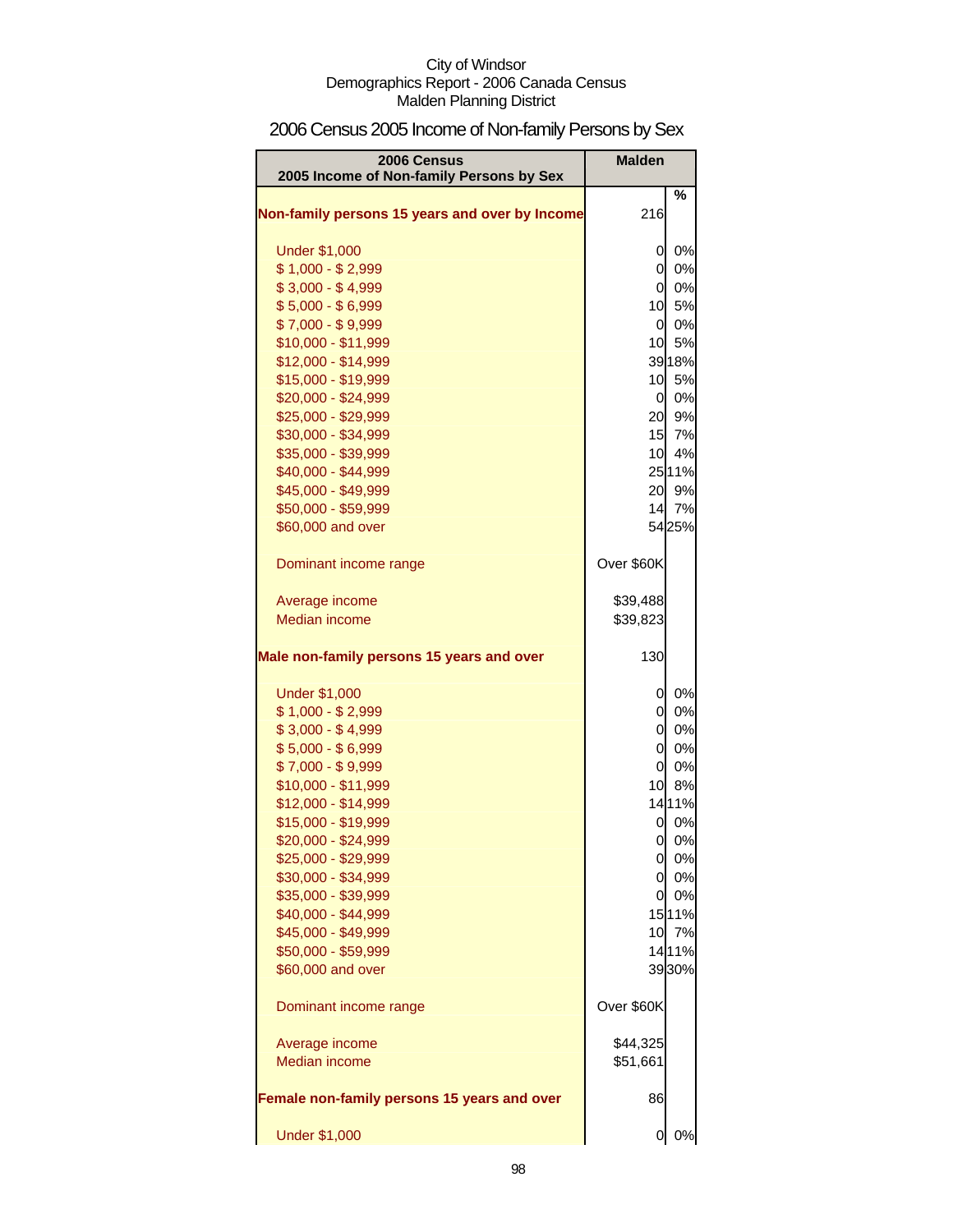| 2006 Census                              | <b>Malden</b>  |        |
|------------------------------------------|----------------|--------|
| 2005 Income of Non-family Persons by Sex |                |        |
|                                          |                | %      |
| $$1,000 - $2,999$                        | 0              | 0%     |
| $$3,000 - $4,999$                        | $\overline{O}$ | $0\%$  |
| $$5,000 - $6,999$                        |                | 1012%  |
| $$7,000 - $9,999$                        |                | 10 12% |
| $$10,000 - $11,999$                      | $\overline{0}$ | 0%     |
| $$12,000 - $14,999$                      |                | 3035%  |
| \$15,000 - \$19,999                      |                | 5 5%   |
| \$20,000 - \$24,999                      |                | 10 12% |
| \$25,000 - \$29,999                      |                | 1012%  |
| \$30,000 - \$34,999                      | 0              | 0%     |
| \$35,000 - \$39,999                      | 5              | 5%     |
| \$40,000 - \$44,999                      |                | 10 12% |
| \$45,000 - \$49,999                      | 0              | 0%     |
| \$50,000 - \$59,999                      | 0              | 0%     |
| \$60,000 and over                        | 0              | 0%     |
|                                          |                |        |
| Dominant income range                    | \$12K - \$15K  |        |
|                                          |                |        |
| <b>Median income</b>                     | \$14,469       |        |
| Average income                           | \$21,013       |        |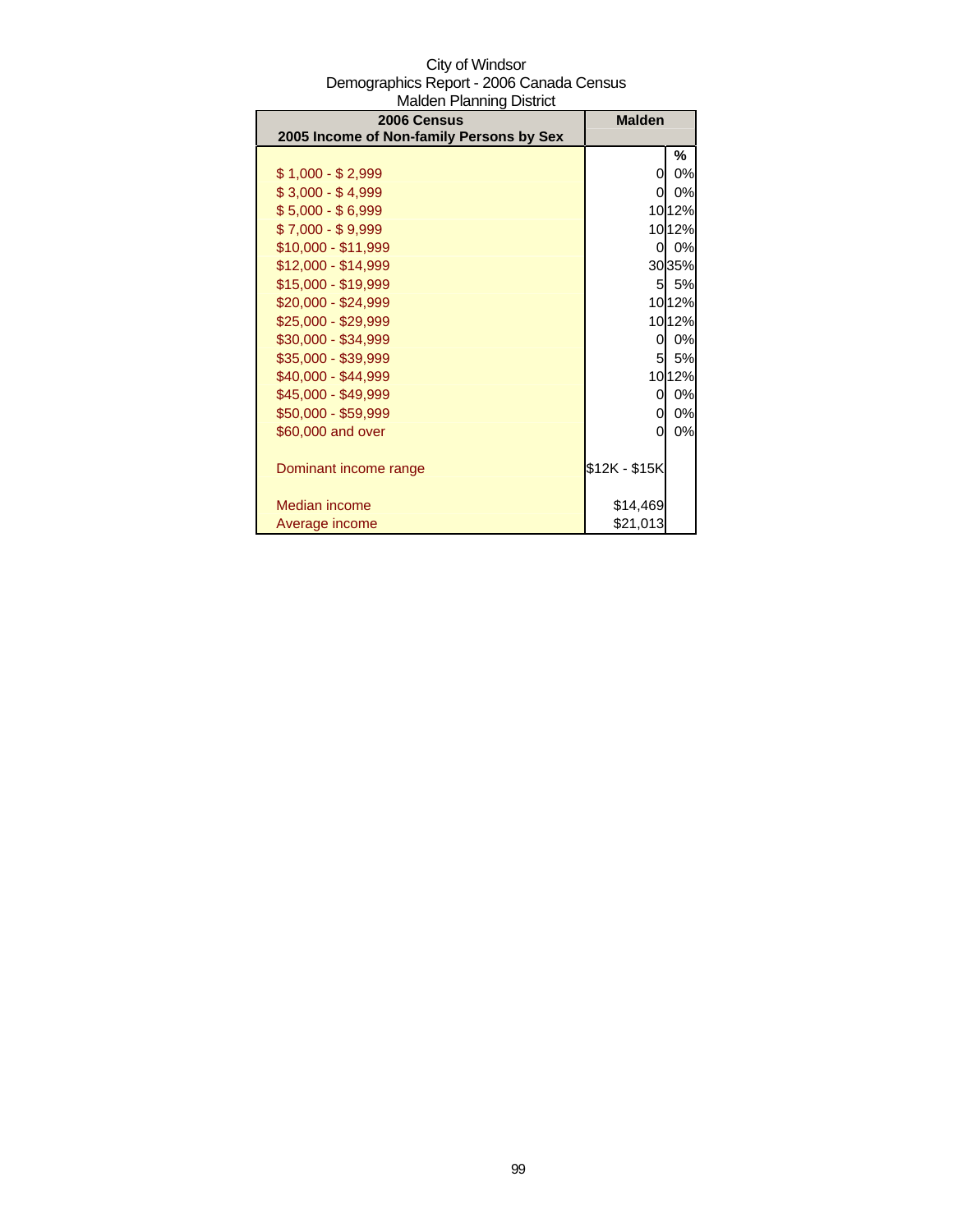| 2006 Census<br>2005 After-Tax Income of Non-family Persons by Sex                     | <b>Malden</b>         |         |
|---------------------------------------------------------------------------------------|-----------------------|---------|
| Non-family persons 15 years and over by after-tax income                              | 211                   | $\%$    |
| <b>Under \$1,000</b>                                                                  | 0                     | 0%      |
| $$1,000 - $2,999$                                                                     | $\overline{0}$        | 0%      |
| $$3,000 - $4,999$                                                                     | $\overline{0}$        | 0%      |
| $$5,000 - $6,999$                                                                     | 10                    | 5%      |
| $$7,000 - $9,999$                                                                     | 10                    | 5%      |
| \$10,000 - \$11,999                                                                   | 15                    | 7%      |
| \$12,000 - \$14,999                                                                   |                       | 34 16%  |
| \$15,000 - \$19,999                                                                   | 10                    | 5%      |
| \$20,000 - \$24,999                                                                   |                       | 2512%   |
| \$25,000 - \$29,999                                                                   | 15                    | 7%      |
| \$30,000 - \$34,999                                                                   | 5                     | 2%      |
| \$35,000 - \$39,999                                                                   | 15                    | 7%      |
| \$40,000 - \$44,999                                                                   |                       | 24 1 2% |
| \$45,000 - \$49,999                                                                   | 10                    | 5%      |
| \$50,000 and over                                                                     |                       | 4722%   |
| Dominant income range                                                                 | Over \$50K            |         |
| Median income                                                                         | \$26,817              |         |
| Average income                                                                        | \$32,635              |         |
| Male non-family persons 15 years and over by after-tax income<br><b>Under \$1,000</b> | 129<br>$\overline{0}$ | 0%      |
| $$1,000 - $2,999$                                                                     | $\overline{0}$        | 0%      |
| $$3,000 - $4,999$                                                                     | 0                     | 0%      |
| $$5,000 - $6,999$                                                                     | $\overline{0}$        | 0%      |
| $$7,000 - $9,999$                                                                     | $\overline{0}$        | 0%      |
| \$10,000 - \$11,999                                                                   | 10 <sup>1</sup>       | 8%      |
| \$12,000 - \$14,999                                                                   |                       | 1411%   |
| \$15,000 - \$19,999                                                                   | 0                     | 0%      |
| \$20,000 - \$24,999                                                                   | 10                    | 8%      |
| \$25,000 - \$29,999                                                                   | 0                     | 0%      |
| \$30,000 - \$34,999                                                                   |                       | 10 8%   |
| \$35,000 - \$39,999                                                                   |                       | 20 15%  |
| \$40,000 - \$44,999                                                                   |                       | 1411%   |
| \$45,000 - \$49,999                                                                   |                       | 10 8%   |
| \$50,000 and over                                                                     |                       | 3930%   |
| Dominant income range                                                                 | Over \$50K            |         |
| Median income                                                                         | \$39,927              |         |
| Average income                                                                        | \$36,072              |         |
| Female non-family persons 15 years and over by after-tax income                       | 81                    |         |
| <b>Under \$1,000</b>                                                                  | 0                     | 0%      |
| $$1,000 - $2,999$                                                                     | 0                     | 0%      |
| $$3,000 - $4,999$                                                                     | 0                     | 0%      |

# 2006 Census 2005 After-Tax Income of Non-family Persons by Sex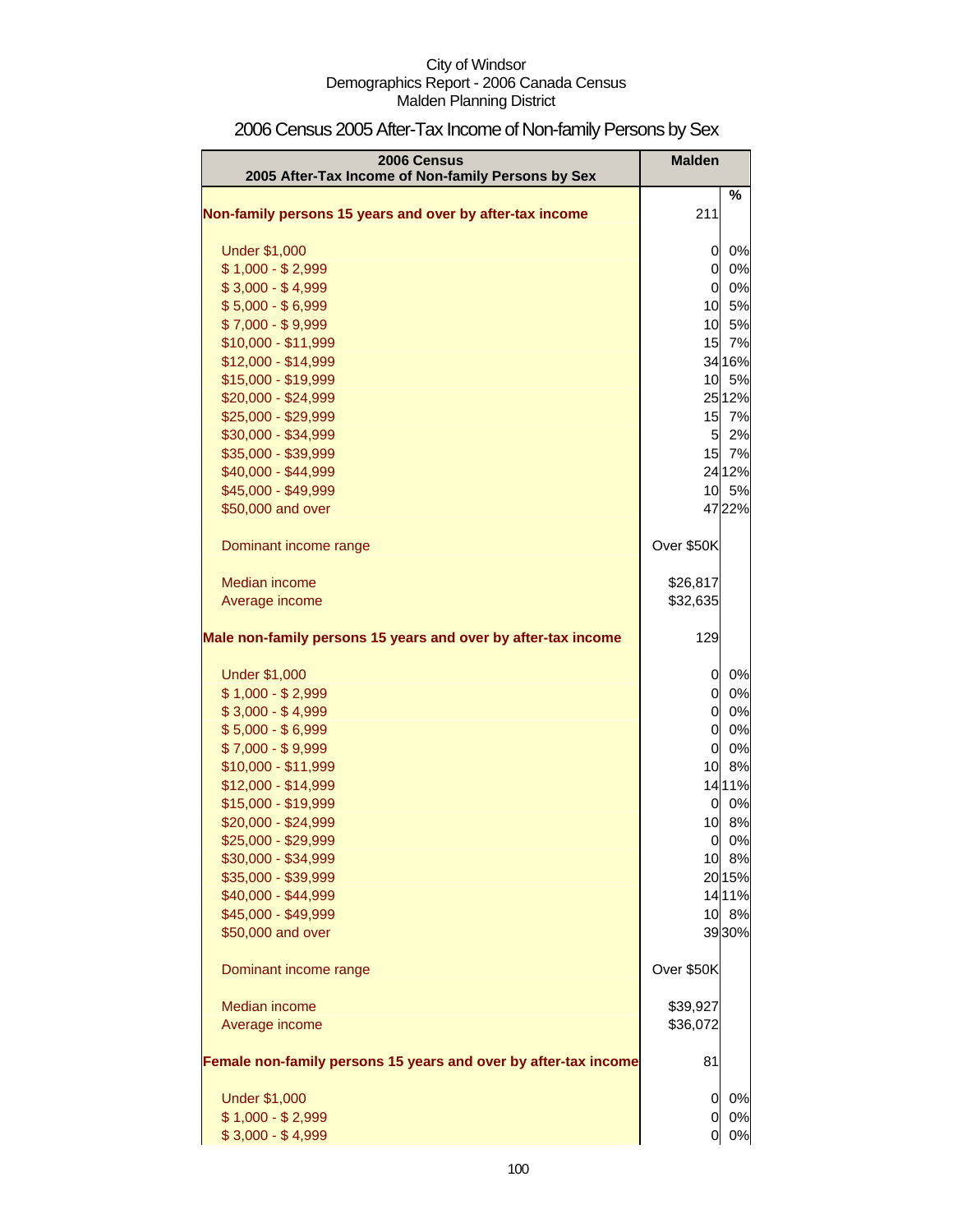| 2006 Census                                        | <b>Malden</b> |           |
|----------------------------------------------------|---------------|-----------|
| 2005 After-Tax Income of Non-family Persons by Sex |               |           |
|                                                    |               | ℅         |
| $$5,000 - $6,999$                                  | 10            | <b>8%</b> |
| $$7,000 - $9,999$                                  | 0             | 0%        |
| $$10,000 - $11,999$                                | 10            | 8%        |
| \$12,000 - \$14,999                                |               | 15 12%    |
| \$15,000 - \$19,999                                | 51            | 4%        |
| $$20,000 - $24,999$                                |               | 20 15%    |
| \$25,000 - \$29,999                                | 51            | 4%        |
| \$30,000 - \$34,999                                | 0             | 0%        |
| \$35,000 - \$39,999                                | 0             | 0%        |
| \$40,000 - \$44,999                                | 10            | 8%        |
| \$45,000 - \$49,999                                | 0             | 0%        |
| \$50,000 and over                                  | 0             | 0%        |
|                                                    |               |           |
| Dominant income range                              | \$20K - \$25K |           |
|                                                    |               |           |
| Median income                                      | \$17,334      |           |
| Average income                                     | \$19,949      |           |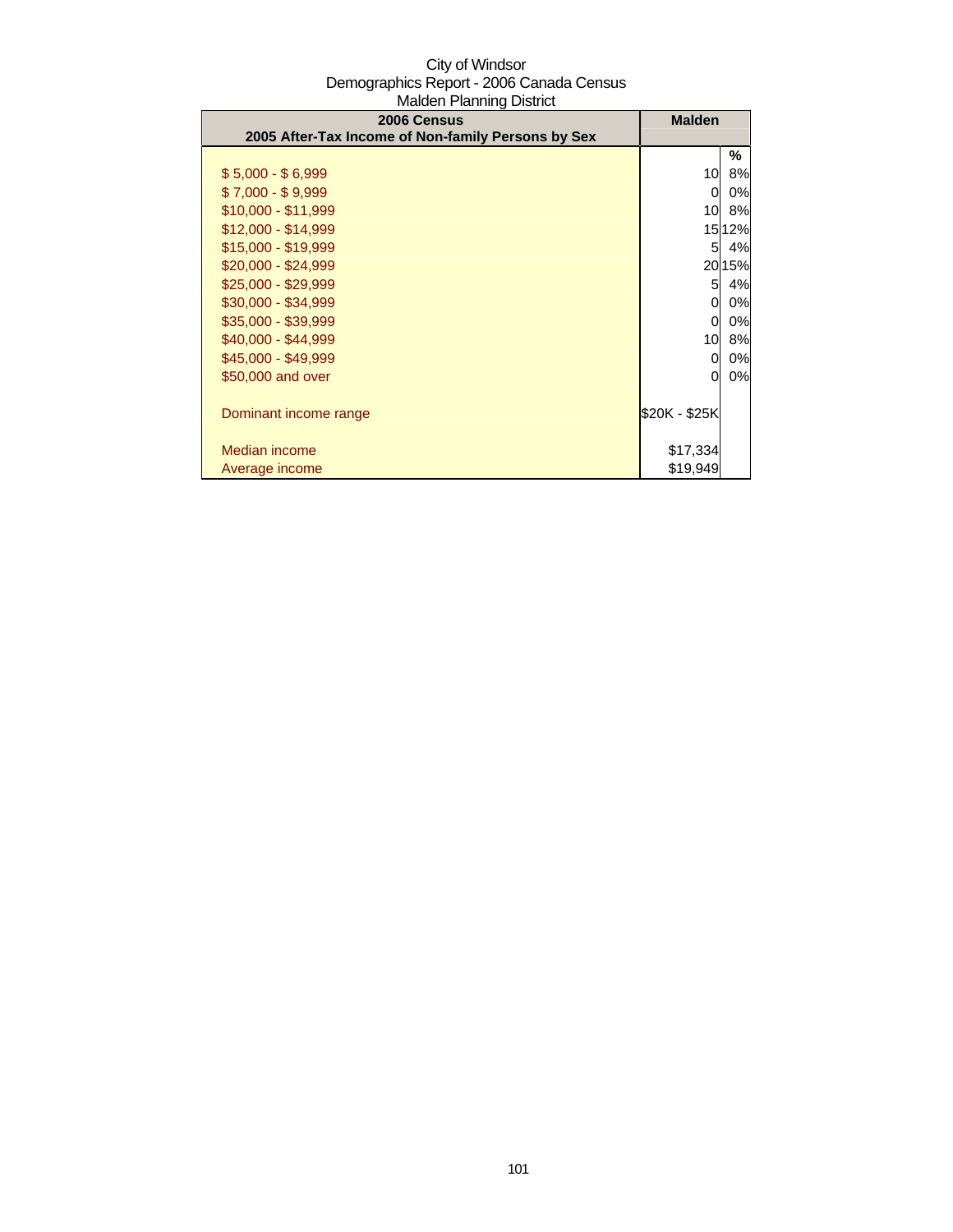### 2006 Census 2005 Income: Sources

| 2006 Census<br>2005 Income: Sources                                 | <b>Malden</b> |
|---------------------------------------------------------------------|---------------|
| <b>Composition of family income for all families</b>                |               |
| <b>Employment income</b>                                            | 79.9%         |
| Government transfer payments                                        | 10.7%         |
| Other                                                               | 8.6%          |
|                                                                     |               |
| <b>Composition of family income for all couple families</b>         |               |
| <b>Employment income</b>                                            | 79.0%         |
| Government transfer payments                                        | 10.5%         |
| <b>Other</b>                                                        | 9.5%          |
|                                                                     |               |
| <b>Composition of family income for male lone-parent families</b>   |               |
| <b>Employment income</b>                                            | 0.0%          |
| Government transfer payments                                        | 0.0%          |
| <b>Other</b>                                                        | 0.0%          |
|                                                                     |               |
| Composition of family income for all female lone-parent families    |               |
| <b>Employment income</b>                                            | 69.3%         |
| Government transfer payments                                        | 10.5%         |
| Other                                                               | 6.6%          |
|                                                                     |               |
| Composition of income for persons 15 years and over not in a family |               |
| <b>Employment income</b>                                            | 65.6%         |
| Government transfer payments                                        | 11.8%         |
| Other                                                               | 12.3%         |
|                                                                     |               |
| Composition of income for males 15 years and over not in a family   |               |
| <b>Employment income</b>                                            | 53.0%         |
| Government transfer payments                                        | 6.6%          |
| Other                                                               | 13.3%         |
|                                                                     |               |
| Composition of income for females 15 years and over not in a family |               |
| <b>Employment income</b>                                            | 48.6%         |
| Government transfer payments                                        | 11.3%         |
| Other                                                               | 3.2%          |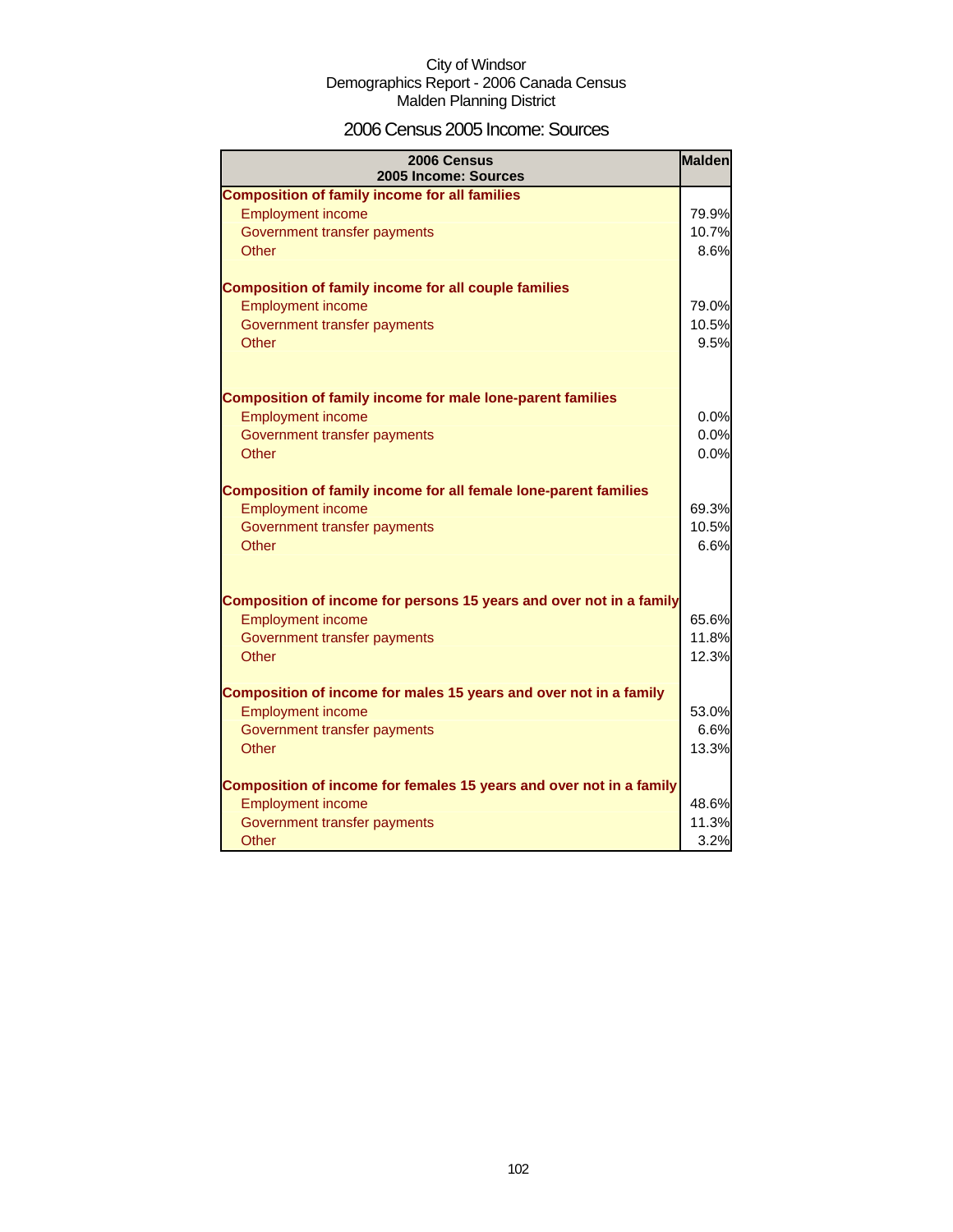# 2006 Census 2005 Income by Family Type

| 2006 Census<br>2005 Income by Family Type                               | <b>Malden</b>                                                |               |
|-------------------------------------------------------------------------|--------------------------------------------------------------|---------------|
| <b>Total Families with Income by Family Type</b>                        | 574                                                          | $\frac{0}{0}$ |
| <b>Couple families</b>                                                  |                                                              | 46781%        |
| Male lone-parent families<br>Female lone-parent families                |                                                              | 92 16%        |
| <b>Average Income by Family Type</b>                                    |                                                              |               |
| All census families<br>Couple                                           | \$78,503<br>\$82,305                                         |               |
| Male lone-parent<br>Female lone-parent                                  | \$65,995                                                     |               |
| <b>Median Income by Family Type</b>                                     |                                                              |               |
| All census families<br>Couple<br>Male lone-parent<br>Female lone-parent | Non-Additive<br>Non-Additive<br>Non-Additive<br>Non-Additive |               |
| <b>After-tax Average Income by Family Type</b>                          |                                                              |               |
| All census families<br>Couple<br>Male lone-parent                       | \$66,977<br>\$69,931                                         |               |
| Female lone-parent                                                      | \$57,268                                                     |               |
| <b>After-tax Median Income by Family Type</b>                           |                                                              |               |
| All census families<br>Couple<br>Male lone-parent<br>Female lone-parent | Non-Additive<br>Non-Additive<br>Non-Additive<br>Non-Additive |               |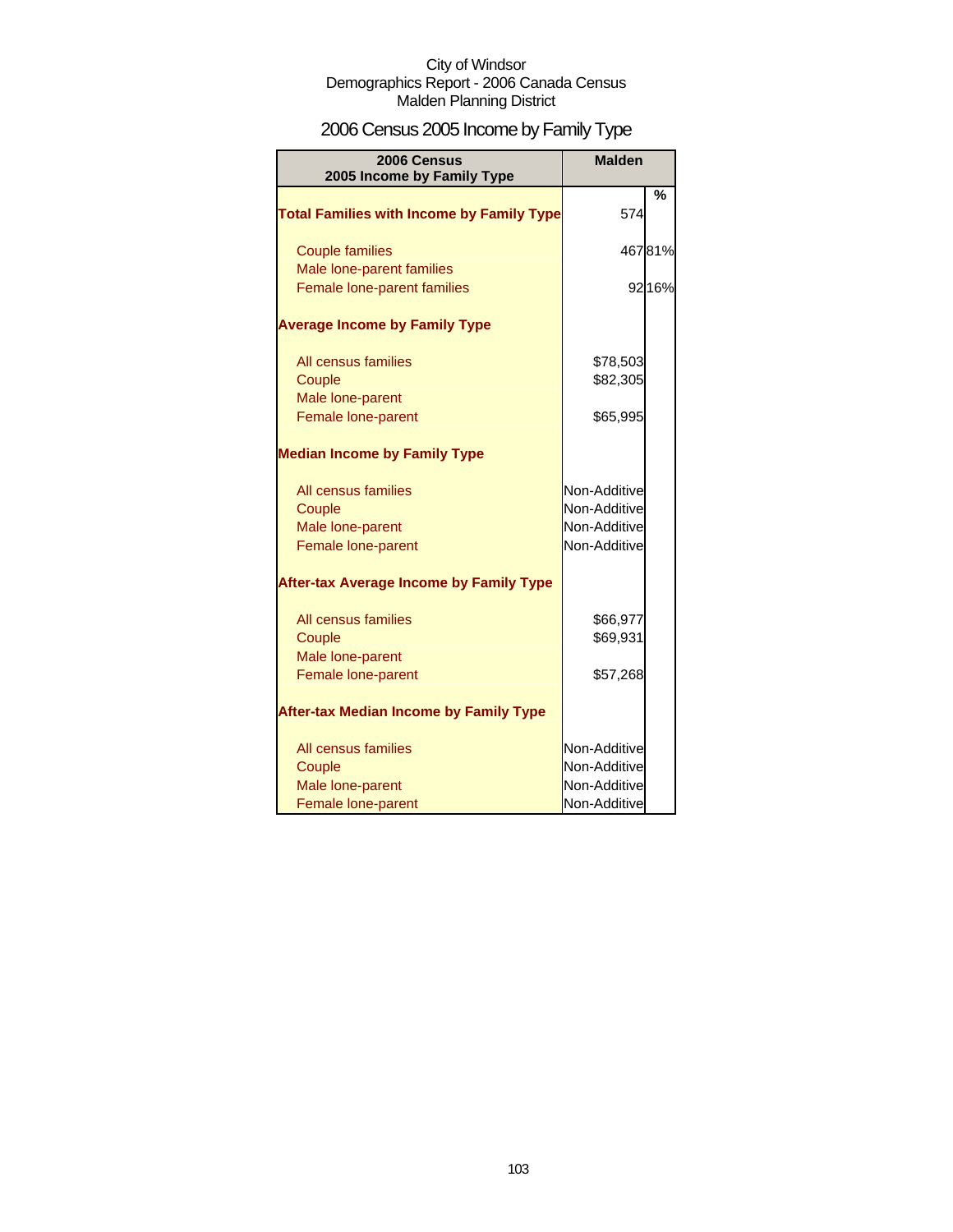### 2006 Census Prevalence of Low Income

| 2006 Census<br><b>Prevalence of Low Income</b>                   | <b>Malden</b> |           |
|------------------------------------------------------------------|---------------|-----------|
|                                                                  |               | %         |
| Total families by prevalence of low income                       | 574           |           |
| Low income before tax                                            | Non-Additive  |           |
| Low income after tax                                             | Non-Additive  |           |
| <b>Couple families</b>                                           |               | 46781.4%  |
| Low income before tax                                            | Non-Additive  |           |
| Low income after tax                                             | Non-Additive  |           |
| Male lone-parent families                                        | $\Omega$      | 0.0%      |
| Low income before tax                                            | Non-Additive  |           |
| Low income after tax                                             | Non-Additive  |           |
| Female lone-parent families                                      |               | 92 16.0%  |
| Low income before tax                                            | Non-Additive  |           |
| Low income after tax                                             | Non-Additive  |           |
| Non-family persons 15 years and over by prevalence of low income | 211           |           |
| Low income before tax                                            | Non-Additive  |           |
| Low income after tax                                             | Non-Additive  |           |
| Male non-family persons 15 years and over                        |               | 13463.7%  |
| Low income before tax                                            | Non-Additive  |           |
| Low income after tax                                             | Non-Additive  |           |
| Female non-family persons 15 years and over                      |               | 9143.3%   |
| Low income before tax                                            | Non-Additive  |           |
| Low income after tax                                             | Non-Additive  |           |
| Population in private households by prevalence of low income     | 1,992         |           |
| Low income before tax                                            | Non-Additive  |           |
| Low income after tax                                             | Non-Additive  |           |
| Children under 6 years of age                                    | 145           | 7.3%      |
| Low income before tax                                            | Non-Additive  |           |
| Low income after tax                                             | Non-Additive  |           |
| Persons 65 years of age and over                                 |               | 267 13.4% |
| Low income before tax                                            | Non-Additive  |           |
| Low income after tax                                             | Non-Additive  |           |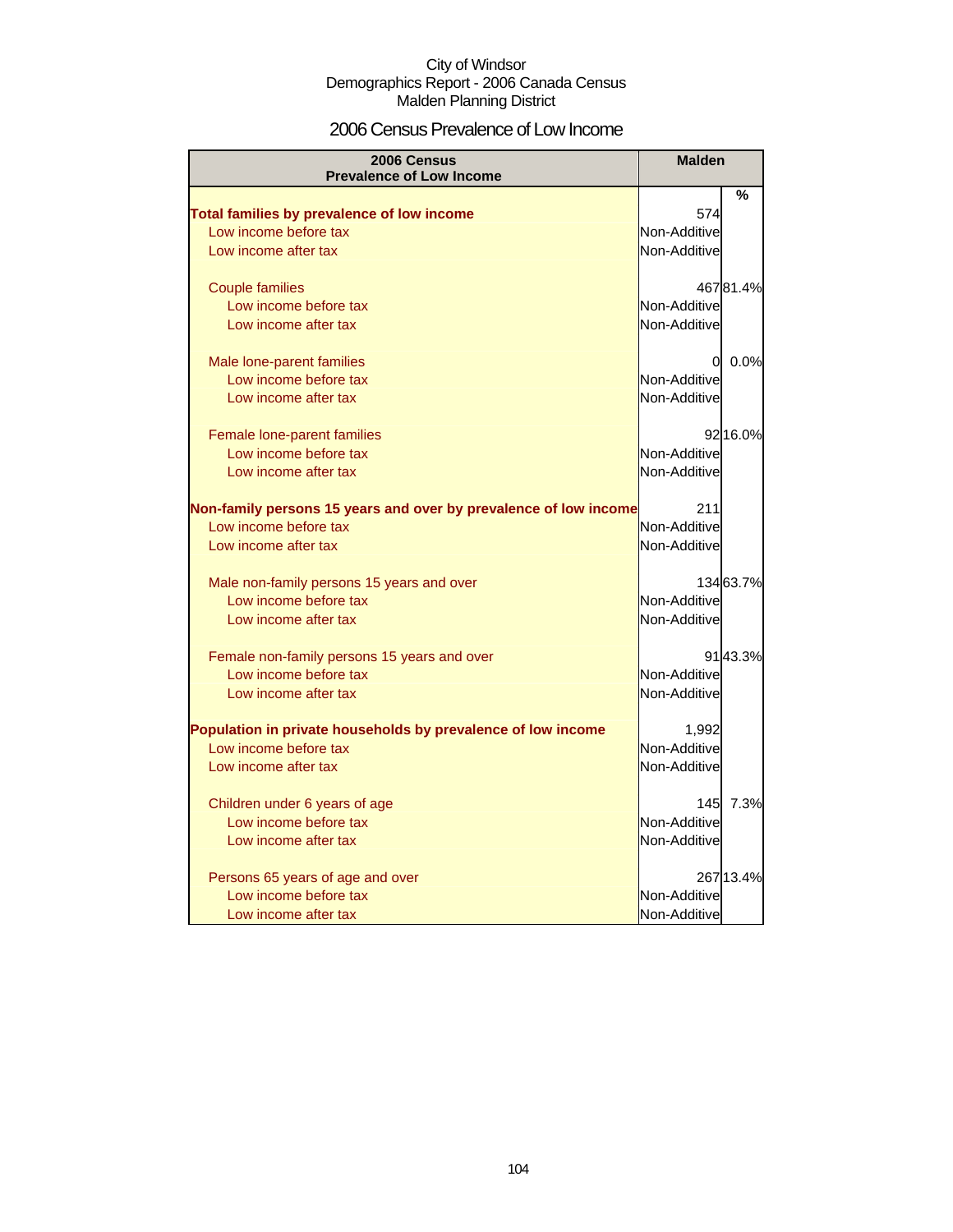### 2006 Census 2005 Household Income

| <b>2006 Census</b><br>2005 Household Income | <b>Malden</b> |        |
|---------------------------------------------|---------------|--------|
|                                             |               | %      |
| <b>Private households by income</b>         | 752           |        |
| <b>Under \$10,000</b>                       | 15            | 2%     |
| \$10,000 - \$19,999                         |               | 38 5%  |
| \$20,000 - \$29,999                         | 54            | 7%     |
| \$30,000 - \$39,999                         | 62            | 8%     |
| \$40,000 - \$49,999                         |               | 73 10% |
| \$50,000 - \$59,999                         |               | 78 10% |
| \$60,000 - \$69,999                         |               | 86 11% |
| \$70,000 - \$79,999                         |               | 72 10% |
| \$80,000 - \$89,999                         |               | 70 9%  |
| \$90,000 - \$99,999                         |               | 39 5%  |
| \$100,000 and over                          |               | 14920% |
| Dominant income range                       | Over \$100K   |        |
| Median household income                     | \$65,567      |        |
| Average household income                    | \$71,317      |        |
| One person households by income             | 166           |        |
| <b>Under \$10,000</b>                       | 10            | 6%     |
| \$10,000 - \$19,999                         |               | 3420%  |
| \$20,000 - \$29,999                         |               | 1912%  |
| \$30,000 - \$39,999                         |               | 14 9%  |
| \$40,000 - \$49,999                         |               | 14 8%  |
| \$50,000 - \$59,999                         |               | 14 8%  |
| \$60,000 - \$69,999                         | 10            | 6%     |
| \$70,000 - \$79,999                         |               | 1911%  |
| \$80,000 - \$89,999                         |               | 2012%  |
| \$90,000 - \$99,999                         | 01            | 0%     |
| \$100,000 and over                          | 10            | 6%     |
| Dominant income range                       | \$10K - \$20K |        |
| Median household income                     | \$43,221      |        |
| Average household income                    | \$39,646      |        |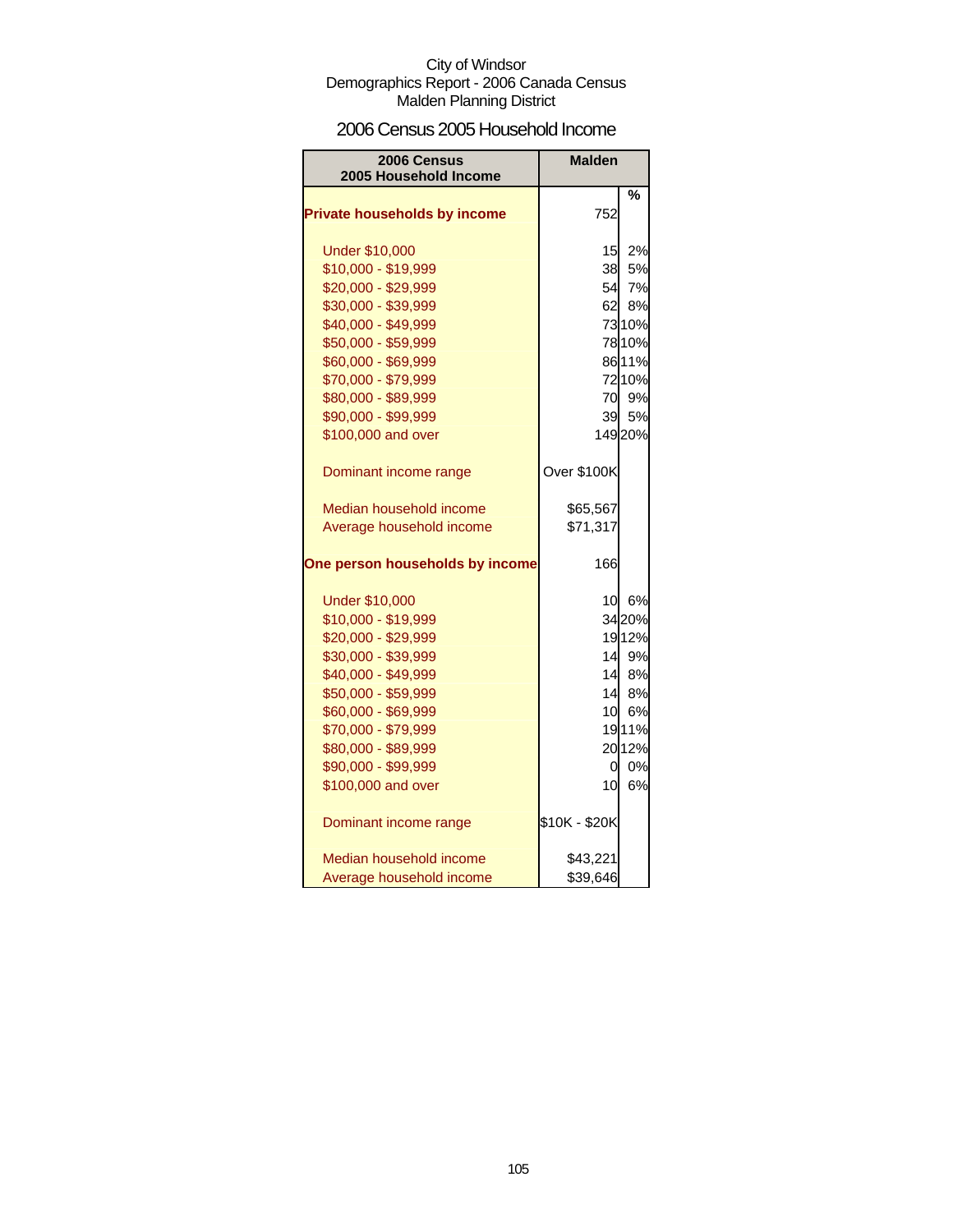### 2006 Census 2005 After-Tax Household Income

| 2006 Census<br>2005 After-Tax Household Income | <b>Malden</b>   |         |
|------------------------------------------------|-----------------|---------|
|                                                |                 | %       |
| Private households by after-tax income         | 752             |         |
| <b>Under \$10,000</b>                          | 15              | 2%      |
| \$10,000 - \$19,999                            | 34              | 4%      |
| \$20,000 - \$29,999                            | 61              | 8%      |
| \$30,000 - \$39,999                            |                 | 91 12%  |
| \$40,000 - \$49,999                            |                 | 100 13% |
| \$50,000 - \$59,999                            |                 | 101 13% |
| \$60,000 - \$69,999                            |                 | 121 16% |
| \$70,000 - \$79,999                            |                 | 54 7%   |
| \$80,000 - \$89,999                            | 40              | 5%      |
| \$90,000 - \$99,999                            | 51              | 7%      |
| \$100,000 and over                             | 64              | 8%      |
| Dominant income range                          | \$60K - \$70K   |         |
| Median household income                        | \$56,346        |         |
| Average household income                       | \$60,514        |         |
| One person households by after-tax income      | 162             |         |
| <b>Under \$10,000</b>                          | 10 <sup>1</sup> | 6%      |
| \$10,000 - \$19,999                            |                 | 4427%   |
| \$20,000 - \$29,999                            |                 | 29 18%  |
| \$30,000 - \$39,999                            |                 | 26 16%  |
| \$40,000 - \$49,999                            |                 | 24 15%  |
| \$50,000 - \$59,999                            |                 | 14 9%   |
| \$60,000 - \$69,999                            | 14              | 9%      |
| \$70,000 - \$79,999                            | <sub>0</sub>    | 0%      |
| \$80,000 - \$89,999                            | 10              | 6%      |
| \$90,000 - \$99,999                            | 0               | 0%      |
| \$100,000 and over                             | 0               | 0%      |
| Dominant income range                          | \$10K - \$20K   |         |
| Median household income                        | \$31,110        |         |
| Average household income                       | \$32,173        |         |